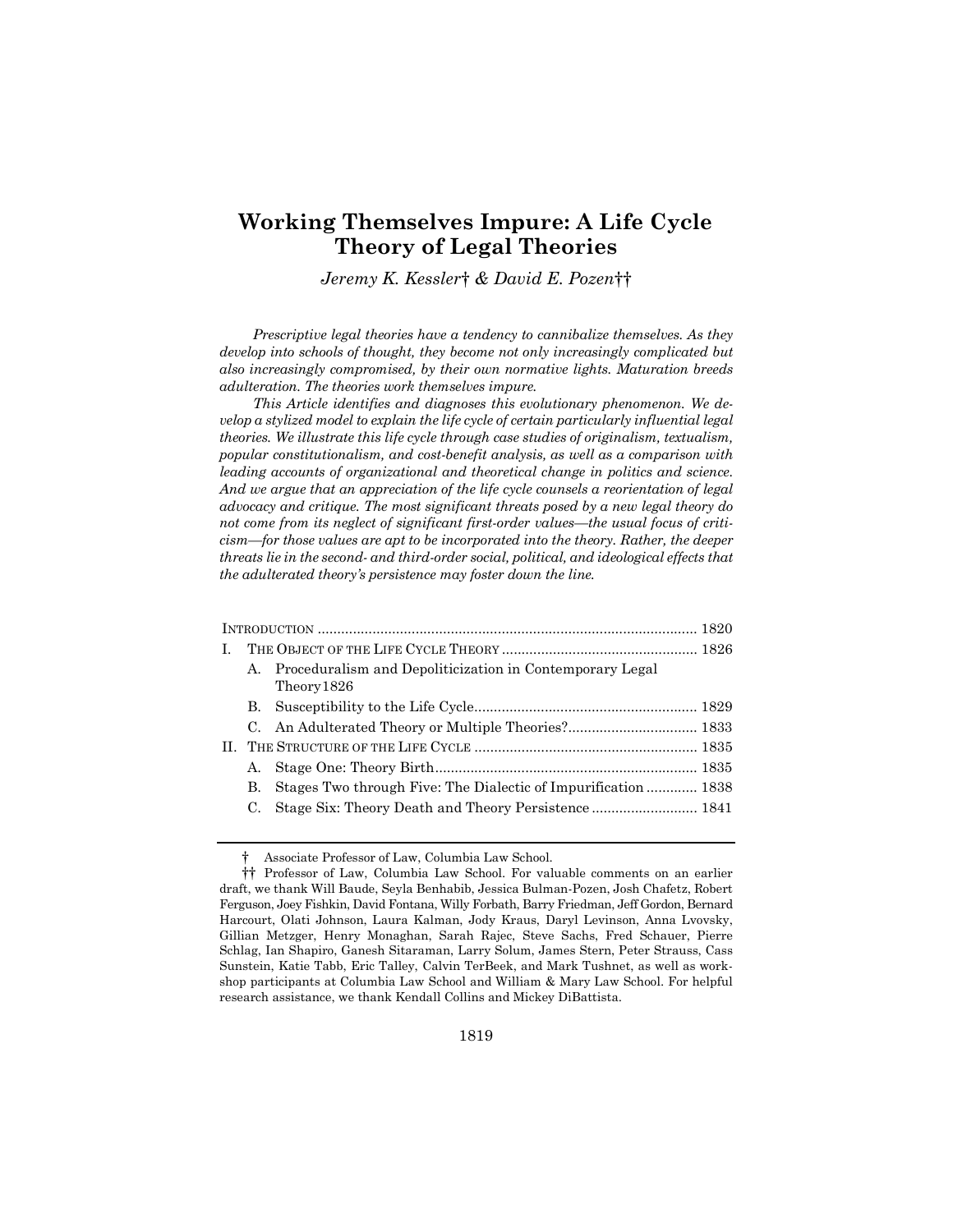|    | А. |                |                                                                |  |  |
|----|----|----------------|----------------------------------------------------------------|--|--|
|    | B. |                |                                                                |  |  |
|    | C. |                | From Popular Constitutionalism to Democratic                   |  |  |
|    | D. |                |                                                                |  |  |
|    |    |                |                                                                |  |  |
|    | A. |                |                                                                |  |  |
|    |    | 1.             |                                                                |  |  |
|    |    | 2.             |                                                                |  |  |
|    | В. |                |                                                                |  |  |
|    | C. |                | Analogues in the History and Philosophy of Science  1876       |  |  |
| V. |    |                |                                                                |  |  |
|    | А. |                |                                                                |  |  |
|    | В. |                |                                                                |  |  |
|    |    | $\mathbf{1}$ . | An exogenous hypothesis for theory persistence 1885            |  |  |
|    |    | 2.             |                                                                |  |  |
|    |    | 3.             | New directions for public law research (and resistance).  1891 |  |  |
|    |    |                |                                                                |  |  |
|    |    |                |                                                                |  |  |

## **INTRODUCTION**

When originalism burst onto the scene in the 1970s and 1980s, it promised to stabilize constitutional law and rein in judges by tying interpretation to the Framers' "original intentions." Critics complained that this approach slighted the Constitution's popular character and could justify intolerable outcomes, such as racially segregated schools. Originalism subsequently reoriented itself around "original public meaning" and the interpretation/construction distinction—blunting some of the earlier criticisms and broadening the theory's appeal, but at significant cost to its motivating principles of certainty and constraint.<sup>1</sup>

When cost-benefit analysis (CBA) burst back onto the scene in the 1980s, it promised to rationalize the regulatory state and rein in administrators by demanding adherence to a scientifically informed, quantitative methodology. Critics complained that this approach slighted the importance of nonwelfarist concerns and could justify intolerable outcomes, such as gross violations of human dignity. CBA subsequently incorporated deontological and

<sup>1</sup> See Part III.A.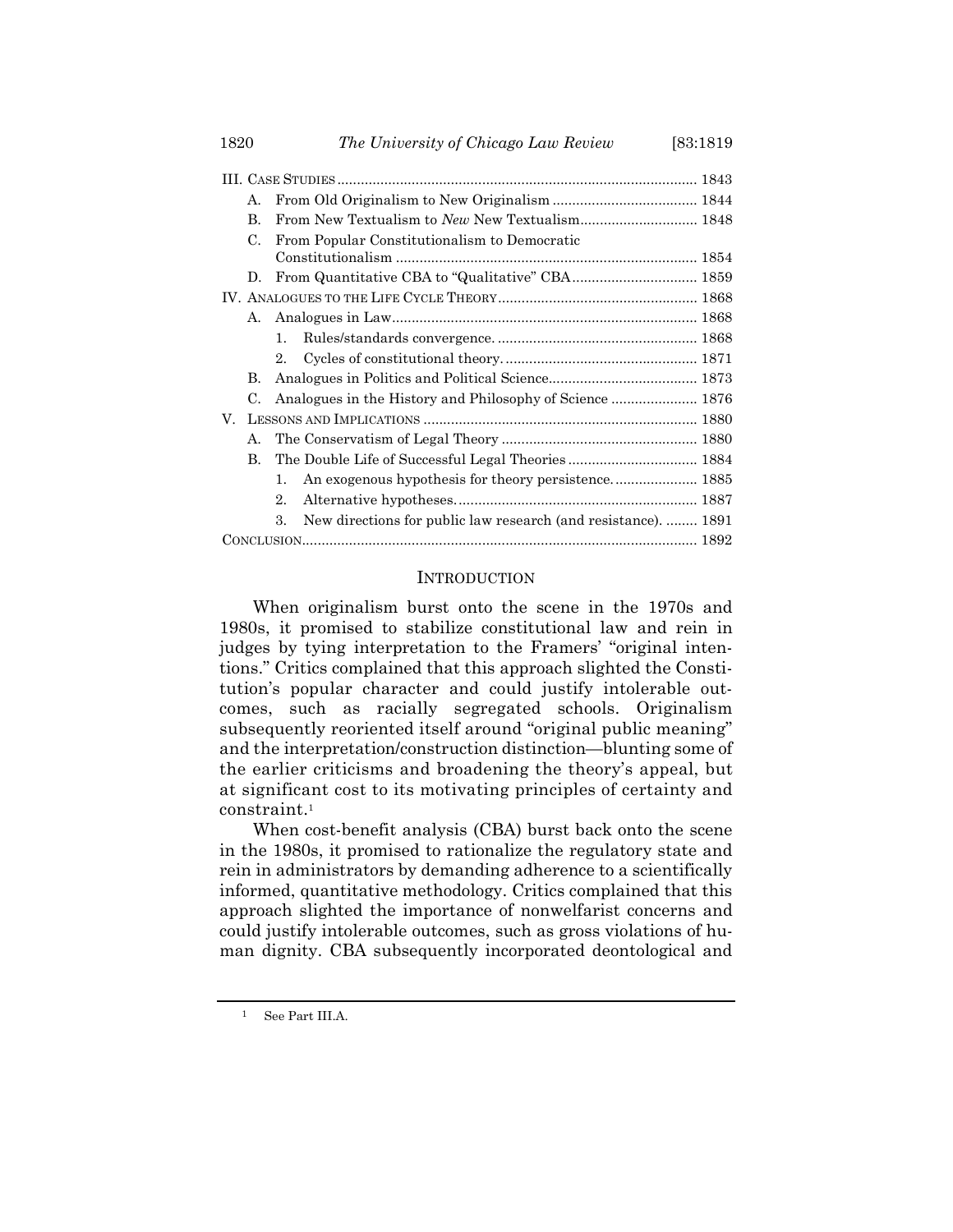distributive elements—blunting some of the earlier criticisms and broadening the theory's appeal, but at significant cost to its motivating principles of efficiency and expertise.<sup>2</sup>

When popular constitutionalism burst onto the scene in the 2000s, it promised to democratize constitutional law by displacing the court-centered perspective of judges and scholars and returning the Constitution to the people. Critics complained that this approach slighted the role of courts in protecting minority rights and could justify intolerable outcomes, such as mob rule. Popular constitutionalism subsequently shifted its focus from ordinary citizens to government institutions—blunting some of the earlier criticisms and broadening the theory's appeal, but at significant cost to its motivating principles of lay participation and control.<sup>3</sup>

In this Article, we argue that these episodes reflect a general tendency of prescriptive legal theories, when they blossom into intellectual movements or schools of thought, to shed many of the core commitments that made the theories attractive in the first place. As they develop over time, that is, these theories become not only increasingly complicated but also increasingly compromised, by their own normative lights. Maturation breeds adulteration. The theories work themselves impure.

The tendency of prescriptive legal theories<sup>4</sup> to work themselves impure mirrors the tendency of legal rules to evolve into standards.<sup>5</sup> It also has analogues in political science and the history and philosophy of science.<sup>6</sup> Yet while we will suggest that the process of impurification can affect nearly all prescriptive projects

<sup>2</sup> See Part III.D.

<sup>3</sup> See Part III.C.

<sup>&</sup>lt;sup>4</sup> By "prescriptive," we mean "[e]xpressing what must or should be done" by official actors in a given area of regulation, interpretation, or enforcement. Black's Law Dictionary 1374 (West 10th ed 2014) (defining "prescriptive"). See also Part I.B (identifying conditions under which ostensibly descriptive theories may undergo the life cycle). By "legal theories," we mean coherent groups of propositions that are put forward to guide or explain particular sets of legal practices. This understanding of theory is broader than the understandings that prevail in some other disciplines, which emphasize testability and falsifiability, but it is consistent with legal academic usage. See Lee Epstein and Gary King, The Rules of Inference, 69 U Chi L Rev 1, 61 n 188 (2002) (criticizing legal scholarship for defining theory more expansively than other disciplines). But see H.M. Collins, *Changing* Order: Replication and Induction in Scientific Practice 34–46 (Sage 1985) (questioning the significance of falsifiability for theorizing in the natural sciences); Peter Winch, The Idea of a Social Science and Its Relation to Philosophy 91–94 (Routledge 2d ed 1990) (questioning the significance of falsifiability for theorizing in the social sciences). We consider the relationship between legal and scientific theory development in Part IV.C.

<sup>5</sup> See Part IV.A.1.

See Parts IV.B-C.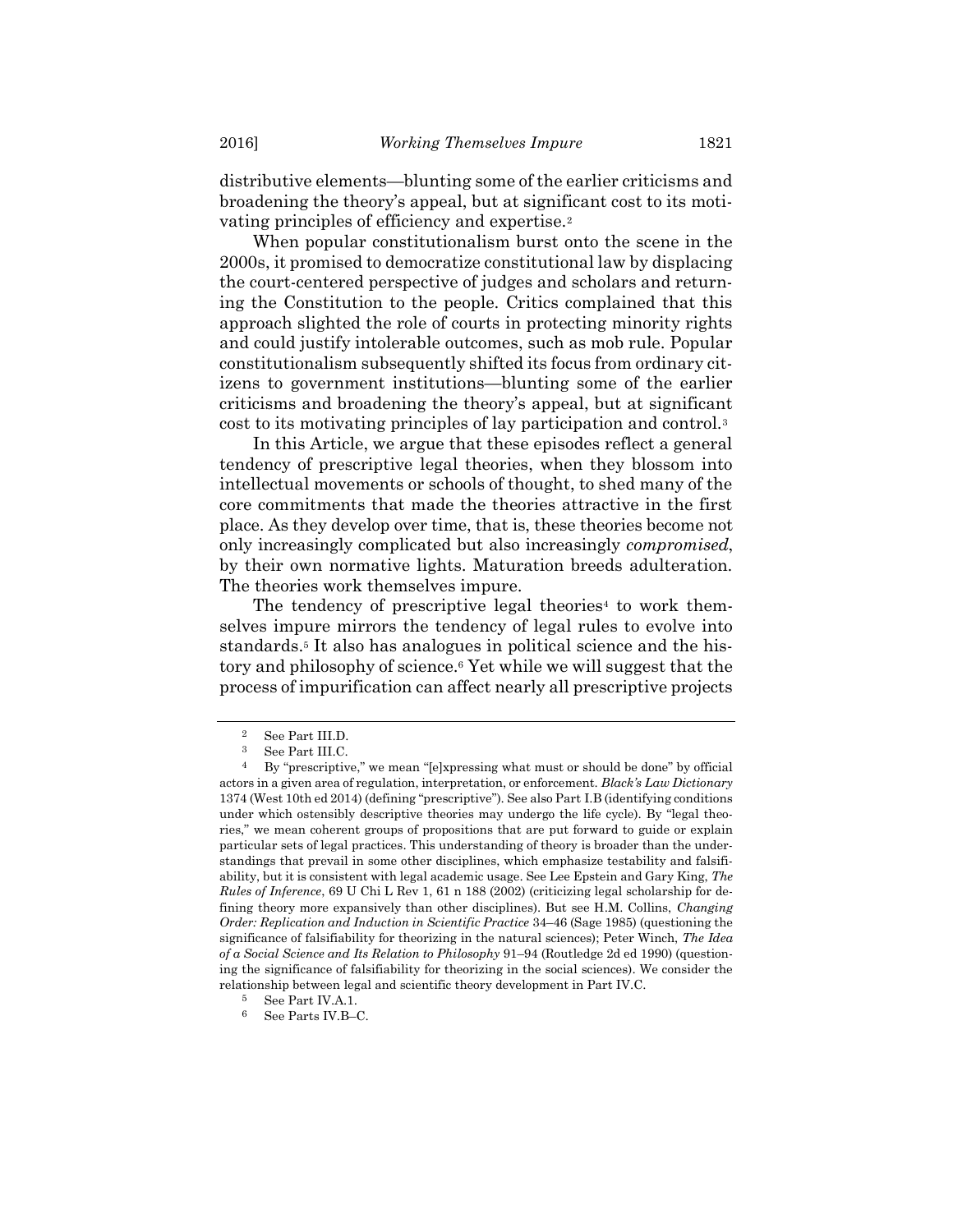(and many ostensibly descriptive projects) to some extent,<sup>7</sup> there is a subset of legal theories that are *especially* likely to work themselves *very* impure: those theories that seek to negotiate highly politicized legal conflicts through the introduction of decisionmaking frameworks that abstract away from the central values in contention. Thus, originalism appealed to the authority of a univocal constitutional text in response to the conflict sparked by the Warren and Burger Courts' expansion of the rights of minorities, women, criminal defendants, and the poor. CBA turned to the language of economics in response to the conflict sparked by the activism of agencies tasked with protecting health, safety, and the environment. And popular constitutionalism heralded the emergence of a demotic formalism—"the people themselves"—in response to the conflict sparked by the Rehnquist Court's rollback of federal regulatory power.

We submit that the prescriptive legal theories that have gained the broadest support in public law fields over the past several decades have shared these features of abstraction and proceduralism, together with a common life cycle:<sup>8</sup>

 $Birth$ —At  $T_1$ , the theory<sup>9</sup> introduces a decision procedure or criterion for judgment that seeks to resolve a highly politicized legal conflict in terms that are relatively alien to the main points of political contention; in so doing, the theory differentiates itself from preexisting legal theories used to negotiate the conflict.

Critique—At  $T_2$ , critics of the theory highlight its failure to secure certain values that gave rise to the conflict in the first place.

Reformulation—At T3, the theory responds to these critiques by internalizing them—supplementing or modifying its approach so as to better serve the initially ignored values. As a

<sup>7</sup> Among theories with staying power, the principal exceptions either do not seek to resolve politically contentious legal debates or seek to do so directly, by offering arguments that on their face support one side of the debate or the other. We discuss these exceptions in Part I.B.

<sup>8</sup> We are grateful to John Danaher for suggesting names for the stages of the life cycle in an insightful blog post. John Danaher, The Life Cycle of Prescriptive (Legal) Theories (Philosophical Disquisitions, May 26, 2016), archived at http://perma.cc/V6D9-P6C8.

<sup>9</sup> "The theory" invoked here is a shorthand for the overlapping efforts of an array of theorists, whose individual arguments and motivations may differ and whose identities may change over time. We explain why this internal heterogeneity does not defeat the possibility of an overarching life cycle, and on the contrary facilitates it, in Parts I.C and II.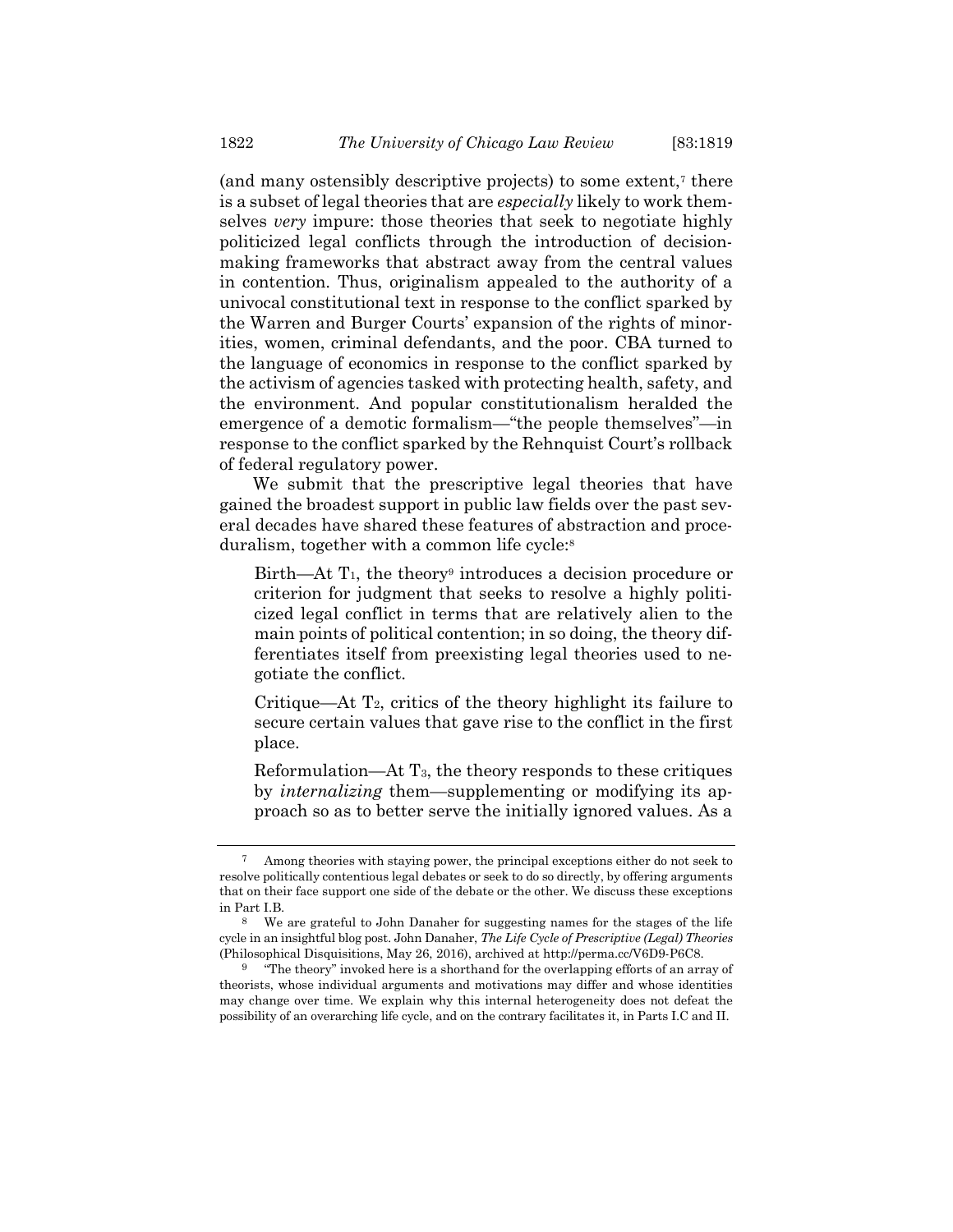result, the theory's constituency expands, but at the price of normative and conceptual purity.

Iteration—At T4, this process of criticism and response recurs.

Maturity—At T<sub>5</sub>, the theory has come to reflect the conflictridden political and theoretical field it had promised to transcend. To the extent the theory ever posed a direct threat to particular participants in the underlying conflict, that danger has dwindled.

Death or Adulterated Persistence—At T<sub>6</sub>, the theory either falls out of favor with mainstream legal actors, at least for the time being, or persists in substantially adulterated form.<sup>10</sup>

If this life cycle model accurately captures the developmental history of some of the most influential public law theories in recent memory—including not only originalism, CBA, and popular constitutionalism but also the new textualism and possibly others then a number of conclusions follow. First, legal theory entrepreneurs are, in general, too optimistic about the transformative power of their theories. Theories of the sort we describe are unlikely to escape the horizon of the conflicts in which they intervene. Instead, the theories are likely to be transformed by the conflicts, eventually recapitulating rather than resolving the underlying political disputes.

Second, critics of new prescriptive legal theories are, in general, too pessimistic about the impact such theories will have. Any theory that successfully attracts a large number of adherents is

<sup>10</sup> In a short essay from 1982, Professor Duncan Kennedy suggested that all fundamental distinctions that "constitute the liberal way of thinking about the social world," such as public versus private and freedom versus coercion, undergo "an invariant sequence of six stages . . . from robust good health to utter decrepitude." Duncan Kennedy, The Stages of the Decline of the Public/Private Distinction, 130 U Pa L Rev 1349, 1349–50 (1982). We follow Kennedy in combining internalist and externalist modes of analysis to account for the transformation of legal concepts over time. For an explanation of these terms, see Mark Tushnet, Book Review, The New Deal Constitutional Revolution: Law, Politics, or What?, 66 U Chi L Rev 1061, 1061 (1999) (explaining that "[e]xternalists describe developments outside the law and the courts to explain [legal] change," while "internalists . . . emphasize the role that reasoned distinctions . . . play") (emphases omitted). We focus, however, on a different set of transformations and a different set of external factors. Whereas Kennedy sought to explain what he took to be the decline of the liberal legal worldview as such, our life cycle theory aims to explain the divergent fates of contemporary prescriptive legal theories—all of which operate within the tenets of the liberal legal worldview, however "decrepit" those tenets might appear from other perspectives.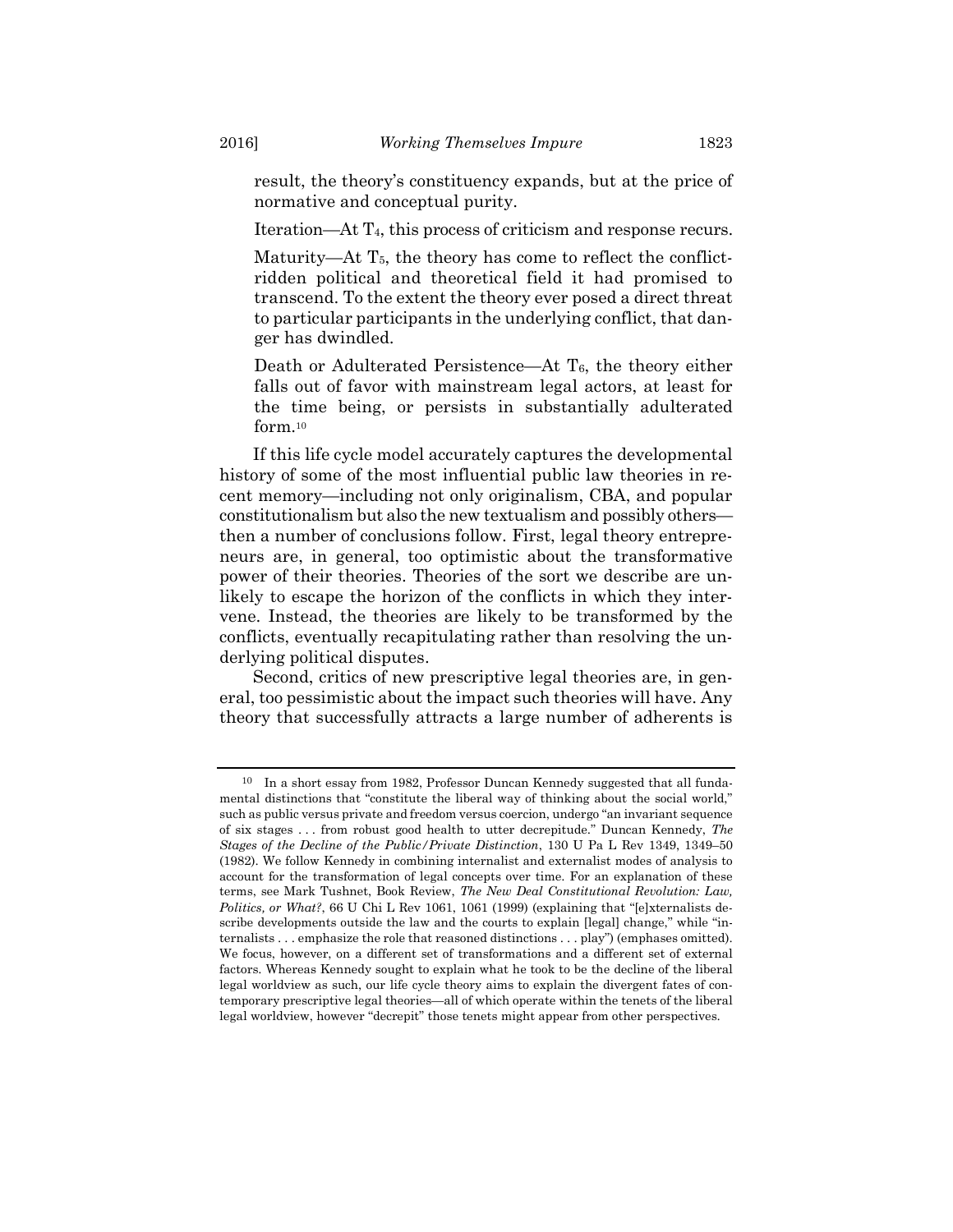liable to undergo a process of refinement and revision, if not outright appropriation, that will come over time to undermine its formative goals. An appreciation of these dynamics clarifies connections between legal theorizing and other types of theorizing, and it might help to lower the temperature of some of the legal academy's most heated debates.

Third, the belief that law can "work itself pure" ironically underwrites the contradictions and compromises of prescriptive legal theories.11 Those theories that suggest that a divisive legal practice can be redeemed, and political debate quieted, through the adoption of proper decisionmaking techniques always already contain the seeds of their own decay. There may be an inescapable trade-off between a legal theory's ambition to transcend social conflict and its susceptibility to impurification.

And fourth, the persistence of ever-more-adulterated legal theories cannot be explained by broad acceptance of their initial normative commitments, for the price of persistence is the unraveling of those commitments. When such theories endure, we can expect to find them serving interests or ideals exogenous to their stated aims. The continuing bipartisan embrace of originalism, for instance, may be bolstered by its tendency to enhance the political prestige of lawyers or the moral prestige of American nationalism. In any event, the real basis for the persistence of an adulterated prescriptive legal theory—and the real stakes of that theory's persistence—will be only dimly illuminated by the theory itself.

 $11$  The idea that law, and the common law in particular, "works itself pure" is at least as old as Lord Mansfield's declaration from the bench in Omychund v Barker, 26 Eng Rep 15, 23 (Ch 1744) (Mansfield) (emphasis omitted). Two centuries later, Professor Lon Fuller made this idea famous within the American legal academy. See Lon L. Fuller, The Law in Quest of Itself 140 (Foundation 1940) ("[T]he common law works itself pure and adapts itself to the needs of a new day."). See also Frederick Schauer, Thinking like a Lawyer: A New Introduction to Legal Reasoning 105 (Harvard 2009) (noting Fuller's influence). Fuller's effort to incorporate legal realism's understanding of the social function of law within a procedural account of legal autonomy has, in turn, been recognized as an important contributor to the rise of the legal process school. See Neil Duxbury, Patterns of American Jurisprudence 261 & n 383 (Clarendon 1995). As discussed in Part I.A, today's leading public law theories have important affinities with process jurisprudence in their aspiration to resolve politically contentious legal conflicts by means of politically neutral procedural norms. Today's theories likewise share with earlier accounts of the common law a belief in the internal rationality of law, although they break with the common-law model in seeking to fix a unified decision procedure at the outset rather than refine legal doctrine in an incremental, case-by-case fashion.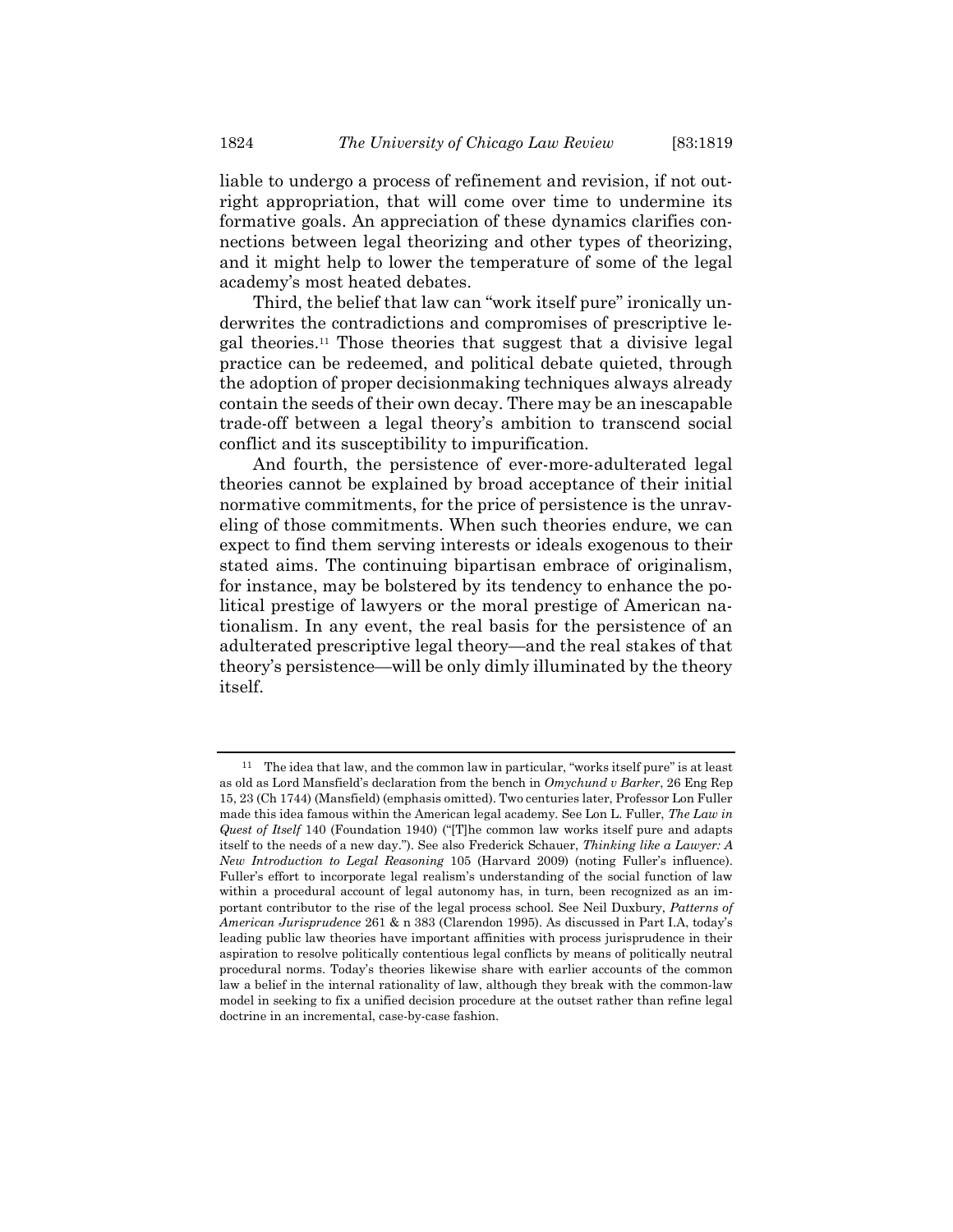In making these claims, we are aware that theories are not conscious agents with goals, motivations, or the like. Public law scholars frequently anthropomorphize the ideas and institutions they study,12 so to a certain extent our association of legal theories with intentional states simply follows common parlance. But given that our life cycle model places special emphasis on a theory's departure from "its own" earlier-in-time commitments, some further clarification is in order. The life cycle model depends on the empirical claim, defended in Part III, that participants in early debates on originalism, textualism, popular constitutionalism, and CBA shared common understandings regarding what the theories were about: the reasons they were introduced and the reforms they would entail. Proponents and opponents of these theories disputed a great deal, but they agreed on the theories' central purposes and prescriptions. That agreement is what made debates over the theories' merits intelligible. Such common understandings about a theory in its formative years can be recovered and held up to scrutiny in light of subsequent developments.

We are also keenly aware that the evolutionary process we describe may produce benefits for law and knowledge, a point addressed in Part V. In light of these potential benefits, the language of "impurity" may strike some readers as unduly pejorative. But we do not contend that impure theories are bad theories. We use the language of impurity, instead, to invite the comparison with accounts of the common law working itself pure and to underscore the loss of normative and decisional clarity that attends theoretical maturation. A theory that has become impure in our sense, with an increasingly complex decision procedure and contested normative valence, may well be more attractive than its "purer" predecessors. Alloys are often stronger than base metals. It is nonetheless important to keep track of what gets lost over the course of this progression if prescriptive legal theorists are to understand the structure of the practice in which they are engaged.

<sup>12</sup> See, for example, Barry Friedman and Scott B. Smith, The Sedimentary Constitution, 147 U Pa L Rev 1, 33 (1998) ("Originalism seeks to keep faith with our Founders, while living constitutionalism seeks to keep pace with the times."); Douglas A. Kysar, It Might Have Been: Risk, Precaution and Opportunity Costs, 22 J Land Use & Envir L 1, 42 (2006) ("CBA aspires to achieve complete agent-neutrality."). See also David E. Pozen, Self-Help and the Separation of Powers, 124 Yale L J 2, 13 (2014) ("[T]he anthropomorphization of the branches is a standard move in constitutional theory.").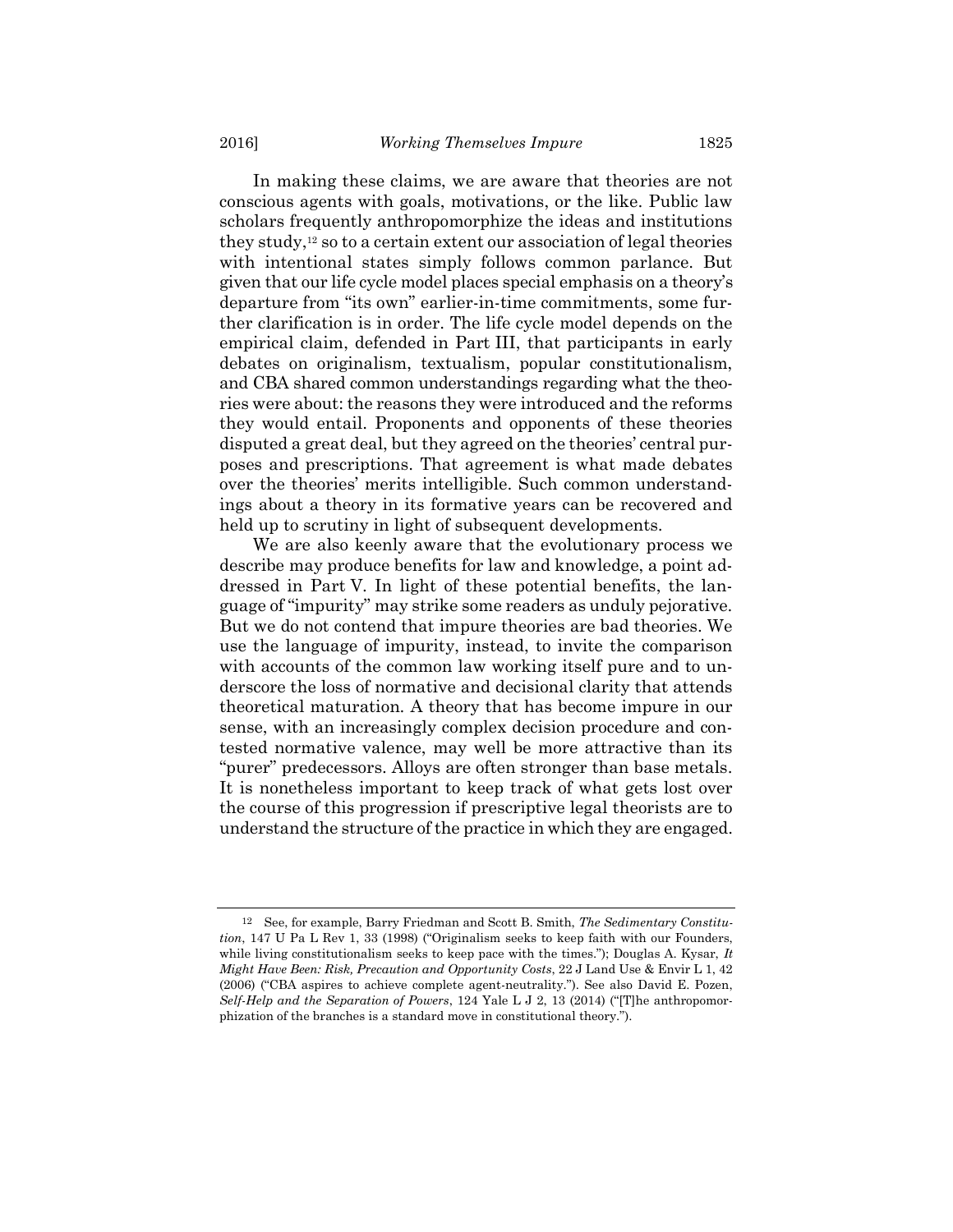#### I. THE OBJECT OF THE LIFE CYCLE THEORY

The life cycle outlined in the Introduction is not equally applicable to all legal theories. Rather, it best captures those theories marked by proceduralism and depoliticization: theories that seek to negotiate highly politicized legal conflicts through the introduction of decisionmaking frameworks that abstract away from the central values in contention. This Part proposes to answer why such theories should be privileged objects of analysis, why they are so susceptible to the impurification process, and why it is reasonable to treat each such theory as a unitary phenomenon.

# A. Proceduralism and Depoliticization in Contemporary Legal Theory

We focus on theories that promise depoliticization through proceduralism not only because such theories are especially prone to the life cycle but also because, in our view, this style of theorizing is especially prominent in contemporary legal scholarship. Although nothing critical hangs on the exact chronology, one plausible candidate for dating the (re)emergence of this theoretical style is the 1980s. That decade began with the publication of Professor John Hart Ely's landmark book, Democracy and Distrust. The book developed a justification for "representation-reinforcing" judicial review that attempted to square the Warren Court's apparent revival of natural law jurisprudence with the late-stage legal process theory of Ely's mentor, Professor Alexander Bickel.<sup>13</sup> Within a few years, law review articles were heralding the advent of a "new legal process" or "new public law" program that sought to expand upon Ely's defense of individual rights protection, while also modernizing process theory's account of the administrative state in light of increasingly pointed critiques from public choice, law and economics, and critical legal studies (CLS).<sup>14</sup> Even though

<sup>13</sup> John Hart Ely, Democracy and Distrust: A Theory of Judicial Review 101–02 (Harvard 1980).

<sup>14</sup> See generally William N. Eskridge Jr and Gary Peller, The New Public Law Movement: Moderation as a Postmodern Cultural Form, 89 Mich L Rev 707 (1991); Daniel B. Rodriguez, Book Review, The Substance of the New Legal Process, 77 Cal L Rev 919 (1989); A. Michael Froomkin, Book Review, Climbing the Most Dangerous Branch: Legisprudence and the New Legal Process, 66 Tex L Rev 1071 (1988); Robert Weisberg, The Calabresian Judicial Artist: Statutes and the New Legal Process, 35 Stan L Rev 213 (1983). Scholars identified in the foregoing articles as participants in the new legal process include such diverse figures as Judge Guido Calabresi and Professors Bruce Ackerman, Robert Cover, William Eskridge, Owen Fiss, Philip Frickey, Gerald Frug, Jonathan Macey, Jerry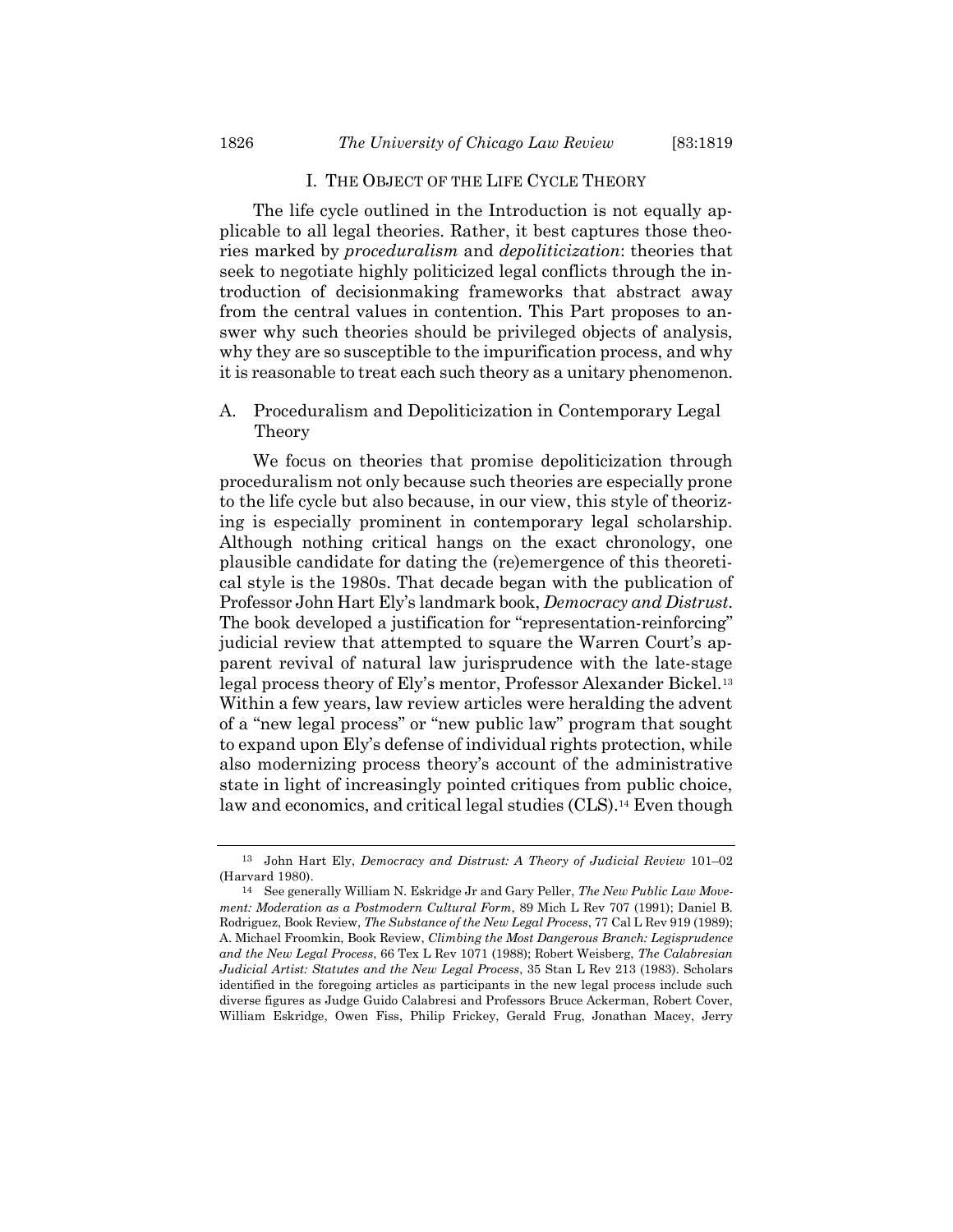new legal process failed to coalesce as a coherent movement, it signaled a renewed interest in theories that attempt to vindicate select high-level values by perfecting the means by which government officials reach legal decisions.

Looking back further in time, one could argue that much contemporary legal theory is best understood as a development within the older legal process school of the 1950s and 1960s.15 Or one might argue that the "[p]uzzling [p]ersistence" of processbased theories16 reflects a basic tendency within American legal culture, if not within law itself, to seek nominal reconciliation of competing views about the content of public policy; legal theorists are perpetually redescribing these first-order political conflicts as—and rerouting them into—comparatively esoteric debates about the allocation of institutional authority and the rationality of decisionmaking methods.17 Despite the plausibility of these two longer narratives, we find the 1980s origin story more felicitous because the immediately preceding decades remain the last era in which moralistic argument flowered in American public law.<sup>18</sup>

Mashaw, Frank Michelman, Andrzej Rapaczynski, Susan Rose-Ackerman, Richard Stewart, and Cass Sunstein. On the mainstreaming of law and economics within the legal academy in the 1970s, see Steven M. Teles, The Rise of the Conservative Legal Movement: The Battle for Control of the Law 97–101 (Princeton 2008).

<sup>15</sup> See, for example, Guido Calabresi, A Common Law for the Age of Statutes 87 n 20 (Harvard 1982) (arguing that "most current legal scholars, consciously or not, have followed [the] path" of "the legal process school"); Eskridge and Peller, 89 Mich L Rev at 708 (cited in note 14) ("[T]he legal process focus on institutional relationships, the process of lawmaking, and an overriding standard of purposive coherence continues to dominate public law scholarship."). Cutting against this story of continuity is the fact that the very notion of a "process school" was mooted only in 1976. See G. Edward White, The American Judicial Tradition: Profiles of Leading American Judges 404 n 2 (Oxford 1976). See also Duxbury, Patterns of American Jurisprudence at 206 n 3 (cited in note 11) (identifying Professor G. Edward White as "[t]he writer who first suggested the existence of a process school"). This late historicization of process theory suggests that the concept itself may have been an artifact of critique and rehabilitation in the 1970s and 1980s.

<sup>16</sup> Laurence H. Tribe, The Puzzling Persistence of Process-Based Constitutional Theories, 89 Yale L J 1063, 1063–65 (1980).

<sup>17</sup> See Morton J. Horwitz, The Transformation of American Law 1870–1960: The Crisis of Legal Orthodoxy 271 (Oxford 1992) ("The 1950s search for 'neutral principles' was just one more effort to separate law and politics in American culture, one more expression of the persistent yearning to find an olympian position from which to objectively cushion the terrors of social choice.").

<sup>18</sup> The 1980s also witnessed a growing prominence and institutionalization of public law argument by the political right—for example, through the rise of "second generation" conservative public interest law firms, see Teles, The Rise of the Conservative Legal Movement at 220–64 (cited in note 14)—although our life cycle account is by no means limited to "conservative" legal theories.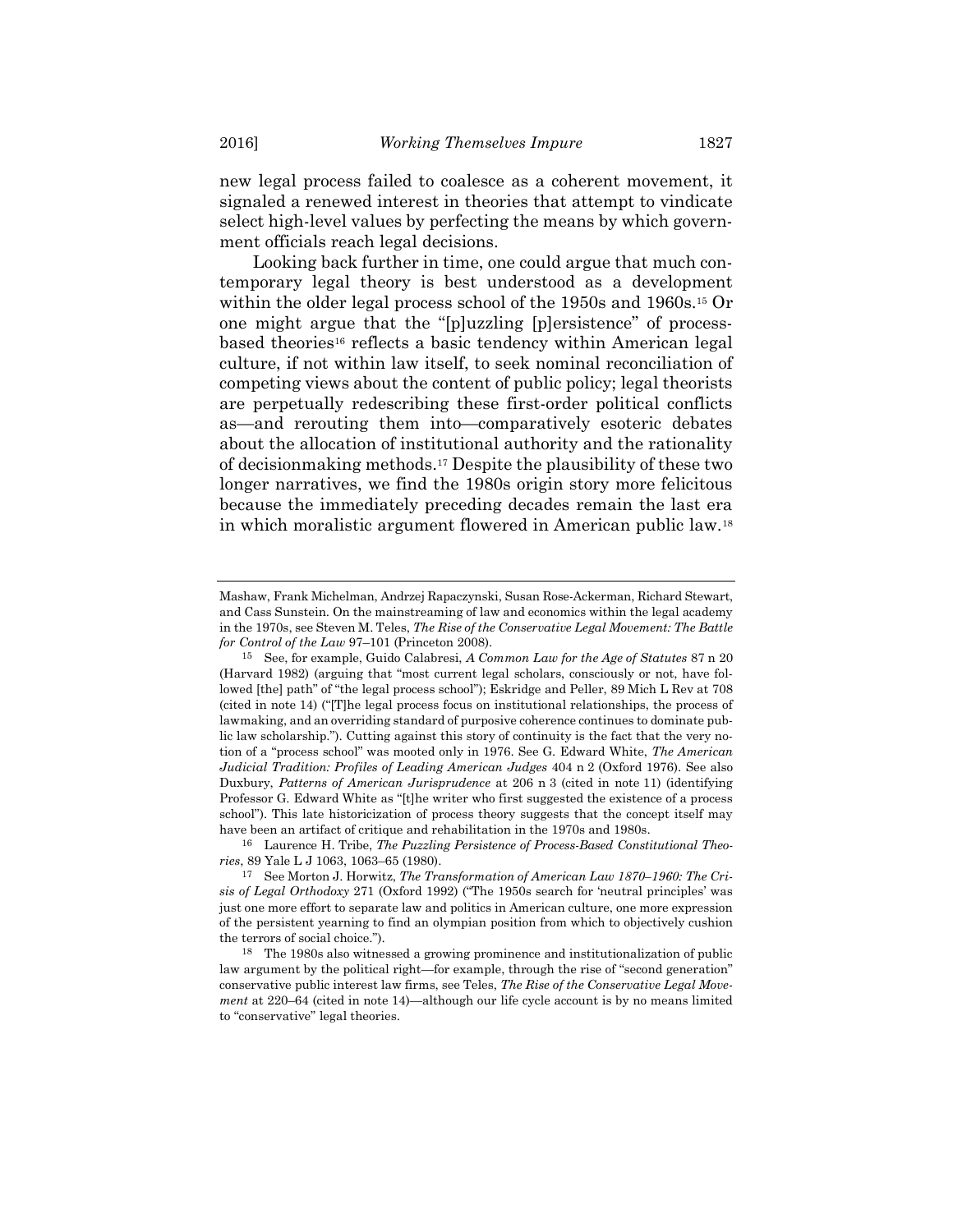The failure of the legal process synthesis to supply generally accepted standards for legal decisionmaking had become undeniable by the late 1960s, and in the wake of this failure came a series of "[a]ttempts to reinfuse constitutional law with principles of justice [that] persisted into and throughout the 1970s."19 Representative of this shift were the many efforts made during this period to ground constitutional law in Rawlsian political philosophy.<sup>20</sup>

But then the pendulum swung back.<sup>21</sup> The public law theories that have gained the most traction since the 1970s have retreated from the open pursuit of justice in favor of a more formalistic, institutionalist orientation. Rawlsian theories of constitutional law are now a dim memory. So are Marxist and nihilist theories, for that matter.22 Like their counterparts in the "new legal process" fold,<sup>23</sup> originalism, textualism, popular constitutionalism, and CBA eschew natural law notions and seek to transcend ordinary political divides—including the academic divide between "rightwing" versions of law and economics and "explicitly leftist CLS" through the establishment of "particular procedures for reaching decisions about the terms of social life."<sup>24</sup>

Today's leading public law theories depart from the old legal process in acknowledging the normativity of legal decisionmaking

<sup>19</sup> Mark Tushnet, Truth, Justice, and the American Way: An Interpretation of Public Law Scholarship in the Seventies, 57 Tex L Rev 1307, 1316 (1979).

<sup>20</sup> See id at 1316–21 (discussing the turn to Rawls). While Professor John Rawls sometimes characterized his theory of "justice as fairness" as "procedural," John Rawls, A Theory of Justice 120 (Belknap 1971), it is generally understood to incorporate principles of substantive justice. See Joshua Cohen, Pluralism and Proceduralism, 69 Chi Kent L Rev 589, 595–97 (1994). See also John Rawls, Political Liberalism 422 n 68 (Columbia 1996) (embracing Professor Joshua Cohen's account of how "procedural justice depends on substantive justice").

<sup>21</sup> See Parts II.C, IV.A.2 (discussing connections between the life cycle of individual legal theories and the larger cycles and epicycles of public law theory).

<sup>&</sup>lt;sup>22</sup> See Tushnet, 57 Tex L Rev at 1309 (cited in note 19) (discussing the choice between "nihilism" and "Marxis[m]" that CLS would face in the 1980s).

<sup>23</sup> Rodriguez, Book Review, 77 Cal L Rev at 919 n 2 (cited in note 14) (including theories of representation reinforcement, public choice, reconstitutive law, pragmatism, and republicanism within the ambit of new legal process).

<sup>24</sup> Eskridge and Peller, 89 Mich L Rev at 762–63 (cited in note 14) (discussing a range of "recent public law work" circa 1991). That this centrism mirrored traditional legal process in its search for a middle ground between anti–New Deal formalism and pro–New Deal legal realism was not lost on proponents of new legal process. See id at 763–64 (stating that both sets of process-oriented theories "embody the attempt to mediate the ideological polarization of legal discourse").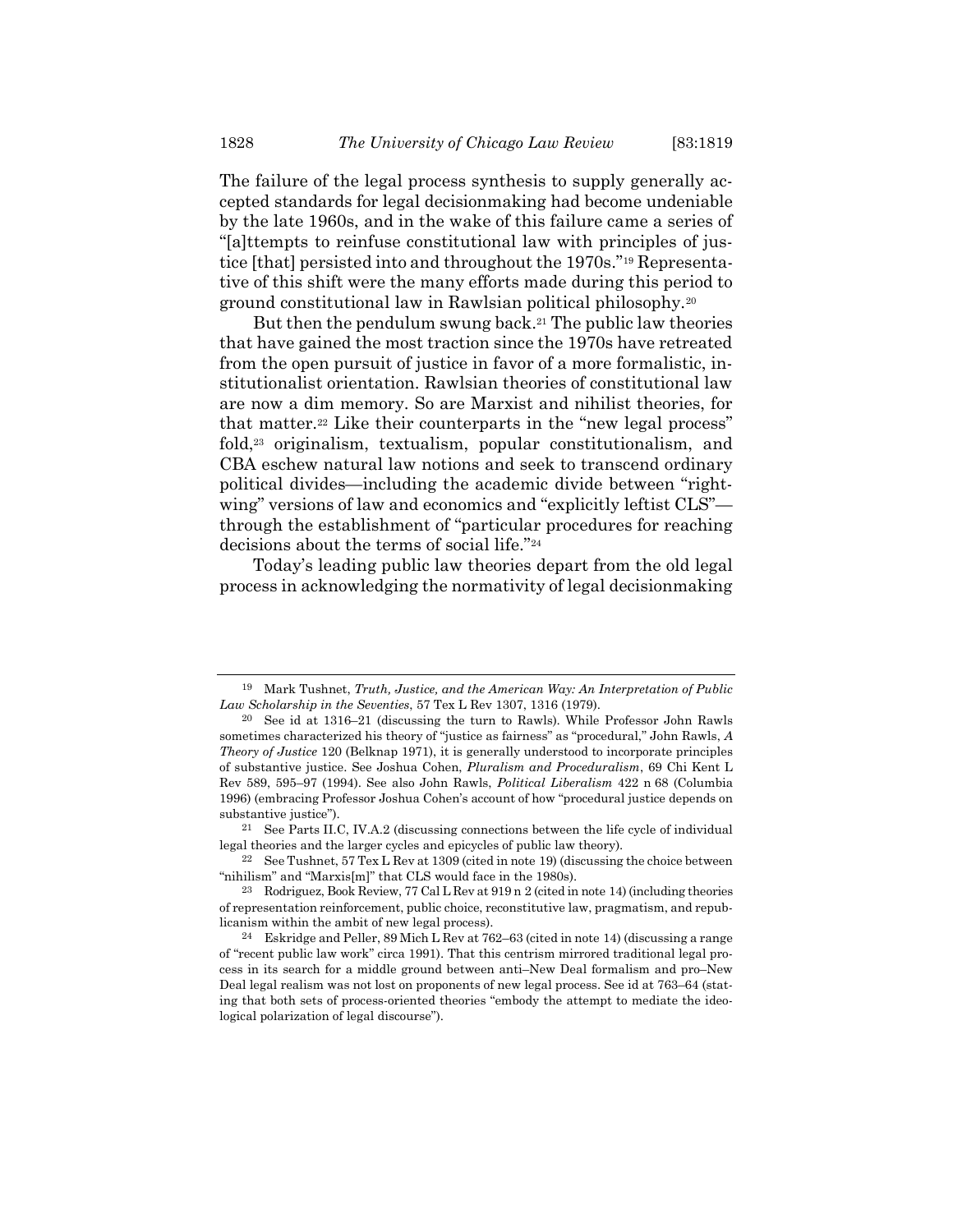and accepting that "no issues are *simply* 'procedural."<sup>25</sup> For instance, popular constitutionalism and originalism generally locate their legitimacy in popular sovereignty or popular ratification of the Constitution, while CBA generally privileges the substantive norm of social welfare. Yet in their focus on the manner in which legal authority is exercised, these theories have resurrected the process school's founding commitment to the autonomous validity of law.26 Such theories are proceduralist to the extent that they define valid legal decisions as those reached by appropriate procedures or persons. Such theories are depoliticized to the extent that the decisionmaking models they recognize as valid abstract from the politically divisive values at stake in a given legal conflict.

In short, for all of its internal diversity, mainstream public law theory has operated within a certain template since at least the 1980s. This template seeks to accommodate normative conflict, linguistic indeterminacy, and regulatory complexity by means of proceduralism and depoliticization. The result is a recipe for impurification.

#### B. Susceptibility to the Life Cycle

Ever since the New Deal shifted the center of gravity in American law toward federal regulation, public law conflicts have garnered the lion's share of political attention.<sup>27</sup> Accordingly, one

<sup>25</sup> Id at 762 (emphasis added). As critics noted, traditional process jurisprudence itself depended on an implicit normative account of the appropriate means and ends of legal process: "*principle[d]*" reasons of decision and "*valid* human wants." Duxbury, Patterns of American Jurisprudence at 262–64 (cited in note 11) (emphases added).

<sup>26</sup> In other words, today's leading public law theories aim both to shore up weaknesses of the old legal process and to resist those intellectually extreme forms of law and economics and CLS that threaten the very enterprise of conventional legal scholarship and education. See Horwitz, The Transformation of American Law at 269–70 (cited in note 17) (describing law and economics, CLS, and various natural rights theories as the three main challengers to traditional legal process between 1960 and 1990). On the institutional and vocational imperatives that favored process jurisprudence, both at mid-century and during the 1980s, see Laura Kalman, Legal Realism at Yale: 1927-1960 226-31 (North Carolina 1986).

<sup>27</sup> See Grant Gilmore, The Ages of American Law 81–88 (Yale 2d ed 2014). See also Charles D. Breitel, The Lawmakers, 65 Colum L Rev 749, 766 (1965) (contrasting the adjudication of private law disputes with "the public and political controversy engendered by issues involved in public law"); Harold Hongju Koh, The Globalization of Freedom, 26 Yale J Intl L 305, 308 (2001) (noting "the major shift in the focus of American law school curriculum and scholarship after the New Deal [ ] away from the teaching of private law toward the teaching of public law").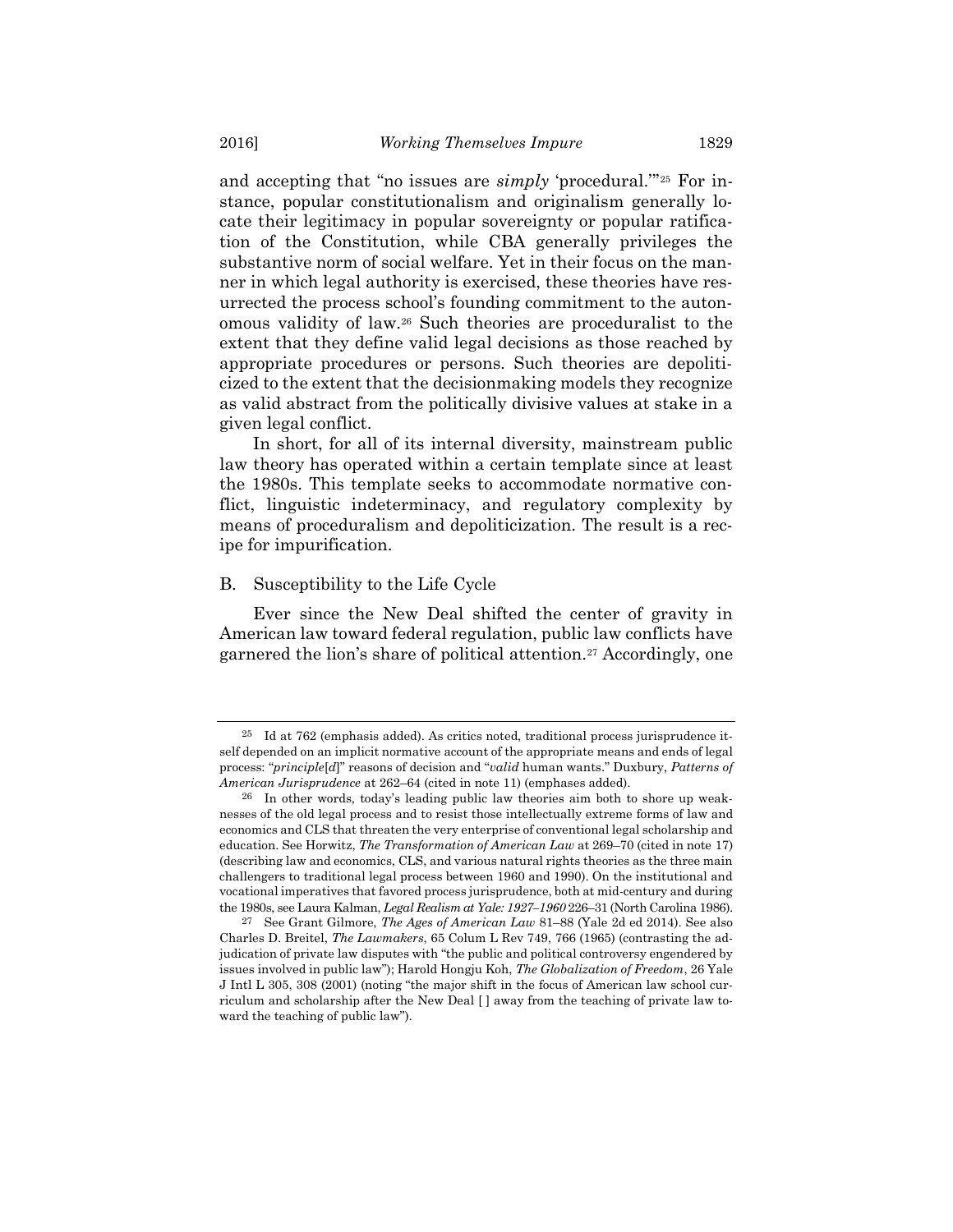can expect a large and interested audience for any theory promising resolution of a significant public law controversy. And that is the implied promise of the theories we describe: by reorienting official practice around new methods or criteria for public law decisionmaking, such theories hold out the hope of resolving politically contentious legal conflicts without reference to the primary values in contention.

These theories are so susceptible to being compromised because of the way in which they seek to forge compromise. On the one hand, these theories inject reformist ideas into debates that are perceived to matter a great deal. Participants are likely to be sensitive to such efforts and to register their discontent if they suspect any given proposal of privileging certain interests at the expense of their own agendas. On the other hand, these theories intervene in an abstract fashion, without speaking directly to the issues that animate participants on either side. Originalism and popular constitutionalism, for example, supply guidance about how the Constitution should be interpreted and by whom, but they have nothing explicit to say about which substantive goods society should prioritize or what the legal rules should be regarding abortion, health care, or any other public policy matter. This abstraction may reduce backlash in the short term, but it also creates conceptual space within the terms of the theory to incorporate competing perspectives on the underlying conflict.

A fundamental tension emerges. The goal of proceduralism and depoliticization is to overcome, or appear to overcome, the divisions within a preexisting legal conflict. To achieve this goal, a theory must build a broad base of support that minimizes partisan taint. And so proceduralist, depoliticized theories must respond to at least some of the criticisms that their initial formulations engender. At the same time that this responsiveness allows the theories to broaden their bases, however, it leads them down the path of adulteration. The theories will become less purely procedural and more obviously charged with politically divisive meanings as newer iterations seek to appease constituencies that insist on the inviolability of various first-order commitments.

Generally speaking, then, we have reason to predict (and case studies to suggest) that the legal theories most susceptible to the life cycle will be those that seek to negotiate highly politicized legal conflicts by prescribing decisionmaking methods that abstract away from the central values in contention. Theories that do not seek to intervene in such conflicts—ones that address, say, an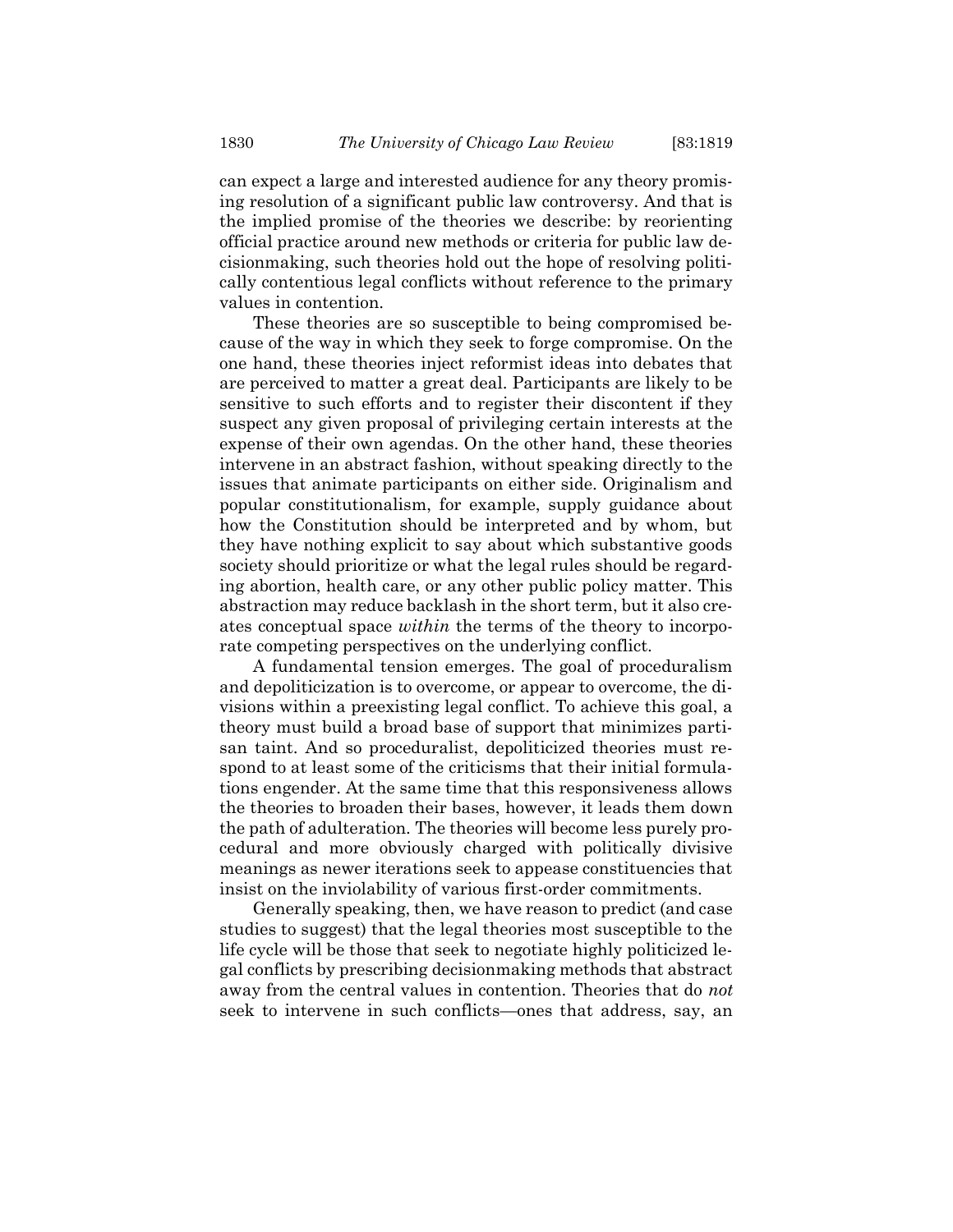overlooked body of doctrine—are less likely to face critical audiences that demand adulteration or to feel the same need to appease such critics. For the historically contingent reason given above, this suggests that *private* law theories may be less likely to experience the life cycle; the balance of highly politicized legal conflicts occur today in public law.<sup>28</sup>

At least three types of prescriptive legal theories that do intervene in politically contentious legal conflicts may also depart from our paradigm and avoid the life cycle. First, some may endorse decision procedures that are so fluid or underspecified that partisans cannot tell which values or interests their adoption would ultimately favor, disfavor, or displace. Examples here might include theories of experimentalism in public administration29 and theories of pluralism or multiple modalities in constitutional interpretation.30 A theory that is highly open-ended at the outset—agnostic on key questions of procedure as well as substance—will have few, if any, foundational goals to be compromised. It is impure by design.

Second, other theories may engage with a political conflict in a direct and substantive manner, rather than in an abstract, procedural register. In consequence, they may escape the critique that they have ignored the values most salient to the conflict, as well as the obligation to seek consensus validation. Examples here might include Professor Robin West's theory of progressive constitutionalism and Professor Randy Barnett's and Professor Richard Epstein's theories of libertarian constitutionalism, each of which is grounded in contested normative commitments.<sup>31</sup>

See note 27 and accompanying text.

<sup>29</sup> See generally, for example, Charles F. Sabel and William H. Simon, Minimalism and Experimentalism in the Administrative State, 100 Georgetown L J 53 (2011); James S. Liebman and Charles F. Sabel, A Public Laboratory Dewey Barely Imagined: The Emerging Model of School Governance and Legal Reform, 28 NYU Rev L & Soc Change 183 (2003).

 $30$  See generally, for example, Philip Bobbitt, Constitutional Fate: Theory of the Constitution (Oxford 1982); Stephen M. Griffin, Pluralism in Constitutional Interpretation, 72 Tex L Rev 1753 (1994); Richard H. Fallon Jr, A Constructivist Coherence Theory of Constitutional Interpretation, 100 Harv L Rev 1189 (1987).

<sup>31</sup> See generally Robin West, Progressive Constitutionalism: Reconstructing the Fourteenth Amendment (Duke 1994); Randy E. Barnett, Restoring the Lost Constitution: The Presumption of Liberty (Princeton 2004); Richard A. Epstein, The Classical Liberal Constitution: The Uncertain Quest for Limited Government (Harvard 2014).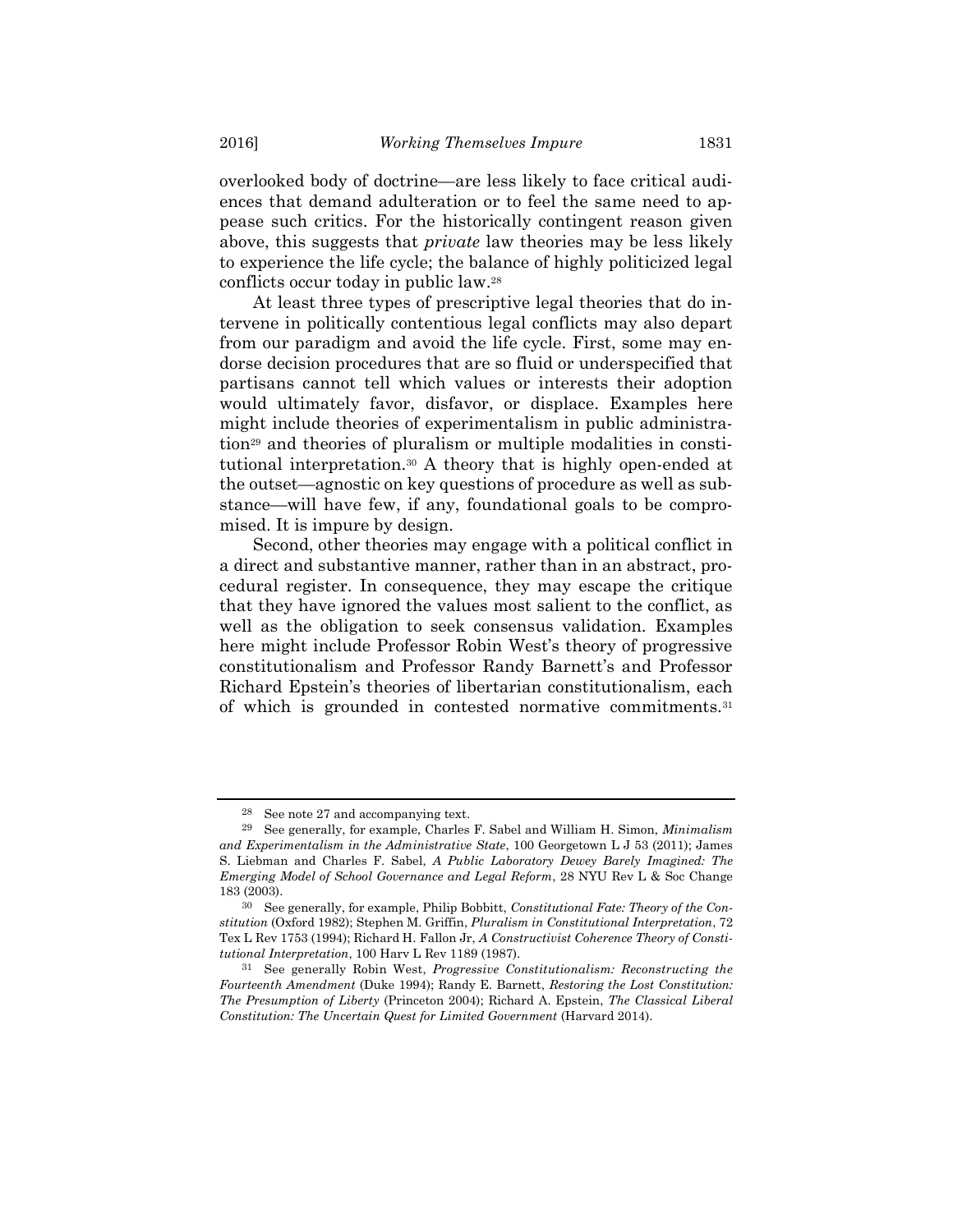These openly ideological arguments will face other, potentially severe, challenges in the marketplace of legal ideas, but impurification is less likely to be one of them.

And third, a prescriptive legal theory that fails to gain an early base of support will not be perceived as a threat by key participants in any conflict. Its purity will be maintained at the expense of marginalization. Examples here are endless. The vast majority of proposed legal theories never leave the realm of the obscure.

All that we have said so far concerns prescriptive legal theories; what of their descriptive counterparts? To the extent that any legal theory can be considered purely descriptive,<sup>32</sup> we suspect that it will prove relatively impervious to the life cycle. Because such a theory will not seek to dictate particular legal outcomes, it will have less of a need to expand its constituency and will be less likely to receive pushback from the many parties opposed to those outcomes. In the absence of such wide-ranging resistance, a descriptive theory could avoid significant impurification and still survive (although, like all theories, it might undergo a certain amount of transformation in response to critique). And while a descriptive legal theory, like any theory, needs commentators to affirm its worth, a prescriptive theory will generally need more, and more influential, supporters to bring about a desired change in the law. In pursuit of these supporters, concessions must be made, adulterations admitted.

That being said, our model is open to the possibility that the descriptive/prescriptive distinction is better conceived of as a spectrum than as a hard-and-fast dichotomy. Many positive theorists have prescriptive motivations. Many descriptive theories entail, or may be seen as entailing, certain sorts of legal outcomes that are subsequently "exposed" and critiqued on moral or policy grounds. Law and economics is perhaps the most significant example of an ostensibly descriptive theory of law (at least as classically formulated) that has been understood by both proponents

<sup>&</sup>lt;sup>32</sup> See Jack Goldsmith and Adrian Vermeule, *Empirical Methodology and Legal* Scholarship, 69 U Chi L Rev 153, 155 (2002) (arguing that legal scholarship characteristically melds "[d]octrinal, interpretive, and normative" elements and primarily "seeks to persuade"); Edward L. Rubin, The Practice and Discourse of Legal Scholarship, 86 Mich L Rev 1835, 1847 (1988) (arguing that the distinguishing "feature of standard legal scholarship is its prescriptive voice, its consciously declared desire to improve the performance of legal decisionmakers").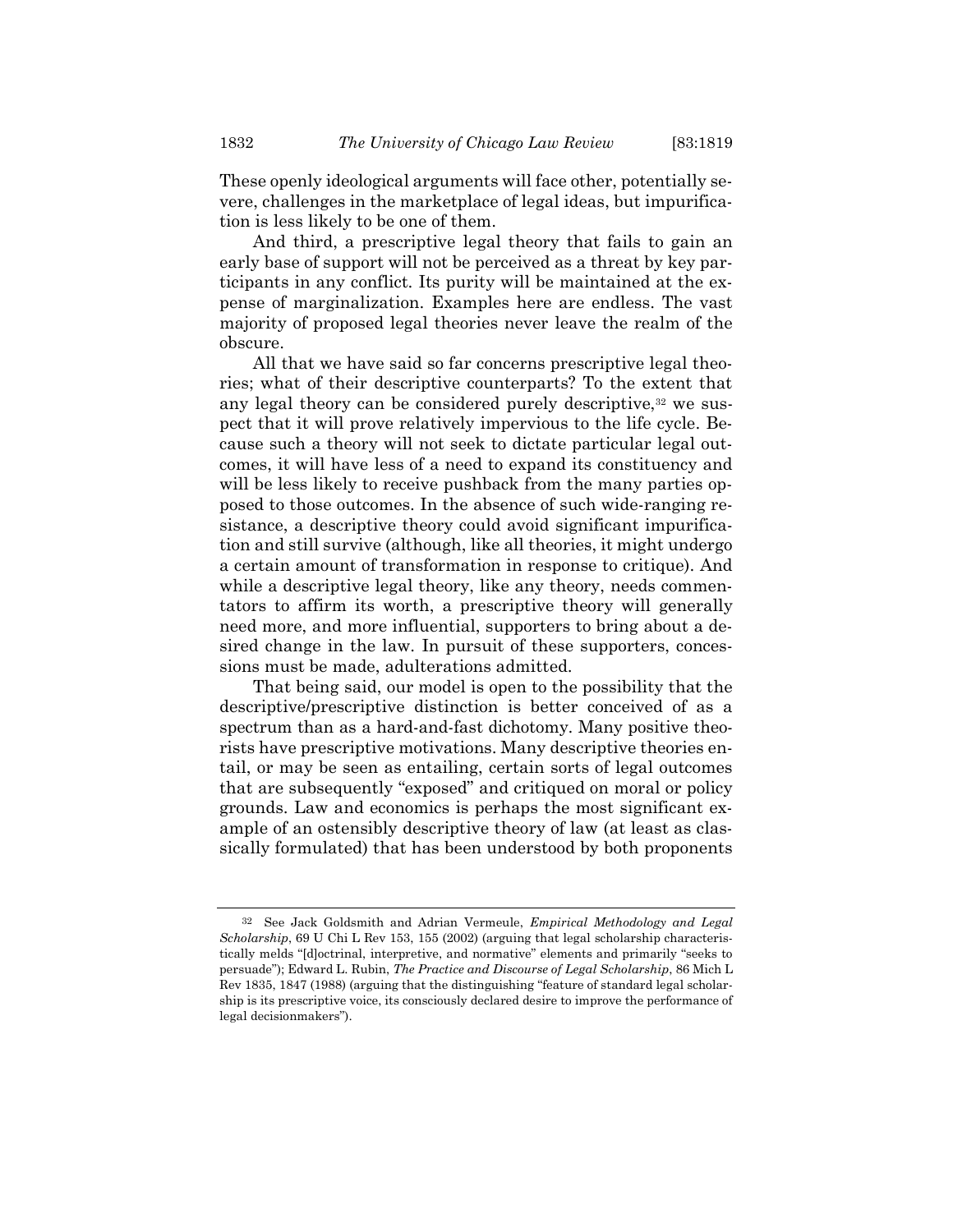and opponents to have a normative thrust.33 In such cases, descriptive theories may experience life cycle effects—as indeed has happened with law and economics.<sup>34</sup> In general, susceptibility to the life cycle turns on whether a given theory is widely perceived as likely to influence, and not just diagnose, official legal practice through the introduction of a depoliticized decision procedure.<sup>35</sup>

#### C. An Adulterated Theory or Multiple Theories?

This Article treats as single objects of analysis legal "theories" the contents of which are, at this writing, highly contested. Would it not be more appropriate to treat theoretical terms such as originalism or textualism as names designating sets of legal theories that share a family resemblance, but not necessarily a common life cycle? This question has more than semantic significance, as our own theory contends that the very capaciousness of originalism and textualism is attributable to a process of adulteration rather than elective affinity.

Nonetheless, we think that the question has two relatively simple empirical answers. First, theories and theoretical terms have origins. And at its origin, as Part III.A discusses, "originalism" meant something fairly specific to its supporters and critics. To be sure, individual supporters and critics disagreed with each

<sup>&</sup>lt;sup>33</sup> See, for example, Duncan Kennedy, Law-and-Economics from the Perspective of Critical Legal Studies, in Peter Newman, ed, 2 The New Palgrave Dictionary of Economics and the Law 465, 471 (Macmillan 1998) (describing increasingly bipartisan efforts to bend "the apparently value neutral, technocratic discourse of efficiency" invoked by law and economics toward preexisting political ends); Michael W. McConnell, The Counter-Revolution in Legal Thought, 41 Pol Rev 18,  $23-24$  (1987) (arguing that while law and economics "has no overt ideological element," "law and economics scholars will—with only rare exceptions take positions compatible with libertarian conservatives").

 $34$  We will soon turn to the specific life cycle of CBA, a prescriptive public law theory with roots in law and economics. See Part III.D. As that story suggests, the law and economics movement's original focus on maximizing efficiency or wealth, as well as its association with deregulation and conservative politics, has yielded over time to much more complex formulations. For some early efforts to move law and economics in a liberal direction, see Susan Rose-Ackerman, *Progressive Law and Economics—and the New Adminis*trative Law, 98 Yale L J 341, 341 (1988) (advocating "the development of a reformist law and economics"); Duncan Kennedy, Cost-Benefit Analysis of Entitlement Problems: A Critique, 33 Stan L Rev 387, 387 n 1 (1981) (collecting sources from "the 'liberal' law and economics school").

<sup>35</sup> Accordingly, our own life cycle model—if it were to become popular and perceived as likely to influence legal practice—would also be susceptible to impurification through exceptions and modifications that come to blunt whatever prescriptive force it was initially thought to possess.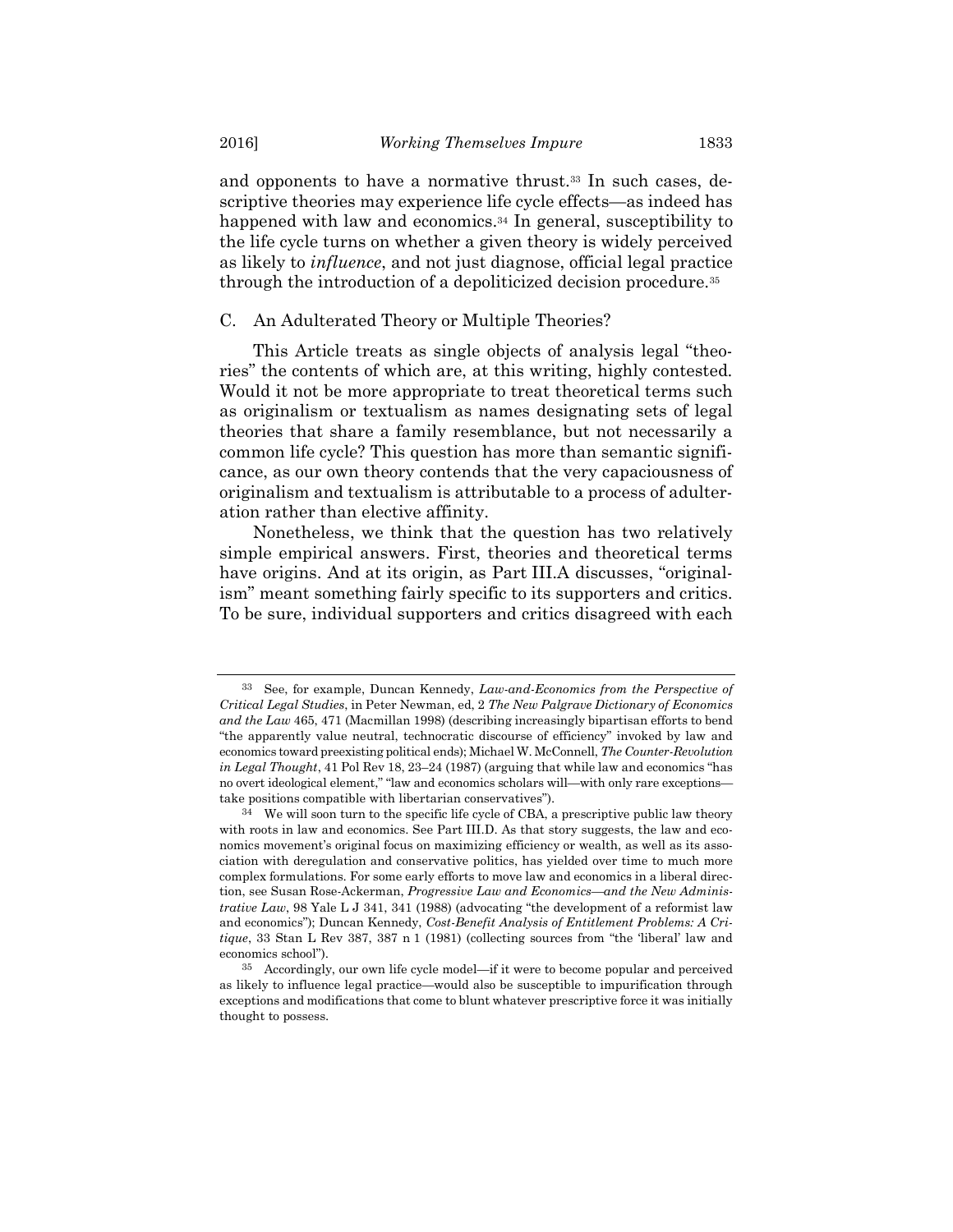other on numerous levels. But even to have these debates required the existence of some minimal consensus view of the emerging theory: an understanding of its basic assumptions, prescriptions, and goals that few participants would have disputed. This consensus is a social and historical fact about the legal community at a particular moment in time. It is precisely because of the intellectual and political setbacks and successes experienced by this original "originalism" that the term—and the theoretical school that embraced it—gradually became more complex, capacious, and even at times self-contradictory.

Second, however diverse a given theoretical school may become and however disparate the motivations of those operating within it may be, members of the theoretical school generally remain committed to the theory's initial decisional formalism. Originalists do not abandon the decisional centrality of the constitutional text; textualists do not abandon the decisional centrality of the statutory text; cost-benefit analysts do not abandon the decisional centrality of a calculus of trade-offs; and popular constitutionalists do not abandon the decisional centrality of "the people," even as they locate "the people" in more rarified institutional settings. This fixation on a theory's initial formalism, despite increasingly significant intellectual and political differences among its proponents, belies an account of family resemblance or elective affinity.36 This fixation strikes us, instead, as strong evidence of the adulteration of a common source—which is to say, strong evidence of life cycle effects.

We should note that in assessing the development of these theoretical schools, our method is to examine the claims made in a theory's name not only by law professors but also by government officials, public intellectuals, and movement activists. Such a broad description of a theory's social base is open to the objection that it stacks the deck in favor of a finding of adulteration. For instance, by sharply distinguishing academic from judicial and popular invocations of a theory, one might be able to redescribe internal diversity and discord as the existence of multiple, relatively harmonious theoretical schools.

<sup>36</sup> This fixation on a theory's initial formalism may also help to explain the persistence of a theory long after its other initial assumptions and prescriptions have been abandoned and no longer constitute part of the consensus view of the theory. See Part V.B.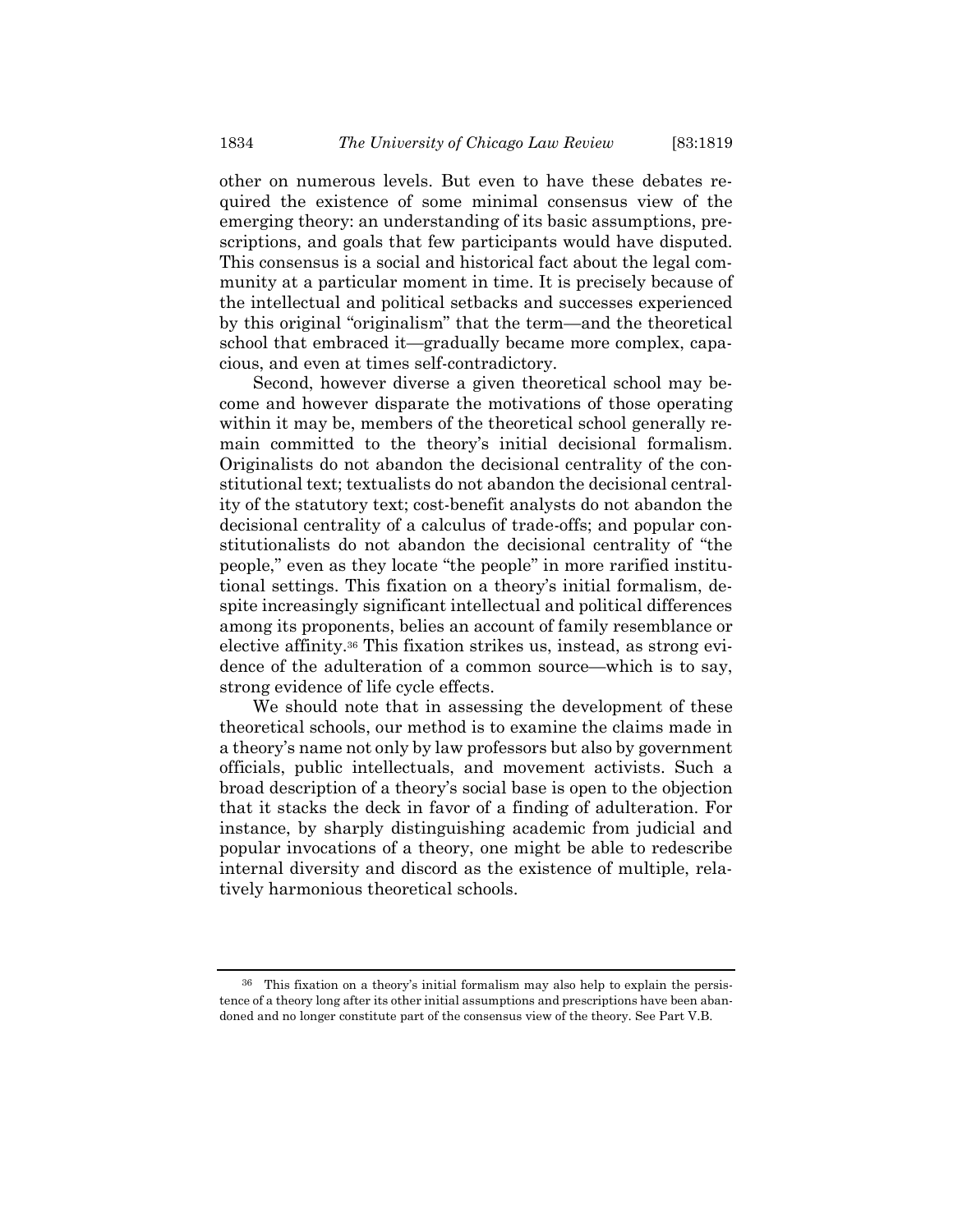This objection strikes us as misplaced. Even within the confines of the academy, all of the theories under discussion have become highly adulterated.37 Furthermore, any effort to segregate academic from nonacademic invocations of a given theory would be in considerable tension with the structure of prescriptive legal theorizing. Such theorizing necessarily seeks, at some level, to attract nonacademic adherents: government officials in particular, as well as those who have the power to influence those officials. To restrict the inquiry to any single discursive community would be to miss the interpenetration of scholarly, governmental, and popular discourses that drives the development of these theories.

#### II. THE STRUCTURE OF THE LIFE CYCLE

We now turn to the life cycle itself. It bears emphasis at the outset that our model is the product of an induction over a limited number of cases: those theories that have achieved widespread popularity in American public law during the past several decades. We do not claim to have identified any precise metric for assessing a theory's popularity or "impurity," much less any transcendent truth about law. Nevertheless, given the significance of the examples we have included and the historical trend they appear to represent, we feel reasonably confident that our model has predictive as well as descriptive power. At least for the foreseeable future, any process-oriented public law theory that attracts extensive support can be expected to arrive at a state of impurity. This Part elaborates on the stages of the life cycle, including the drivers and dynamics of the impurification process.

# A. Stage One: Theory Birth

At  $T_1$ , the theory introduces a decision procedure or criterion for judgment that seeks to resolve a highly politicized legal conflict in terms that are relatively alien to the main points

<sup>37</sup> One could argue, of course, that what we call "adulteration" within the academy is better explained as the splintering of one theory into multiple theories, even in cases in which all of the relevant academics claim to adhere to a single theory. In this vein, some self-proclaimed originalists contend that other self-proclaimed originalists are not truly originalists. This kind of argument, although often couched in descriptive terms, is really an argument about which rules an originalist *ought* to follow or promote. The best a descriptive (meta-)theory such as ours can do is to acknowledge and assess this disagreement from an external perspective. For our purposes at least, any effort to reinterpret the disagreement in terms of the existence of multiple, internally consistent prescriptive legal theories would produce a less accurate description of the theoretical field.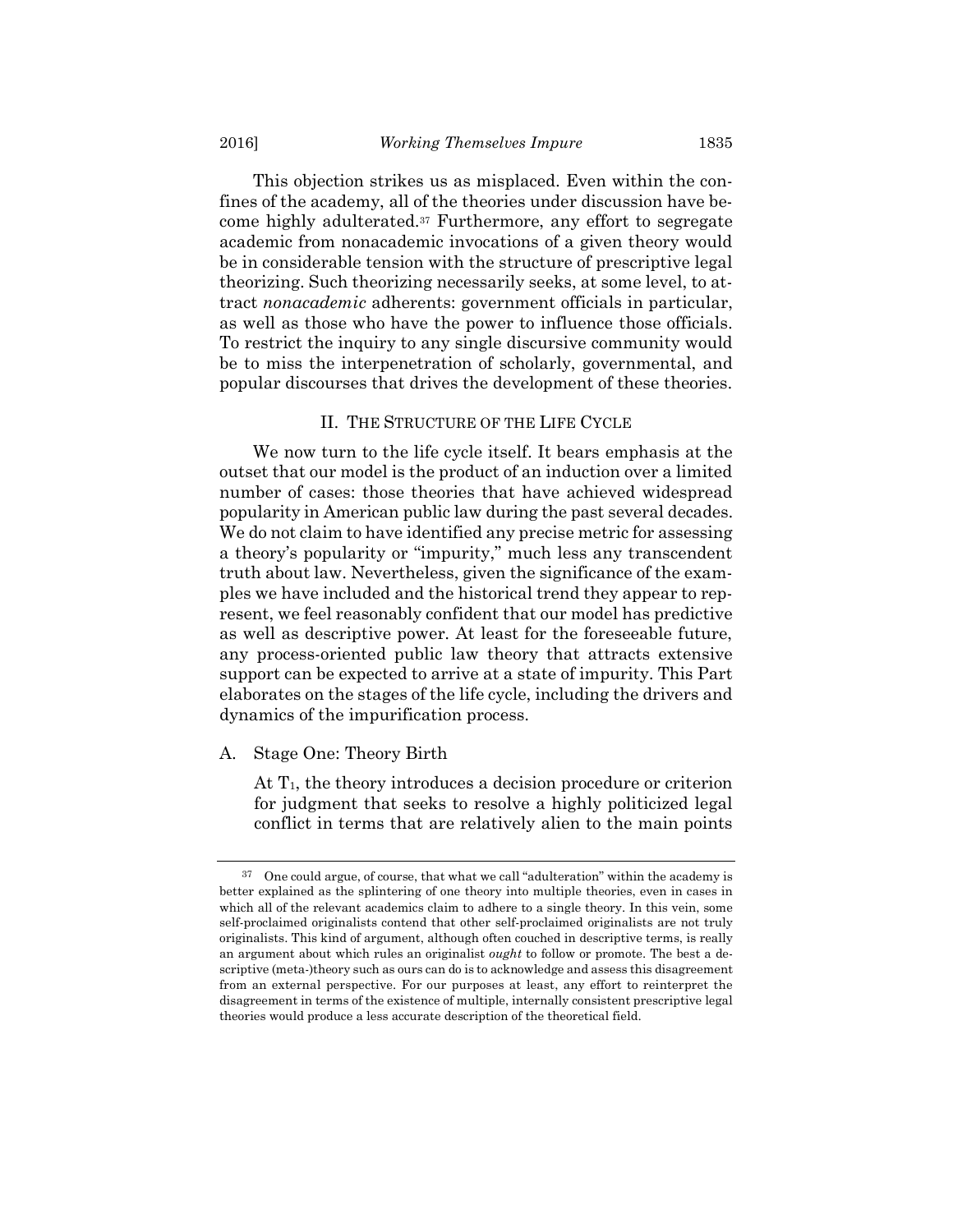of political contention; in so doing, the theory differentiates itself from preexisting legal theories used to negotiate the conflict.

As noted above, the theories we see as most prone to the life cycle arise out of specific sociolegal conflicts. These conflicts are about legal questions, such as the best way for judges to interpret the Constitution or for administrators to implement statutes, but they have clear political stakes and identifiable political blocs. When originalism emerged as a theory of constitutional interpretation, for instance, it was widely understood to reflect "conservative frustration with the broad, rights-expansive decisions of the Warren and Burger Courts" in areas such as criminal procedure and reproductive choice.38 When popular constitutionalism emerged some two decades later, it was widely understood to reflect liberal frustration with the broad, rights-constrictive decisions of the Rehnquist Court in areas such as antidiscrimination law.39 The market for a new prescriptive legal theory begins to expand as the leading theories of the day come to be seen either as partial to one side of the conflict or as unresponsive to both sides—as doing too much political work or too little. By the time originalism arrived on the scene in the 1970s, "fundamental values" and other explicitly moral theories of constitutional interpretation had become associated with liberal and Democratic projects,<sup>40</sup>

Thomas B. Colby, The Sacrifice of the New Originalism, 99 Georgetown L J 713, 716 (2011). See also, for example, Robert Post and Reva Siegel, Originalism as a Political Practice: The Right's Living Constitution, 75 Fordham L Rev 545, 554–55 (2006) ("No politically literate person could miss the point that the Reagan Administration's use of originalism marked, and was meant to mark, a set of distinctively conservative objections to the liberal precedents of the Warren Court."); Keith E. Whittington, The New Originalism, 2 Georgetown J L & Pub Pol 599, 601 (2004) ("[O]riginalism was a reactive theory motivated by substantive disagreement with the recent and then-current actions of the Warren and Burger Courts; originalism was largely developed as a mode of criticism of those actions.").

<sup>39</sup> See, for example, Jamal Greene, Book Review, Giving the Constitution to the Courts, 117 Yale L J 886, 918 (2008) ("Just as many conservatives sought refuge from the individual rights decisions of the Warren and Burger Courts in a jurisprudence of original intent, some liberal academics have sought to rebut the Rehnquist Court's structural critique by resort to popular constitutionalism in all its sundry guises.").

<sup>40</sup> See Johnathan G. O'Neill, Raoul Berger and the Restoration of Originalism, 96 Nw U L Rev 253, 268–69 (2001) (discussing Professor Raoul Berger's critique of the "fundamental values" approach favored by "legal liberals"); Bruce Ackerman, Constitutional Politics/ Constitutional Law, 99 Yale L J 453, 544 (1989) (noting "the familiar view of [Griswold v Connecticut] as a paradigmatic example of an 'activist' Court seeking to keep the living constitution up to date by imposing its own idea of 'fundamental values'"); Antonin Scalia, Originalism: The Lesser Evil, 57 U Cin L Rev 849, 863 (1989) (criticizing fundamental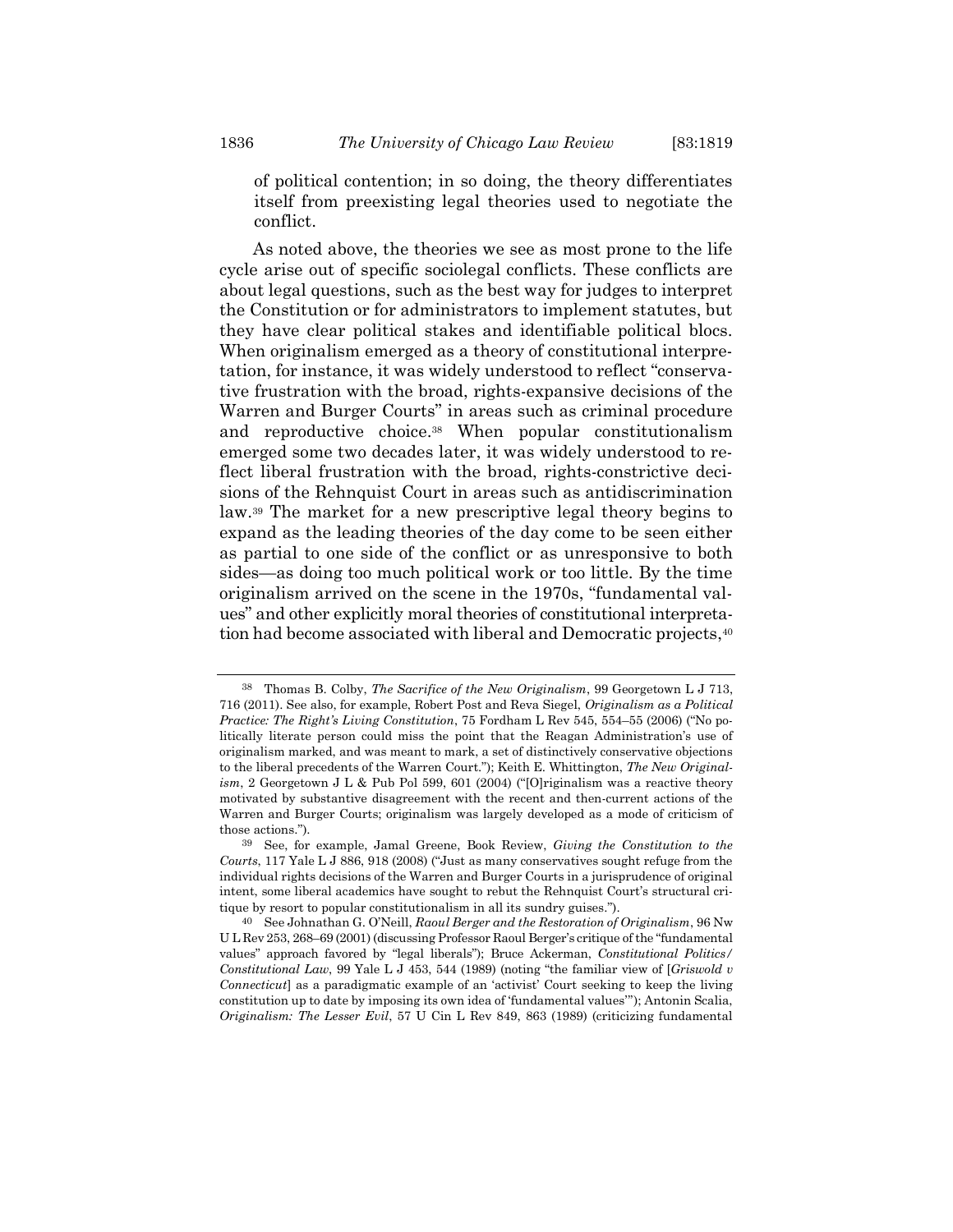whereas prominent alternatives such as structuralism had never aligned closely with any ideological camp.<sup>41</sup>

Against this backdrop, the new theory introduces an approach to legal decisionmaking that purports to advance a certain high-level end, such as democracy, judicial constraint, or social welfare, without committing to any of the political blocs that constitute the poles of the conflict. The theory may be inaugurated by one side or the other, as with the conservative push for originalism or the liberal push for popular constitutionalism. But its prescriptions are held out as uniquely attractive and legitimate *regardless* of which groups or which values end up winning in any given case. While proponents do not necessarily tout the theory's substantive "neutrality"—conventional CBA, for example, was openly oriented around the pursuit of economic efficiency42—they do claim a kind of relative neutrality. They promise an approach that allows official decisionmakers to avoid choosing directly among the competing political blocs and their first-order preferences. People of all stripes, it is claimed, should be willing to accept the theory in principle.

The precise date of birth for these theories can be difficult to pinpoint. The theory may be introduced (or reintroduced in modern form) in a foundational work or set of works, on which sympathetic commentators seek to build: Judge Robert Bork's 1971 article Neutral Principles and Some First Amendment Problems<sup>43</sup> and Professor Raoul Berger's 1977 book Government by Judiciary<sup>44</sup> are often said to have played this role in the case of originalism,

values and related theories as an invitation to "judicial personalization of the law" and contending that "[m]ost if not all" such theorists "would strike down the death penalty").

<sup>41</sup> See Wayne A. Logan, Constitutional Collectivism and Ex-offender Residence Exclusion Laws, 92 Iowa L Rev 1, 30 n 210 (2006) (noting that structuralism of the sort theorized by Professor Charles Black "has been a staple in conservative and liberal commentary and judicial opinions alike"). See also generally Charles L. Black Jr, Structure and Relationship in Constitutional Law 3–32 (Louisiana State 1969).

<sup>&</sup>lt;sup>42</sup> See, for example, Sidney A. Shapiro and Christopher H. Schroeder, *Beyond Cost-*Benefit Analysis: A Pragmatic Reorientation, 32 Harv Envir L Rev 433, 446–50 (2008) (observing that the adoption of CBA in the 1980s and in earlier periods was justified as a means "to promote economic efficiency"); Matthew D. Adler and Eric A. Posner, Rethinking Cost-Benefit Analysis, 109 Yale L J 165, 186 (1999) ("The purpose of CBA, as typically understood, is to separate out the distributional issue and isolate the efficiency issue, so that the agency will evaluate projects solely on the basis of their efficiency.").

<sup>43</sup> See generally Robert H. Bork, Neutral Principles and Some First Amendment Problems, 47 Ind L J 1 (1971).

<sup>&</sup>lt;sup>44</sup> See generally Raoul Berger, Government by Judiciary: The Transformation of the Fourteenth Amendment (Harvard 1977).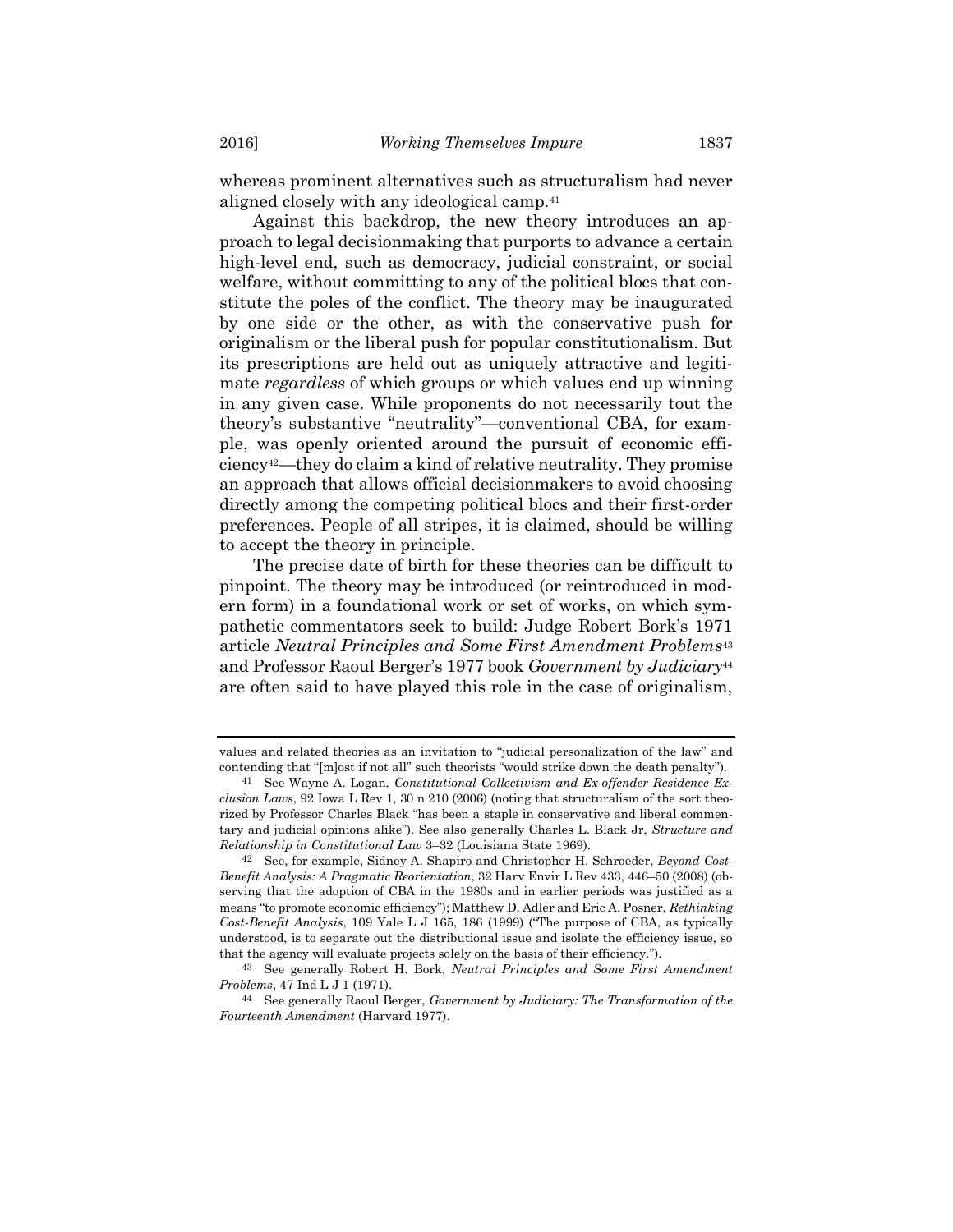which crystallized as a distinctive interpretive approach in the 1980s.45 Alternatively, the theory may be propounded in a range of contemporaneous works, leaving its pedigree more obscure. Among those who help to launch a prescriptive legal theory, some may be motivated by broad moral goals, some by narrow policy goals, some by professional advancement or personal renown, some by intellectual curiosity, some by the pursuit of truth, and some by a complicated mix of each of these factors and perhaps others as well. It may be the case that legal commentators face especially strong incentives to offer ambitious new theories, which will then have to be scaled back, on account of the preferences of law review editors or the dynamics of legal intellectual influence.46 But we need not delve too deeply into the determinants of legal theory entrepreneurship, as our focus is on aggregate sociological effects rather than individual behaviors. No matter what accounts for their genesis, all theories with the formal features we identify are susceptible to the life cycle. Once such a theory is born, its parents cannot control its ultimate life path.

B. Stages Two through Five: The Dialectic of Impurification

At  $T_2$ , critics of the theory highlight its failure to secure certain values that gave rise to the conflict in the first place.

At  $T_3$ , the theory responds to these critiques by *internalizing* them—supplementing or modifying its approach so as to better serve the initially ignored values. As a result, the theory's constituency expands, but at the price of normative and conceptual purity.

At T<sub>4</sub>, this process of criticism and response recurs.

At  $T_5$ , the theory has come to reflect the conflict-ridden political and theoretical field it had promised to transcend. To the extent the theory ever posed a direct threat to particular participants in the underlying conflict, that danger has dwindled.

<sup>45</sup> See Lee J. Strang, Originalism as Popular Constitutionalism?: Theoretical Possibilities and Practical Differences, 87 Notre Dame L Rev 253, 267 n 78 (2011) ("[O]riginalism's modern incarnation beg[an] in the 1970s, with the publication of [Bork's article and Berger's book]."). Another work cited in this vein is William H. Rehnquist, The Notion of a Living Constitution, 54 Tex L Rev 693 (1976). As these examples reflect, the theoretical turn toward legal process that we have associated with the 1980s, see Part I.A, had some important antecedents in the 1970s.

<sup>46</sup> This Article certainly does not dispel the possibility.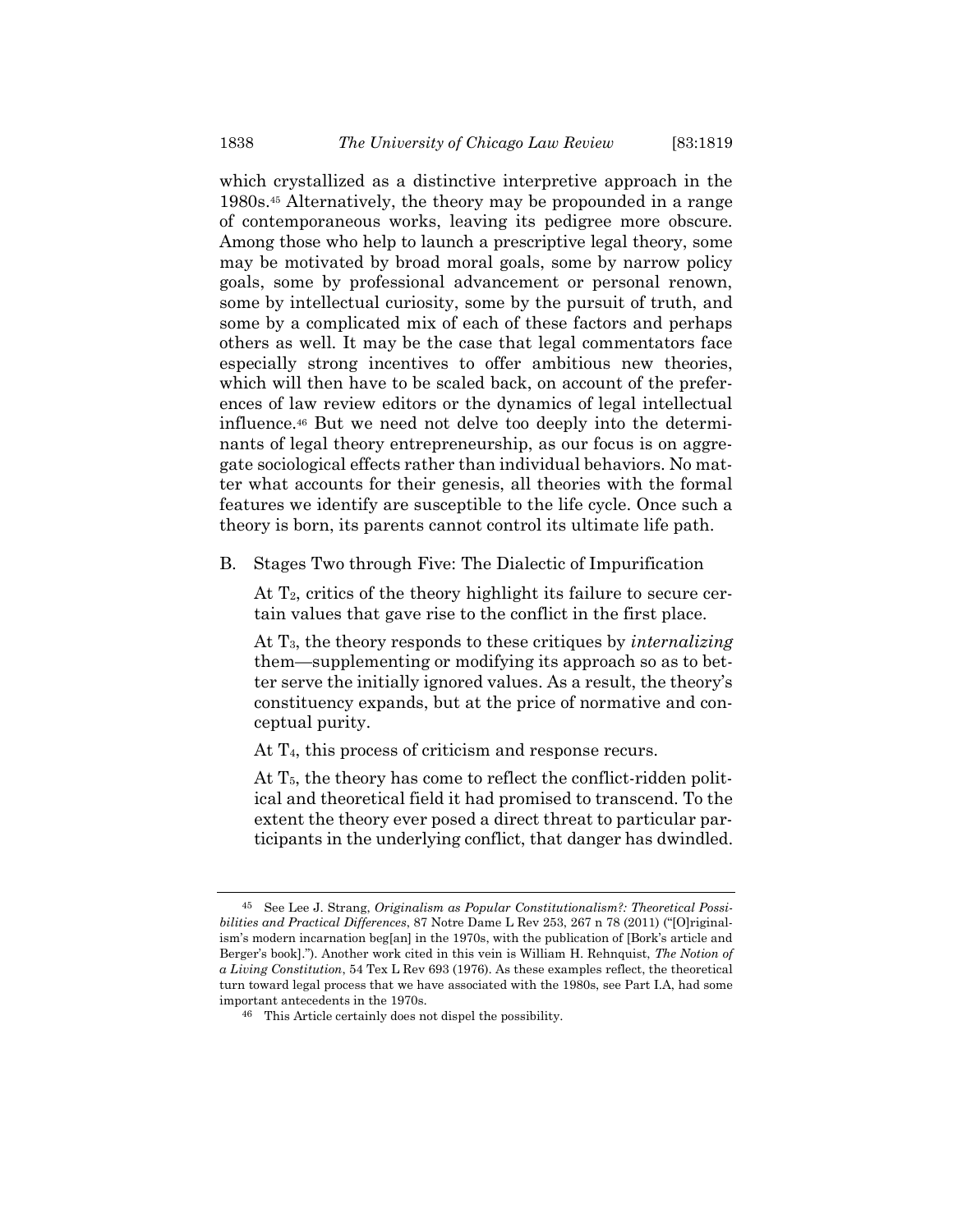Most theories that are introduced each year go nowhere. Even if they manage to attract attention, they fail to spark followon inquiry, much less develop into a recognizable school of thought.47 The question of why certain legal theories develop into intellectual and social movements is highly contextual and largely beyond the scope of this study.48 The one point we wish to raise in this regard is that, in the current legal process–inflected era, those prescriptive theories that lack an abstract, procedural orientation start with a competitive disadvantage.49 The susceptibility of a theory to the life cycle, that is, may be not only a *product* of its success in gaining a wide range of adherents but also a condition precedent for achieving such success in the first place.<sup>50</sup>

Whatever propels them forward, some prescriptive theories of the sort we describe do blossom into intellectual movements. And when this happens, impurification follows. Through an iterative process of contestation and reformulation, the theories become increasingly unmoored from the goals that were articulated to justify their adoption, adrift from their raisons d'être. The details of this evolutionary process are also highly contextual, to be sure, but the process itself is not so complex or contingent as to preclude a stylized model. The key development occurs at T3 (and may recur numerous times thereafter), when normative objections to the theory are not simply parried by those speaking in the name of the theory but rather are incorporated into the theory itself, through refinements designed to address the objections. This is the moment, to put it provocatively, when the theory begins to cannibalize itself.

Why and how do these self-defeating shifts occur? In a typical case, several mechanisms combine to produce the phenomenon. Some of these mechanisms may affect individual theorists who

See Thomas A. Smith, The Web of Law, 44 San Diego L Rev 309, 336 (2007) (reporting that "[f]orty-three percent of [law review] articles are not cited at all, and about 79% get ten or fewer citations").

<sup>48</sup> For an analysis of the conditions under which "scientific/intellectual movements" are most likely to emerge and succeed, see generally Scott Frickel and Neil Gross, A General Theory of Scientific/Intellectual Movements, 70 Am Sociological Rev 204 (2005).

<sup>49</sup> See Part I.A. In light of the greater political salience of public law disputes, see notes 27–28 and accompanying text, we think this point holds especially true in public law fields.

<sup>50</sup> See Jamal Greene, How Constitutional Theory Matters, 72 Ohio St L J 1183, 1199 (2011) ("A protean disposition is necessary for a [constitutional] methodology to successfully validate a diverse set of political objectives with equilibria in both our past and our future.").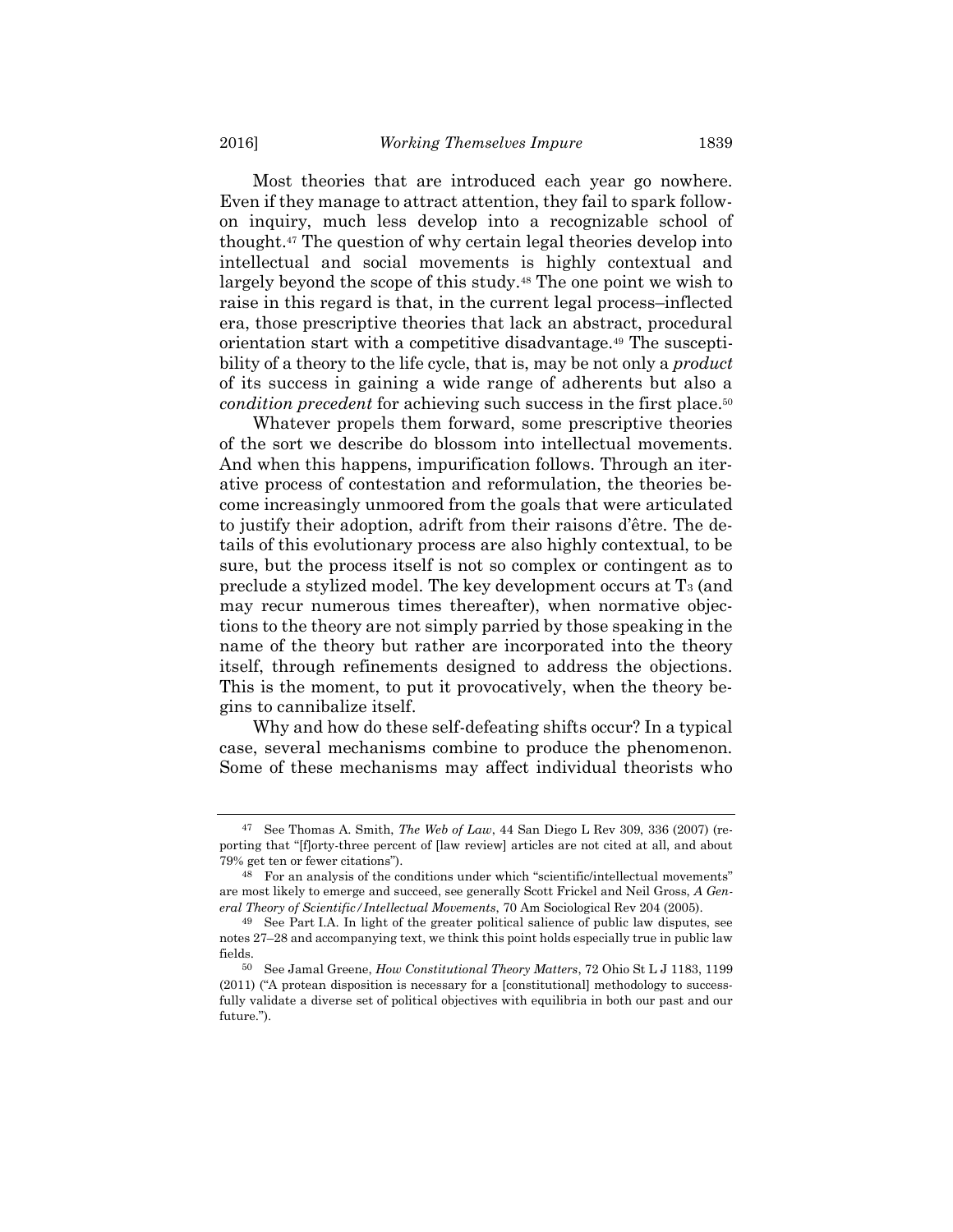modify their views over time, while others rely on an influx of new commentators who continually criticize and revise the theory. Key impurifying agents include:<sup>51</sup>

Political feedback effects. As the new theory encounters criticism about morally relevant information that it excludes or about substantive values and social groups that it disfavors, notwithstanding its ostensibly depoliticized character, proponents may suggest revisions intended to broaden or maintain the theory's appeal. Early versions of originalism that seemed hard to reconcile with *Brown v Board of Education of Topeka*,<sup>52</sup> for example, were jettisoned in part to "make originalism safe for *Brown*" and the principle of racial equality that the canonical case embodies.<sup>53</sup> The theory of originalism thereafter became harder to typecast as radical or right leaning in its methodological demands and policy implications.

Professional feedback effects. While impurification is partly driven by the need to incorporate discordant political views, it also follows from epistemic and practical weaknesses of the theory that only become apparent over time. As the new theory encounters criticism about such weaknesses, proponents may suggest revisions intended to make the initial idea not just more politically palatable but also more intellectually and institutionally sound or a better fit with prevailing legal norms, in ways that redound to their reputational benefit and attract partisans of alternative theoretical approaches. The theory becomes more sophisticated and less grandiose.54 Early versions of originalism that relied on idiosyncratic notions of the Framers' intent, for example, were jettisoned in part to make the theory more coherent, if less constraining.55 What we are calling a process of impurification can thus be seen as a process of purification from another perspective: the very moves that undermine the theory's initial normative aspirations may be ones that make it conceptually richer and more refined.

<sup>51</sup> For a discussion of additional adaptive behaviors that facilitate the life cycle, see text accompanying notes 215–19.

<sup>52</sup> 347 US 483 (1954).

<sup>53</sup> Jed Rubenfeld, Reply to Commentators, 115 Yale L J 2093, 2098 (2006).

<sup>54</sup> See Clifford Geertz, The Interpretation of Cultures: Selected Essays 3–4 (Basic Books 1973) (observing that certain ideas that seem to "resolve [ ] many fundamental problems at once" periodically "burst upon the intellectual landscape with a tremendous force" and then, with the exception of "zealots," commentators "settle down after a while to the problems the idea has really generated").

<sup>55</sup> See Part III.A.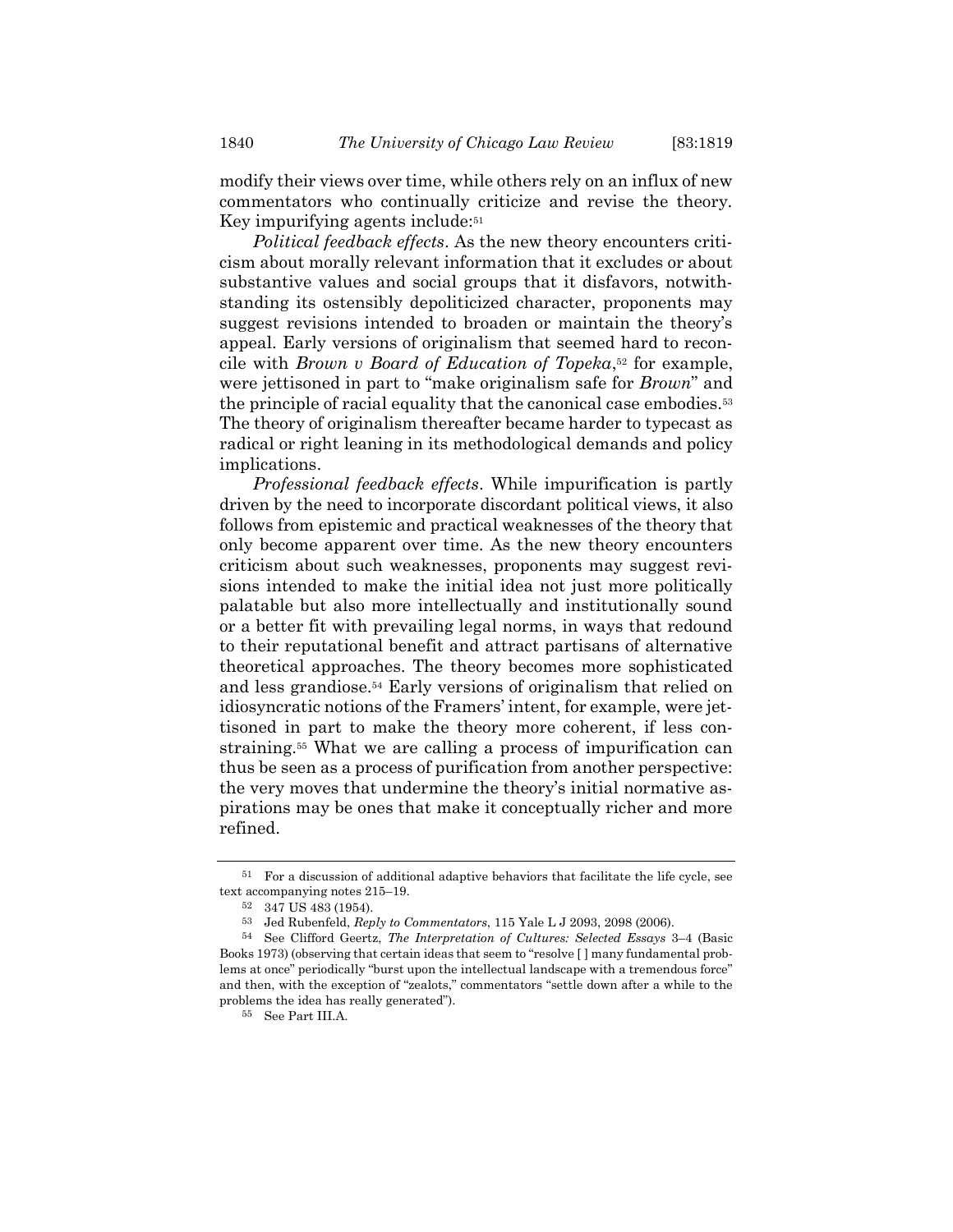Fragmentation and co-optation. As the new theory is elaborated by more and more commentators, differences of opinion may emerge and eventually crystallize into competing versions of the theory, further compromising the objectives of its founders. Some of the second- and third-generation commentators who speak in the theory's name may not share those objectives at all, and may even wish to subvert them. Originalism, as Professor James Fleming observes, has now experienced both balkanization into rival camps and Balkinization, or "what happens when originalism becomes so inclusive that even Yale law professor Jack Balkin, hitherto a pragmatic living constitutionalist, becomes an originalist."<sup>56</sup>

Churches can excommunicate those who peddle false versions of their creed. Political parties may be able to withhold endorsements and financial support from those who defy the party line. Intellectual movements have no comparable tools to weed out saboteurs from sympathizers or to ensure internal discipline—perhaps especially if they are led by professors whose compensation derives largely from fixed, school-specific salaries (as in law) rather than competitive, centralized grants. As a prescriptive legal theory becomes increasingly influential, the universe of people who identify with the theory not only expands in size but also changes in composition, becoming more ideologically diverse and representative of the overall population of lawyers. Purists are absorbed into the crowd.

C. Stage Six: Theory Death and Theory Persistence

At T<sub>6</sub>, the theory either falls out of favor with mainstream legal actors, at least for the time being, or persists in substantially adulterated form.

The life cycle reaches its end once a prescriptive legal theory, as expressed by prominent commentators and applied by public officials, becomes incapable of fulfilling the distinctive normative functions—including decisional clarity—it was created to fulfill. But life and law go on. One of two basic fates awaits a theory at  $T_{6}$ .

The first is theory death. Legal thinkers and decisionmakers may gradually set aside an adulterated theory as a needless complication or obfuscation of the initial conflict, until at some point

<sup>56</sup> James E. Fleming, Fidelity to Our Imperfect Constitution: For Moral Readings and against Originalisms 2 (Oxford 2015).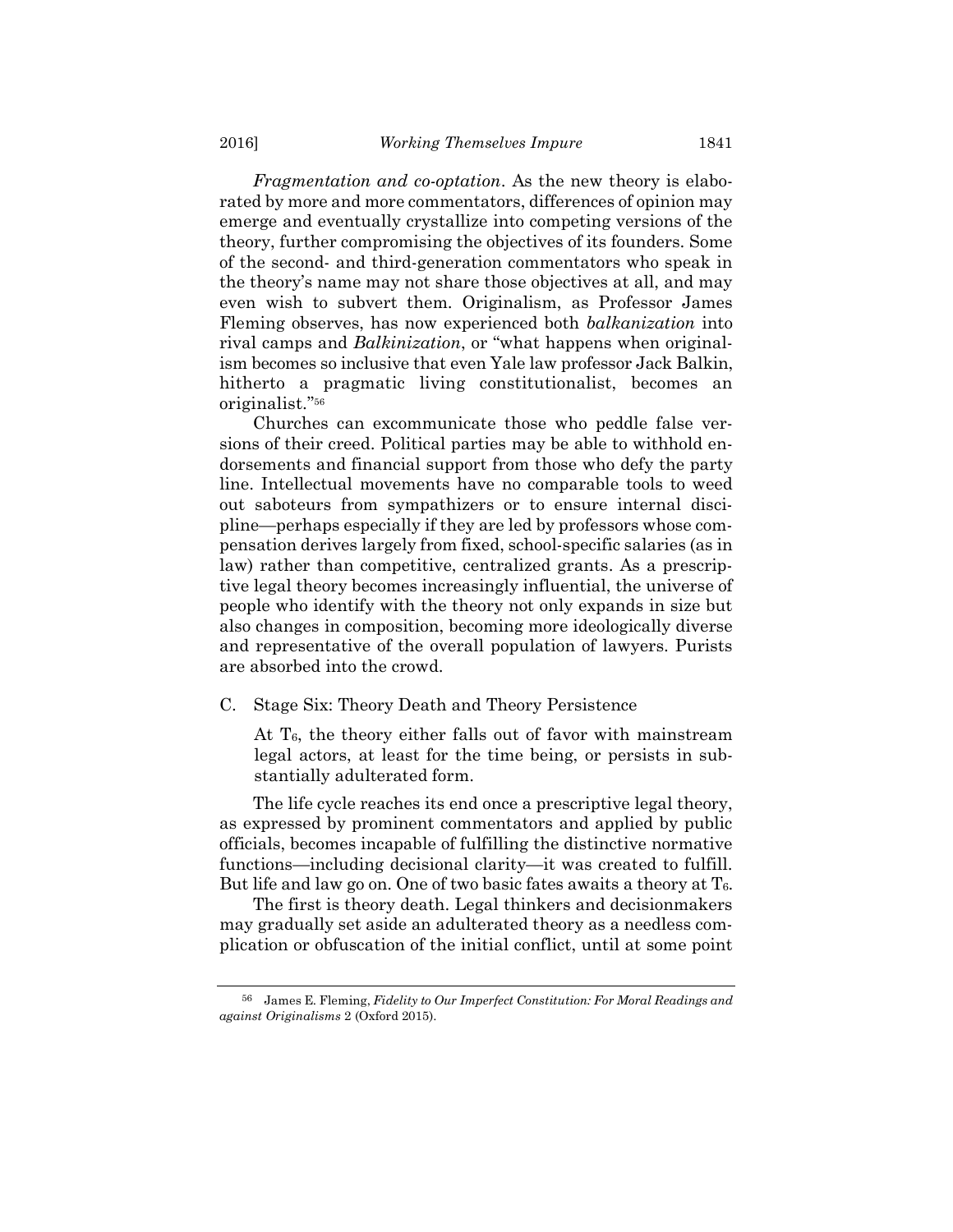the theory ceases to claim new adherents. Such a slide toward irrelevance seems to be happening at this moment to popular constitutionalism.57 Although the impurification process we describe may have a dialectical cast, it does not necessarily yield durable syntheses.<sup>58</sup>

Importantly, however, abandonment of a theory may be only temporary. Today's originalism is the successor to last generation's "interpretivism."59 Today's CBA is the latest successor to versions of CBA dating back to the New Deal era.<sup>60</sup> Both theories have older intellectual roots. A prescriptive legal theory may fade away at  $T_6$  only to be reborn, years later, in a slightly revised and relabeled form.61 And then the impurification process starts again. Our life cycle theory is thus consonant with a larger *epicyclical* account of legal theory development.

The second fate is that of stubborn persistence. Even if it no longer serves its motivating purposes, an adulterated theory may continue to command allegiance because it serves social interests that are unrelated to those purposes. There are many reasons, for instance, why contemporary left liberals may wish to associate themselves with originalism and CBA, as we explore in Part V.

<sup>57</sup> See Helen J. Knowles and Julianne A. Toia, Defining "Popular Constitutionalism": The Kramer versus Kramer Problem, 42 S U L Rev 31, 55–56 (2014) (finding that usage of the term "popular constitutionalism" in law journals has dropped precipitously over the past five to ten years). We will have more to say about popular constitutionalism's decline in Parts III.C and V.B.

<sup>58</sup> For this reason, among others, we do not find it useful to draw on a formal theory of dialectics, whether Hegelian or Marxist. We do note an affinity between our model and the dialectical vision of Professors Theodor Adorno and Max Horkheimer, insofar as their vision suggests that assertions of rational progress have a built-in tendency to revert to struggles over power. See generally Max Horkheimer and Theodor W. Adorno, Dialectic of Enlightenment (Continuum 2d ed 1988) (John Cumming, trans). Here too, though, the connection is so tenuous that it does not seem worth developing.

<sup>59</sup> See Dennis J. Goldford, The American Constitution and the Debate over Originalism 90–121 (Cambridge 2005) (describing "the evolution of the interpretivism debate into the originalism debate").

<sup>60</sup> See Daniel H. Cole, Law, Politics, and Cost–Benefit Analysis, 64 Ala L Rev 55, 56 (2012) ("Formal CBA has been around since the New Deal when President Roosevelt's National Planning Board . . . began commissioning economic analyses of public works projects.").

<sup>61</sup> Such revising and relabeling of faded theories need not be self-conscious and, on the contrary, may be facilitated by lack of familiarity with prior scholarship. See, for example, Mark Tushnet, Harry Kalven and Kenneth Karst in The Supreme Court Review: Reflections after Fifty Years, 2010 S Ct Rev 35, 35 (suggesting that many of "the questions that [constitutional] scholars today regard as deep were already present, though sometimes submerged, in [ ] articles" published fifty years ago).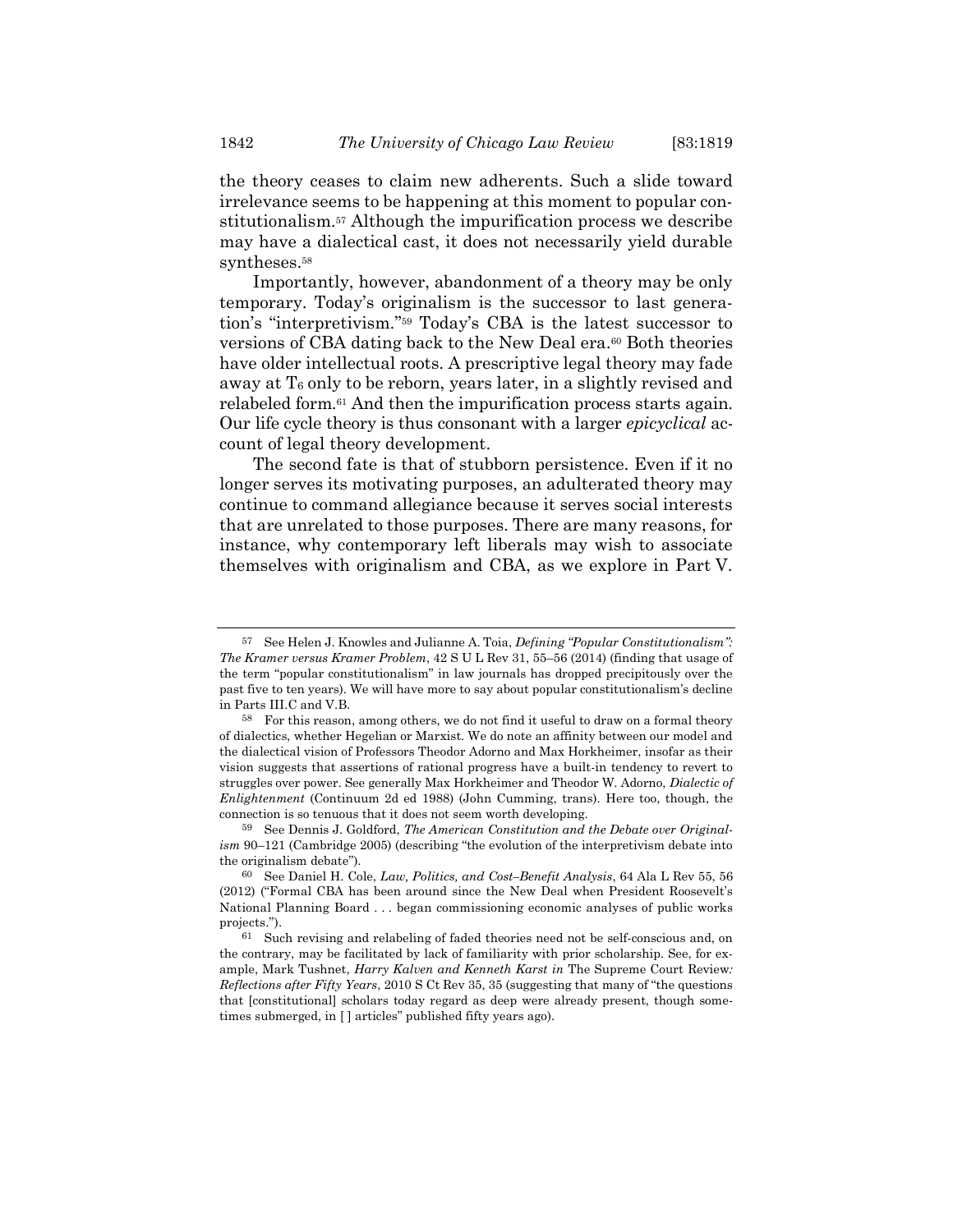But those reasons have little to do with disciplining judges or administrators or with maximizing economic efficiency or fidelity to the constitutional text.

# III. CASE STUDIES

Having laid out the general framework of our model, we now turn to case studies to help illustrate its workings. This Part reviews the intellectual history of several prominent legal theories through the lens of the life cycle. As suggested above, there is a conventional narrative regarding when theories such as originalism and textualism emerged and what they were "about" during this formative period. We sketch these origin stories, which establish a baseline for understanding what the theories were meant to accomplish, and then trace the theories' development in the years that followed. These case studies proceed in a necessarily summary fashion; a detailed version of any one of them would be an article unto itself. Nevertheless, we believe that the discussions below (and the more exhaustive historical treatments on which some of them draw) are sufficient to demonstrate that the life cycle model plausibly fits the evidence—that it provides a parsimonious and consilient account not only of why these theories have evolved in the manner that they have, but also of how these seemingly disparate episodes in public law reform are in fact closely connected.<sup>62</sup>

<sup>62</sup> We focus on four episodes that strike us as particularly important and revealing, but the life cycle model might be applied to numerous other theories as well. We suspect, for example, that judicial minimalism of the sort advocated by Professor Cass Sunstein, see generally Cass R. Sunstein, One Case at a Time: Judicial Minimalism on the Supreme Court (Harvard 1999), experienced impurification as theorists following Sunstein sought to characterize various exercises of judicial power either as legitimate exceptions to minimalism or (more commonly) as appropriate applications of minimalism, properly understood. See Michael S. Greve, Atlas Croaks. Supreme Court Shrugs., 6 Charleston L Rev 15, 32 n 79 (2011) (complaining that "judicial minimalism in theory means maximalism in fact"). Looking ahead, Sunstein's influential theory of "nudging," see generally Richard H. Thaler and Cass R. Sunstein, Nudge: Improving Decisions about Health, Wealth, and Happiness (Yale 2008), may be an interesting candidate for impurification. If the prescribed nudging strategies become increasingly transparent and private choice respecting (and thus politically popular) in response to criticisms of excessive paternalism and manipulation, they may also become increasingly ineffective at pushing people toward regulators' desired outcomes. Outside of law, Danaher has suggested that the theory of effective altruism fits our model. See generally Danaher, The Life Cycle of Prescriptive (Legal) Theories (cited in note 8).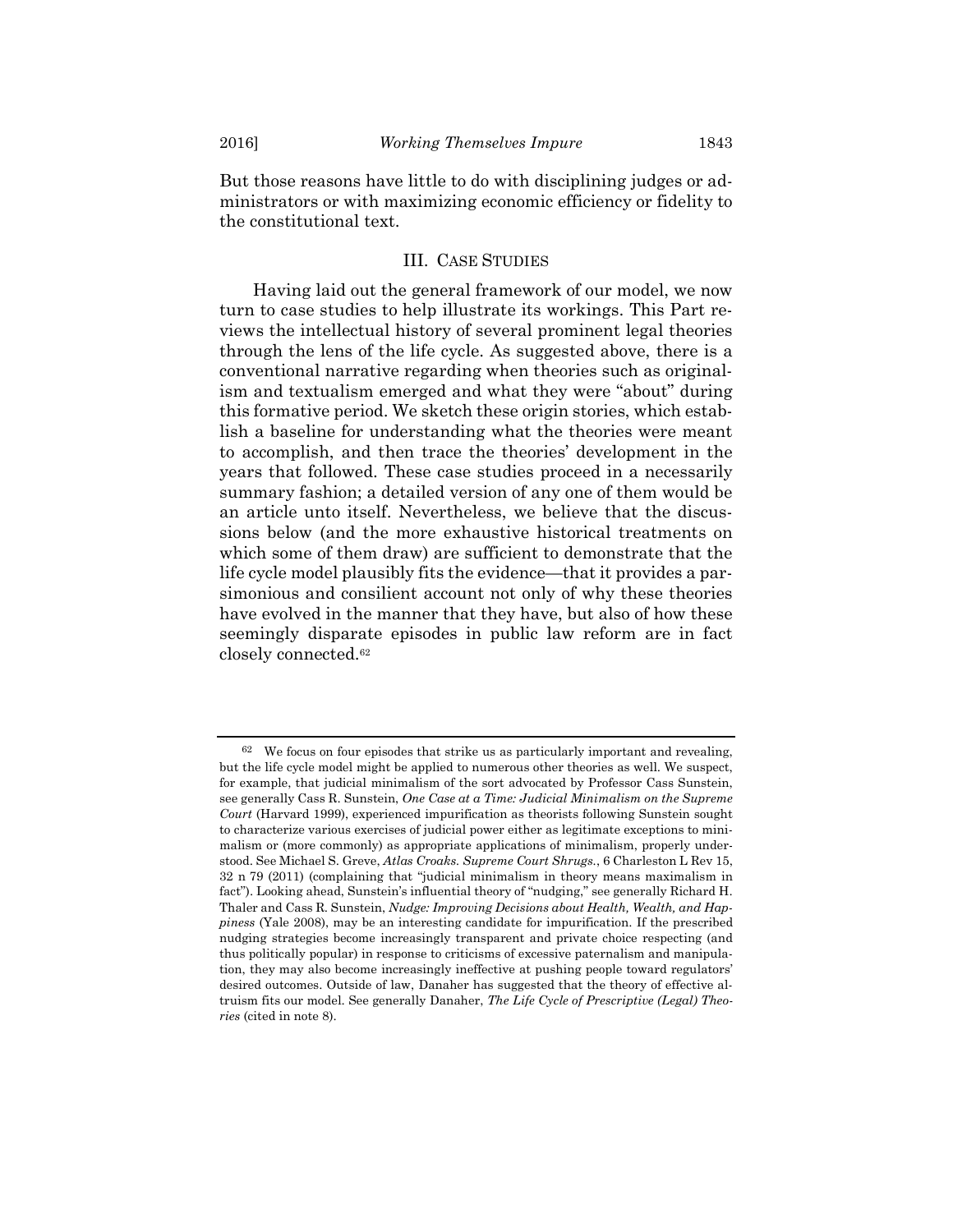#### A. From Old Originalism to New Originalism

The story of originalism's theoretical evolution has been told numerous times in recent years,<sup>63</sup> so we will aim to be as concise as possible here. As already indicated, contemporary originalist theory arose out of conservative frustration with the "activist" constitutional rulings of the Warren and Burger Courts;64 received influential articulations in the 1970s from Professor Berger, Judge Bork, and then–Associate Justice William Rehnquist;65 and rose to public prominence in the mid-1980s following the advocacy of Attorney General Edwin Meese.66 In these early years, originalists urged a "jurisprudence of original intention,"67 according to which judges would be required to follow "the specific intentions of the Framers . . . regarding how a specific provision was meant to apply to specific issues."68 This methodology was defended on

<sup>63</sup> Useful histories of contemporary originalist theory include Johnathan O'Neill, Originalism in American Law and Politics: A Constitutional History 111–216 (Johns Hopkins 2005), Colby, 99 Georgetown L J at 716–36 (cited in note 38), Lawrence B. Solum, What Is Originalism? The Evolution of Contemporary Originalist Theory, in Grant Huscroft and Bradley W. Miller, eds, The Challenge of Originalism: Theories of Constitutional Interpretation 12, 13–27 (Cambridge 2011), Thomas B. Colby and Peter J. Smith, Living Originalism, 59 Duke L J 239, 247–62 (2009), and Vasan Kesavan and Michael Stokes Paulsen, The Interpretive Force of the Constitution's Secret Drafting History, 91 Georgetown L J 1113, 1134–48 (2003). But see Lawrence B. Solum, Originalism and Constitutional Construction, 82 Fordham L Rev 453, 462 (2013) ("A comprehensive history of originalist theorizing has yet to be written."). Professor Lawrence Solum has recently begun to sketch a revisionist account of originalism's history, according to which originalism emerged as a coherent theory of constitutional interpretation only in the 1980s and thenceforth evolved from an inchoate and indeterminate "mélange" of ideas into an increasingly consistent view. Lawrence B. Solum, The Fixation Thesis: The Role of Historical Fact in Original Meaning, 91 Notre Dame L Rev 1, 4 (2015). This Article relies largely on the standard story of originalism's development. While Solum's revisionist account may call into question aspects of this story with regard to a specialized scholarly literature, we continue to believe that the story well captures the trajectory of originalism in academic, judicial, and popular commentary more broadly. See Part I.C (defending our decision to consider nonacademic as well as academic invocations of a theory).

<sup>64</sup> See note 38 and accompanying text.

<sup>65</sup> See notes 43–45 and accompanying text.

<sup>66</sup> See O'Neill, Originalism in American Law and Politics at  $146-60$  (cited in note 63); Steven M. Teles, Transformative Bureaucracy: Reagan's Lawyers and the Dynamics of Political Investment, 23 Stud Am Polit Dev 61, 75–82 (2009).

<sup>67</sup> This was the famous phrase used in Meese's first originalism speech. See Edwin Meese III, Speech before the American Bar Association, in Steven G. Calabresi, ed, Originalism: A Quarter-Century of Debate 47, 50–54 (Regnery 2007).

<sup>68</sup> Kesavan and Paulsen, 91 Georgetown L J at 1135 (cited in note 63). "[E]xtrapolations from that intention" could be used when dealing with "modern issues not within the specific contemplation of the Framers or the Ratifiers." Id.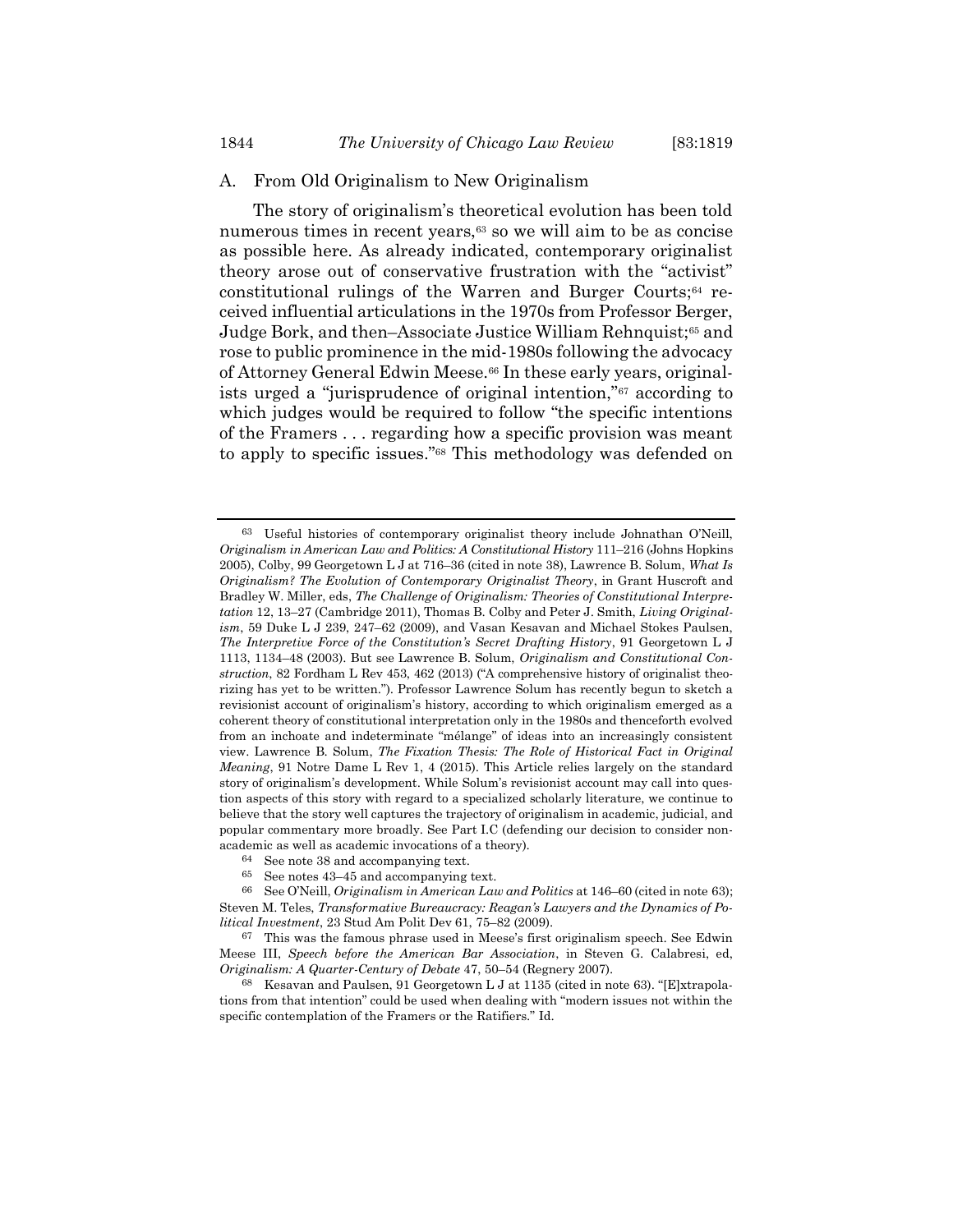democratic and rule of law grounds. But the "primary commitment" of originalist theory in the 1970s and 1980s, as many have observed, "was to judicial restraint."69 Constraining judges through text and history was held out to be the theory's central virtue and objective. "Originalist methods of constitutional interpretation were understood as a means to that end."<sup>70</sup>

Original intent originalism met with a variety of objections. One line of critique called attention to the difficulties of recovering and applying the Framers' (possibly quite varied) intentions.<sup>71</sup> Another line of critique claimed that the Framers did not intend for their own subjective intentions to be controlling.72 A third line of critique emphasized that a jurisprudence of original intent might be at odds with celebrated decisions such as Brown, as some of originalism's early proponents had openly acknowledged.<sup>73</sup>

In response to these objections, originalism underwent a series of transformations. The focus of inquiry moved from the intentions of the Framers to the understandings of the ratifiers to the "original public meaning" of the constitutional text, or how the words of the Constitution "would have been understood by an ordinary, reasonably well-informed user of the language, in context, at the time, within the relevant political community that adopted them."74 Justice Antonin Scalia helped catalyze this move in a 1986 speech that called on originalists "to change the label from the Doctrine of Original Intent to the Doctrine of Original

<sup>69</sup> Whittington, 2 Georgetown J L & Pub Pol at 602 (cited in note 38). See also, for example, Colby, 99 Georgetown L J at 717 (cited in note 38) ("It would be difficult to overstate the extent to which the Old Originalism was characterized by its own proponents as a theory that could constrain judges."); Jack M. Balkin, "Wrong the Day It Was Decided": Lochner and Constitutional Historicism, 85 BU L Rev 677, 690 (2005) ("The old originalism was designed to promote judicial restraint and criticize the judicial innovations of liberal judges.").

<sup>70</sup> Whittington, 2 Georgetown J L & Pub Pol at 602 (cited in note 38).

<sup>71</sup> See, for example, Paul Brest, The Misconceived Quest for the Original Understanding, 60 BU L Rev 204, 209–22 (1980). A parallel line of critique emphasized that it was the Constitution's manifold ratifiers, not the forty-odd delegates in Philadelphia, who conferred legal and democratic legitimacy on the document. Id at 214–15.

<sup>72</sup> See generally H. Jefferson Powell, The Original Understanding of Original Intent, 98 Harv L Rev 885 (1985).

<sup>&</sup>lt;sup>73</sup> See, for example, Berger, *Government by Judiciary* at  $117-33$  (cited in note 44); Earl Maltz, Some New Thoughts on an Old Problem—the Role of the Intent of the Framers in Constitutional Theory, 63 BU L Rev 811, 846–50 (1983).

<sup>74</sup> Kesavan and Paulsen, 91 Georgetown L J at 1144–45 (cited in note 63) (citation omitted).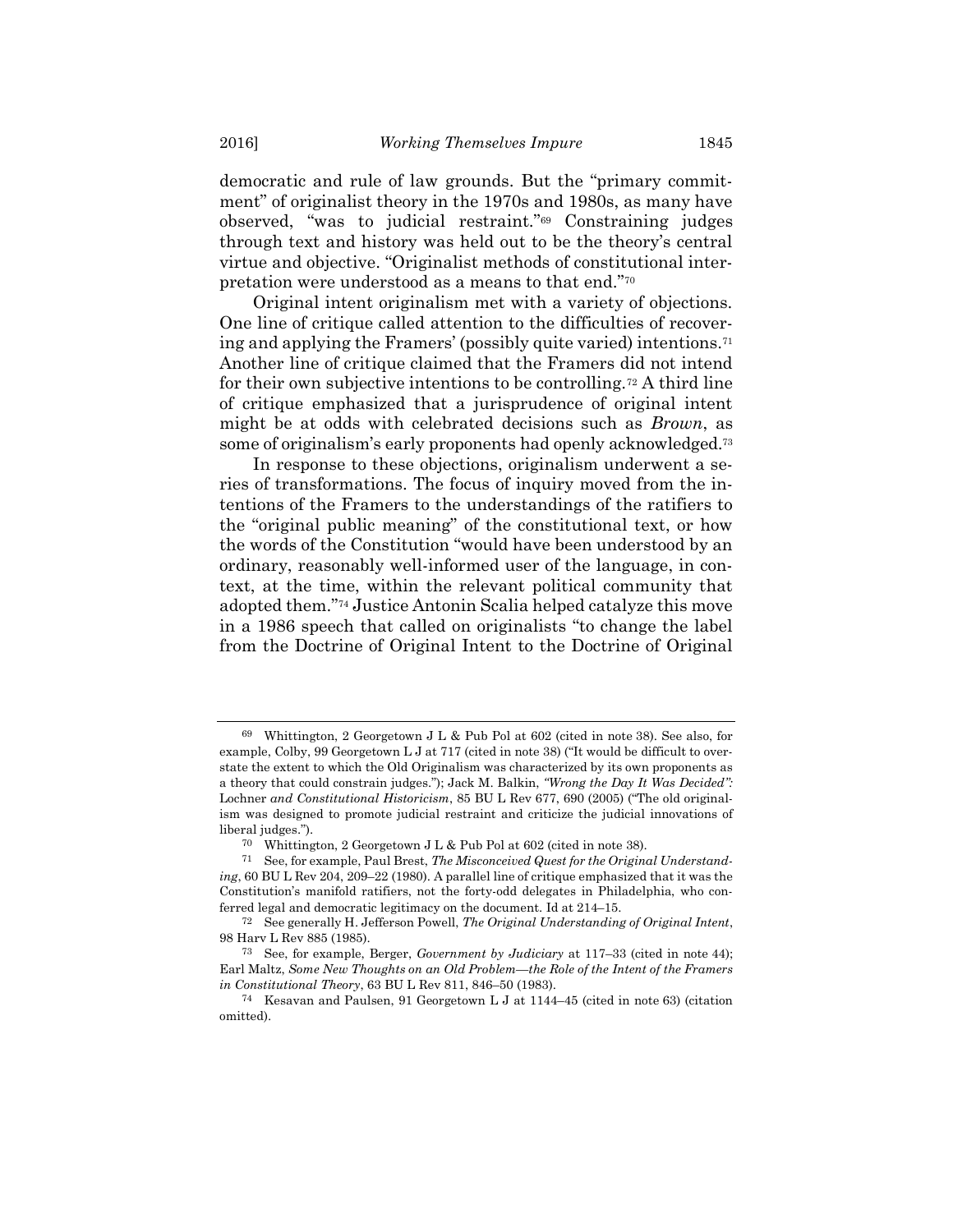Meaning."75 In addition to the turn to public meaning, originalists generally came to embrace a distinction between "constitutional interpretation" (understood as the effort to discern the text's communicative content) and "constitutional construction" (understood as the process by which that text is given legal effect).<sup>76</sup> In the many instances in which the communicative content of the constitutional text does not fully determine a legal result, these originalists allow, a judge must engage in the "essentially normative" practice of construction.77 As a result of these and related shifts, the so-called new originalism that predominates today is conceptually sophisticated, richly elaborated, and substantially immune from the sharpest objections leveled against its predecessors.

It is also highly impure, in the sense we use that term. As Professor Thomas Colby has explained at length, the theoretical adjustments that have enhanced originalism's academic credibility and broadened its political appeal have "effectively sacrificed the Old Originalism's promise of judicial constraint."78 The same developments credited with helping originalism "work itself pure"79 in a scholastic sense, that is, have compromised its foundational (and still often touted80) aim to limit judicial discretion and bring clarity and predictability to constitutional law. A number of internal schisms have opened up along the way, as some self-identified originalists seek to justify and facilitate its convergence with living constitutionalism,81 some seek to recast the theory

<sup>75</sup> Antonin Scalia, Address by Justice Antonin Scalia before the Attorney General's Conference on Economic Liberties in Washington, D.C. (June 14, 1986), in Original Meaning Jurisprudence: A Sourcebook 101, 106 (Office of Legal Policy 1987).

<sup>76</sup> See Solum, 82 Fordham L Rev at 458–75 (cited in note 63) (explicating the interpretation/construction distinction and its role in "the New Originalism").

<sup>77</sup> Id at 472. For a suggestion that the interpretation/construction distinction collapses, see Frederick Schauer, Is Law a Technical Language?, 52 San Diego L Rev 501, 511–12 (2015).

<sup>78</sup> Colby, 99 Georgetown L J at 714 (cited in note 38). See also D.A. Jeremy Telman, Originalism: A Thing Worth Doing . . ., 42 Ohio N U L Rev 529, 543 (2016) ("Originalism now enacts judicial activism rather than resisting it.").

<sup>79</sup> Kesavan and Paulsen, 91 Georgetown L J at 1127, 1133 (cited in note 63). See also Lee J. Strang, Originalism's Promise, and Its Limits, 63 Cleve St L Rev 81, 84 (2014) (explaining that originalism has evolved to "meet[ ] the various criticisms that have been leveled against it" and thereby made itself "better").

<sup>80</sup> See Eric Berger, Originalism's Pretenses, 16 U Pa J Const L 329, 330 (2013) (noting that while "originalism has changed many times," proponents continue to "tout[ ] its ability to constrain judges").

 $81$  See generally, for example, Jack M. Balkin, *Living Originalism* (Belknap 2011); Bernadette Meyler, Towards a Common Law Originalism, 59 Stan L Rev 551 (2006).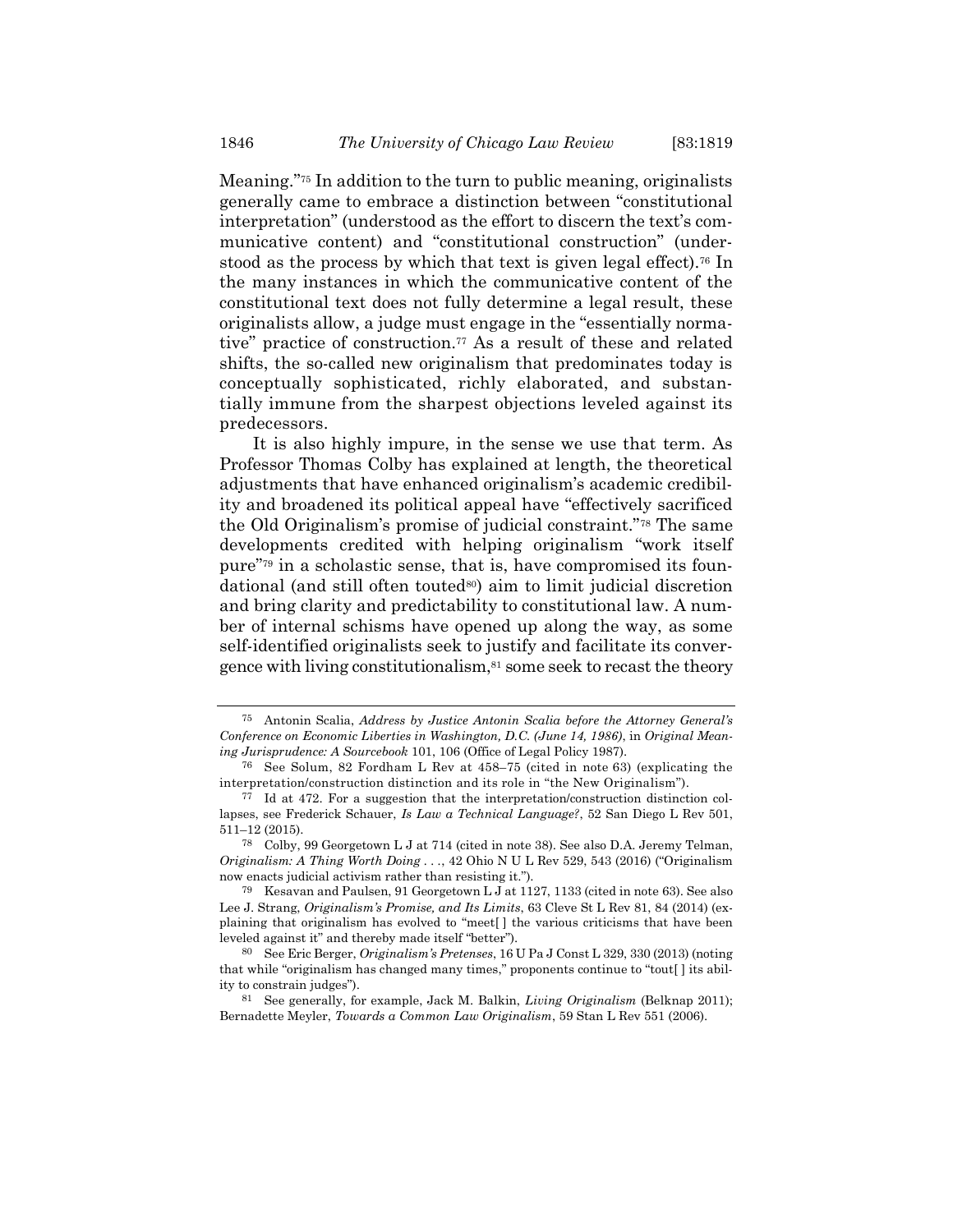in less normative and more positivistic terms,<sup>82</sup> and some seek to fend off the foregoing efforts—and save originalism's "soul"83 through additional methodological modifications84 or a return to "[o]ld-time"85 ideas such as intentionalism.

Yet while Colby is correct that originalism has "sacrificed" some of its original ideals as it has become increasingly refined, he errs in assuming that this theoretical trajectory (or this tradeoff) is peculiar to originalism.86 On the contrary, the process of adulteration through maturation is endemic to legal theorizing. It is the life cycle. The failure to understand originalism's development in this broader context, furthermore, distorts Colby's reading of the evidence that he so sensitively assembles—leading him both to overstate the "inconsistency" and "incoherence" of the originalist movement,<sup>87</sup> and to understate the real-world effects that its adulterated products may be having on the legal system.<sup>88</sup> To make headway on the "bedeviling" phenomenon that Colby has observed,<sup>89</sup> it is necessary to generalize, and theorize, his observations.

Smith, That Old-Time Originalism at 232 (cited in note 83).

86 See Colby, 99 Georgetown L J at 714, 776 (cited in note 38) (describing originalism's sacrifice of judicial constraint as an "unheralded," "ironic," and "bedeviling" phenomenon).

87 Colby and Smith, 59 Duke L J at 249 (cited in note 63). In Colby and his coauthor Professor Peter Smith's telling, originalism is "not a single, coherent, unified theory of constitutional interpretation, but rather a smorgasbord of distinct constitutional theories that share little in common except a misleading reliance on a single label." Id at 244. Solum has persuasively rebutted this claim and demonstrated that virtually all self-identified originalists agree in principle on certain core ideas of "fixation" and "constraint." See Solum, 82 Fordham L Rev at 459–62 (cited in note 63).

88 Colby provocatively ends his article with the suggestion that "[o]riginalism seems to be having its cake and eating it too," Colby, 99 Georgetown L J at 778 (cited in note 38), but he does not explore any specific consequences. For our own thoughts on the causes and consequences of originalism's adulterated persistence, see Part V.B.

<sup>&</sup>lt;sup>82</sup> See generally, for example, William Baude, *Is Originalism Our Law?*, 115 Colum L Rev 2349 (2015); Stephen E. Sachs, Originalism as a Theory of Legal Change, 38 Harv J L & Pub Pol 817 (2015).

<sup>83</sup> Steven D. Smith, That Old-Time Originalism, in Huscroft and Miller, eds, The Challenge of Originalism 223, 230 (cited in note 63).

<sup>84</sup> See, for example, Keith E. Whittington, Constitutional Interpretation: Textual Meaning, Original Intent, and Judicial Review 204–06 (Kansas 1999) (advocating deference to the political branches on matters of constitutional construction); John O. McGinnis and Michael B. Rappaport, Original Methods Originalism: A New Theory of Interpretation and the Case against Construction, 103 Nw U L Rev 751, 752 (2009) (arguing that "the Constitution should be interpreted based on the enactors' original methods" of interpretation).

<sup>89</sup> Colby, 99 Georgetown L J at 776 (cited in note 38).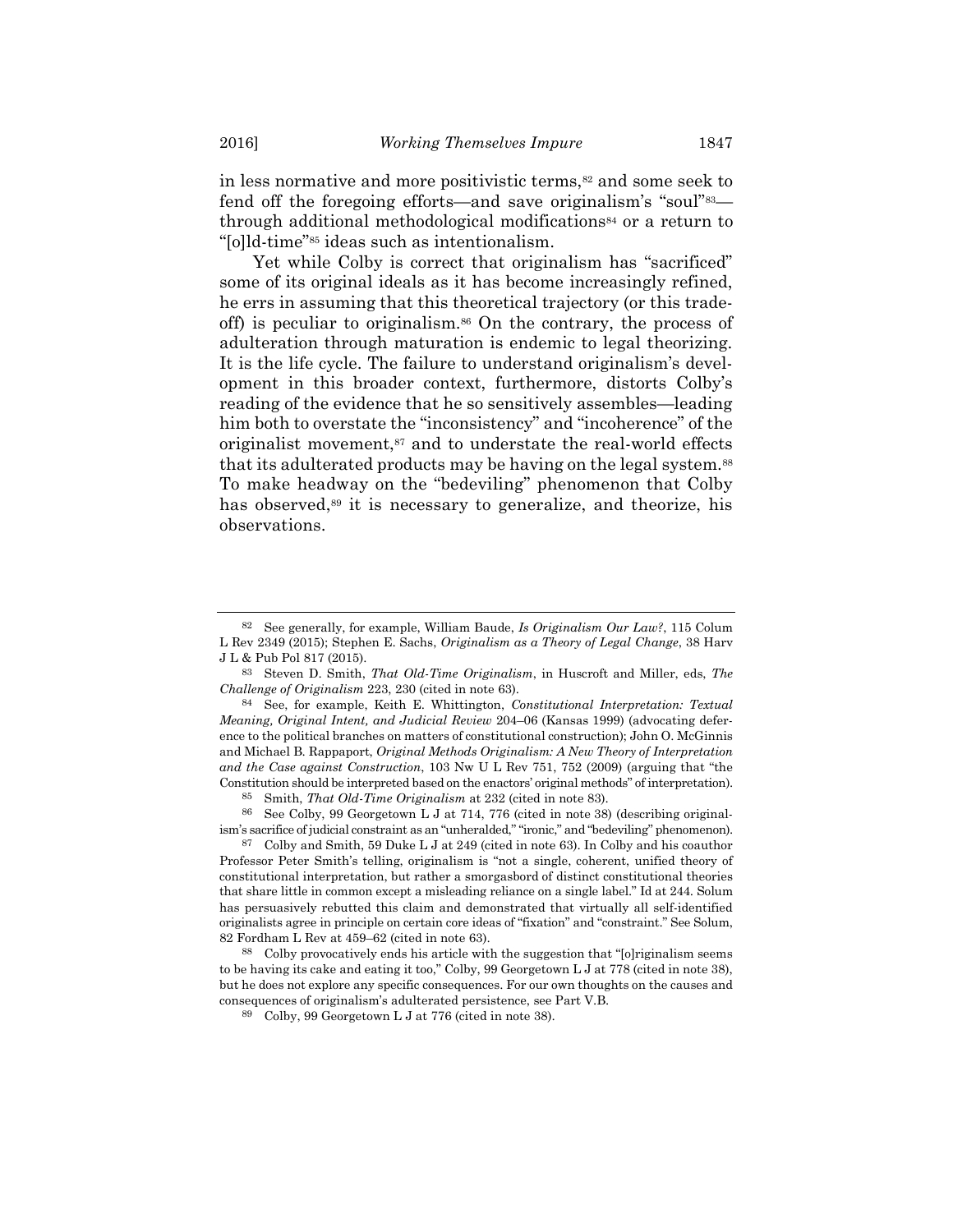#### B. From New Textualism to New New Textualism

When the theory of "new textualism" emerged in the 1980s, it too promised to discipline judicial behavior—in the realm of statutes.90 New textualism took aim at the broadly purposive approach to statutory interpretation that had come to dominate theory and practice in the wake of the New Deal.91 Displacing an earlier textualist tradition that sought to locate legislative intent in the "plain meaning" of statutes,<sup>92</sup> mid-century purposivists urged interpreters to "[c]arry [o]ut the [p]urpose" of statutes as best they can, on the assumption "that the legislature was made up of reasonable persons pursuing reasonable purposes reasonably."93 The distinguishing features of this purposive approach included the extensive use of legislative history and a "soft plain meaning rule," according to which "the plainest meaning [could] be trumped by contradictory legislative history."<sup>94</sup>

By the 1980s, however, this approach had led courts into a nettle of politically charged debates about the validity of new regulatory schemes.<sup>95</sup> The judges' "willingness to consider *almost any*thing that was said about or happened to a legislative proposal that becomes a statute" only highlighted the political stakes of their interpretive methods.96 Drawing on modern public-choice

 $90$  For a broad overview of the new textualist movement during the 1980s, see generally William N. Eskridge Jr, *The New Textualism*, 37 UCLA L Rev 621 (1990). See also Thomas W. Merrill, Textualism and the Future of the Chevron Doctrine, 72 Wash U L Q 351, 355–57 (1994) (tracking the rise of textualism in the Supreme Court during the 1980s).

<sup>91</sup> See Caleb Nelson, A Response to Professor Manning, 91 Va L Rev 451, 455 (2005) ("[T]extualism arose as a challenge to a reigning 'orthodoxy' that dominated American jurisprudence after World War II, and that encouraged judges to take a 'purposivist' approach to the interpretation of statutes.") (citation omitted).

 $92$  On the textualism that predominated during the pre–New Deal period, see Nicholas R. Parrillo, Leviathan and Interpretive Revolution: The Administrative State, the Judiciary, and the Rise of Legislative History, 1890–1950, 123 Yale L J 266, 271–75, 302–06 (2013); Harry Willmer Jones, The Plain Meaning Rule and Extrinsic Aids in the Interpretation of  $Federal Status, 25 Wash U L Q 2, 5 (1939).$ 

<sup>93</sup> Henry M. Hart Jr and Albert M. Sacks, The Legal Process: Basic Problems in the Making and Application of Law 1378–80 (Foundation 1994) (William N. Eskridge Jr and Philip P. Frickey, eds).

<sup>94</sup> Eskridge, 37 UCLA L Rev at 626–28 (cited in note 90). On the normalization of legislative history as an interpretive tool in the 1940s, see Parrillo, 123 Yale L J at 287– 300 (cited in note 92).

<sup>95</sup> See Jerry L. Mashaw, Bureaucratic Justice: Managing Social Security Disability Claims 1–11 (Yale 1983); Edward L. Rubin, Due Process and the Administrative State, 72 Cal L Rev 1044, 1048–81 (1984).

<sup>96</sup> Eskridge, 37 UCLA L Rev at 632 (cited in note 90).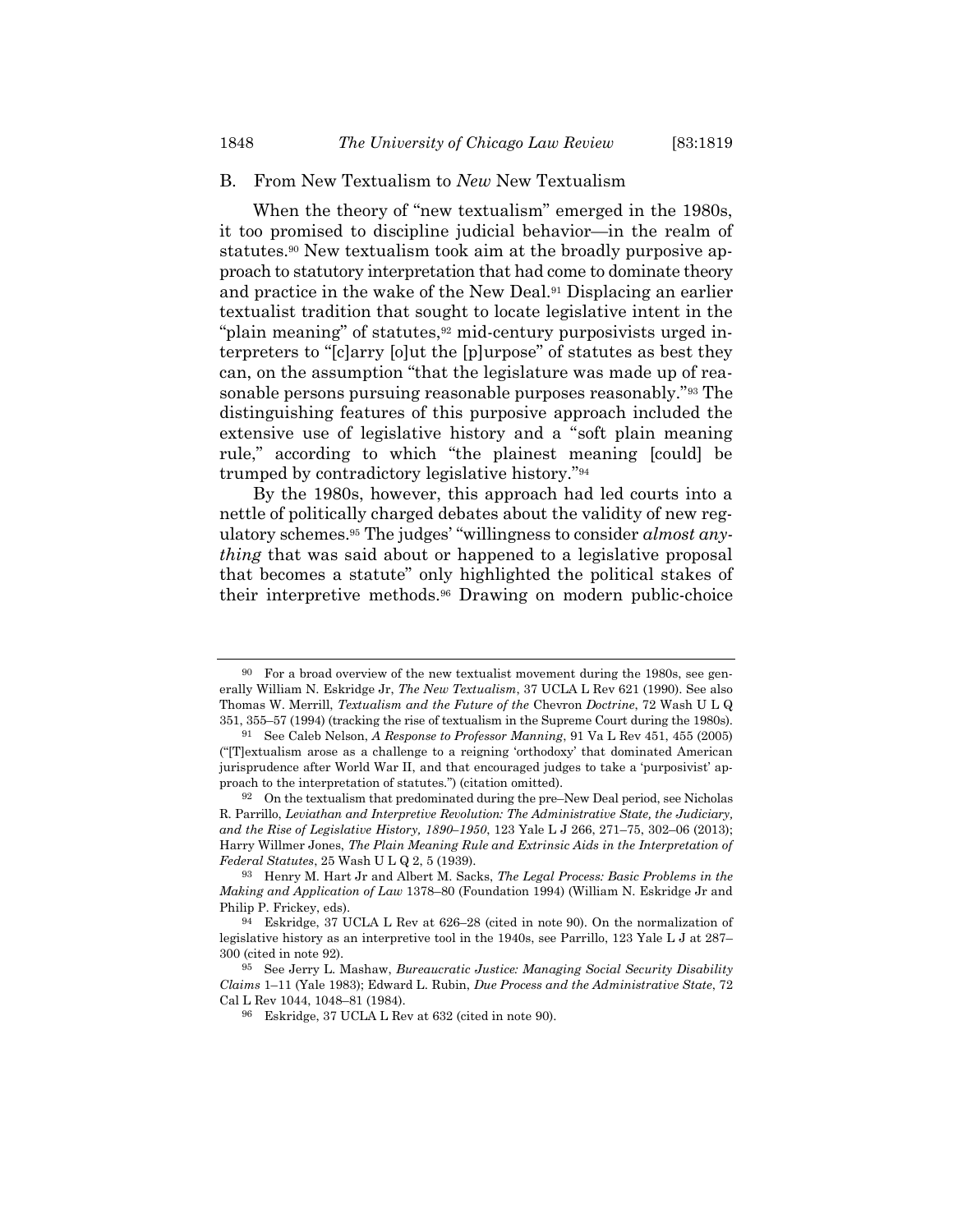scholarship as well as a classically formalist conception of the separation of powers, new textualists attacked the entire enterprise of "imaginative[ly] reconstruct[ing]" legislative intent.97 Purposivism, they argued, underestimated the complexity and opacity of the legislative process, overestimated the ability of judges to recover shared aims from biased committee reports and floor debates, and elevated judicial inclinations over the sovereign decisions embodied in legislative enactments.98 The most prominent new textualists, such as Scalia and Judge Frank Easterbrook, contended that these enactments—the statutory texts themselves—provided the sole legitimate source of law.99 "To favor a statute's purposes over its text, they argued, was to ignore the constitutionally prescribed lawmaking procedures and to aggrandize the judiciary's role in the constitutional design."<sup>100</sup>

It followed that exacting attention to a statute's wording was the sole acceptable method by which judges could determine what the law required. Engagement with the relatively raw, valueladen language surrounding the passage of bills was both unnecessary and improper. By directing judges to focus on the semantic structure of statutory texts rather than the policy debates surrounding their passage, new textualism thus proposed to rescue the legitimacy of courts from the politically contentious chaos of modern lawmaking. Consistent application of interpretive canons to determine statutory meaning, moreover, would bring order to that chaos by spurring Congress to engage in more careful legislative drafting.<sup>101</sup>

Id at 630–31.

<sup>98</sup> See, for example, Frank H. Easterbrook, Statutes' Domains, 50 U Chi L Rev 533, 544–51 (1983); Kenneth W. Starr, Observations about the Use of Legislative History, 1987 Duke L J 371, 375–79.

<sup>99</sup> See, for example, Immigration and Naturalization Service v Cardoza-Fonseca, 480 US 421, 452–53 (1987) (Scalia concurring in the judgment) ("Judges interpret laws rather than reconstruct legislators' intentions. Where the language of those laws is clear, we are not free to replace it with an unenacted legislative intent."); Frank H. Easterbrook, The Role of Original Intent in Statutory Construction, 11 Harv J L & Pub Pol 59, 60 (1988) ("The words of the statute, and not the intent of the drafters, are the 'law.'").

<sup>100</sup> Jonathan T. Molot, The Rise and Fall of Textualism, 106 Colum L Rev 1, 27 (2006). 101 See Finley v United States, 490 US 545, 556 (1989) (Scalia) ("What is of paramount importance is that Congress be able to legislate against a background of clear interpretive rules, so that it may know the effect of the language it adopts.").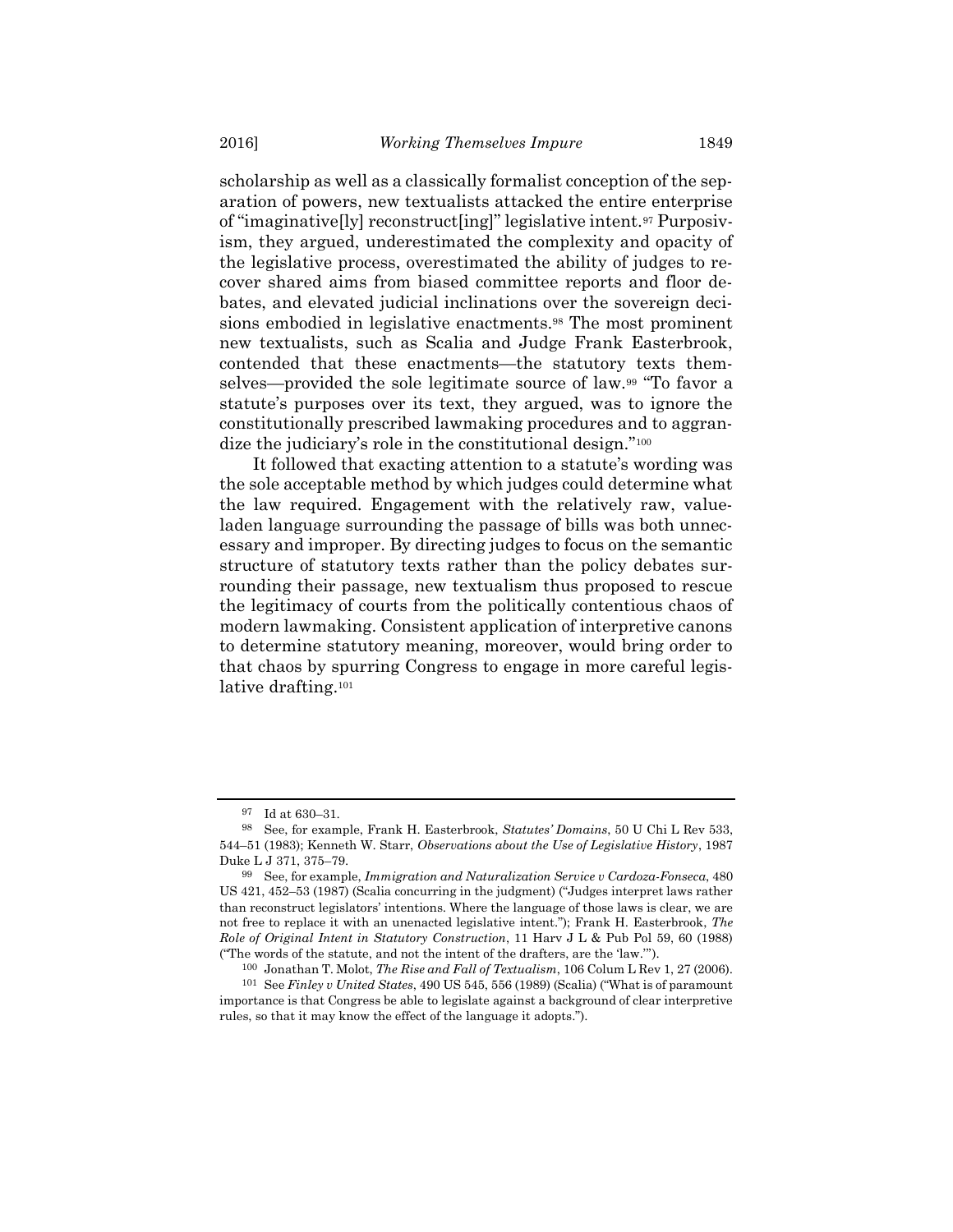The theory of new textualism was suspected from the start of being a political project aimed at restraining judicial and legislative efforts to create a more liberal administrative state.102 Although these suspicions helped prompt a rapid scholarly response, critics generally engaged new textualism on its own depoliticized and proceduralist terms, focusing on the nuances of public choice and constitutional design. Professors Daniel Farber and Philip Frickey, for instance, argued that the public-choice analysis so popular with new textualists was "compatible with a more respectful attitude toward legislative intent,"103 while their four corners approach to statutory interpretation belied their own commitment to being "honest agents of the political branches."104 A series of internal critiques soon followed. New textualists, it was alleged, assumed without warrant that courts treat nonstatutory legislative materials as sources of law rather than sources of evidence.105 New textualists undermined their own program by relying on a range of nonstatutory materials (from dictionaries to canons of construction to past precedents) to say what the law is;<sup>106</sup> they also imputed intentions to Congress when deploying interpretive devices such as the absurdity doctrine.107 New textualists' unprecedented refusal to consider legislative history actually aggrandized courts at the expense of Congress, given that legislators write laws against a backdrop of past judicial practice.<sup>108</sup>

<sup>102</sup> See, for example, Jerry L. Mashaw, Textualism, Constitutionalism, and the Interpretation of Federal Statutes, 32 Wm & Mary L Rev 827, 834 (1991) ("Is this retreat to the text merely a conservative plot to undermine liberal statutes?"); Note, Intent, Clear Statements, and the Common Law: Statutory Interpretation in the Supreme Court, 95 Harv L Rev 892, 912 (1982) (arguing that textualist methodology supports an "implicit resurrection of laissez-faire individualism" that "undermines the legitimacy of congressional legislation"). See also Molot, 106 Colum L Rev at 25 (cited in note 100) (observing that the new textualism could be seen as "one prong of a multipronged backlash against what was perceived to be a liberal and activist Warren Court era").

<sup>103</sup> Daniel A. Farber and Philip P. Frickey, Legislative Intent and Public Choice, 74 Va L Rev 423, 424 (1988).

<sup>104</sup> Id at 459, quoting Frank H. Easterbrook, The Supreme Court 1983 Term—Foreword: The Court and the Economic System, 98 Harv L Rev 4, 60 (1984).

<sup>105</sup> See Mashaw, 32 Wm & Mary L Rev at 844 (cited in note 102).

<sup>106</sup> See Eskridge, 37 UCLA L Rev at 674–76, 679–83 (cited in note 90); John F. Manning, Textualism as a Nondelegation Doctrine, 97 Colum L Rev 673, 702–05 (1997).

<sup>107</sup> See Bradley C. Karkkainen, "Plain Meaning": Justice Scalia's Jurisprudence of Strict Statutory Construction, 17 Harv J L & Pub Pol 401, 422 (1994); William D. Popkin, An "Internal" Critique of Justice Scalia's Theory of Statutory Interpretation, 76 Minn L Rev 1133, 1163 (1992).

<sup>108</sup> See Patricia M. Wald, The Sizzling Sleeper: The Use of Legislative History in Construing Statutes in the 1988-89 Term of the United States Supreme Court, 39 Am U L Rev 277, 306–07 (1990).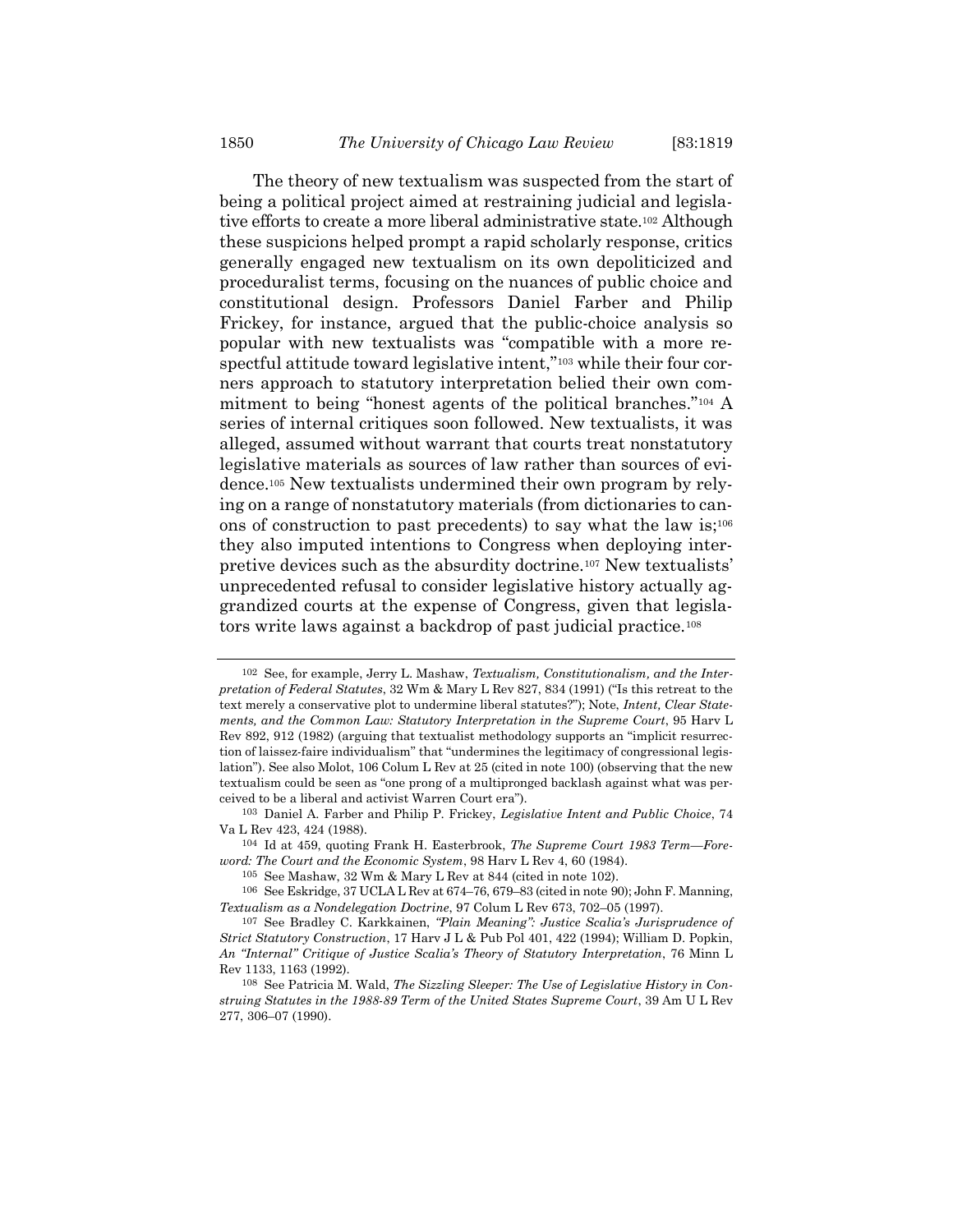New textualists quickly adapted to these critiques, and gave up a good deal of ground in the process. As early as 1989, Scalia acknowledged that various interpretive canons used by textualists required courts to engage in purposive analysis and to consider public policy.109 The legitimacy of these canons, he would later explain, rests on a theory of implicit delegation of interpretive authority from Congress to the courts (or to agencies).110 By 1994, Easterbrook was prepared to concede that "'[p]lain meaning' as a way to understand language is silly"111 and to embrace the importance of contextual evidence.112 Three years later, leading textualist theorist Professor John Manning proposed that Scalia's sweeping bicameralism-and-presentment argument against legislative history be replaced with a much narrower proposition: that nonstatutory materials such as committee reports could not authoritatively settle statutory meaning, as this would imply an impermissible "self-delegation" of legislative authority from Congress to an entity under its control.113 Manning's argument not only was more esoteric than Scalia's; it also contemplated and indeed championed recourse to legislative history as a means to "add substantial value to the interpretive process by supplying a well-informed, contemporaneous account of the relevant background to the enactment."114 Surveying the theory's development a decade after Manning wrote those words, Professor Jonathan Molot concluded that textualists "have been so successful . . . [at] distinguishing their new brand of 'modern textualism' from the older, more extreme 'plain meaning' school, that

<sup>109</sup> See Antonin Scalia, Judicial Deference to Administrative Interpretations of Law, 1989 Duke L J 511, 515 (discussing the canon of avoiding "absurd" results).

<sup>110</sup> See Antonin Scalia, A Matter of Interpretation: Federal Courts and the Law 35 (Princeton 1997) ("Whatever Congress has not itself prescribed is left to be resolved by the executive or (ultimately) the judicial branch.").

<sup>111</sup> Frank H. Easterbrook, Text, History, and Structure in Statutory Interpretation, 17 Harv J L & Pub Pol 61, 67 (1994).

<sup>112</sup> Id at 64 ("Because interpretation is a social enterprise, because words have no natural meanings, and because their effect lies in context, we must consult these contexts."). 113 Manning, 97 Colum L Rev at 710–19 (cited in note 106).

<sup>114</sup> Id at 732. See also John F. Manning, Second-Generation Textualism, 98 Cal L Rev 1287, 1289–90 (2010) (arguing that "[r]ather than focusing primarily on the broader question of whether to use legislative history generally, second-generation textualism emphasizes that judges in our system of government have a duty to enforce clearly worded statutes as written"). Manning has suggested an evolutionary narrative largely complementary to our own, in which critics of "first-generation textualism" ultimately "improved, perhaps even saved, textualism by calling into question its early reliance on deeply cynical arguments about the legislative process"—thus pushing textualists away from public-choice theory and toward more palatable constitutional justifications. Id at 1289.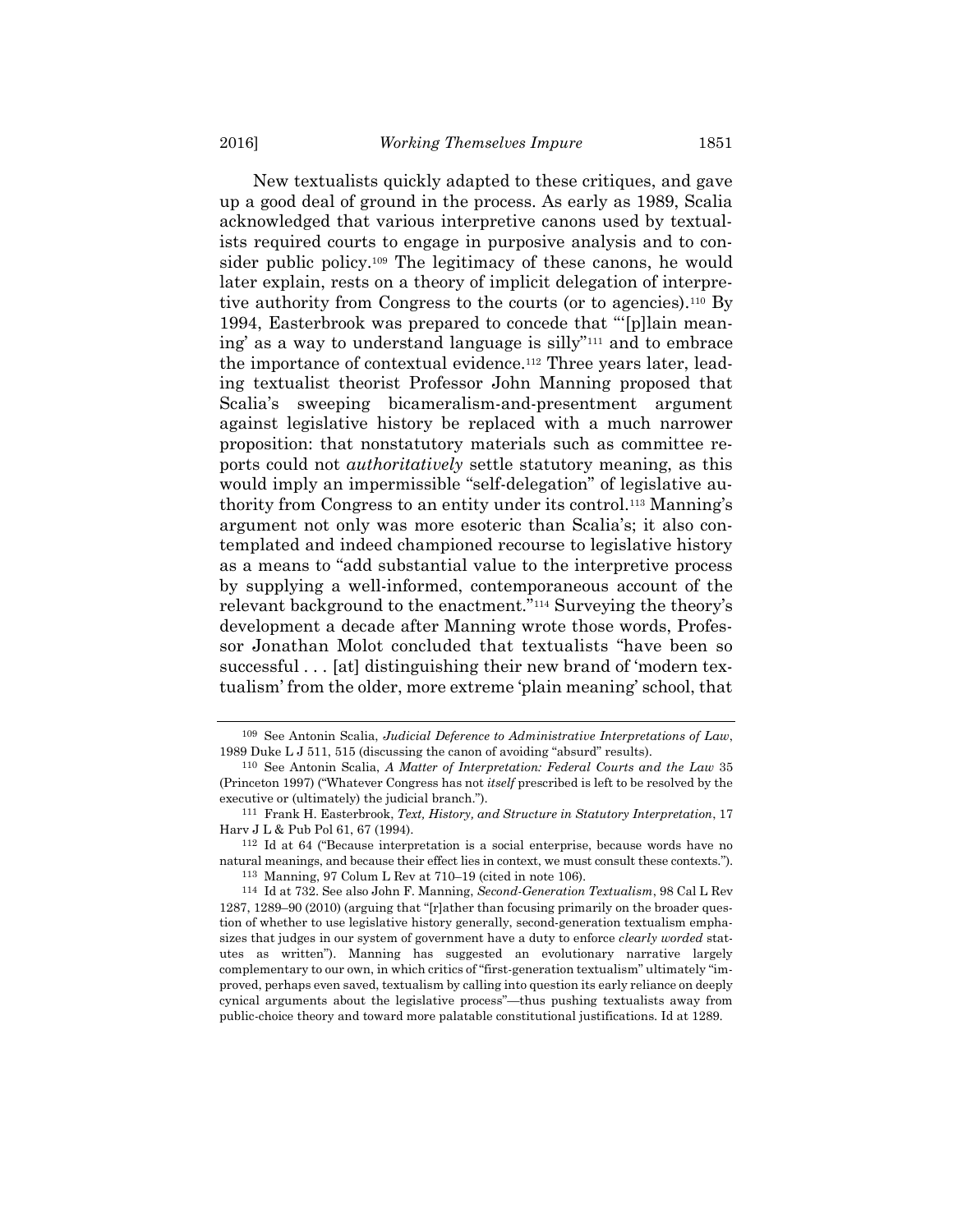they no longer can identify, let alone conquer, any remaining territory between textualism's adherents and nonadherents."115 New textualism had worked itself impure.

Molot oversimplifies, however, in attributing this development to the new textualists' quick and canny responses to criticisms (or graceful concessions of defeat).116 An additional impetus to impurification came from the other side—from the efforts of the theory's critics to adapt it to their own normative ends. For even as they rejected new textualism's rigid conception of the separation of powers and its specific applications by judges like Easterbrook and Scalia, left-leaning skeptics increasingly came to view the theory as a useful corrective to purposivism's own conservative tendencies. New textualism developed in parallel with a literature challenging overly "archeological"117 or "static"118 approaches to statutory interpretation, which assumed that the meaning of a statute was fixed at the time of its passage.119 On both democratic and hermeneutic grounds, a range of liberal scholars supported a more "dynamic" approach, and some of them argued that new textualism, properly understood, did so as well.120 Whatever its original political connotations, new textualism helpfully dispelled the fetishism of legislative intent and provided reasons to set aside legislative history, at least when such history was contrary to interpretations that were textually plausible and socially preferable. The vitality of this connection between a liberal commitment to judicial-legislative dynamism and a liberal openness to textualism (in highly adulterated form) can be seen today in scholarship that identifies and endorses new

<sup>115</sup> Molot, 106 Colum L Rev at 2 (cited in note 100).

<sup>116</sup> See id at 34 ("Textualists have been able to win over new adherents and influence nonadherents in large part because they have updated textualism and broadened its appeal.").

<sup>117</sup> T. Alexander Aleinikoff, Updating Statutory Interpretation, 87 Mich L Rev 20, 21 (1988).

<sup>118</sup> Peter L. Strauss, On Resegregating the Worlds of Statute and Common Law, 1994 S Ct Rev 429, 436–37.

<sup>119</sup> For examples of works advocating a more dynamic approach, see generally Calabresi, A Common Law for the Age of Statutes (cited in note 15); Ronald Dworkin, Law's Empire (Belknap 1986); James Willard Hurst, Dealing with Statutes (Columbia 1982); William N. Eskridge Jr, Dynamic Statutory Interpretation, 135 U Pa L Rev 1479 (1987).

<sup>120</sup> See, for example, Eskridge, 37 UCLA L Rev at 625 (cited in note 90) ("Notwithstanding reservations about the new textualism, I endorse its critique of the 'archaeological' rhetoric used by the Court."); Mashaw, 32 Wm & Mary L Rev at 835–36 (cited in note 102) (stating, "I am not at all convinced that we should so easily dismiss textualism," as "the exclusion of legislative history is more likely to increase the flexibility of statutes than to render them static or rigid").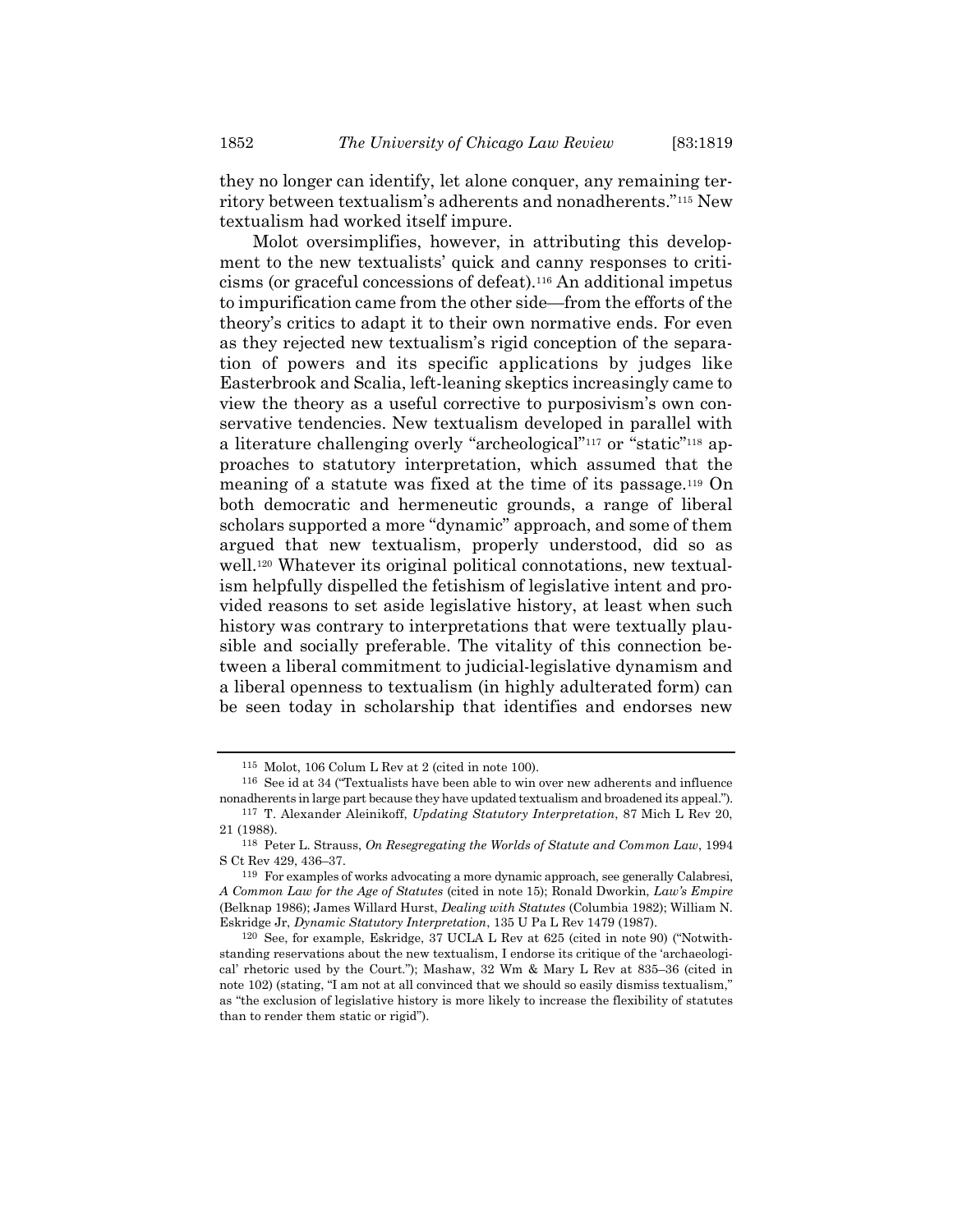fields of federal common law, along with the proliferation of novel interpretive canons.<sup>121</sup>

To be sure, one can still find "old" new textualists who, at least some of the time, seek to maintain the purity of the theory's aversion to purposivism and intentionalism.122 But if the Roberts Court's recent jurisprudence is any indication, these efforts represent a rearguard action, and a highly adulterated new textualism reigns supreme. King v Burwell<sup>123</sup> supplies a particularly significant example.124 In King, Chief Justice John Roberts's opinion for the Court cites no legislative history in construing the Affordable Care Act<sup>125</sup> (ACA)—apparently basing its interpretation of an "ambiguous" statutory provision on a reading of that provision in the context of the statutory text as a whole and the application of several traditional interpretive canons.126 As just described, the Court's approach sounds like a stringent form of textualism. Yet, as Scalia emphasized in dissent, the degree to which the provision was ambiguous was itself unclear.127 Roberts discerned from the "long history of failed health insurance reform" leading up to the

<sup>121</sup> See Abbe R. Gluck, The Federal Common Law of Statutory Interpretation: Erie for the Age of Statutes, 54 Wm & Mary L Rev 753, 806 (2013) (arguing that conceptualizing interpretive canons as a form of "federal common law . . . could facilitate the kind of interpretive feedback loop between the Court and Congress that many have desired but some have thought impossible"); Gillian E. Metzger, *Embracing Administrative Common Law*, 80 Geo Wash L Rev 1293, 1351 (2012) (defending the legitimacy of administrative common law on the ground that, "given its constitutional underpinnings," it "bears a close resemblance to the use of constitutionally based canons of interpretation and clear statement rules").

<sup>122</sup> See, for example, John F. Manning, The Absurdity Doctrine, 116 Harv L Rev 2387, 2393–2431 (2003) (criticizing the absurdity doctrine for overestimating judicial understanding of legislative purpose). Professor Jonathan Siegel has proposed that "textualism's fundamental axiom, combined with the tendency of the law to work itself pure," inexorably lead textualism "to make itself progressively more radical and, therefore, less workable." Jonathan R. Siegel, The Inexorable Radicalization of Textualism, 158 U Pa L Rev 117, 120–22 (2009). We believe Siegel has things backward. In focusing on the logic of textualism's internal "axioms," Siegel misses all of the external dynamics that allow such axioms to be reconceptualized or reformulated in response to criticism—and that prevent mainstream prescriptive legal theories, more generally, from tending toward radicalism.

<sup>123</sup> 135 S Ct 2480 (2015).

<sup>124</sup> Professor Richard Re has identified several other cases that fit this mold in addition to King, including Yates v United States, 135 S Ct 1074 (2015), and Bond v United States, 134 S Ct 2077 (2014). See Richard M. Re, The New Holy Trinity, 18 Green Bag 2d 407, 409–15 (2015).

<sup>125</sup> Patient Protection and Affordable Care Act, Pub L No 111-148, 124 Stat 119 (2010).

<sup>126</sup> King, 135 S Ct at 2491–96.

<sup>127</sup> Id at 2501–03 (Scalia dissenting).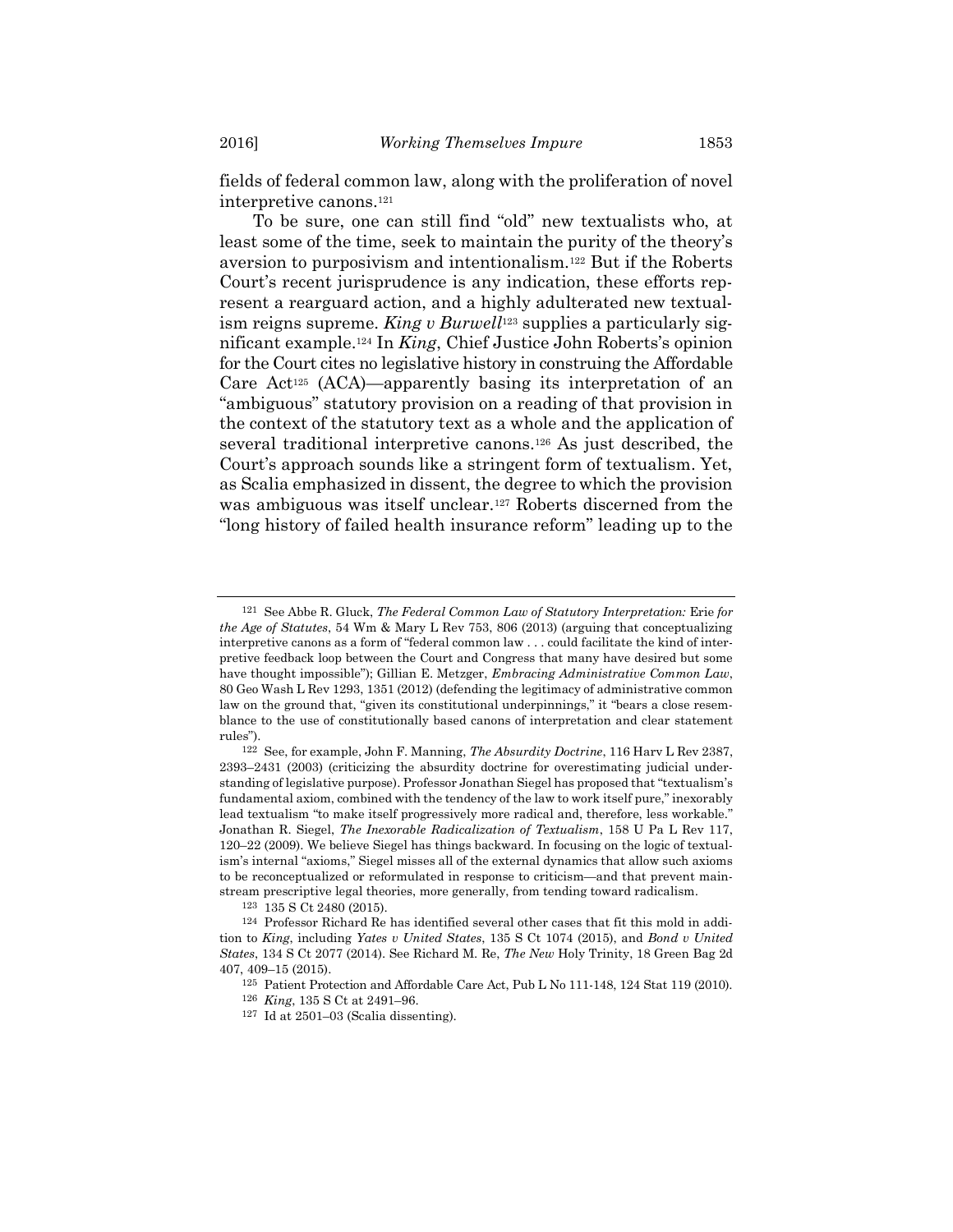ACA128 a "legislative plan" to expand access to coverage.129 In light of this plan, the meaning of the disputed provision became ambiguous, as its most literal interpretation would result in the failure to provide subsidies to millions of people legally obligated to purchase insurance.130 Roberts then resolved the ambiguity in a manner that was both permitted by the ACA's text and accorded with its goals.<sup>131</sup>

Distinguishing itself from the old purposivism, the Court's decision in King goes out of its way to establish that its interpretation "can fairly be read" from the statutory text.132 Yet the Court's "key move," as Professor Richard Re observes, is to integrate purposive considerations into the threshold "identification of textual clarity or ambiguity."133 It has been suggested that the remaining divide between textualists and nontextualists generally reduces to disagreements over whether a particular statutory provision is or is not unambiguous.134 In its highly adulterated form, however, new textualism encompasses *both* poles of this debate: just compare the majority and dissenting opinions in King. As the *King* litigation further demonstrates, the original political controversy that new textualism sought to resolve—about how judges should respond to the growth of the administrative state is now being reprised within the terms of the theory.

# C. From Popular Constitutionalism to Democratic Constitutionalism

Compared to originalism and textualism, popular constitutionalism has passed through the stages of the life cycle at an accelerated pace. It burst on the intellectual scene and then was quickly reworked. The story of popular constitutionalism's impurification is also comparatively straightforward, in our view, so we will tell it quickly.

<sup>128</sup> Id at 2485.

<sup>129</sup> Id at 2496.

<sup>130</sup> See King, 135 S Ct at 2490.

<sup>131</sup> See id at 2494–95.

<sup>132</sup> Id at 2496.

<sup>133</sup> Re, 18 Green Bag 2d at 417 (cited in note 124). See also Abbe R. Gluck, Imperfect Statutes, Imperfect Courts: Understanding Congress's Plan in the Era of Unorthodox Lawmaking, 129 Harv L Rev 62, 64 (2015) (observing that King's references to "Congress's 'plan'" send "a strong message about Congress's rationality and the inherent purposiveness and functionality of legislation").

<sup>134</sup> See Molot, 106 Colum L Rev at 45–46 (cited in note 100).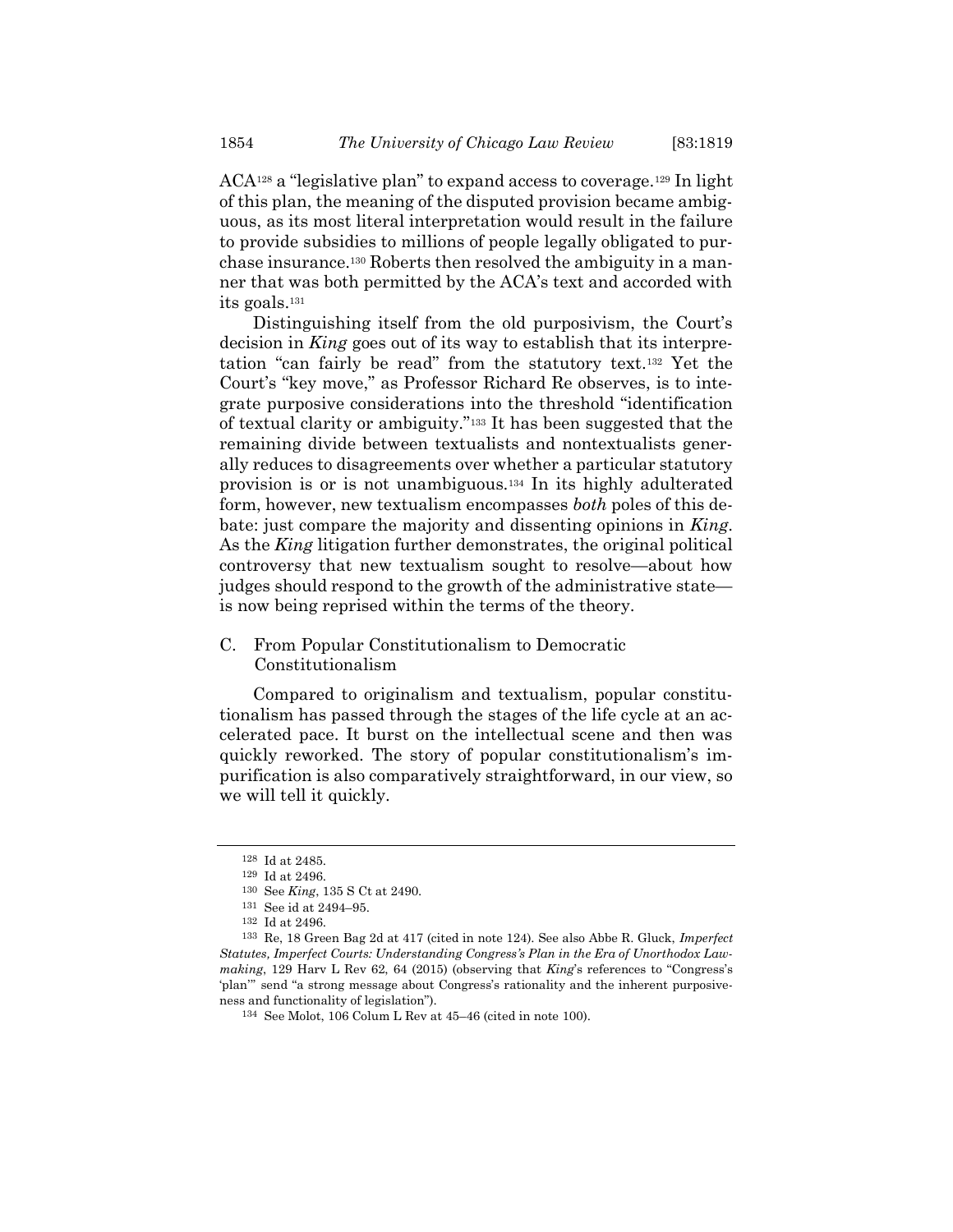Although its basic themes have been explored many times since the Founding, the emergence of popular constitutionalism as a distinctive contemporary theory is often pegged to the publication of works such as Professor Mark Tushnet's book Taking the Constitution Away from the Courts135 and Professor Larry Kramer's article We the Court<sup>136</sup> around the turn of the millennium.<sup>137</sup> Alarmed by the conservative "activism" of the Rehnquist Court and the ethic of "judicial supremacy"138 that enabled it, Kramer and Tushnet drew on history to argue for a relocation of authority over constitutional interpretation and enforcement to "the people themselves." Both their rhetoric and their reform ideas were bracing. Americans should consider "doing away with judicial review."139 When the Court becomes "overly assertive," Congress and the president should stand ready to "slash[ ]" its budget, impeach its members, "strip it of jurisdiction," and "ignore its mandates."<sup>140</sup> The occasional rowdy mob might be useful too.<sup>141</sup>

<sup>135</sup> See generally Mark Tushnet, Taking the Constitution Away from the Courts (Princeton 1999).

<sup>136</sup> See generally Larry D. Kramer, The Supreme Court 2000 Term—Foreword: We the Court, 115 Harv L Rev 4 (2001). Kramer subsequently expanded his foreword into a book. See generally Larry D. Kramer, The People Themselves: Popular Constitutionalism and Judicial Review (Oxford 2004).

<sup>137</sup> See, for example, Tom Donnelly, Making Popular Constitutionalism Work, 2012 Wis L Rev 159, 160 n 1, 163 (describing Kramer's and Tushnet's writings as among "the leading normative theories of popular constitutionalism" and Kramer as "popular constitutionalism's 'Founding Father'"). For a fuller list of scholars associated with the emergence of contemporary popular constitutionalism, see Doni Gewirtzman, Glory Days: Popular Constitutionalism, Nostalgia, and the True Nature of Constitutional Culture, 93 Georgetown L J 897, 897–99 (2005) (highlighting the contributions of Professor Richard Parker in particular).

<sup>138</sup> See, for example, Tushnet, Taking the Constitution Away from the Courts at 6–32 (cited in note 135) (criticizing "judicial supremacy"); Kramer, 115 Harv L Rev at 128–69 (cited in note 136) (condemning the Rehnquist Court's "[a]ssault on [p]opular [c]onstitutionalism," and its "philosophy of judicial sovereignty"); Larry D. Kramer, No Surprise. It's an Activist Court. (NY Times, Dec 12, 2000), online at http://www.nytimes.com/2000/12/12/ opinion/no-surprise-it-s-an-activist-court.html (visited Sept 27, 2016) (Perma archive unavailable) ("[C]onservative judicial activism is the order of the day. The Warren Court was retiring compared to the present one."). "Popular constitutionalists reserve[d] their fiercest criticism for the Rehnquist Court's 'Section Five' decisions," such as City of Boerne v Flores, 521 US 507 (1997), which limited Congress's power to regulate discrimination under § 5 of the Fourteenth Amendment. John F. Preis, Constitutional Enforcement by Proxy, 95 Va L Rev 1663, 1725 (2009).

 $139$  Tushnet, Taking the Constitution Away from the Courts at 154 (cited in note 135).

<sup>140</sup> Kramer, The People Themselves at 249 (cited in note 136).

<sup>141</sup> See David E. Pozen, Judicial Elections as Popular Constitutionalism, 110 Colum L Rev 2047, 2062 (2010) (noting that "Kramer repeatedly and sympathetically refers to [mobbing] in The People Themselves").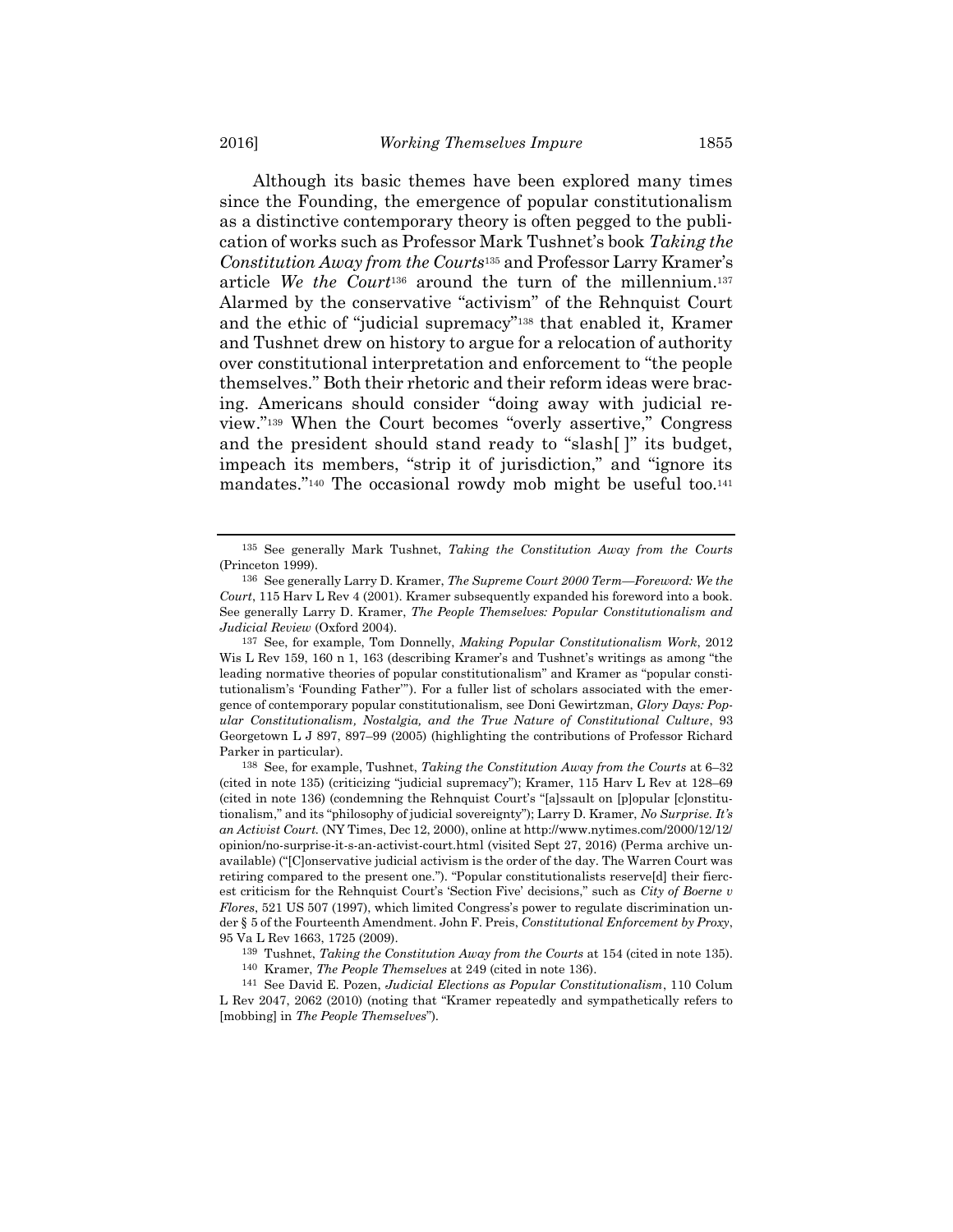Leading popular constitutionalists such as Kramer and Tushnet did not specify any single decision procedure—they differed in this regard from their counterparts in the originalism, textualism, and CBA movements—but their prescriptions likewise concentrated on the manner in which legal questions are resolved, in view of an overriding high-level goal (here, popular sovereignty).

Critics on the political left as well as the right quickly mounted a range of objections. Popular constitutionalism, many worried, would debilitate judicial authority and jeopardize minority rights142 and individual rights.143 Its judgments rested on overly pessimistic premises about the aloofness of the Court<sup>144</sup> and overly optimistic premises about the capacities and interests of ordinary citizens.145 Ironically, popular constitutionalism would prove unpopular in practice, given the American public's long-standing

<sup>142</sup> See, for example, Erwin Chemerinsky, In Defense of Judicial Review: The Perils of Popular Constitutionalism, 2004 U Ill L Rev 673, 690 ("Popular constitutionalism's central flaw is its failure to recognize that the protection of minorities and their rights cannot rely on the majority."). See also Donnelly, 2012 Wis L Rev at 166 & n 24 (cited in note 137) (collecting sources arguing that "Kramer's brand of popular constitutionalism" is "too radical" and will "result in majoritarian tyranny").

<sup>143</sup> See, for example, Scott D. Gerber, The Court, the Constitution, and the History of Ideas, 61 Vand L Rev 1067, 1071 (2008) (criticizing popular constitutionalism for failing to see "that judicial review, robustly practiced, is an indispensable mechanism for protecting the individual rights guaranteed by the Constitution").

<sup>144</sup> See, for example, Barry Friedman, Mediated Popular Constitutionalism, 101 Mich L Rev 2596, 2598–99 (2003) (arguing that "there is substantial congruity between popular opinion and the decisions of constitutional judges," which "suggests that popular constitutionalists may be getting what they want" indirectly).

<sup>145</sup> See, for example, Neal Devins, Book Review, The D'oh! of Popular Constitutionalism, 105 Mich L Rev 1333, 1335 (2007) ("[T]he people are uninterested in the Constitution and the Supreme Court."); Gewirtzman, 93 Georgetown L J at 899 (cited in note 137) (criticizing popular constitutionalism for romanticizing "the People" and ignoring evidence that "participation and interest in politics are declining" and "popular interpretive opinions are often based on limited information, and are highly susceptible to manipulation by elites"). See also Richard A. Posner, Book Review, The People's Court, New Republic 32, 35 (July 19, 2004) ("The very concept [of popular constitutionalism] is barely intelligible. . . . There is no federal town meeting at which 200 million adult Americans could deliberate and then take a vote.").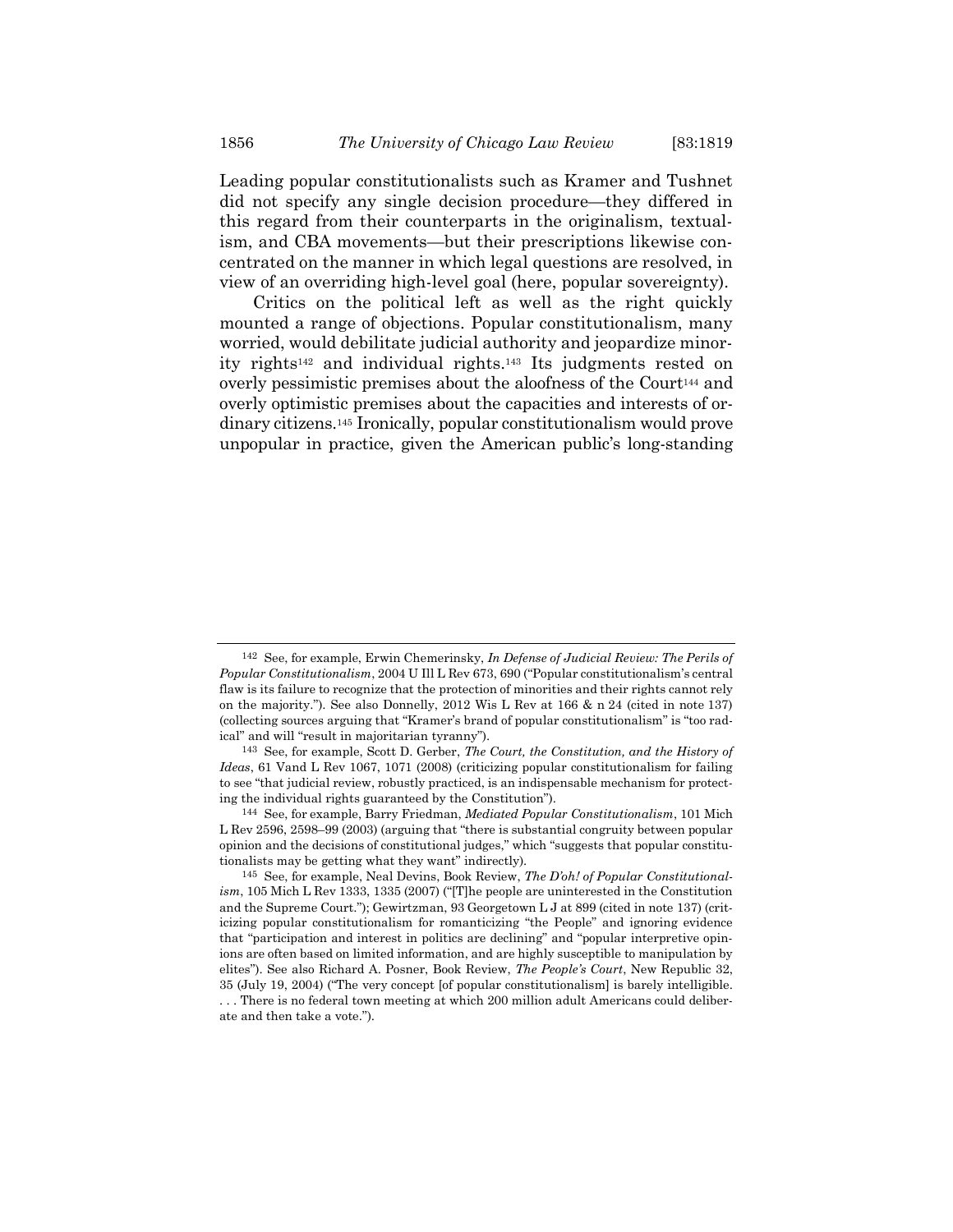support for judicial supremacy.146 If the theory somehow were to take hold, might it not lead to anarchy?<sup>147</sup>

Scholarship identified with popular constitutionalism began to splinter. One strain sought to deepen the case against judicial review.148 A much larger and more conciliatory strain, however, attempted to parry the first wave of objections by softening popular constitutionalism's conception of the "popular." Kramer himself led the way. Responding to his critics, Kramer explained in 2006 that he was not calling for "direct action" or the abolition of judicial review, but rather for richer constitutional deliberation and the "mediation" of popular will "through formal institutions of government."149 While devices such as "ignoring mandates, budget cutting, jurisdiction stripping, court packing, and the like" may be preferable to "nothing," Kramer suggested, there are many subtler ways of exerting political pressure on the courts and thereby ensuring popular control over constitutional law.<sup>150</sup>

As Tom Donnelly has noted, "[i]t is unclear whether this [was] simply a clarification of [Kramer's] original intended position, a reevaluation based on thoughtful criticisms, or something in between."151 Regardless, the message was clear that popular constitutionalism does not necessarily require populism in any

<sup>146</sup> See, for example, Larry Alexander and Lawrence B. Solum, Book Review, Popular? Constitutionalism?, 118 Harv L Rev 1594, 1637 (2005) ("[T]he idea that the judicial branch should act as the final and authoritative interpreter of the Constitution has been a profoundly popular one."); Greene, Book Review, 117 Yale L J at 919 (cited in note 39) (submitting that constitutional theorists "who would make [the case against judicial review] must confront the possibility that the people have spoken and that [the theorists] just do not like the answer").

<sup>147</sup> See, for example, Alexander and Solum, Book Review, 118 Harv L Rev at 1611, 1613 (cited in note 146) (contending that certain versions of popular constitutionalism could lead to "naked power struggles" or "anarchy").

<sup>148</sup> See generally, for example, Jeremy Waldron, The Core of the Case against Judicial Review, 115 Yale L J 1346 (2006). In discussing the prior literature, Professor Jeremy Waldron lumps together Kramer's and Tushnet's books as especially pertinent works "attacking judicial review in America." Id at 1350.

<sup>149</sup> Larry Kramer, Response, 81 Chi Kent L Rev 1173, 1175 (2006). See also Larry D. Kramer, "The Interest of the Man": James Madison, Popular Constitutionalism, and the Theory of Deliberative Democracy, 41 Valp U L Rev 697, 749 (2006) (advocating a "restrained" system of Madisonian "departmentalism," which "works only if there is enforced discipline within the respective branches").

<sup>150</sup> Kramer, 41 Valp U L Rev at 749 (cited in note 149).

<sup>151</sup> Donnelly, 2012 Wis L Rev at 168 (cited in note 137). See also Knowles and Toia, 42 S U L Rev at 43 (cited in note 57) ("Since the publication of The People Themselves, Kramer has not helped the definitional cause of 'popular constitutionalism.' He has continued to move away from the language of his foreword which lobbied for 'an ever-shrinking role for the Court.'").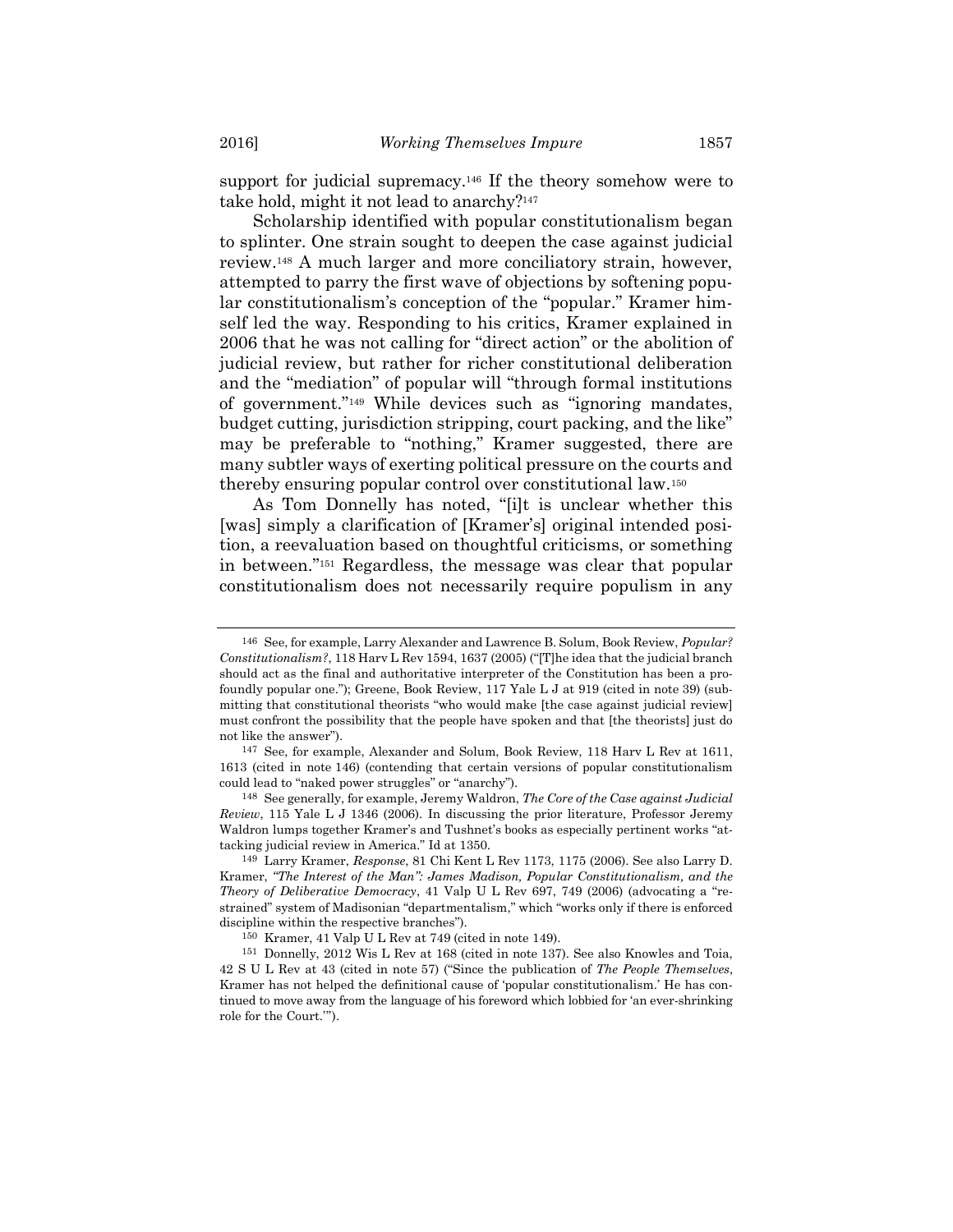recognizable form; rather, it can and should be effectuated through democratically accountable institutions. Sympathetic scholars increasingly began to migrate away from Kramer's terminology in favor of the more decorous label of "democratic constitutionalism" proposed by Professors Robert Post and Reva Siegel.152 Foreshadowing this shift, Kramer slipped without explanation from "popular constitutionalism" to "democratic constitutionalism" in the penultimate sentence of a 2006 response piece.<sup>153</sup>

Once the key adulterating move to "mediating" structures was made, it turned out that popular constitutionalism was everywhere. Scholars began to locate the practice of, or potential for, popular constitutionalism in an ever-growing list of institutions, from the federal Congress<sup>154</sup> and executive branch,<sup>155</sup> to state judicial elections<sup>156</sup> and attorneys general,<sup>157</sup> to the lower federal courts.158 Even the Supreme Court could be recast as an agent rather than an enemy of popular constitutionalism, given the empirical evidence showing that its opinions tend to stay within the

<sup>152</sup> Robert Post and Reva Siegel, Roe Rage: Democratic Constitutionalism and Backlash, 42 Harv CR–CL L Rev 373, 374 (2007).

<sup>153</sup> Kramer, 81 Chi Kent L Rev at 1182 (cited in note 149). Although its populist credentials are disputed by some, the Tea Party movement's subsequent emergence seems to have pushed liberal scholars still further away from "pure" versions of popular constitutionalism. See, for example, Jared A. Goldstein, Can Popular Constitutionalism Survive the Tea Party Movement?, 105 Nw U L Rev 1807, 1808–10 (2011) (arguing that the Tea Party movement's "militantly nationalist" constitutional vision "calls into question" the idea that popular constitutionalism advances "democratic values"); Christopher W. Schmidt, Popular Constitutionalism on the Right: Lessons from the Tea Party, 88 Denver U L Rev 523, 525–26 (2011) (suggesting that the Tea Party challenges the "underlying assumption behind much of the scholarship on popular constitutionalism" that popular claims on the Constitution will tend to promote liberal causes).

<sup>154</sup> See generally, for example, Robert C. Post and Reva B. Siegel, Legislative Constitutionalism and Section Five Power: Policentric Interpretation of the Family and Medical Leave Act, 112 Yale L J 1943 (2003). See also Donnelly, 2012 Wis L Rev at 177–86 (cited in note 137).

<sup>155</sup> See generally Jedediah Purdy, Presidential Popular Constitutionalism, 77 Fordham L Rev 1837 (2009).

<sup>156</sup> See Pozen, 110 Colum L Rev at 2064–86 (cited in note 141); David E. Pozen, What Happened in Iowa?, 111 Colum L Rev Sidebar 90, 91–93 (2011).

<sup>&</sup>lt;sup>157</sup> See generally Joseph Blocher, *Popular Constitutionalism and the State Attorneys* General, 122 Harv L Rev F 108 (2011).

<sup>158</sup> See generally Ori Aronson, Inferiorizing Judicial Review: Popular Constitutionalism in Trial Courts, 43 U Mich J L Ref 971 (2010); Katie Eyer, Lower Court Popular Constitutionalism, 123 Yale L J Online 197 (2013).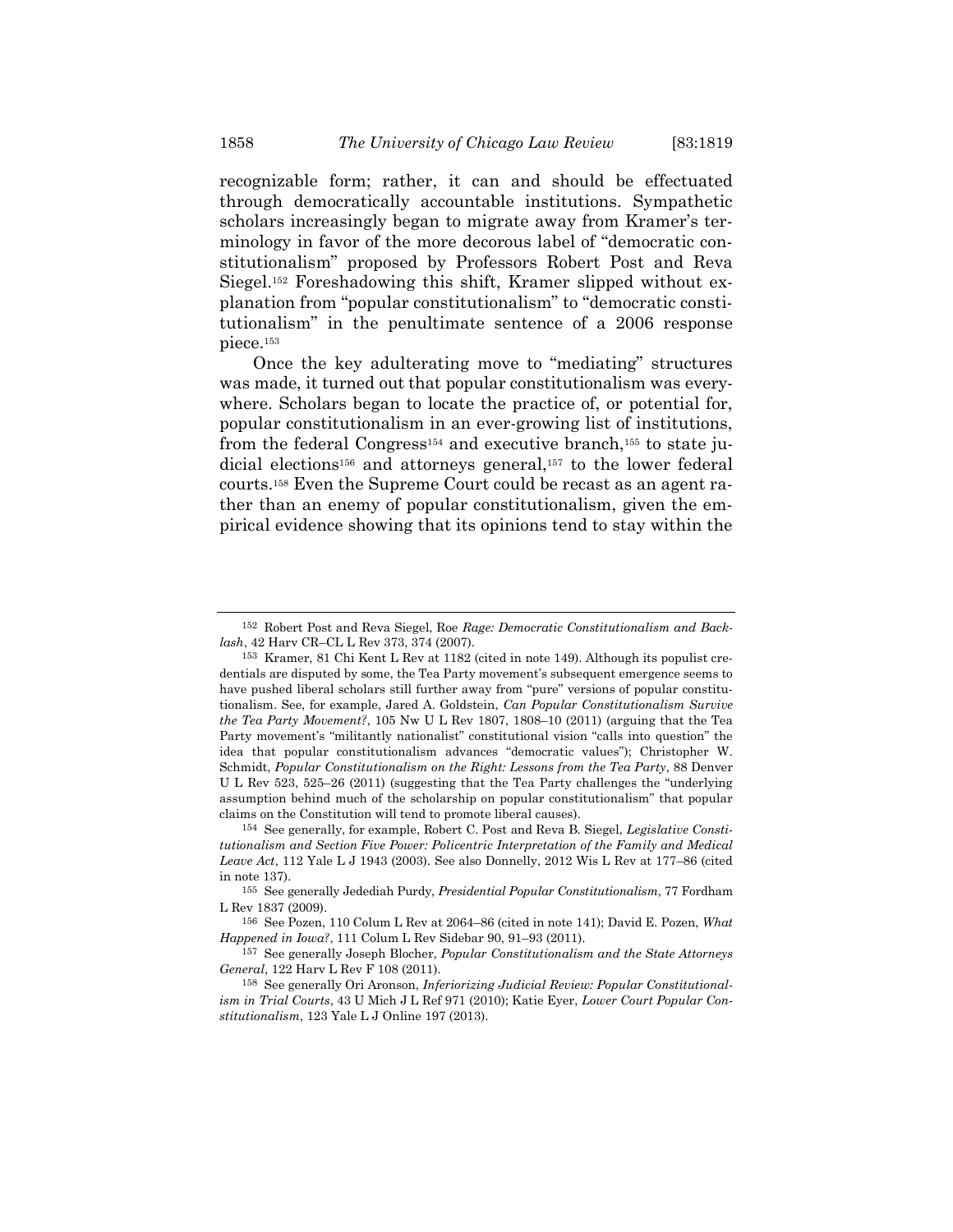mainstream of public opinion.159 Indeed, even Supreme Court decisions striking down progressive federal laws for exceeding the scope of Congress's enumerated powers—the very paradigm of judicial activism that stirred Kramer to such righteous anger might be recast as victories for popular constitutionalism, given their arguable benefits to democratic deliberation.<sup>160</sup>

Popular constitutionalism has thus crossed the political aisle and become increasingly self-contradictory. The theory has not simply failed to dispel controversy over the Court's constitutional jurisprudence or to make any appreciable dent in judicial supremacy. It has given proponents of robust judicial review a new language of legitimation—just like originalism.

# D. From Quantitative CBA to "Qualitative" CBA

While CBA is an expansive term with a long intellectual and political history,<sup>161</sup> CBA as a prescriptive theory of public law emerged as a distinct discourse in the legal academy in the 1980s. It did so in response to the growth of CBA in judicial review of

<sup>159</sup> See Friedman, 101 Mich L Rev at 2596–2613 (cited in note 144) (developing this argument at length). See also generally, for example, Reva B. Siegel, Dead or Alive: Originalism as Popular Constitutionalism in Heller, 122 Harv L Rev 191 (2008) (analyzing the Court's originalist decision in District of Columbia v Heller, 554 US 570 (2008), as the product of popular constitutionalism).

<sup>160</sup> See, for example, Roderick M. Hills Jr, The Individual Right to Federalism in the Rehnquist Court, 74 Geo Wash L Rev 888, 903 (2006) ("[T]he Rehnquist Court's restriction of Congress's power to redefine Fourteenth Amendment liberty . . . is not suppression of popular constitutionalism: it is judicial promotion of popular constitutionalism because these decisions protect nonfederal debate from the jurispathic tendencies of federal legislation to curtail such debate."). Some scholars on the left, meanwhile, began to argue that mechanisms of direct democracy such as constitutional ballot initiatives do not count as popular constitutionalism. See, for example, Raphael Rajendra, "The People" and "The People": Disaggregating Citizen Lawmaking from Popular Constitutionalism, 27 L & Inequality 53, 84–91 (2009). See also Pozen, 110 Colum L Rev at 2122 n 296 (cited in note 141) (questioning "whether the vocabulary of 'popular constitutionalism' has ceased to advance comprehension").

<sup>161</sup> CBA developed out of early twentieth-century welfare economics and has played an intermittent role in administrative decisionmaking since the New Deal. See Adler and Posner, 109 Yale L J at 169–72 (cited in note 42) (discussing welfare economics as the theoretical origin of CBA and the early use of CBA in New Deal flood-control projects). But CBA first achieved sustained attention in the legal academy via the law and economics movement, which focused initially on private law. See, for example, Kennedy, 33 Stan L Rev at 387 (cited in note 34) (describing law and economics in 1981 as "the body of literature and taught tradition that proposes and elaborates cost-benefit analysis as a way for a policy maker to decide what private law rules to recommend to judges, legislators or administrators").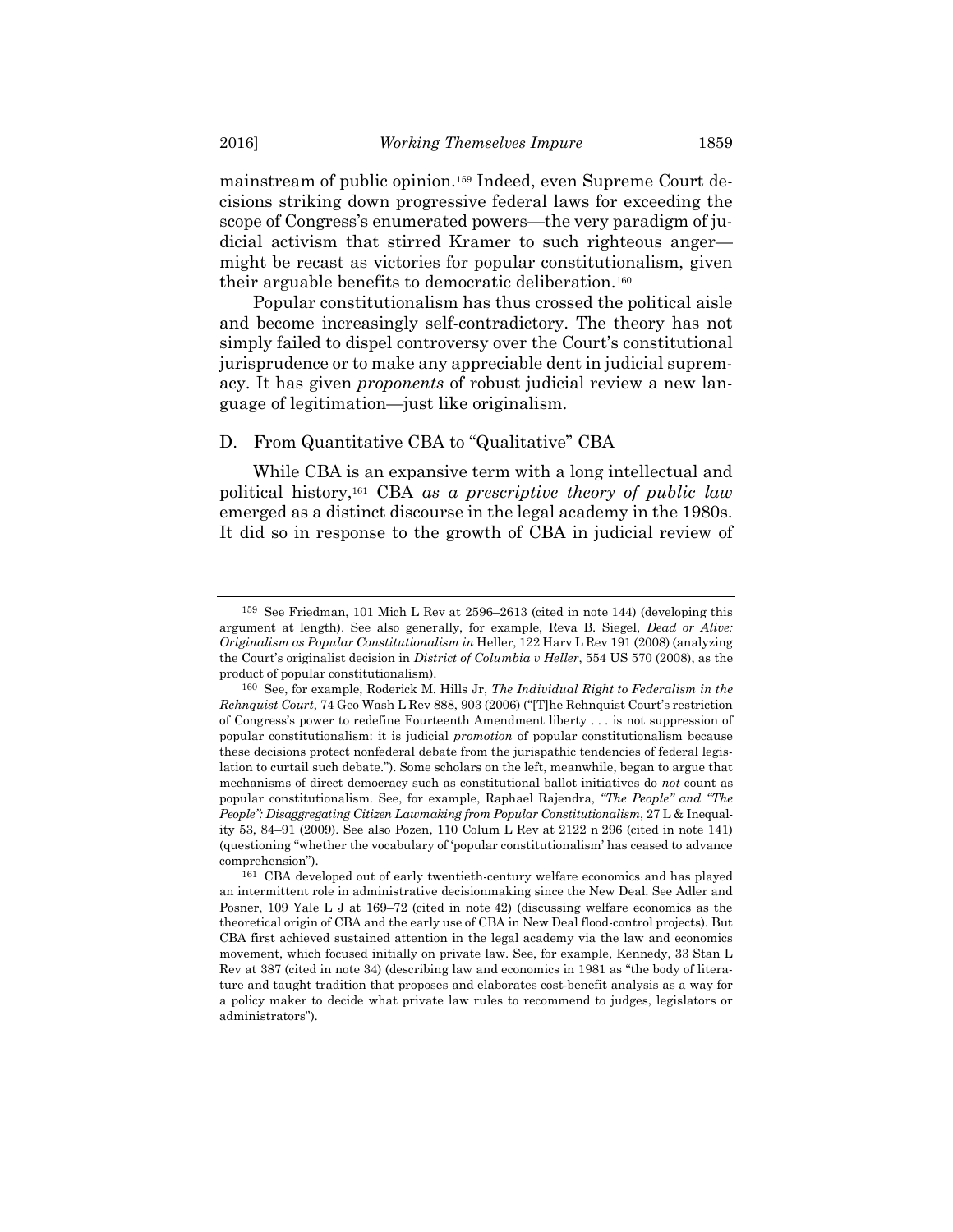administrative action162 and, more significantly, the increasing use of CBA by administrators themselves.163 The latter trend reached its initial, controversial culmination in the Reagan administration's 1981 executive order directing agencies to implement regulations only when "the potential benefits to society . . . outweigh the potential costs."164 This requirement marked a decisive intervention in the long-running—and, by 1981, increasingly politically contentious—debate over the efficacy and legitimacy of the administrative state.<sup>165</sup>

Most participants in this debate agreed that the administrative state was beset by "regulatory failure," but their diagnoses and proposed solutions differed sharply.166 Some argued that the central problem was capture of agencies by regulated industries and the consequent harm to regulatory beneficiaries.167 Others argued that the key problem was agencies' heedless advocacy on behalf of putative beneficiaries, at the expense of regulated industries

164 Executive Order 12291 § 2(b) (1981), 3 CFR 127, 128.

166 Sunstein, 23 Ariz L Rev at 1269 (cited in note 165) (reviewing this debate).

167 See, for example, George J. Stigler, The Theory of Economic Regulation, 2 Bell J Econ & Mgmt Sci 3 (1971) (suggesting a causal link between regulated party pressure and administrative outcomes). See also Joanna L. Grisinger, The Unwieldy American State: Administrative Politics since the New Deal 195–250 (Cambridge 2012) (discussing the origins of capture theory).

<sup>162</sup> See, for example, Industrial Union Department, AFL–CIO v American Petroleum Institute, 448 US 607, 644–45 (1980) (finding that the Occupational Safety and Health Administration failed to perform adequate CBA when regulating benzene levels in the workplace); Mathews v Eldridge, 424 US 319, 348-49 (1976) (employing a form of CBA to resolve a welfare recipient's procedural due process claim). See also Jerry L. Mashaw, The Supreme Court's Due Process Calculus for Administrative Adjudication in Mathews v. Eldridge: Three Factors in Search of a Theory of Value, 44 U Chi L Rev 28, 48 (1976) (criticizing "the utilitarian balancing analysis" used by the Court in cases such as Mathews).

<sup>163</sup> See Adler and Posner, 109 Yale L J at 167, 170–71 (cited in note 42) (describing the reemergence and routinization of CBA in government agencies in the 1980s). See also Jeffrey N. Gordon, The Empty Call for Benefit-Cost Analysis in Financial Regulation, 43 J Legal Stud S351, S355–58 (2014) (tracing the origins of public law CBA to the movement of "health-and-safety regulation [ ] from the decentralized tort system to the centralized administrative system of the modern regulatory state" during the 1970s and 1980s).

<sup>165</sup> See Richard H. Pildes and Cass R. Sunstein, Reinventing the Regulatory State, 62 U Chi L Rev 1, 3–6 (1995) (discussing the controversy engendered by Executive Order 12291 and a follow-on order); Cass R. Sunstein, Cost-Benefit Analysis and the Separation of Powers, 23 Ariz L Rev 1267, 1268 (1981) ("Although there are historical antecedents for [Executive Order 12291], no other President has gone nearly so far. In particular, no other President has provided that regulatory action may not be initiated unless the benefits exceed the costs.") (citation omitted). On the politics of administrative governance in the preceding decades, see generally Reuel E. Schiller, Enlarging the Administrative Polity: Administrative Law and the Changing Definition of Pluralism, 1945–1970, 53 Vand L Rev 1389 (2000).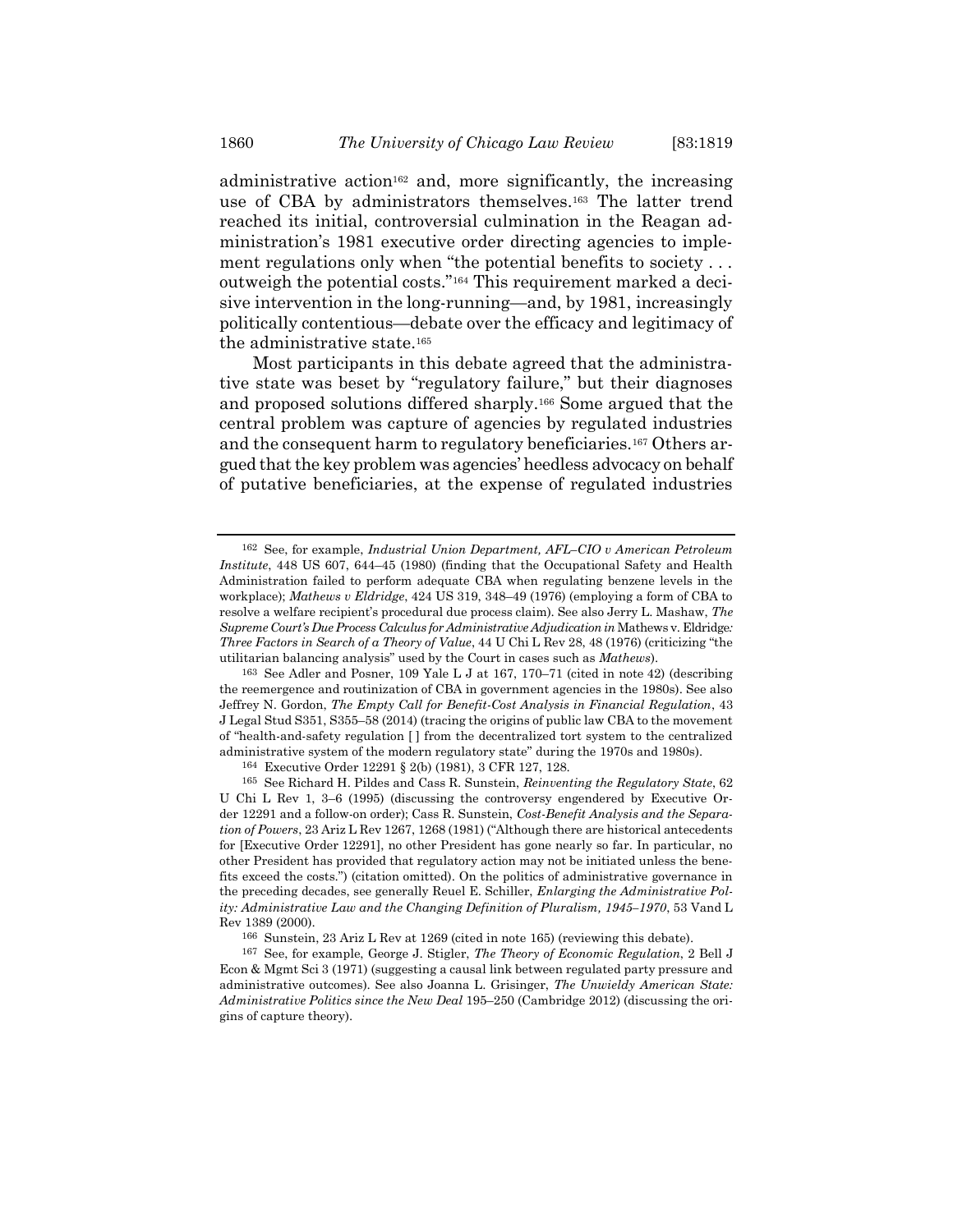and the economic welfare of the nation as a whole.168 A third camp suggested that forces of bureaucratic entrenchment and selfaggrandizement were leading agencies further and further away from their statutorily imposed missions.<sup>169</sup>

The Reagan administration's CBA policy was seen to take sides in this dispute. As Professor Cass Sunstein noted shortly after the publication of the executive order, its implicit diagnosis of regulatory failure was that "regulation has been unduly intrusive on the private sector."<sup>170</sup> The administration's solution, moreover, was undergirded by a particular "normative conception" of the administrative state: namely, that "the purpose of regulation—at least as a general rule—is to promote economic 'efficiency,' or to increase production, by compensating for free rider effects and transactions cost barriers to bargaining."171 The executive order did not define "costs" and "benefits" in explicitly economic terms. Yet, as Sunstein concluded, "the language of the order, as well as the rhetoric used during its implementation, indicate[d] that it [was] intended to ensure that regulatory decisions will promote economic 'efficiency.'"<sup>172</sup>

Interpreted in this way, as imposing a "wealth maximization" requirement on the administrative state,<sup>173</sup> the 1981 order instantiated a potentially inflammatory prescriptive theory of public law. It ignored the leading alternative accounts of regulatory failure: capture and self-aggrandizement. And it appeared to endorse a rigidly welfarist version of CBA, one that economists and lawyers had spent more than a decade attacking for its theoretical refusal or practical inability to accommodate distributional concerns and other "soft" variables.174 Nonetheless, Sunstein offered a qualified

<sup>168</sup> See generally, for example, Milton Friedman and Rose Friedman, Free to Choose: A Personal Statement (Harcourt Brace Jovanovich 1979).

<sup>169</sup> See, for example, Richard A. Posner, The Behavior of Administrative Agencies, 1 J Legal Stud 305, 305–12 (1972).

<sup>170</sup> Sunstein, 23 Ariz L Rev at 1270 (cited in note 165).

<sup>171</sup> Id.

<sup>172</sup> Id at 1277.

<sup>173</sup> Id at 1272.

<sup>174</sup> Laurence H. Tribe, Ways Not to Think about Plastic Trees: New Foundations for Environmental Law, 83 Yale L J 1315, 1318–19 (1974). See also I.M.D. Little, A Critique of Welfare Economics 95 (Oxford 2d ed 1957) (proposing a distributional constraint on the standard Kaldor-Hicks efficiency analysis); Adler and Posner, 109 Yale L J at 170–71 (cited in note 42) (describing midcentury critiques of welfarism by theoretical economists, as well as the practical obstacles to "obtaining relevant data, especially for the purpose of valuing environmental resources, human life, and other hard-to-measure goods," that both applied economists and government officials came to acknowledge during the 1970s); Laurence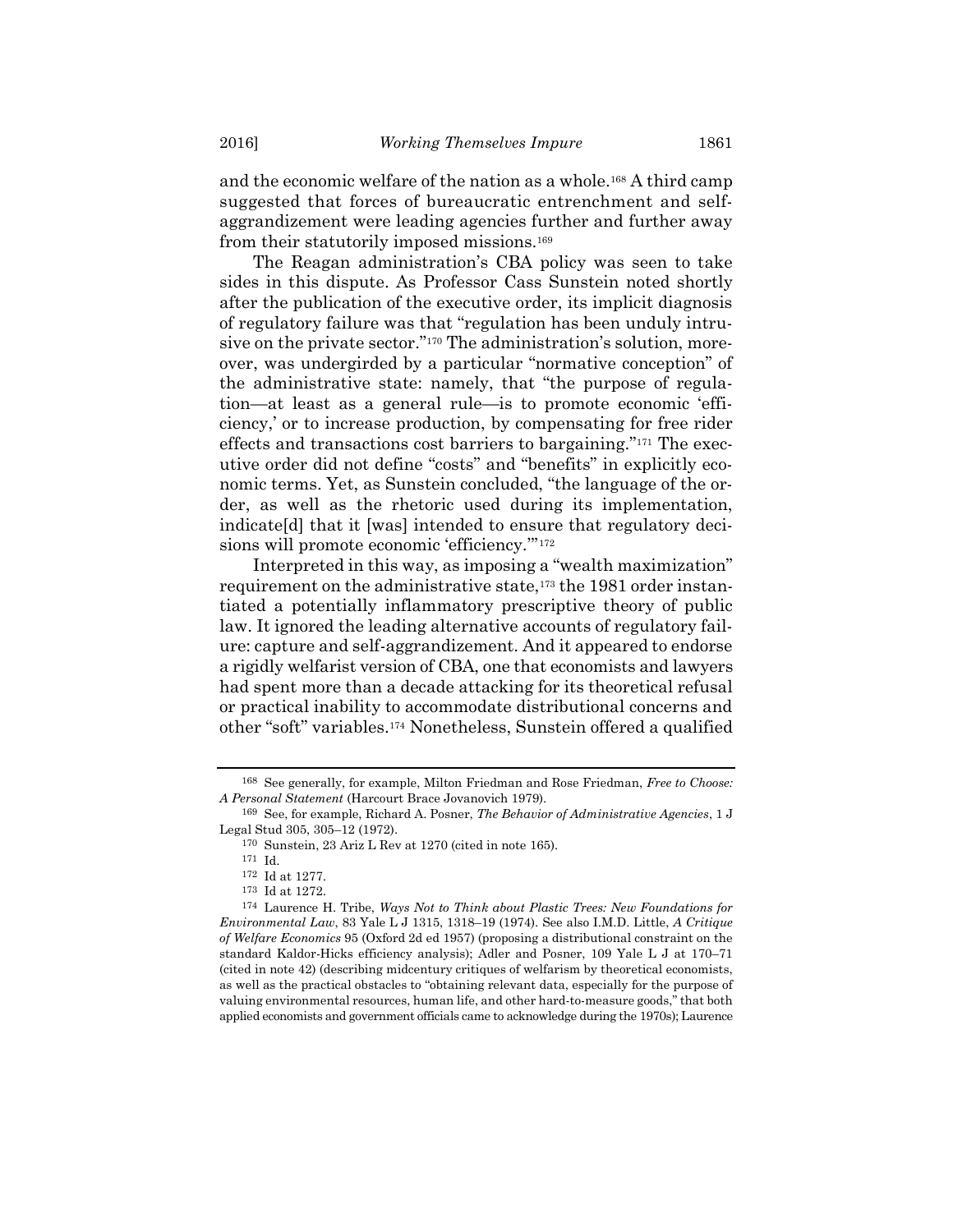defense of the executive order's implicit theory, insisting that "the conception of the regulatory process reflected in the order is peculiarly well-suited to the institutional competence of the executive branch."175 Nor was Sunstein alone among progressive legal theorists in supporting the Reagan administration's initiative. As Professor Susan Rose-Ackerman summarized the state of affairs in the early 1980s:

At the level of broad substantive principle there was agreement between the Reagan administration and Progressivism on the need for regulatory reform. Both believed that government intervention in the economy should be justified by reference to market failures and that, insofar as possible, costbenefit tests should be used to set regulatory policy.<sup>176</sup>

Of course, progressives were not blind to the deregulatory potential of CBA. Sunstein's support was premised on the argument that the Reagan administration's order contained an internal mechanism for taming the excesses of CBA, in its proviso that CBA be used "to the extent permitted by law."177 What this meant, according to Sunstein, was that the CBA directive applied only to a subset of statutes: those whose efficiency-promoting implementation would not frustrate legislative purposes and thus compromise the separation of powers.178 Given that "the questions faced by Congress . . . are predominantly distributional," Sunstein reasoned, many statutes would not be subject to efficiency maximization.179 Other statutes, however, appear to seek efficiency—for example, certain antitrust laws and laws "protecting against an 'unreasonable risk' to health or safety"—and so would fit comfortably with the logic of CBA.180 Still other statutes, including many antipollution laws, "have some effects which maximize wealth,

H. Tribe, Policy Science: Analysis or Ideology?, 2 Phil & Pub Aff 66, 71, 78–106 (1972) (discussing theoretical and practical objections to CBA "[e]ither in its original form or as supplemented by a distributional constraint").

<sup>175</sup> Sunstein, 23 Ariz L Rev at 1270 (cited in note 165).

<sup>176</sup> Susan Rose-Ackerman, Defending the State: A Skeptical Look at "Regulatory Reform" in the Eighties, 61 U Colo L Rev 517, 518 (1990). For a similar, if notably less cheerful, reconciliation of progressive goals with interest balancing in the administrative due process context, see generally Jerry L. Mashaw, Administrative Due Process: The Quest for a Dignitary Theory, 61 BU L Rev 885 (1981).

<sup>177</sup> Sunstein, 23 Ariz L Rev at 1273 (cited in note 165), quoting Executive Order 12291 § 2, 3 CFR at 128.

<sup>178</sup> Sunstein, 23 Ariz L Rev at 1273 (cited in note 165).

<sup>179</sup> Id at 1274.

<sup>180</sup> Id at 1274–75.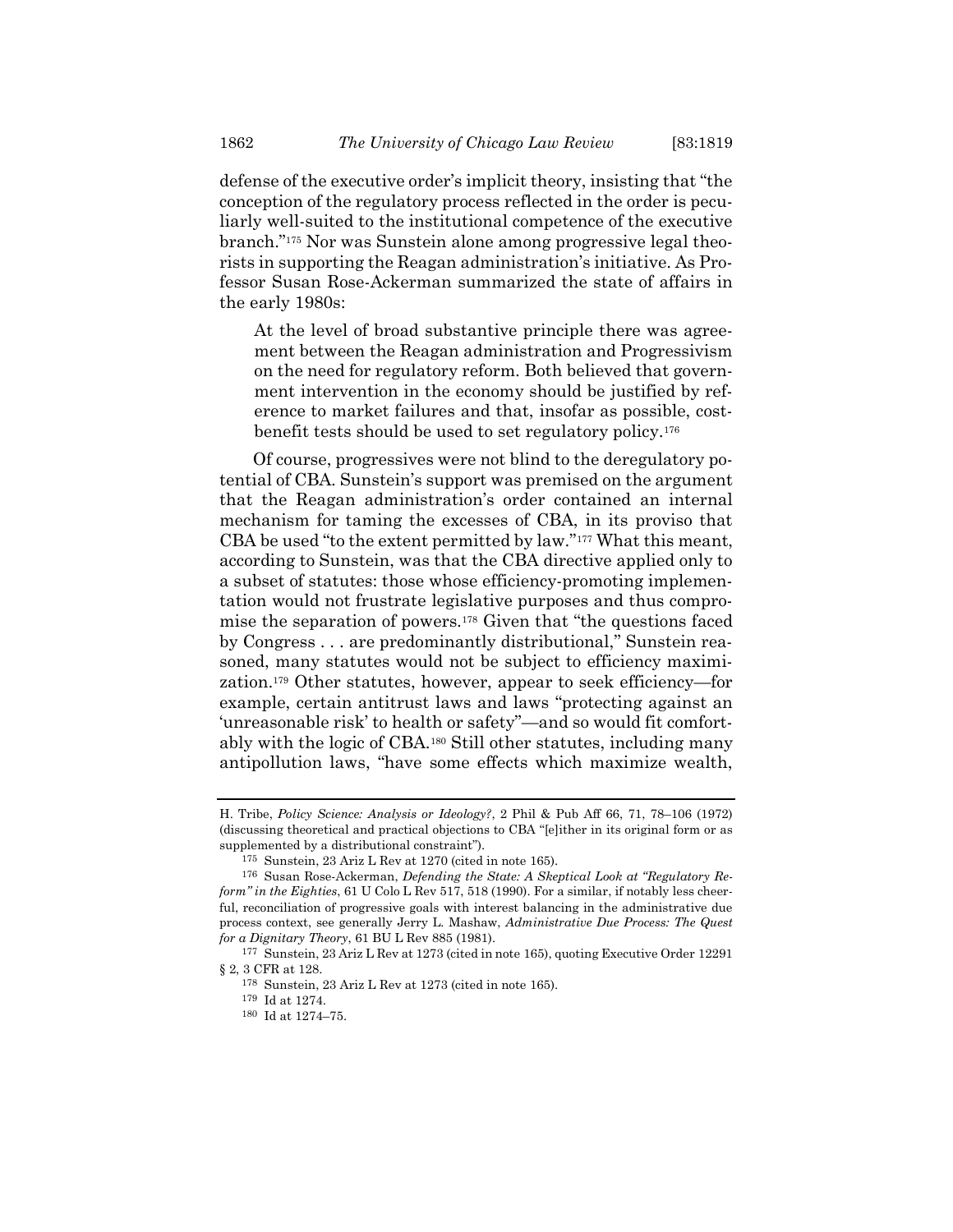and some that do not."181 In these cases, an agency could choose to enforce "only the efficiency-promoting applications" of the law, so long as this "exclusive implementation [did] not fundamentally conflict with legislative purposes."182 In addition, CBA could be used by agencies to select the most "cost-effective approaches" to implementation that vindicated Congress's non-efficiencymaximizing aims, to "identify the costs and benefits of regulatory proposals with a view to statutory reform or ordering priorities," and to "decline to act in exceptional cases of de minimis benefits and high costs."<sup>183</sup>

By imposing a separation-of-powers decision procedure on top of CBA's own decision procedure, Sunstein effectively delegated the task of resolving many of the traditional critiques of CBA to an idealized model of administrative decisionmaking. For instance, the complaint that CBA fails to consider distributional or deontological values became something of a non sequitur in Sunstein's scheme. It was simply against the law for administrators to use CBA to implement statutes with solely distributional goals, or to implement a statute's efficiency-promoting provisions in a manner that "fundamentally conflict[s]" with the statute's other, non-efficiency-promoting purposes.<sup>184</sup>

Over the course of the 1980s, actual administrative practice would frustrate this idealized model. An "atmosphere of scandal" thickened around the Environmental Protection Agency (EPA) in particular, as rumors swirled that the president's Office of Management and Budget (OMB)—responsible for oversight of the CBA initiative—had "illegally delayed EPA promulgation of regulations" and "subverted statutory standards."185 Mass resignations followed in 1983, and the new administrator, brought in to restore public confidence, fared little better. His "plan to propose a modest acid rain control program was vetoed after OMB Director David Stockman" determined "that it would cost several thousand dollars per pound of fish saved."<sup>186</sup>

<sup>181</sup> Id at 1275.

<sup>182</sup> Sunstein, 23 Ariz L Rev at 1279–80 (cited in note 165).

<sup>183</sup> Id at 1279.

<sup>184</sup> Id at 1275, 1279–80.

<sup>185</sup> Robert V. Percival, Checks without Balance: Executive Office Oversight of the Environmental Protection Agency, 54 L & Contemp Probs 127, 152 (Autumn 1991). 186 Id.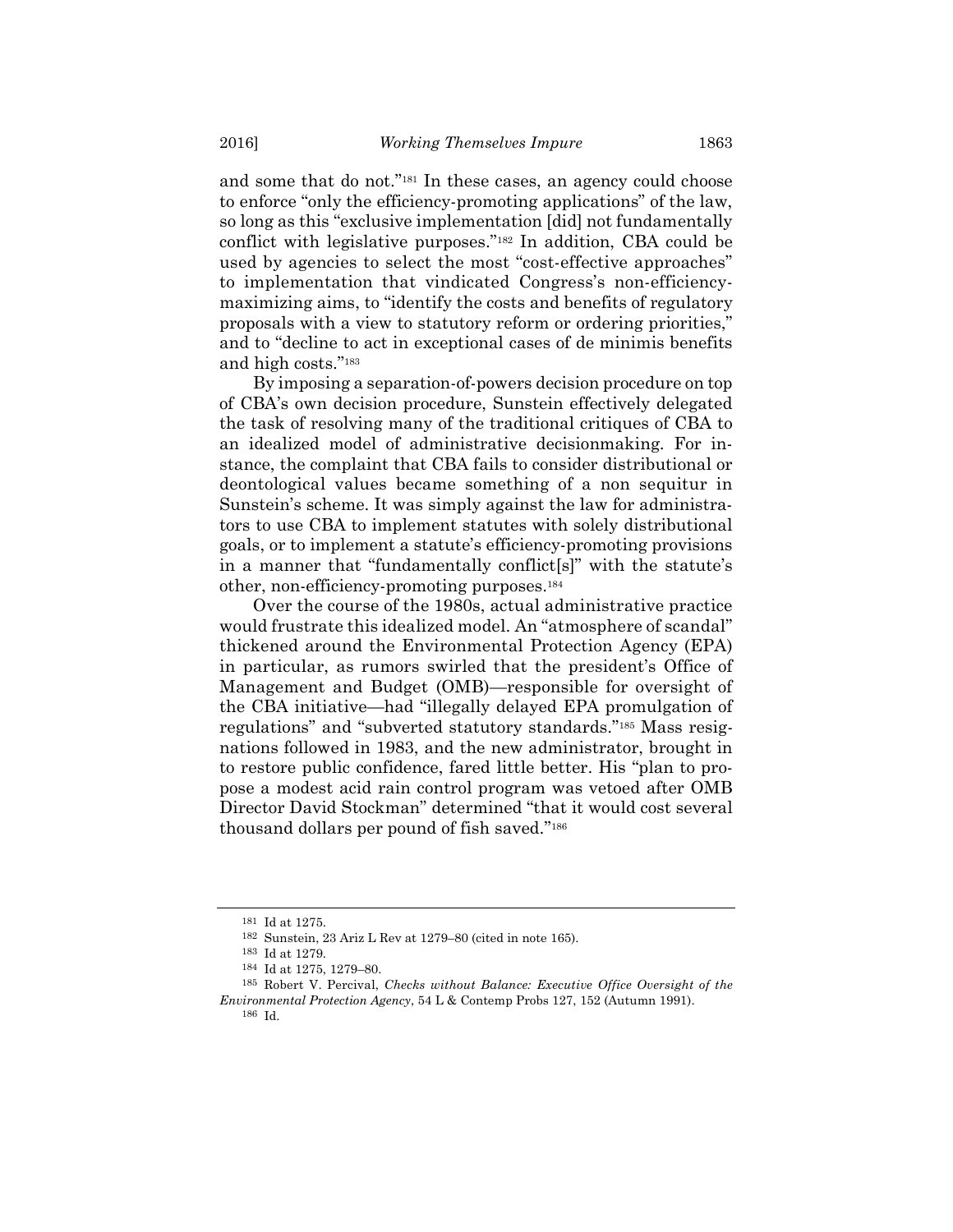Against this political backdrop, academic criticism of public law CBA intensified. Scholars issued new challenges to CBA's elevation of economic efficiency to the status of a legal norm. No defensible theory of regulation, many argued, could justify the categorical privileging of efficiency over other public values or individual preferences.<sup>187</sup> CBA's exaltation of efficiency would lead, instead, to a "lack of balance."188 The Reagan administration's CBA program, for example, allegedly "focused almost exclusively on reducing costs to industry."189 Critics also questioned the ability of CBA to accurately price goods "not normally bought and sold on markets"—the sorts of goods that regulators so often have to take into account.<sup>190</sup>

By the 1990s, these criticisms (and the experience of two Republican presidencies) had chastened those politically progressive legal theorists who had been initially supportive of the Reagan administration's CBA initiative.191 When the Clinton administration

188 Percival, 54 L & Contemp Probs at 186 (cited in note 185).

189 Id.

<sup>187</sup> See, for example, Richard S. Markovits, Duncan's Do Nots: Cost-Benefit Analysis and the Determination of Legal Entitlements, 36 Stan L Rev 1169, 1169 (1984) ("Many observers have become concerned about th[e] growing importance of cost-benefit analysis. . . . They argue [ ] that in practice cost-benefit analysts tend to . . . use this technique to mask the real value choices that underlie judicial, administrative, or legislative decisions."); Mark Sagoff, We Have Met the Enemy and He Is Us or Conflict and Contradiction in Environmental Law, 12 Envir L 283, 292 (1982) ("[Cost-benefit] analysis leads, inevitably, to the question: Why efficiency? . . . Why should we assume beforehand that an efficient society is better than a less efficient one?").

<sup>190</sup> Steven Kelman, Cost-Benefit Analysis: An Ethical Critique, 5 Reg 33, 36 (Jan/Feb 1981). See also Peter L. Strauss, Regulatory Reform in a Time of Transition, 15 Suffolk U L Rev 903, 930 (1981) ("As long as our responses [to questions of life and death] remain irrational the notion that cost-benefit analysis can produce clear answers to regulatory issues remains irrational along with them."); Rachel Bayefsky, Note, *Dignity as a Value* in Agency Cost-Benefit Analysis, 123 Yale L J 1732, 1738 n 12 (2014) (collecting critical writings from the 1990s and 2000s on CBA's "pricing the priceless" and "incommensurability problem[s]"). In light of these practical challenges, some scholars proposed confining the use of CBA to a limited set of policy domains. See, for example, Colin S. Diver, Policymaking Paradigms in Administrative Law, 95 Harv L Rev 393, 431–32 (1981) (arguing that CBA is most appropriate in "relatively stable" policymaking environments, generally those in which a regulatory regime has reached a mature state after a long period of "incrementalism"). See also Thomas O. McGarity, Reinventing Rationality: The Role of Regulatory Analysis in the Federal Bureaucracy 174–75 (Cambridge 1991) (concluding that CBA's ideal of "comprehensive analytical rationality" is attainable "only for the most important rules").

<sup>191</sup> See, for example, Rose-Ackerman, 61 U Colo L Rev at 518 (cited in note 176) ("Some of the fundamental positions of the past administration suggested that genuine reform might occur. Unfortunately, most have proved to be little more than simplistic slogans.").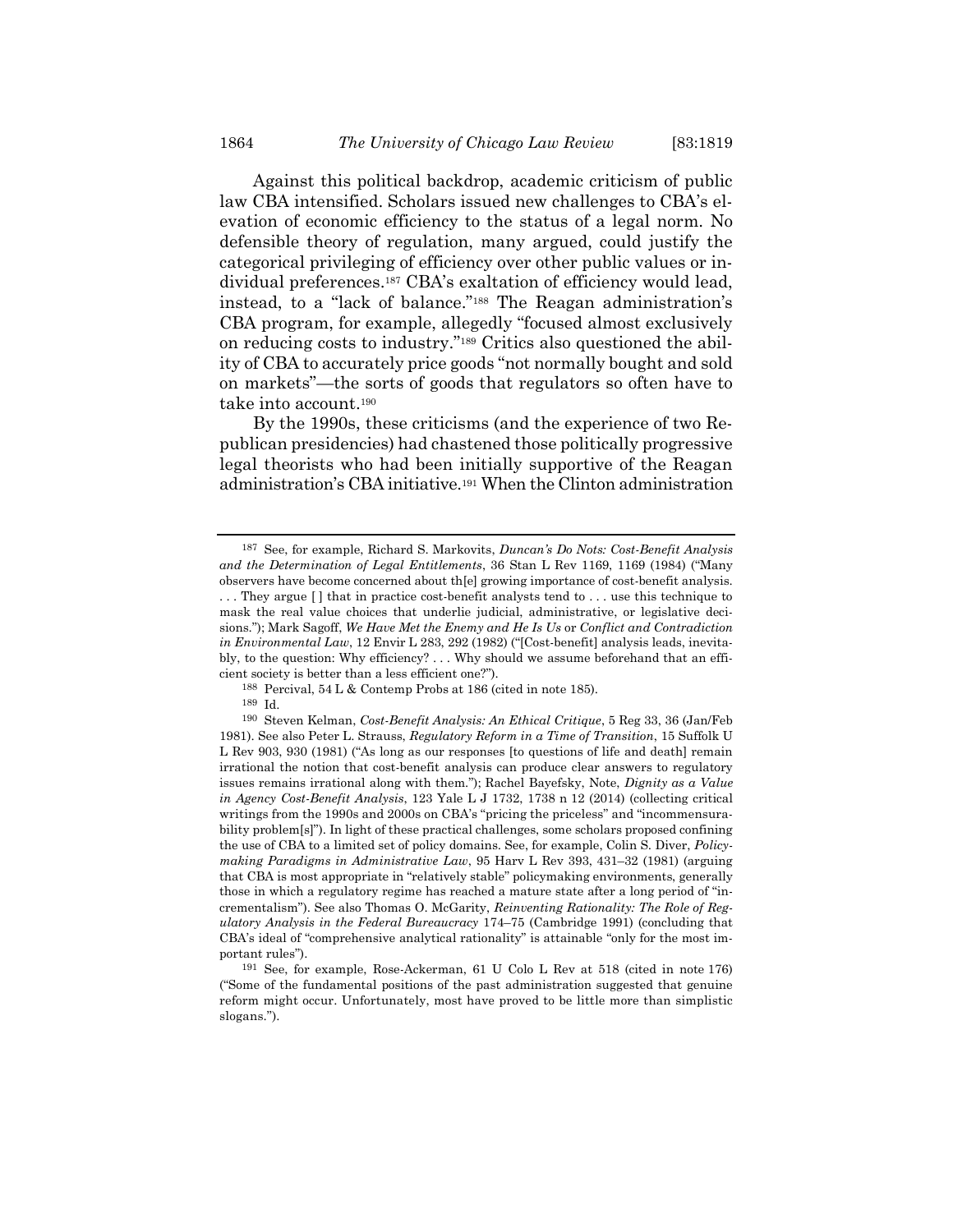introduced its own "Regulatory Planning and Review" executive order in 1993,192 Sunstein and his coauthor Professor Richard Pildes characterized it as a "quite surprising step."193 President Bill Clinton's order had retained the Reagan-era "emphasis on costbenefit analysis as the basic foundation of decision," they observed, but it also "include[d] a new, complex, and somewhat unruly set of substantive principles," some of which "qualif[ied] the commitment to cost-benefit analysis, though in ambiguous ways," and some of which were "of uncertain legality."194 In response to this continuation and complication of Reagan-era CBA policy, Pildes and Sunstein offered "a range of proposals designed" to "simultaneously promot[e] economic and democratic goals."195 These proposals amounted to a significant impurification of the theory of efficiency-maximizing CBA that Sunstein had defended fourteen years earlier. "Regulations should be evaluated not only in terms of aggregate costs and benefits," Pildes and Sunstein wrote, "but also in terms that reflect democratic judgments about qualitative differences among *qualitatively* different risks"—including "an understanding of whether a risk is voluntarily incurred, especially dreaded, equitably distributed, potentially irreversible or catastrophic, faced by future generations, or incurred by discrete groups within the population."<sup>196</sup>

No longer could formalistic separation-of-powers principles be relied upon to prevent CBA from suppressing values sounding in distribution, desert, and the like. Indeed, Pildes and Sunstein's rejection of a "single metric" of analysis and their call for a "disaggregated system for assessing the qualitatively different effects of regulatory impositions"197 strayed so far from traditional, efficiencymaximizing CBA that Professors Matthew Adler and Eric Posner argued the approach could not be properly characterized as CBA

<sup>192</sup> See generally Executive Order 12866 (1993), 3 CFR 638.

<sup>193</sup> Pildes and Sunstein, 62 U Chi L Rev at 6 (cited in note 165).

<sup>194</sup> Id at 6–7.

<sup>195</sup> Id at 8.

<sup>196</sup> Id at 9 (emphases added). To implement these ideas, Pildes and Sunstein suggested that the executive branch experiment with approaches such as "a two-stage analytic process" that introduces qualitative considerations after "conventional cost-benefit balancing" and "different forms of citizen participation" that "build into the regulatory process an understanding of informed public judgments about how different risks should be treated." Id at 9–10.

<sup>197</sup> Pildes and Sunstein, 62 U Chi L Rev at 65 (cited in note 165).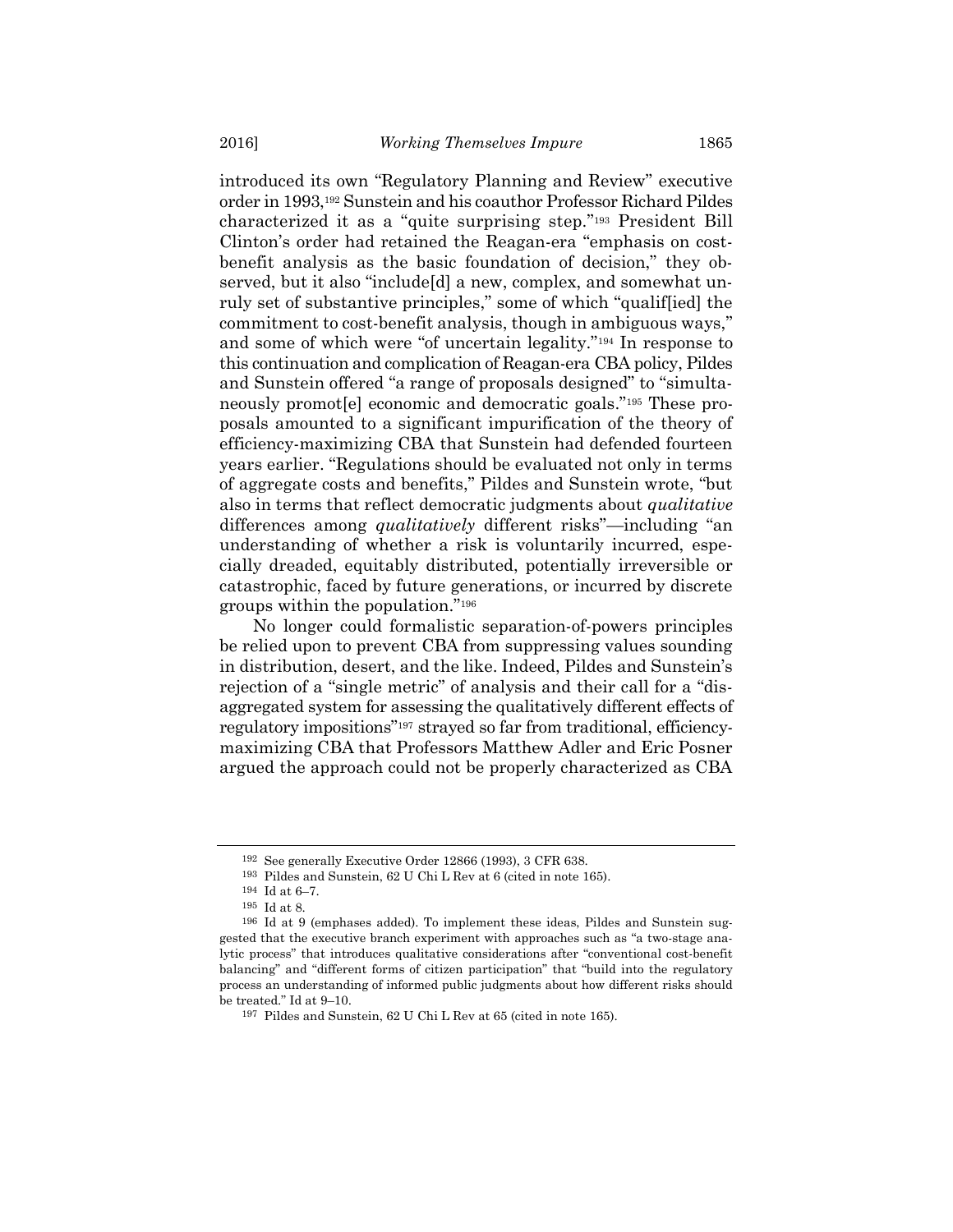at all.198 Pildes and Sunstein's approach resembled, rather, the sort of "procedure that agencies regularly seem to employ *in lieu* of CBA."<sup>199</sup>

Adler and Posner sought to ward off such impurification. Writing in 1999, they explained that the deontological, distributional, "desert-based," and "perfectionist" issues ("such as the purported intrinsic good of preserving endangered species") that troubled Pildes and Sunstein were "nonwelfarist considerations"—and "CBA does not capture, and is not meant to capture, nonwelfarist considerations."200 The political controversy and normative anxiety that welfarist CBA had provoked, in Adler and Posner's telling, stemmed from a failure to appreciate that "CBA is a decision procedure, not a moral standard."201 Adler and Posner allowed that CBA need not be "the exclusive choice procedure for government," and could be employed "as one part of the overall set of procedures and institutions by which projects are ultimately approved, rejected, or amended."202 But they insisted that CBA retain its pure, welfarist form, as only in that form can it reliably "enabl[e] agencies to evaluate projects according to the extent that they contribute to overall well-being."<sup>203</sup>

But such is not the fate of process-oriented public law theories. Three decades after Sunstein penned his formalistic defense of the Reagan administration's imposition of efficiency-maximizing CBA on the executive branch, the Obama administration issued an order on "Improving Regulation and Regulatory Review."204 By this time, Sunstein was serving as administrator of the Office of Information and Regulatory Affairs, and Executive Order 13563 reflected the adulterated conception of CBA that Pildes and he had proposed in the wake of the backlash to Reagan-era CBA. The order directs agencies to "select, in choosing among alternative regulatory approaches, those approaches that maximize net benefits

<sup>198</sup> Adler and Posner, 109 Yale L J at 234 (cited in note 42). See also Richard O. Zerbe Jr and Allen S. Bellas, A Primer for Benefit–Cost Analysis 14–15 (Edward Elgar 2006) (describing wealth maximization under the Kaldor-Hicks criterion as "the mainstream view" of CBA, but noting the emergence of an alternative view that "includ[es] equity goods and those represented by moral sentiments").

<sup>199</sup> Adler and Posner, 109 Yale L J at 234 (cited in note 42) (emphasis added).

<sup>200</sup> Id at 245. "The objection that CBA fails to capture" nonwelfarist considerations, Adler and Posner continued, "is really no objection at all." Id.

<sup>201</sup> Id at 167.

<sup>202</sup> Id at 245.

<sup>203</sup> Adler and Posner, 109 Yale L J at 245 (cited in note 42).

<sup>204</sup> See generally Executive Order 13563 (2011), 3 CFR 215.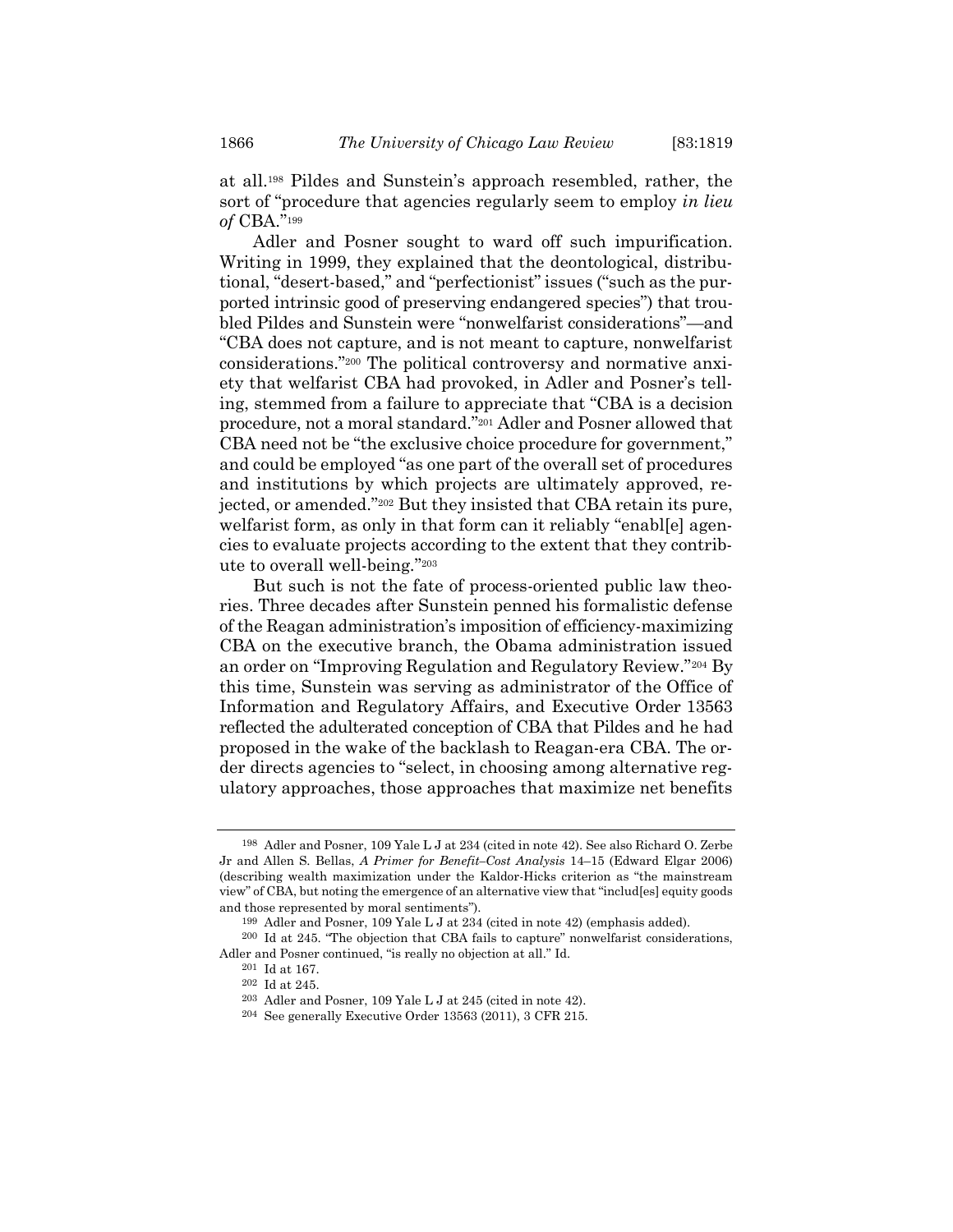(including potential economic, environmental, public health and safety, and other advantages; distributive impacts; and equity)."205 "Where appropriate and permitted by law," the opening section continues, "each agency may consider (and discuss qualitatively) values that are difficult or impossible to quantify, including equity, human dignity, fairness, and distributive impacts."<sup>206</sup> The references to "fairness" and "human dignity" were new to this line of executive orders,<sup>207</sup> and their inclusion led some conservative commentators to ask sarcastically whether "a rule might pass Mr. Obama's cost-benefit test if it imposes \$999 billion in hard costs but supposedly results in a \$1 trillion increase in human dignity."208 In practice, President Barack Obama has suggested that these "soft" variables have done little to disturb traditional, quantitative modes of analysis.209 In the law on the books as in the academic literature, however, such variables have become increasingly integrated into the methodology of CBA.<sup>210</sup>

209 See Remarks by the President to the Business Roundtable (White House Office of the Press Secretary, Sept 16, 2015), archived at http://perma.cc/MK3X-3H3L ("[W]e don't issue a regulation where the costs are not lower than the benefits. And if you look at the regulations we've generally put forward, the costs are substantially lower than the benefits that are generated."). But see Jonathan S. Masur and Eric A. Posner, Unquantified Benefits and the Problem of Regulation under Uncertainty, 102 Cornell L Rev 87, 136 (2016) (finding that "[a]gencies regularly promulgate regulations for which they do not fully quantify costs and benefits" and that "[i]n many cases, these regulations [have] involved significant, measurable costs in excess of \$100 million and no quantified benefits").

210 There now exists a highly sophisticated literature, to which Sunstein has contributed, about how noneconomic values may be reconciled with CBA. See, for example, Eyal Zamir and Barak Medina, Law, Economics, and Morality 3 (Oxford 2010) (describing the book's project as examining "the possibility of combining economic methodology and deontological morality through explicit and direct incorporation of moral constraints (and options) into economic CBA"); Cass R. Sunstein, The Limits of Quantification, 102 Cal L Rev 1369, 1380–85 (2014) (discussing Executive Order 13563 and suggesting various regulatory strategies for dealing with "nonquantifiable" values).

<sup>205</sup> Executive Order 13563 § 1(b)(1), 3 CFR at 215.

 $206$  Executive Order 13563 § 1(c), 3 CFR at 216. These provisions implement the "nonsectarian" understanding of CBA that Sunstein began to articulate in the 2000s. See Robert W. Hahn and Cass R. Sunstein, A New Executive Order for Improving Federal Regulation? Deeper and Wider Cost-Benefit Analysis, 150 U Pa L Rev 1489, 1498 (2002) (describing CBA's core, and perhaps only, requirement as "a full accounting of the consequences of an action, in both quantitative and qualitative terms").

<sup>207</sup> Bayefsky, Note, 123 Yale L J at 1735 & n 3 (cited in note 190).

<sup>208</sup> Id at 1735–36, quoting Editorial, Obama's Rule-Making Loophole (Wall St J, Jan 24, 2011), online at http://www.wsj.com/articles/SB10001424052748704881304576094132 896862582 (visited Sept 29, 2016) (Perma archive unavailable). Rachel Bayefsky defends the inclusion of dignity and urges agencies to adopt a "qualitative specificity" model of CBA, pursuant to which regulators would aim to "clarify, in qualitative terms, the nature and gravity of the dignitary values at stake in a particular regulatory context." Bayefsky, Note, 123 Yale L J at 1737 (cited in note 190).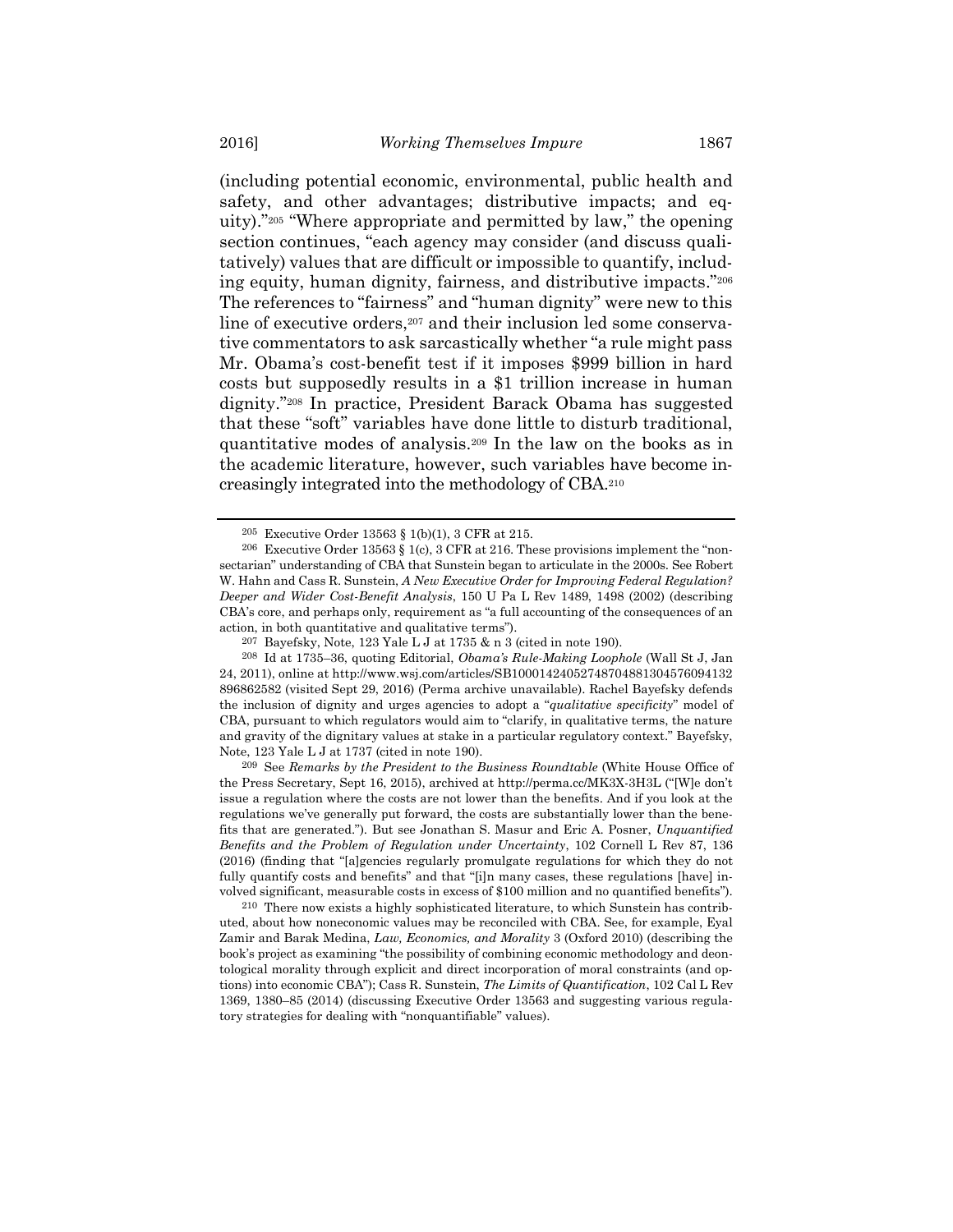By the lights of Adler and Posner, this is no longer CBA. It certainly is not the version of CBA that Sunstein endorsed in 1981 as "peculiarly well-suited to the institutional competence of the executive branch."211 As reflected in the governing executive orders and in Sunstein's own writings, mainstream CBA has now internalized the very same "impossible to quantify"212 values of distribution, fairness, and dignity that hounded the administrative state throughout the 1970s and that the Reagan-era proponents of CBA had hoped to transcend.

#### IV. ANALOGUES TO THE LIFE CYCLE THEORY

The claim that prescriptive legal theories such as the ones just discussed tend to become impurified has numerous analogues, both in academic research and in the real-world operation of law and politics. Before we examine the implications of our claim for legal practice, this Part briefly examines parallels to the life cycle model elsewhere in law, political science, and the philosophy of science. Investigating these parallels helps to place our model in a larger conceptual context and further establish its plausibility. A comparison with the work of Professor Thomas Kuhn, in particular, helps to illuminate ways in which the progress of "legal science" does and does not resemble other fields of scientific endeavor.

#### A. Analogues in Law

1. Rules/standards convergence.

Legal theorists in general, and constitutional theorists in particular, have posited life cycle–like processes before. On the jurisprudential side, scholars such as Professors Pierre Schlag and Frederick Schauer have argued that the putatively fundamental distinction between legal rules and legal standards turns out to be unstable over time, as rules tend "to evolve or degenerate, depending upon our perspective, into standards, and standards to evolve or degenerate into rules."213 Rules are designed to be precise,

<sup>211</sup> Sunstein, 23 Ariz L Rev at 1270 (cited in note 165).

<sup>212</sup> Executive Order 13563 § 1(c), 3 CFR at 216.

<sup>213</sup> Pierre Schlag, Rules and Standards, 33 UCLA L Rev 379, 429 (1985). In a less nominalist and more empirical vein than Schlag, Schauer likewise suggests a general tendency for rules and standards to converge. See Frederick Schauer, The Convergence of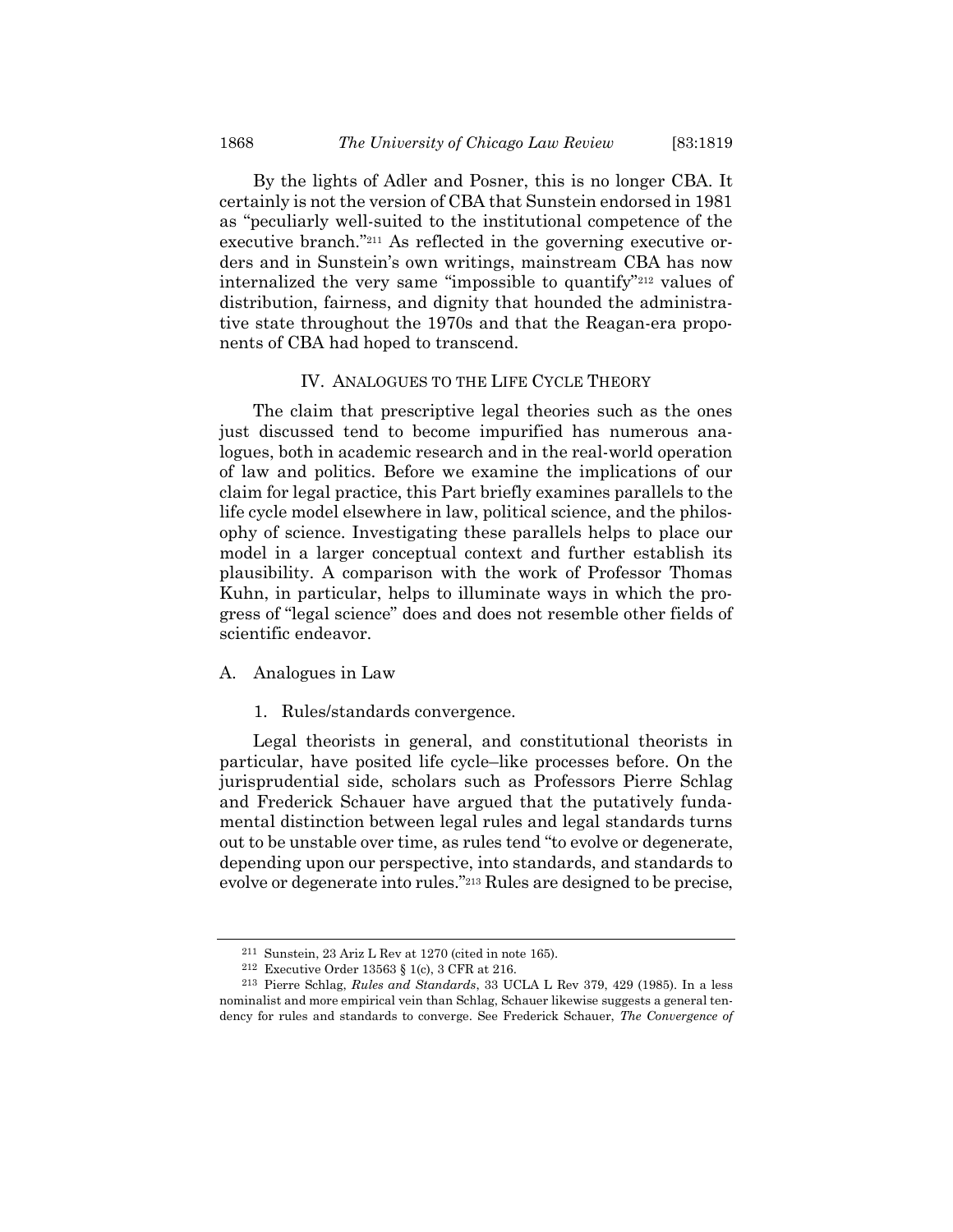offering clear ex ante guidance to interested parties. Standards are designed to be imprecise, leaving much of their content to be worked out on a case-by-case basis pursuant to an overarching principle or policy.214 And yet, in practice, these regulatory strategies gradually bleed into one another, as rules become riddled with qualifications and exceptions that reduce their clarity and standards become concretized through interpretations and understandings that reduce their flexibility.

The literature on rules/standards convergence relates to our own theory in at least two noteworthy ways. First, this literature sheds some light on the drivers of the life cycle. According to Schauer, whenever legal decisionmakers can "permissibly or legitimately or professionally" exercise discretion—and they usually can—they will be tempted to deploy "rule-avoiding strategies" to prevent the seemingly unjust or unreasonable application of a given rule to a given case.215 At the same time, many decisionmakers will be tempted to rein in the "uncomfortable vagueness"216 of standards through "rulification" techniques: "More choice is not always better than less, and not every decisionmaker has the time, energy, or inclination to engage in the 'from the ground up' process that unconstrained discretion and unspecified standards require."217 The upshot of these paired processes of "adaptive behaviour"218 is the de facto merger of rules and standards.

Rules and Standards, 2003 NZ L Rev 303, 311–21. See also Frederick Schauer, The Tyranny of Choice and the Rulification of Standards, 14 J Contemp Legal Issues 803, 806 (2005) (arguing that "the rulification of standards is as common a phenomenon as is the standardization of rules"). Scholars have also identified a pendulum swing between rules and standards in a variety of specific fields of law. See, for example, Aziz Z. Huq and Jon D. Michaels, The Cycles of Separation-of-Powers Jurisprudence, 126 Yale L J 346, 349 (2016) (describing the Supreme Court's "oscillat[ions] between using rules and using standards" in separation-of-powers cases); Jason Scott Johnston, Uncertainty, Chaos, and the Torts Process: An Economic Analysis of Legal Form, 76 Cornell L Rev 341, 346 (1991) (describing "a pattern of ceaseless oscillation, from rules to balancing and back again," in tort law); Carol M. Rose, Crystals and Mud in Property Law, 40 Stan L Rev 577, 580 (1988) (describing "the blurring of clear and distinct property rules with the muddy doctrines of 'maybe or maybe not,' and [ ] the reverse tendency to try to clear up the blur with new crystalline rules").

<sup>214</sup> See Jessica Bulman-Pozen and David E. Pozen, Uncivil Obedience, 115 Colum L Rev 809, 842–43 (2015) (discussing leading definitions of rules and standards in the legal literature).

<sup>215</sup> Schauer, 2003 NZ L Rev at 315 (cited in note 213).

<sup>216</sup> Id.

<sup>217</sup> Id at 316 (citation omitted).

<sup>218</sup> Id at 317.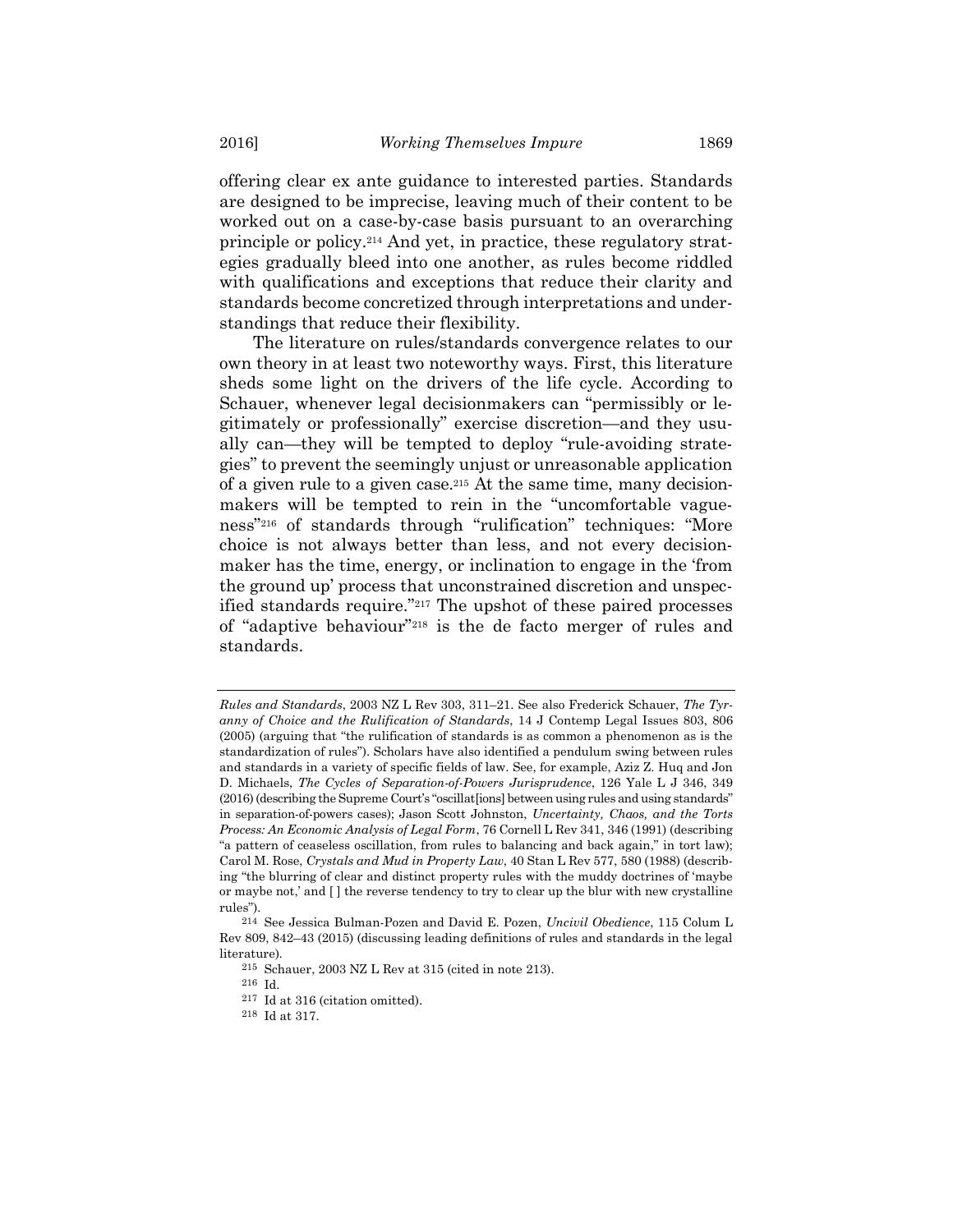While the subjects of Schauer's account are official legal decisionmakers, its behavioral assumptions would seem to apply, at least in part, to the reasoning in which legal scholars engage when they elaborate prescriptive theories. Presented with a certain set of rules or standards that a theory appears to endorse ("Judges should aspire to promote vague principle  $X$ ," "Agencies") must forswear concrete practice Y"), scholars may similarly seek to recalibrate the degree of discretion that the theory affords by loosening or tightening its initial formulation. And they may take these rule-avoiding or rulifying steps for similar reasons: to arrive at more normatively or empirically satisfying legal frameworks, to prevent undesirable outcomes in specific cases, to ease their analytic burden, to signal restraint, and so on. Such adaptive behavior may also help explain how prescriptive legal theories can experience significant adulteration without departing from their original formalisms. A theory's core set of rules or standards may remain accepted by all those who hold to it, even if different blocs of theorists would construe those rules or standards in significantly more or less constraining ways.<sup>219</sup>

The second point of contact between theories of rules/standards convergence and our theory is that some extreme versions of the former could be read to anticipate or even subsume the latter. From Schlag's point of view, for instance, the life cycle model may simply describe one instance of the "omnipresent" and "irreducible" dialectic between rules and standards that haunts legal discourse.220 Schlag contends that virtually all legal argumentation embodies this dialectic and thus follows a predictable path toward "refinement or entropy"—but never resolution.221 We are skeptical about the sweep of Schlag's claim.222 But if he were right, then it

<sup>219</sup> More speculatively, in a legal culture in which officials who apply legal rules in standard-like ways (and standards in rule-like ways) never seem to acknowledge that they are effectively transforming the initial directive, scholars who seek to move legal theories up or down the rules/standards spectrum may find it natural to see their interventions as fleshing out—rather than breaking faith with—the initial theory.

<sup>220</sup> Schlag, 33 UCLA L Rev at 426, 430 (cited in note 213).

<sup>221</sup> Id at 429.

<sup>222</sup> For critical responses, see Louis Kaplow, Rules versus Standards: An Economic Analysis,  $42$  Duke L J 557, 560 n 5 (1992) (suggesting that Schlag's reductive conclusions are driven by his "refusal to consider routine applications of the law"); Cass R. Sunstein, Problems with Rules, 83 Cal L Rev 953, 965 (1995) (defending the conventional view that "[t]he contrast between rules and standards is quite useful," notwithstanding the potential for slippage between the two concepts).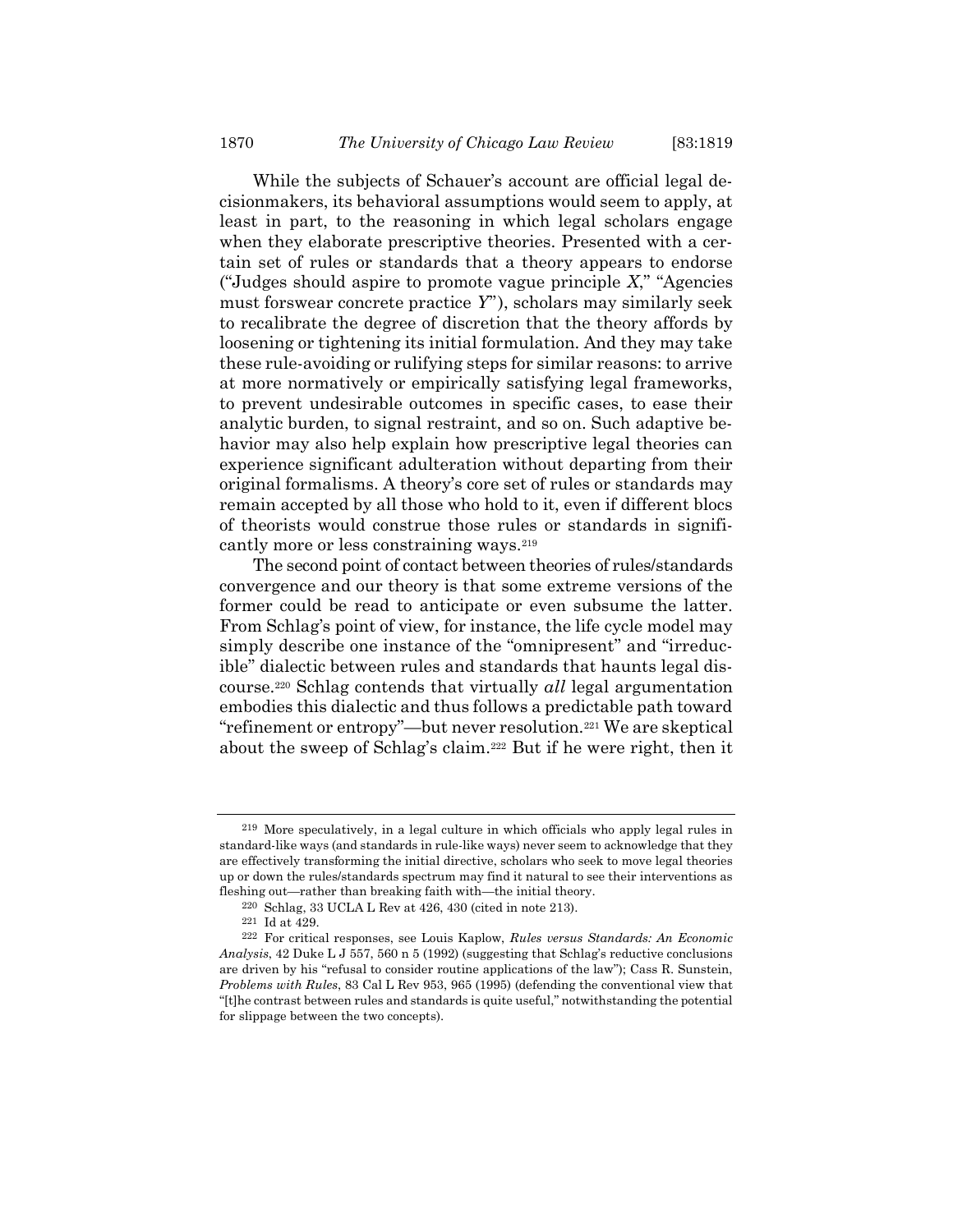may seem rather unsurprising to find certain legal theories becoming impurified; what demands explanation is the way in which this dynamic appears to unfold so much more slowly and subtly, if at all, for other sorts of theories. In general, though, the jurisprudential literature's various accounts of rules/standards convergence complement our account insofar as each suggests a basic instability in efforts to channel legal decisionmaking into a relatively pure framework, as well as a concomitant need to analyze such efforts in dynamic terms. Whether embedded in an authoritative directive or an academic theory, the initial manner in which a legal prescription is formulated matters less than is commonly supposed.<sup>223</sup>

#### 2. Cycles of constitutional theory.

Beyond these abstract theories about the development of rules and standards, we also find analogues (or, at least, adjuncts) to our life cycle model in scholarship that identifies a tendency for constitutional theory, writ large, to experience politically driven cycles. The most sustained argument to this effect appears in Professor Barry Friedman's article The Cycles of Constitutional Theory. 224 At any given time, according to Friedman, those constitutional scholars who share the Supreme Court's political orientation will tend to formulate theories that legitimate broad judicial review, while those scholars who disapprove of the Court's

<sup>223</sup> Schlag's analysis also helps to clarify why the life cycle that we describe does not necessarily entail a devolution of rules into standards. As Schlag explains, rules can be redescribed as standards and vice versa depending on the context, Schlag, 33 UCLA L Rev at 407–18 (cited in note 213), so nothing critical hangs on the apparent rule-ness of a particular theory's decision procedure in the abstract. Nevertheless, opponents of the decision procedure may well fault it for being too rule-like or standard-like—legal critiques perpetually take this form—and thereby drive its life cycle forward.

 $224$  See generally Barry Friedman, The Cycles of Constitutional Theory, 67 L & Contemp Probs 149 (Summer 2004). See also, for example, Whittington, 2 Georgetown J L & Pub Pol at 604 n 27 (cited in note 38) ("Constitutional theory regarding judicial activism and restraint, and relative authority of the various branches of government, is linked to long partisan cycles of reconstruction and affiliation with dominant constitutional norms and institutions."). Another partial analogue to our life cycle theory is Professor Balkin's theory of "ideological drift," which maintains that "legal ideas and symbols will change their political valence as they are used over and over again in new contexts." J.M. Balkin, Ideological Drift and the Struggle over Meaning, 25 Conn L Rev 869, 871 (1993). While the life cycles that we describe also involve changes in political valence over time, we focus on a more specific social phenomenon—and one that is more likely to end in an ideological muddle (with, for example, liberals and conservatives both claiming originalism simultaneously) than in the sort of ideological inversion that Balkin highlights (with originalism passing from the right to the left).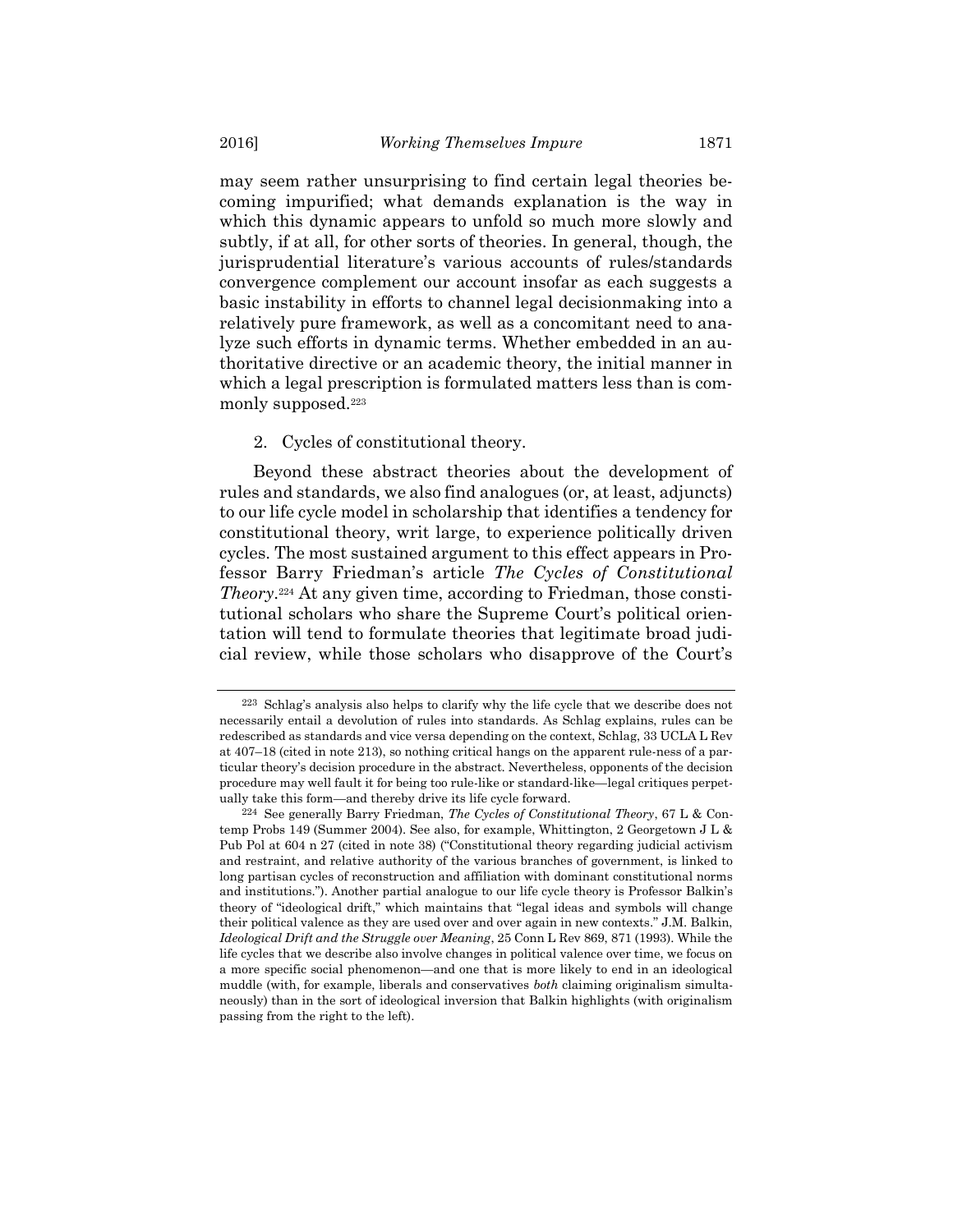political orientation will tend to promote theories that do the opposite. As a result, a generation of "conservative" or "progressive" constitutional scholars may, over the course of their careers, shift from supporting restrictive to supporting expansive theories of judicial power (or vice versa).225 Likewise, multiple generations of constitutional scholars with the same political orientation may adopt contradictory theories of judicial review.<sup>226</sup>

Friedman's account operates on a longer timescale than ours; he is concerned with the oscillations across different theories rather than with the evolution of any given theory. Moreover, what cycles back and forth in Friedman's narrative is a political bloc's general attitude toward judicial review: pro or con. The actual content of the operative theories does not necessarily follow suit.<sup>227</sup> Whereas we seek to explain the trajectories of individual legal theories, Friedman seeks to specify the motives that drive theory choice.

Friedman's account is nonetheless relevant for our purposes, both because it illustrates the degree to which public law theories are bound up with politics and because it helps place the life cycle in epicyclical context. We noted above that some highly adulterated theories that fall into senescence at T6 may reemerge at a later date.228 Friedman contends that political blocs will find themselves in need of a new legal theory at predictable junctures, when their attitudes toward judicial review change in response to the changing composition of the Court. The churn of the life cycle ensures a reserve of institutionally oriented, ideologically ambiguous theories from which such blocs can draw. Indeed, the sorts of legal theories most likely to undergo the life cycle are just the sorts of theories that Friedman suggests the politics of judicial review favor: theories that purport to transcend politics through "wide-reaching," "structural" solutions.<sup>229</sup>

If our life cycle model harmonizes with Friedman's story in this way, it also gives reason to suspect that he overstates the "dilemma" of constitutional theory.230 The many constitutional

<sup>&</sup>lt;sup>225</sup> Friedman, 67 L & Contemp Probs at 157–64 (cited in note 224).

<sup>226</sup> Id at 161–64.

<sup>227</sup> As Friedman notes, the legal basis of conservative support for judicial activism in the early twentieth century was theoretically distinct from the basis of progressive support for judicial activism in the 1960s and afterward. Id at 157–59.

<sup>228</sup> See Part II.C.

<sup>229</sup> Friedman, 67 L & Contemp Probs at 171–74 (cited in note 224).

 $^{\rm 230}$  Id at 164–67.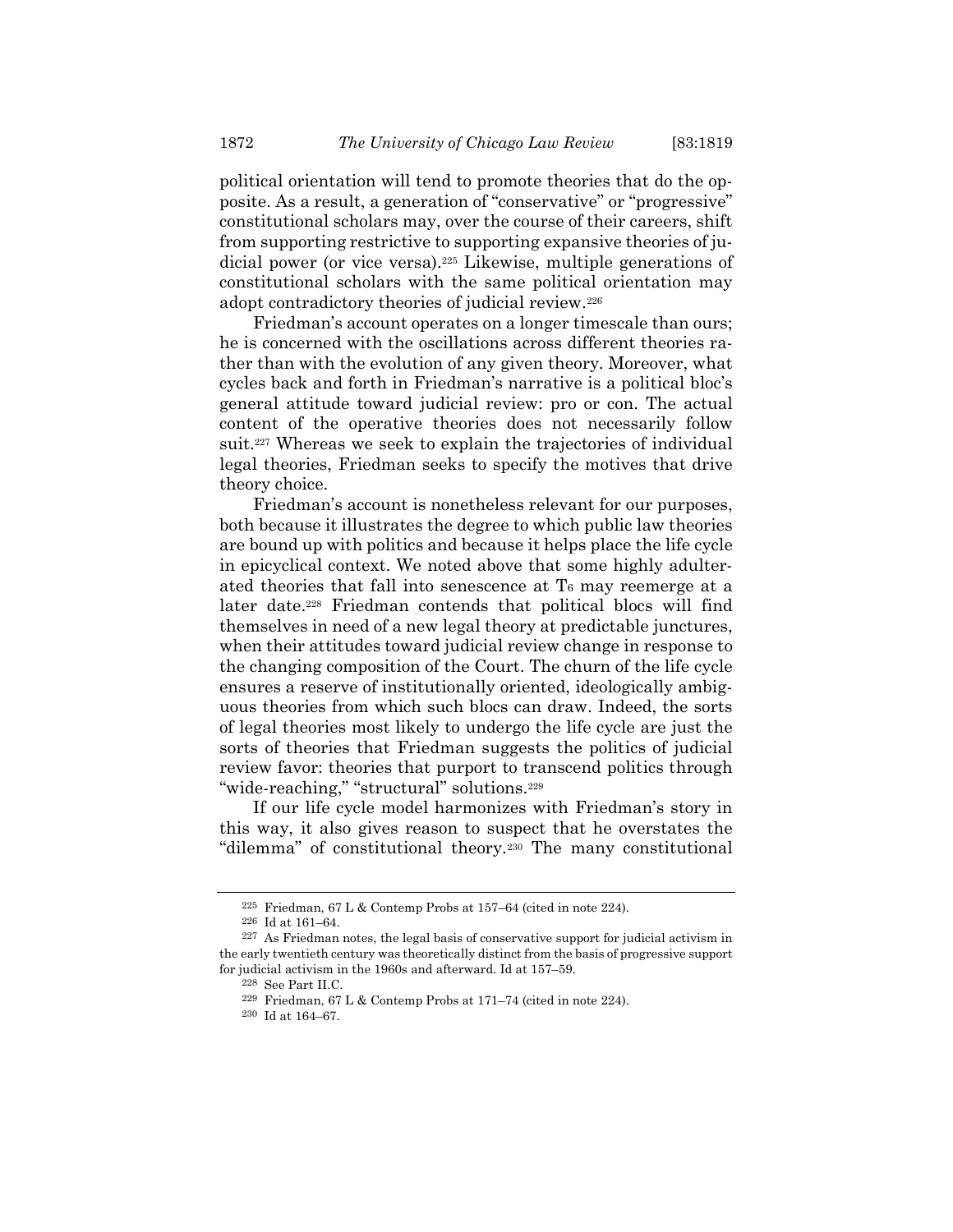scholars who traffic in structural solutions, Friedman warns, must either abandon their earlier theories of judicial review when the Court turns over or else "betray their own ideological values."231 Yet as we have shown, the more wide-reaching and proceduralist a prescriptive theory, the more susceptible it will be to impurification. This dynamic allows for the sort of political responsiveness that Friedman predicts, but without the *replacement* of one theory by another that he assumes must accompany such responsiveness. A progressive scholar, for instance, may continue to endorse popular constitutionalism even if the Court turns sharply in a progressive direction, because legitimation by "the people themselves"—it will be claimed—can take any number of institutional forms. Similarly, large numbers of conservative originalists managed to adjust to the increasingly conservative composition of the Court without abandoning either originalism or their own ideological values, because legitimation by the constitutional text does not—it came to be claimed—require a commitment to judicial restraint.232 The impurification process contributes to intergenerational repetition and revisionism in constitutional scholarship, but it reduces the need for any given group of scholars to cycle between different theories in response to shifts in institutional politics.

### B. Analogues in Politics and Political Science

For more than a century, political scientists and sociologists have studied the process of "goal displacement"<sup>233</sup> by which organizations that depend on mass support—political parties and trade unions in particular—tend to attenuate or abandon their initial policy objectives in order to broaden their membership.234 A related phenomenon is the attenuation or abandonment of policy

<sup>231</sup> Id at 165.

<sup>232</sup> Friedman's chief example of theorists whose ideological values have been "betray[ed]" by their intellectual views comes from the years immediately following the New Deal, when the commitment of left-leaning realists and process theorists to judicial deference put them out of step with an increasingly liberal Court and an increasingly conservative Congress. Id at 165–67. But realism in its original, antilegalist purity is long dead, and process theory proved to be much more flexible than its early adherents anticipated.

<sup>233</sup> Darcy K. Leach, The Iron Law of What Again? Conceptualizing Oligarchy across Organizational Forms, 23 Sociological Theory 312, 318 (2005).

<sup>234</sup> See Robert Michels, Political Parties: A Sociological Study of the Oligarchical Tendencies of Modern Democracy 365–76 (Hearst's International Library 1915) (Eden Paul and Cedar Paul, trans). See also Adam Przeworski, Capitalism and Social Democracy 102– 03 (Cambridge 1985) (noting how the "combination of minority status with majority rule"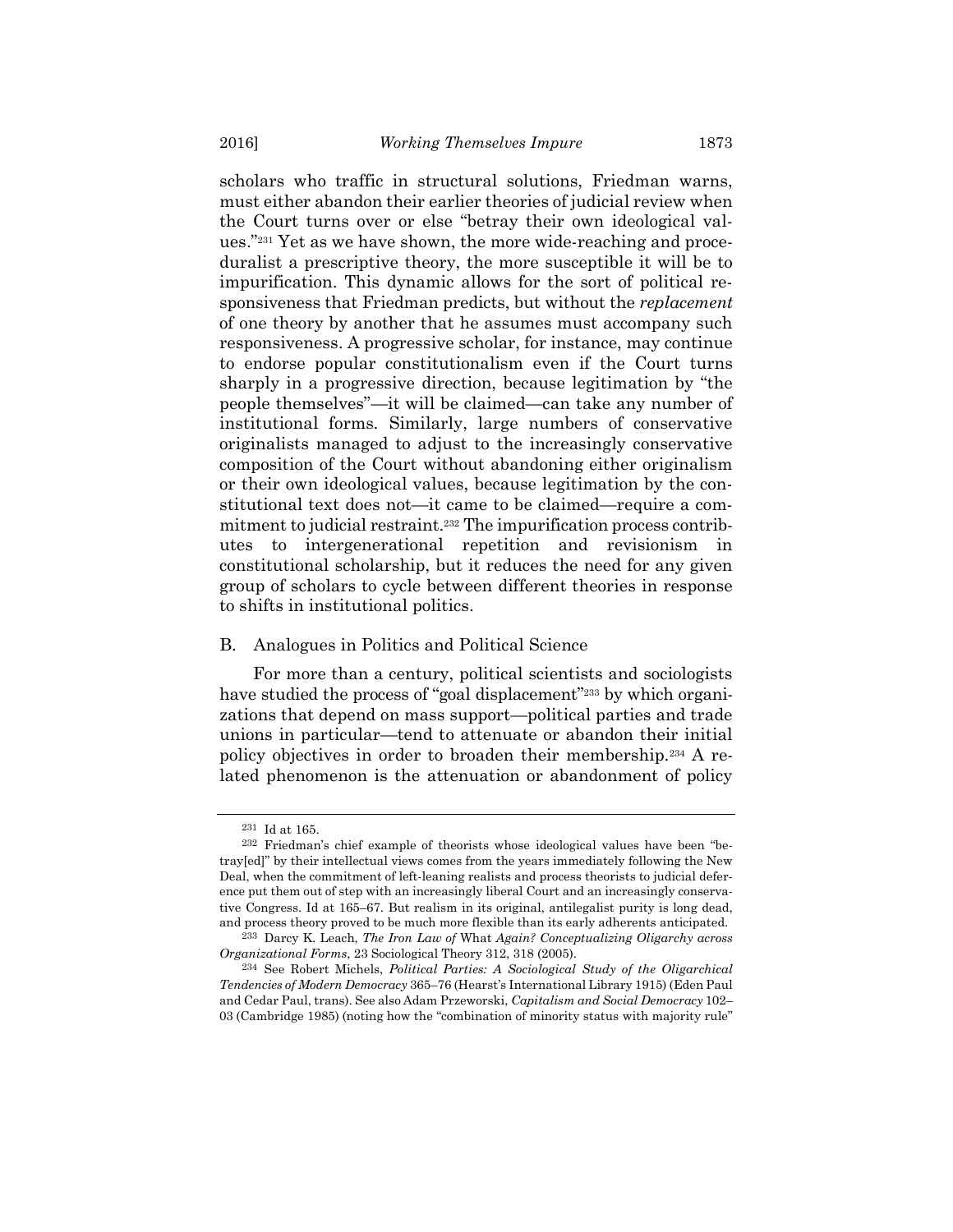objectives after political parties have achieved electoral success and entered government; this phenomenon is generally attributed to the domination of party representatives by relatively autonomous state bureaucracies and their private-sector clients.235 These processes of political moderation were first noted, and have remained especially acute, with respect to European social democracies,236 but similar dynamics have been identified in the American political system.237 The advent of an era of party polarization in the United States<sup>238</sup> has not necessarily blunted

problem faced by class-based electoral parties results in the compromising of certain party values to broaden bases of support); Leo Panitch, Social Democracy & Industrial Militancy: The Labour Party, the Trade Unions and Incomes Policy, 1945–1974 235 (Cambridge 1976) (diagnosing the British Labour Party's trade union relationships as an indication of an "integrative" ideology beyond the party's representation of the working class).

<sup>235</sup> See, for example, Sidney M. Milkis, The President and the Parties: The Transformation of the American Party System since the New Deal 5–6 (Oxford 1993) (identifying an "inherent tension" between party politics and "an energetic executive" in the US system); Nicos Poulantzas, State, Power, Socialism 220–40 (NLB 2014) (Patrick Camiller, trans) (discussing the typical transformations of "parties of power" and noting how the "loosening of the ties of representation . . . accompanies changes in the institutional position of the parties of power") (emphases omitted); Max Weber, From Max Weber: Essays in Sociology 224–35 (Oxford 1946) (H.H. Gerth and C. Wright Mills, trans and eds) (describing the influence of bureaucratic structures on conservative and liberal parties alike).

<sup>236</sup> See, for example, Peter Mair, Ruling the Void: The Hollowing of Western Democracy 60–73, 99–142 (Verso 2013) (assessing the decline of political parties and popular involvement in politics across western Europe). See also generally Panitch, Social Democracy & Industrial Militancy (cited in note 234) (analyzing the British Labour Party); Jonas Pontusson, The Limits of Social Democracy: Investment Politics in Sweden (Cornell 1992) (considering reform initiatives pursued by the Swedish labor movement in the 1960s and 1970s).

<sup>237</sup> See, for example, Milkis, The President and the Parties at 149–299 (cited in note 235) (evaluating the New Deal legacy for the American party system); Robert Brenner, The Paradox of Social Democracy: The American Case, in Mike Davis, Fred Pfeil, and Michael Sprinker, eds, The Year Left: An American Socialist Yearbook; 1985 32, 33–35 (Verso 1985) (noting the decline of radical liberal rhetoric since the 1960s in favor of more "realis[tic]" responses to economic crises).

<sup>238</sup> See generally Alan I. Abramowitz, The Disappearing Center: Engaged Citizens, Polarization, and American Democracy (Yale 2010); Richard H. Pildes, Why the Center Does Not Hold: The Causes of Hyperpolarized Democracy in America, 99 Cal L Rev 273 (2011). Largely in response to this evidence of polarization, American political scientists have begun to challenge the model of hierarchically organized parties that dilute their ideological commitments to expand their social bases. See generally, for example, Hans Noel, Political Ideologies and Political Parties in America (Cambridge 2013); Kathleen Bawn, et al, A Theory of Political Parties: Groups, Policy Demands and Nominations in American Politics, 10 Persp on Polit 571 (2012).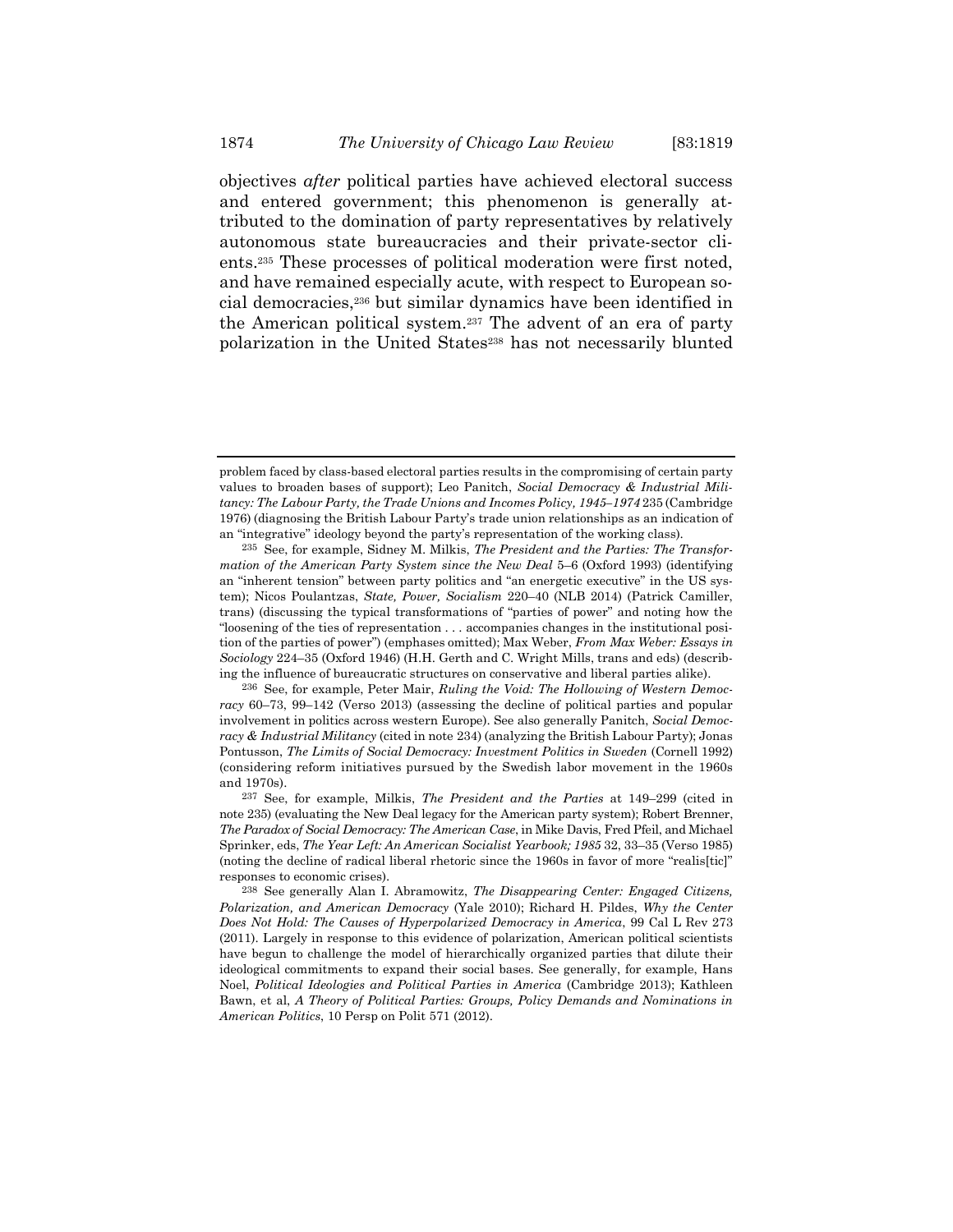the tendency toward adulteration of policy agendas that accompanies the pursuit of party growth and the penetration of party representatives into government.<sup>239</sup>

Processes of party moderation offer an interesting if rather indirect analogue to the life cycle of prescriptive legal theories. On the one hand, the goal displacement experienced by political parties that seek to expand their base or enter government can be seen as the mirror image of the impurification experienced by theories such as originalism or popular constitutionalism. Parties initially hold themselves out as politically radical, but their policy objectives are gradually adulterated by the moderating forces of a mass electorate and an autonomous state bureaucracy. Prescriptive legal theories initially hold themselves out as above the political fray, but their proceduralist prescriptions are gradually adulterated as they accommodate a range of theoretical criticisms from participants in or around the political fray. Whereas adulteration in the first case proceeds through depoliticization, adulteration in the second case proceeds through politicization. On the other hand, processes of party-ideology and legal-theory adulteration can be seen as functionally identical. Both parties and theories adulterate their initial agendas in order to secure the support of broader constituencies (of voters or scholars) and particularly powerful groups of experts (entrenched bureaucrats and privatesector interests in the case of parties, official decisionmakers in the case of theories).

From either point of view, the comparison of political parties and legal theories highlights the fundamentally *sociological* orientation of our life cycle account. This account does not reduce legal theories to the communities of scholars who espouse them, but neither does it treat them as formal sets of propositions divorced from their shifting social bases. Prescriptive legal theories, much like political parties, are continually constituting and being reconstituted by the goals of their supporters.

 $239$  See, for example, Vanessa Williamson, Theda Skocpol, and John Coggin, The Tea Party and the Remaking of Republican Conservatism, 9 Persp on Polit 25, 36 (2011) (noting the potential limits of Tea Party–driven Republican electoral success due to the "limited appeal to the broader American public" of the Tea Party's conservative ideology, as well as the disaffection of Tea Party members with the failure of their "insurgent candidates" to achieve stated policy goals once in office).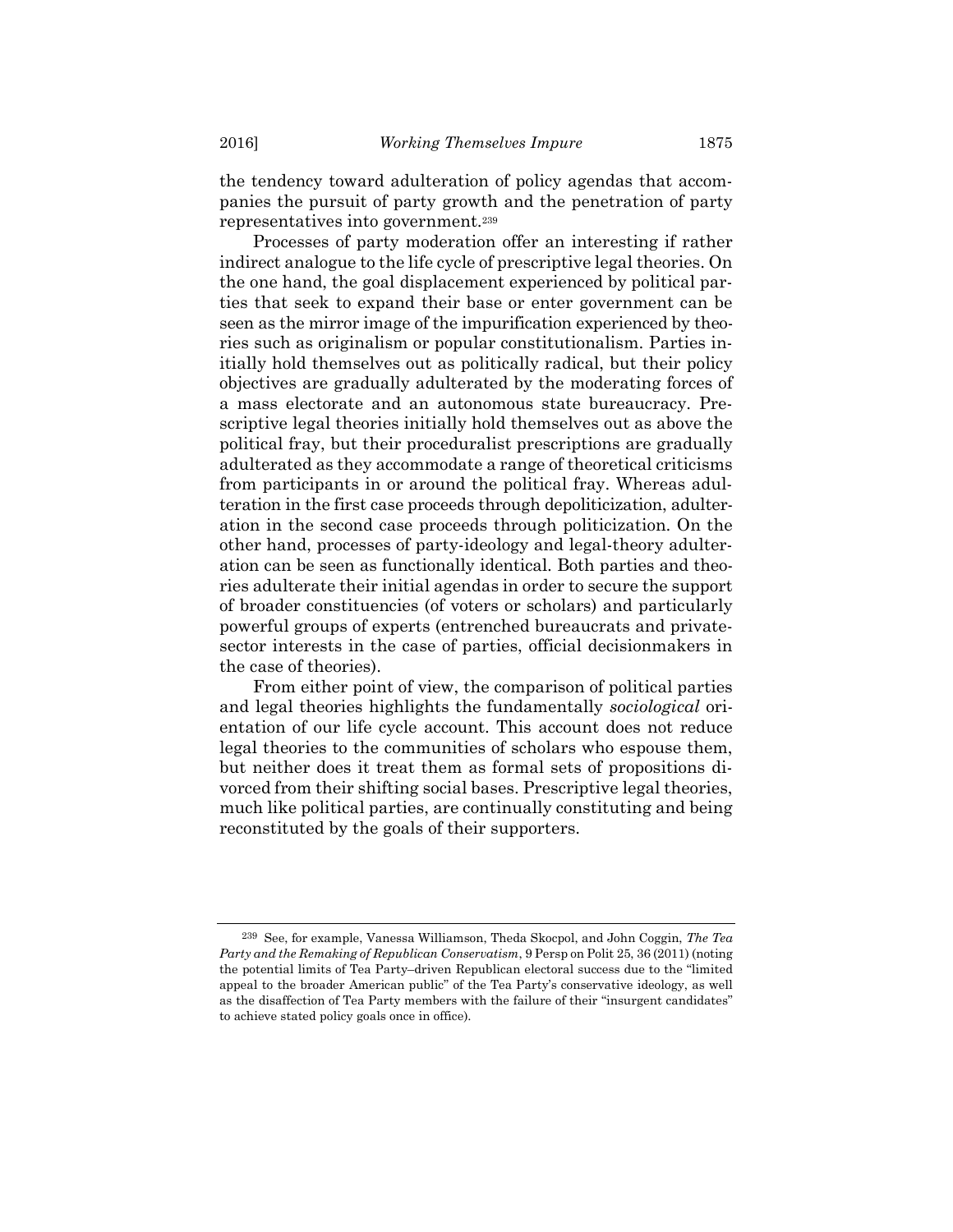### C. Analogues in the History and Philosophy of Science

The life cycle model also bears an interesting resemblance to some of the literature on theory change in the history and philosophy of science. We have in mind especially Kuhn's classic account of theory change in the natural sciences,<sup>240</sup> although the aspect of his account that is most analogous to our model is shared by many other accounts of scientific theory change.241 This aspect is the claim that experimental falsifications of a given theory do not necessarily lead to the rejection of that theory so much as to the complication of its initial formulation.242 According to Kuhn, scientific "discovery" is nothing other than the adjustment of a preexisting theory to account for an "anomaly," or "the recognition that nature has somehow violated the [ ] expectations" of the theory.243 Confronted with such violations, scientists do not discard their theory but rather "devise numerous articulations and ad hoc modifications of their theory"<sup>244</sup> until "the anomalous has become the expected."<sup>245</sup>

This process of scientific discovery through theoretical adjustment can, in the long run, lead to the abandonment of one theory and the adoption of an alternative: that is, a scientific revolution. But first, the incumbent theory must enter a period of "crisis." During the critical phase of a theory's life, anomalies and the theoretical adjustments they require—mount at such a rate and to such an extent that the "complexity" of the theory "increas[es]

<sup>240</sup> Thomas S. Kuhn, The Structure of Scientific Revolutions (Chicago 2d ed 1970). See also generally Thomas S. Kuhn, The Road since Structure, in Thomas S. Kuhn, The Road since Structure: Philosophical Essays, 1970–1993, with an Autobiographical Interview 90 (Chicago 2000) (James Conant and John Haugeland, eds).

<sup>241</sup> See generally, for example, Barry Barnes, Scientific Knowledge and Sociological Theory (Routledge & Kegan Paul 1974); Collins, Changing Order (cited in note 4); Paul Feyerabend, Against Method: Outline of an Anarchist Theory of Knowledge (NLB 1975); Imre Lakatos, Falsification and the Methodology of Scientific Research Programmes, in Imre Lakatos and Alan Musgrave, eds, Criticism and the Growth of Knowledge 91 (Cambridge 1970).

<sup>242</sup> Kuhn, The Structure of Scientific Revolutions at 52–53, 77–78, 146–47 (cited in note 240). This claim most directly challenged Professor Karl Popper's identification of "falsifiability" as the necessary condition of a properly "scientific" theory. See Karl R. Popper, The Logic of Scientific Discovery 17–20 (Basic Books 1959).

<sup>243</sup> Kuhn, The Structure of Scientific Revolutions at 52–53 (cited in note 240).

<sup>244</sup> Id at 78.

<sup>245</sup> Id at 53.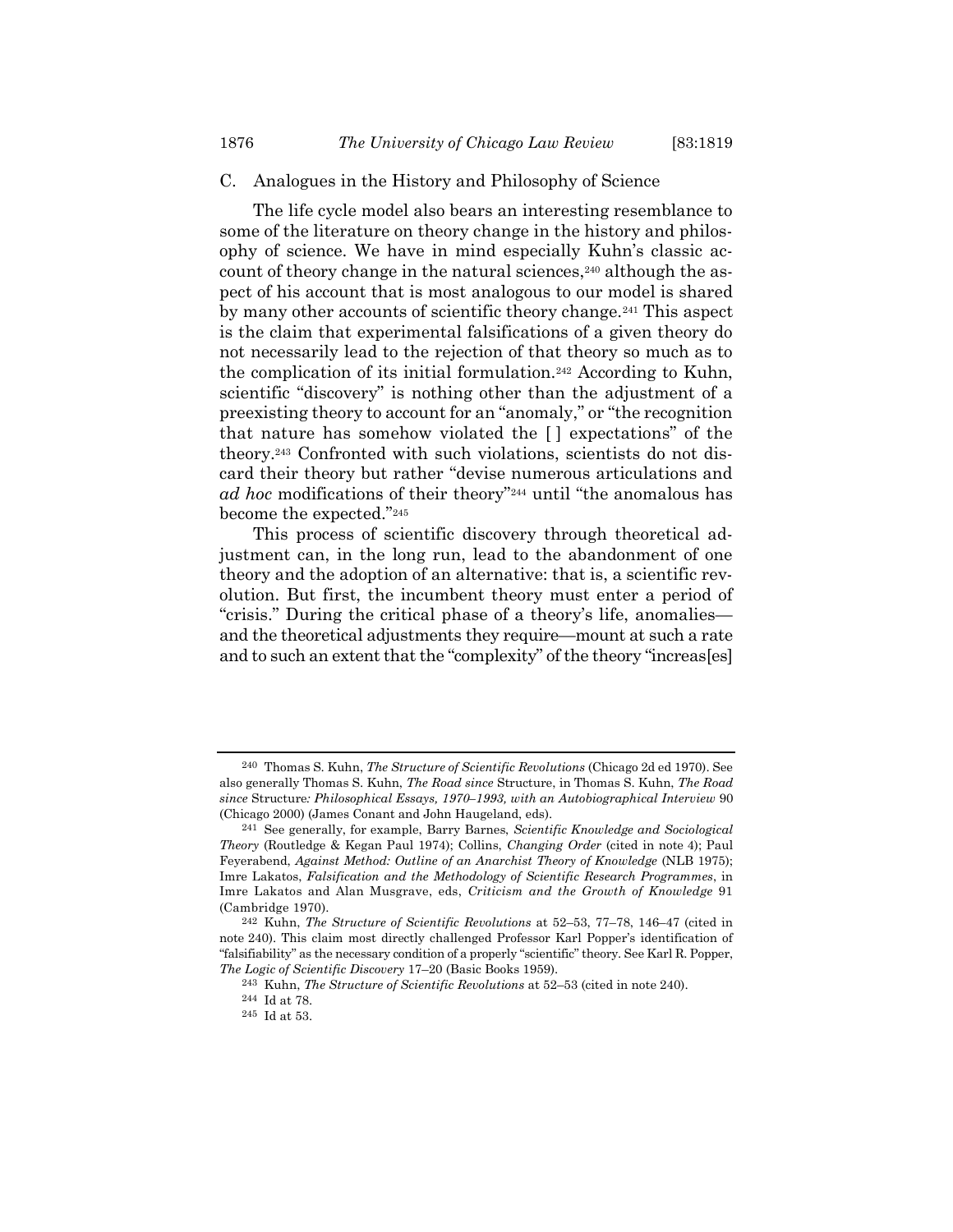far more rapidly than its accuracy[,] and [ ] a discrepancy corrected in one place [is] likely to show up in another."246 For example, in the decades before Antoine Lavoisier's oxygen theory of combustion displaced the earlier phlogiston theory,<sup>247</sup> "the net result of [combustion] experiments" had been a chemical typology "so elaborate that the phlogiston theory proved increasingly little able to cope with laboratory experience."248 While none of the leading chemists of the day "suggested that the [phlogiston] theory should be replaced, they were unable to apply it consistently."<sup>249</sup> As a result, by the time Lavoisier came along, "there were almost as many versions of the phlogiston theory as there were pneumatic chemists" conducting combustion experiments.<sup>250</sup>

Kuhn notes that this "proliferation of versions of a theory is a very usual symptom of crisis."251 Another symptom is the increasing resemblance between the theory in crisis and earlier theories that were thought to have been superseded.252 Such critical symptoms are not, however, sufficient to lead scientists to abandon the incumbent theory. "[A] scientific theory is declared invalid only if an alternate candidate is available to take its place. . . . The decision to reject one [theory] is always simultaneously the decision to accept another."<sup>253</sup>

Our life cycle account of legal theories parallels Kuhn's account of natural scientific theory change in significant ways, but sharply diverges from it in at least one crucial respect.254 The most striking parallel is the idea that a theory develops through impurification—through the introduction of unexpected provisos and the modification, or even abandonment, of formerly central

<sup>246</sup> Id at 68.

<sup>247</sup> Before oxygen was discovered, phlogiston theory held that a chemical called "phlogiston" was released when something was burned. See Kuhn, The Structure of Scientific Revolutions at 66–72 (cited in note 240).

<sup>248</sup> Id at 70.

<sup>249</sup> Id.

<sup>250</sup> Id.

<sup>251</sup> Kuhn, The Structure of Scientific Revolutions at 71 (cited in note 240). See also id at 74.

<sup>252</sup> Id at 72.

<sup>253</sup> Id at 77.

<sup>254</sup> Kuhn himself discussed the limited applicability of his account to the social or human sciences. In his view, the key difference between the natural and social sciences is that, in the former, there is a "relative scarcity of competing schools" at any given time. Id at 208–09. Whereas a mature natural science tends to be dominated by one "theory," "paradigm," or "disciplinary matrix," a mature social science can flourish without a single governing paradigm. Id at 182–87.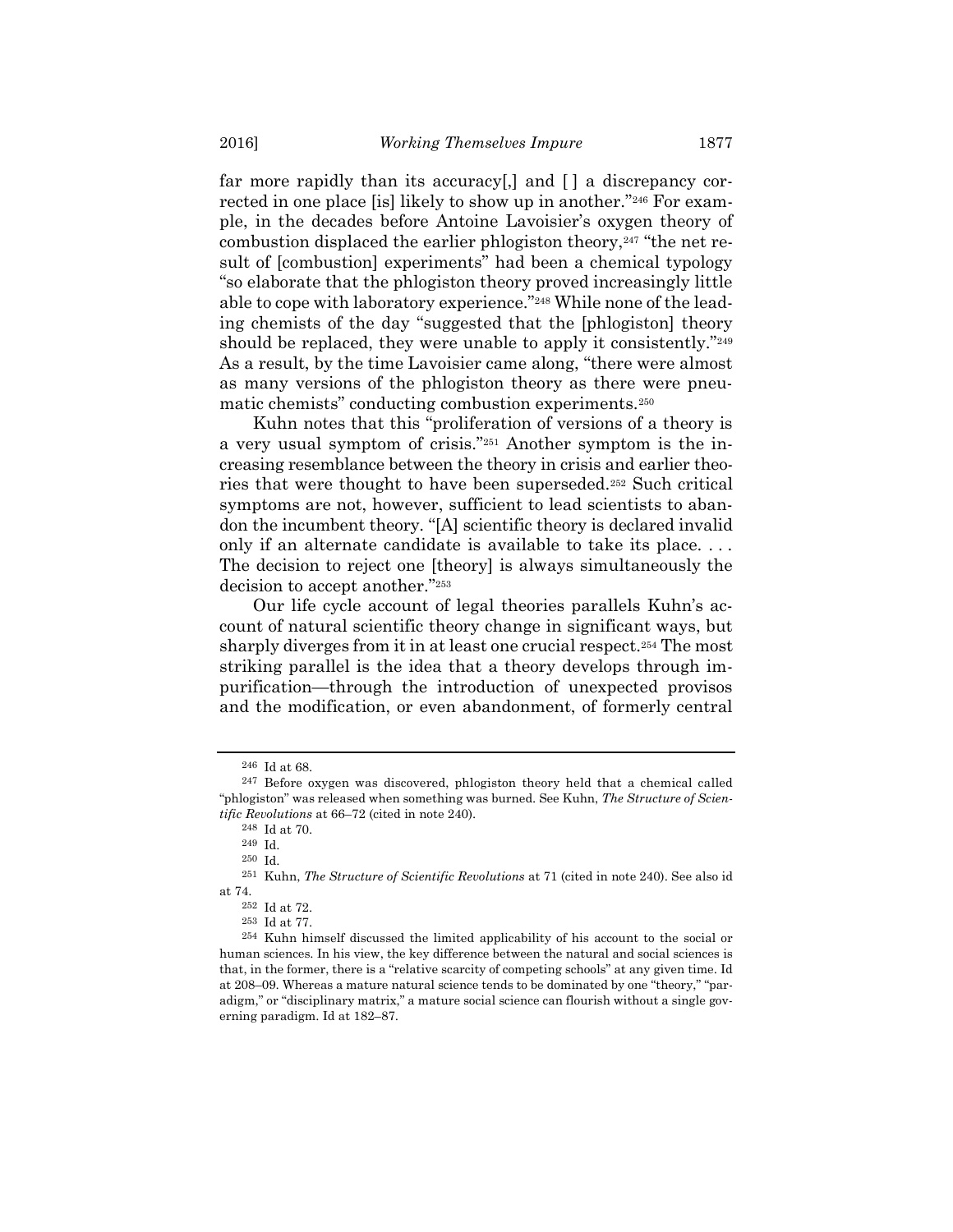tenets. This process might tend to be faster or more contentious in law than in natural science on account of factors such as the volume of legal scholarship, the adversarial nature of legal discourse, and the political stakes of public law. But the basic structure of theory change is similar. Furthermore, on both accounts, the process of impurification is occasioned by resistance to the theory as it exists at a given moment in time. In Kuhn's narrative, resistance comes from "nature" in the form of physical phenomena at odds with the theory's expectations.255 In the life cycle, resistance comes from society in the form of legal, political, and moral objections leveled at the theory by other theorists and practitioners.

Although there is a logical symmetry between these two kinds of resistance, their ontologically distinct character leads to a sharp divergence between Kuhn's depiction of theory change and our own. For Kuhn, the boundary between periods of "normal science" and periods of "crisis"<sup>256</sup> is not only sharply drawn but also normatively significant; the validity of natural science depends on it. During periods of "normal science," the theoretical adjustments occasioned by "anomalous" physical phenomena produce scientific "discoveries" and are thus all to the good.257 During periods of "crisis," however, a proliferation of anomalies leads to "pronounced professional insecurity" and an experience of "persistent failure" among scientists, as their theory becomes experimentally unwieldy and internally inconsistent.258 Although it will not be discarded until a superior alternative emerges, such a "monster"<sup>259</sup> theory is felt to be fundamentally if indescribably at odds with nature and thus an embarrassment to the profession.

The life cycle of legal theories can admit no such sharp distinction between periods of normal science and crisis, between intrinsically legitimating and delegitimating theoretical modifications. To be sure, the process of impurification may produce legal theories that increasingly fail to influence crucial decisionmakers or that are criticized for incoherence or bad faith.260 But there is

<sup>255</sup> Kuhn, The Structure of Scientific Revolutions at 52–53 (cited in note 240).

<sup>256</sup> Id at 74–75.

 $^{\rm 257}$  Id at 62–65.

<sup>258</sup> Id at 67–68.

<sup>259</sup> Kuhn, The Structure of Scientific Revolutions at 69 (cited in note 240).

<sup>260</sup> See David E. Pozen, Constitutional Bad Faith, 129 Harv L Rev 885, 918–39 (2016) (discussing the role of accusations of bad faith in constitutional debates generally); id at 946 n 304 (discussing accusations of bad faith directed at liberal originalist scholarship specifically).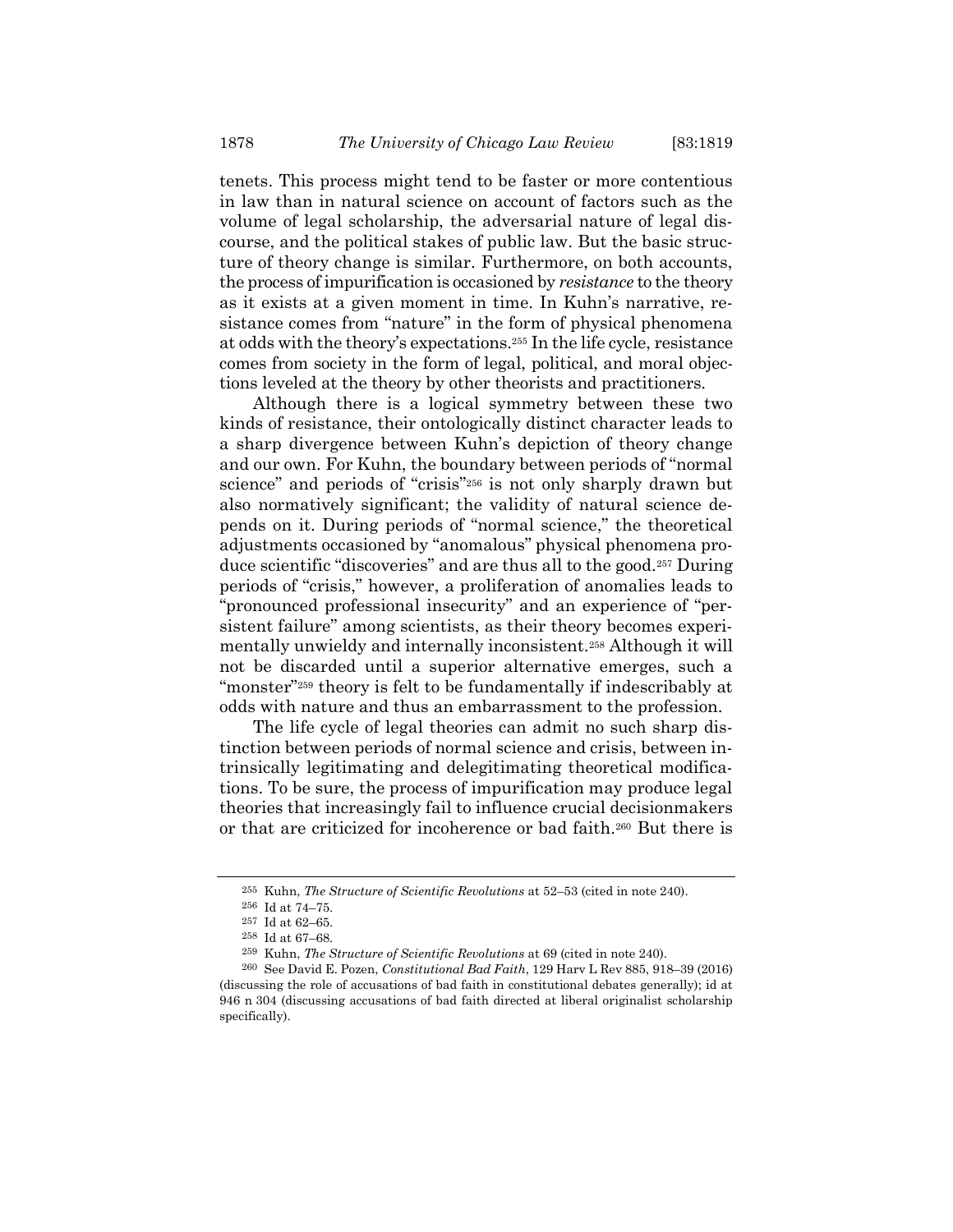no truly external standard against which a theoretical modification can be deemed to have come up short. There are only other scholars and practitioners who may accept or reject the theory in its currently adulterated form. Normal science in the legal community—as perhaps in all social scientific and humanistic endeavors—is always in a critical phase.<sup>261</sup>

There are historians and philosophers of science who argue that this reflexivity characterizes the natural sciences as well that we lack the epistemological resources to draw any fundamental distinction between the natural and social sciences on the basis of the existence of a nonhuman nature.262 Kuhn is not one of them, though. He denies the falsifiability of natural scientific theories for the reason that no "anomalous" natural phenomenon will invalidate a scientific theory in the absence of a superior, alternative theory offered by human hands.263 But he also rejects thoroughgoing social constructivism.264 Nature is out there, Kuhn insists, a source of phenomena that can be described in a variety of different ways but that cannot be persuaded out of existence.<sup>265</sup> It is nature, in the last instance, that dictates a theory's descent from normal science into crisis and therefore, potentially, supersession through revolution.

In the absence of such a dictatorial nature, the only force that can cause a highly adulterated legal theory to "go bad"—and be

 $261$  See Winch, The Idea of a Social Science at 88 (cited in note 4):

If we are going to compare the social student to an engineer, we shall do better to compare him to an apprentice engineer who is studying what engineering . . . is all about. His understanding of social phenomena is more like the engineer's understanding of his colleagues' activities than it is like the engineer's understanding of the mechanical systems which he studies.

<sup>262</sup> See generally, for example, Barnes, Scientific Knowledge and Sociological Theory (cited in note 241); Collins, Changing Order (cited in note 4).

<sup>263</sup> Kuhn, The Structure of Scientific Revolutions at 77, 146–47 (cited in note 240).

<sup>264</sup> See, for example, Kuhn, The Road since Structure at 91 (cited in note 240) (criticizing "the excesses of postmodernist movements like the strong program [in the sociology of scientific knowledge]"). Calvin TerBeek reaches a different conclusion in his recent application of Kuhnian theory to constitutional theory, analogizing the current state of originalism to the critical phase of a natural scientific paradigm. See Calvin TerBeek, Originalism's Obituary, 2015 Utah L Rev OnLaw 29, 33, 40.

 $265$  See, for example, Thomas S. Kuhn, Reflections on My Critics, in Lakatos and Musgrave, eds, Criticism and the Growth of Knowledge 231, 263 (cited in note 241) ("[N]ature cannot be forced into an arbitrary set of conceptual boxes. . . . [T]he history of developed science shows that nature will not indefinitely be confined in any set which scientists have constructed so far.").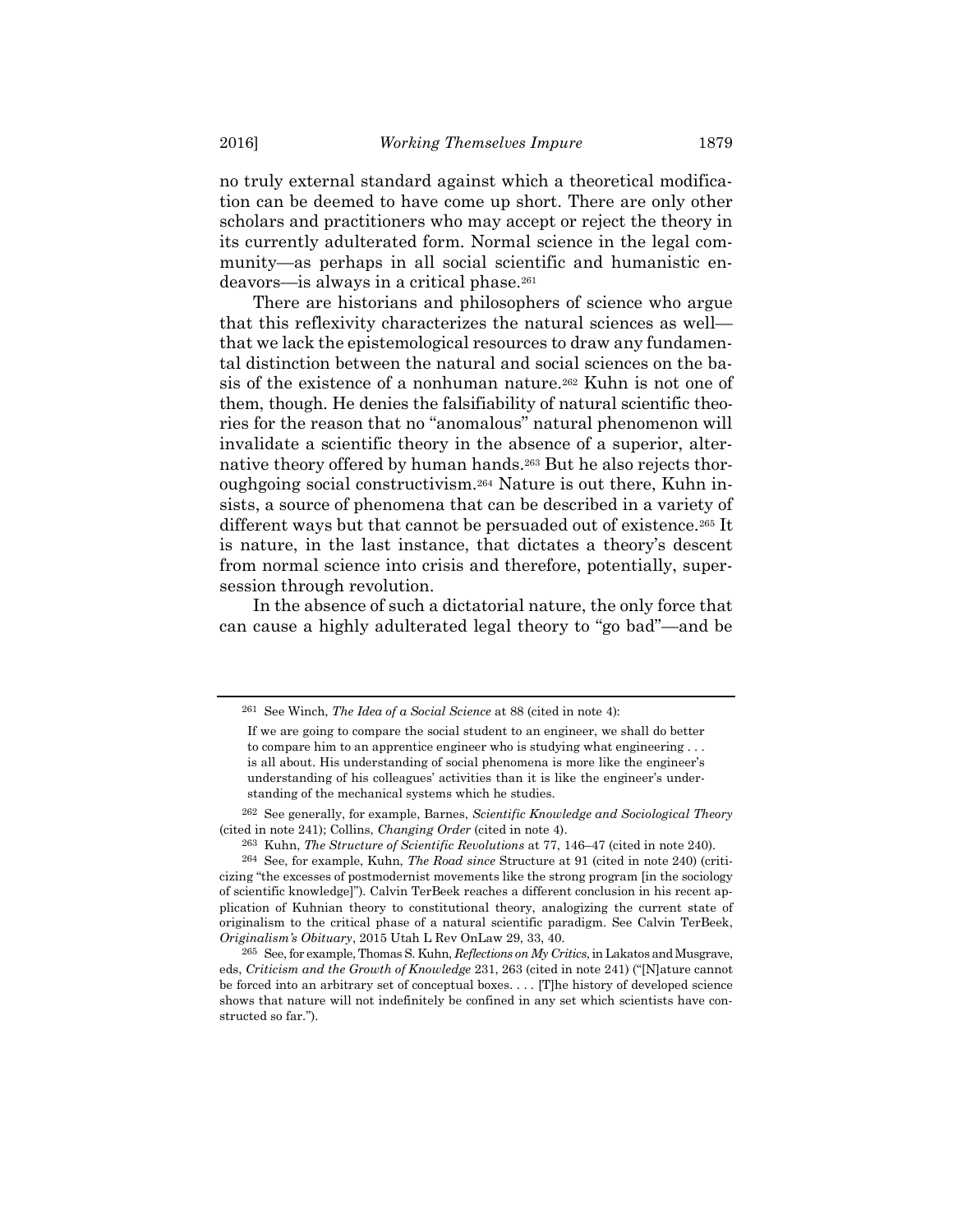seen to require discarding—is the negative judgment of other legal theorists and practitioners. The next Part considers in further detail some of the reasons theorists and practitioners may have for making, or declining to make, such a negative judgment.

# V. LESSONS AND IMPLICATIONS

What does it say about a legal culture that its leading prescriptive theories tend to work themselves impure in the ways we have described? If the life cycle model captures something true about the development of legal movements, then this question warrants sustained investigation and reflection. We focus on two implications here. At a macro level, we suggest, the life cycle plays a generally salutary role in moderating the pace of legal change and maintaining a productive tension between law and politics. At a micro level, the life cycle underscores the need to look beyond the four corners of any given legal theory to understand the work it is doing. As the examples of originalism and CBA demonstrate in particular, adulterated theories may exert powerful disciplinary effects on legal scholarship and practice even after they have abandoned many of their initial assumptions and prescriptions, and even after they have failed to achieve their initial normative goals.

## A. The Conservatism of Legal Theory

When public law theorists propose to resolve a politically fraught legal conflict by advancing a new decision procedure or decisionmaking ideal, the stakes can seem quite high. The relationship between legal theory and legal practice is uncertain and complex, of course, and theorists may be inclined to overstate their influence. Nonetheless, as the case studies in Part III reflect, the sociological connections between the legal academy, the courts, and the administrative state are close enough to enable a prescriptive theory of public law, under the right conditions, to move quickly from the law reviews and lecture halls to the United States Reports and the Federal Register. Yet as our case studies also reflect, the ultimate impact of such a theory's adoption is unlikely to prove as normatively significant as one might assume at the outset. Prescriptive legal theories tend to succeed only after running the gauntlet of the life cycle; by the time they achieve widespread acceptance, their leading formulations look very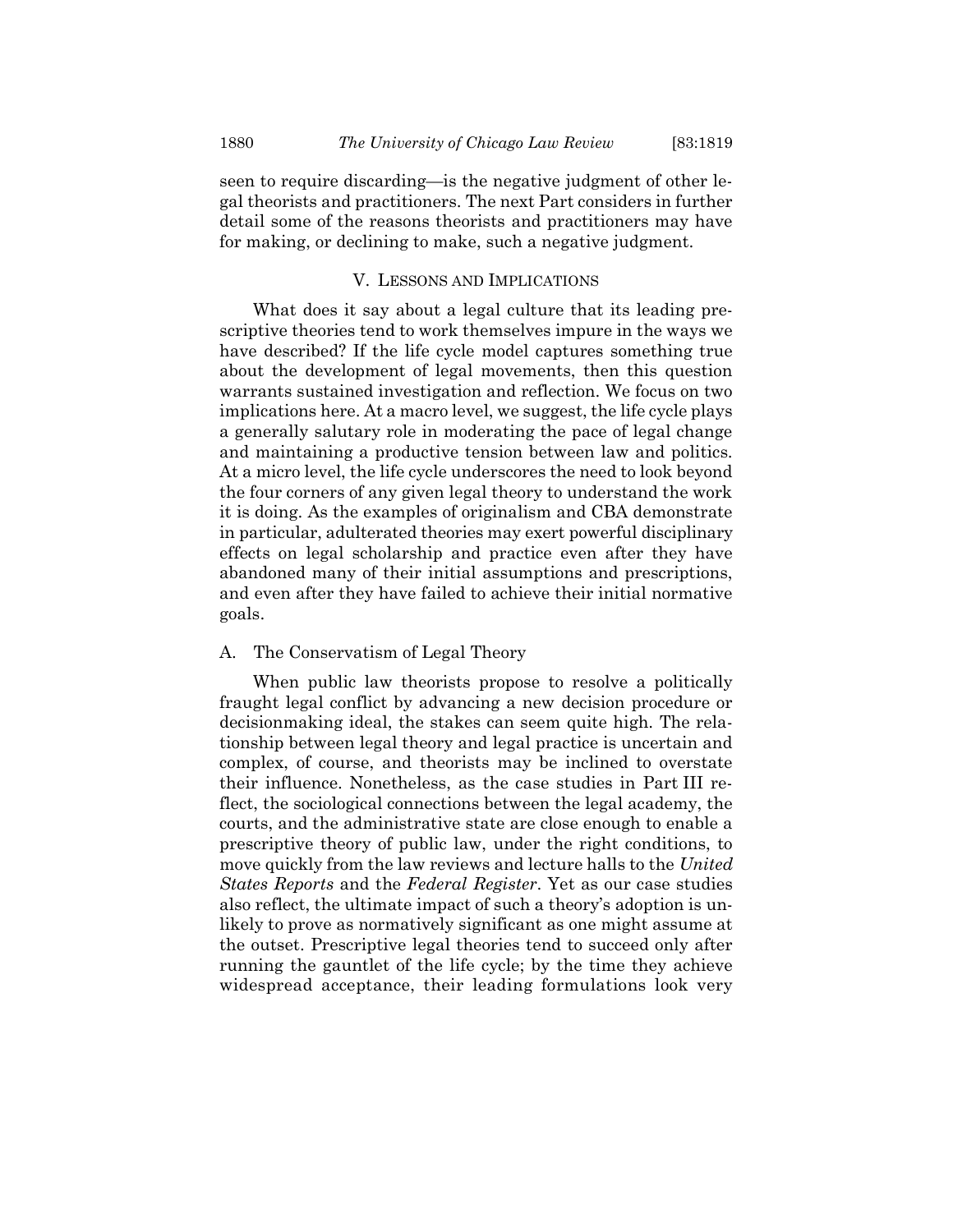different from their initial formulations. The theories come to recapitulate rather than resolve the underlying conflict in which they intervened.

It follows that the early proponents and opponents of these theories may not be playing for stakes that are as high as they think. The former can hope to achieve only partial victory. As time goes by, theories such as originalism, textualism, popular constitutionalism, and CBA end up not so much displacing as encompassing rival approaches such as living constitutionalism, purposivism, departmentalism, and qualitative analysis. If proponents of prescriptive legal theories find this observation to be chastening, opponents might find it a source of comfort—and power. Critics of ascendant theoretical movements, we have seen, may be able to "win through losing"266 by prompting concessions and tempering the perceived excesses of a disfavored theory. While an appreciation of the life cycle may counsel a certain realism about legal reform, it does not justify fatalism or quiescence.

The life cycle model also helps to illustrate why it is a fallacy of composition267 to assume that if certain leading theorists or theories seem "radical" at any given time,<sup>268</sup> legal theory as a collective enterprise will be radical as well. The dialectic of impurification tends, instead, to push legal movements in more inclusive and conciliatory directions. To focus solely on a specific group of legal theory entrepreneurs or their specific proposals is to miss the myriad external forces that will inevitably rework their ideas, compromise their objectives, and condition their influence. A dynamic perspective is needed to understand the aggregate effects of such theorizing.

<sup>266</sup> For a thoughtful analysis of "winning through losing" scenarios in public law litigation, see generally Douglas NeJaime, Winning through Losing, 96 Iowa L Rev 941 (2011).

<sup>&</sup>lt;sup>267</sup> See Adrian Vermeule, The Supreme Court 2008 Term—Foreword: System Effects and the Constitution, 123 Harv L Rev 4, 44–72 (2009) (discussing the fallacies of composition and division commonly made by public law scholars).

<sup>268</sup> See, for example, Cass R. Sunstein, Radicals in Robes: Why Extreme Right-Wing Courts Are Wrong for America 9–34 (Basic Books 2005) (describing proponents of originalism as "radicals," "extremists," and "fundamentalists"); Harry T. Edwards, The Growing Disjunction between Legal Education and the Legal Profession: A Postscript, 91 Mich L Rev 2191, 2199 (1993) ("Many, although not all, of the legal theorists would like to bring about a radical transformation of society."); Kathryn M. Stanchi and Jan M. Levine, Gender and Legal Writing: Law Schools' Dirty Little Secrets, 16 Berkeley Women's L J 1, 3 n 2 (2001) ("The radicalism of American law professors is so legendary that it has led one commentator to joke that the only Marxists left in the 'entire world' teach in American universities.").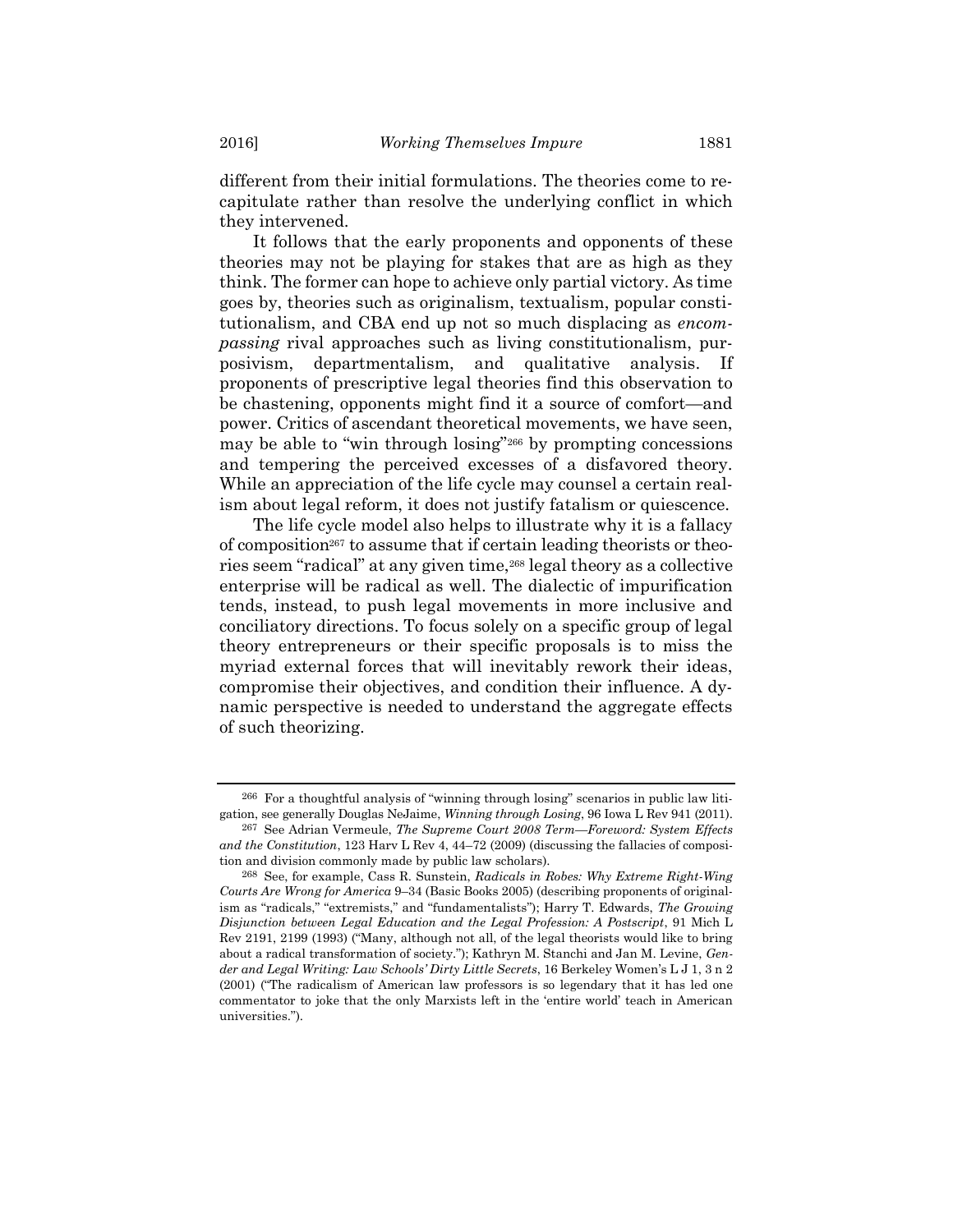The life cycle theory itself ought to be considered in a dynamic perspective. We have emphasized that the susceptibility of prescriptive public law theories to impurification is partly a consequence of the form they generally take: process oriented and silent on the values that animate the conflicts they seek to resolve. As discussed in Part I, an especially bullish market for public law theories that purport to offer a depoliticized proceduralism has existed since the 1980s. This market is attributable to a series of contingent historical events: the failure of New Deal–era legal realism to secure the autonomy and primacy of the legal profession within the administrative state; the critique of the legal process school's assumption of an underlying cultural consensus on the nature of rationality and democracy; and the backlash against the strongly normative legal theorizing of the 1960s and 1970s.269 If mainstream public law theorizing were to become more openly ideological or outcome oriented, then the life cycle might no longer loom so large. Perhaps the tendency of prescriptive public law theories to work themselves impure will wane in the years ahead.

Perhaps, but we are doubtful. The norm—and the rhetorical utility—of claiming political neutrality has a long pedigree in American public law,<sup>270</sup> and we can detect few signs of a nascent retreat from proceduralism and depoliticization in current scholarship. The life cycle model could lose most of its descriptive and predictive power one day, but it would take a sea change in our legal culture.

All of this may seem rather dispiriting insofar as it underscores the limits of legal theory and the obstacles to legal change. Those who believe that public law decisionmaking needs fundamental reform may be especially exasperated by the life cycle: one can hear this exasperation in the laments of "old-time" originalists that the theory has "lost its soul,"271 or in the insistence of

<sup>269</sup> See Part I.A.

<sup>270</sup> See, for example, John Denvir, William Shakespeare and the Jurisprudence of Comedy, 39 Stan L Rev 825, 825 (1987) (describing constitutional theory's "ceaseless search for a 'neutral' method of articulating and applying constitutional norms"). As explained in Parts I and II, prescriptive legal theories of recent vintage have not necessarily shied away from endorsing the primacy of a particular set of substantive values, such as wealth maximization or popular sovereignty; they have not reverted to the more fundamental search for "neutrality" associated with traditional legal process. What makes such theories "abstract" and "proceduralist" is their relative neutrality—their neutrality with respect to the values constitutive of a given politicized legal conflict.

<sup>271</sup> See notes 83–85 and accompanying text (quoting Professor Steven Smith). For examples of similar laments, see Nelson Lund, Living Originalism: The Magical Mystery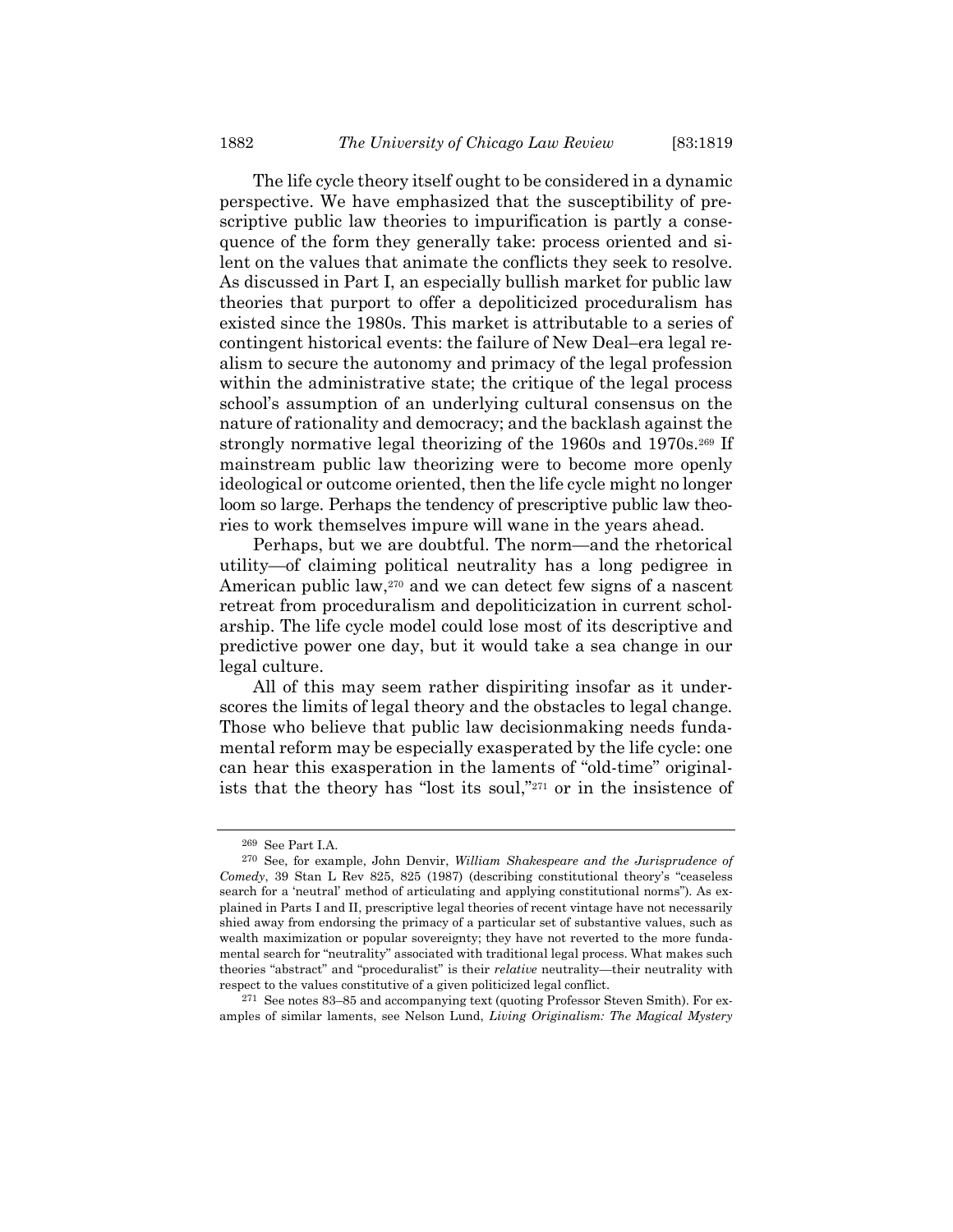economically minded theorists that deontological considerations simply cannot be a part of CBA.272 Yet while the impurification of any given theory is likely to strike many as suboptimal, the evolutionary pattern that we describe has some significant benefits for the legal system as a whole. The crises that felled legal realism and legal process are conventionally thought to have stemmed from a failure to manage the inextricable yet antagonistic relationship between law and politics; legal realism was insufficiently attentive to law, while legal process was insufficiently attentive to politics. The thoroughgoing politicization of law and the thoroughgoing legalization of politics both left lawyers in a protracted state of bad faith, either denying their own social and economic privilege as a distinctive professional class or denying the political conditions that underwrote that privilege. The contemporary mode of prescriptive legal theorizing, in contrast, allows lawyers to be lawyers even as it ceaselessly exposes them to the vicissitudes of politics. By proposing abstract theories about how legal decisions should be reached, lawyers exercise their core competencies. By having to adulterate these theories in response to politically charged critiques, lawyers are forced to acknowledge the empirical and normative limits of their capacity to solve public problems.

More importantly, through the life cycles (and epicycles) that legal theories undergo, law regenerates itself. Even if the controversies in which they intervene are ultimately irresolvable by law, legal theories' tendency to supply process-oriented solutions that then undergo impurification keeps law "in the game." Law is neither so powerful that it stifles major value conflicts, nor so inflexible that political actors demand an abandonment of it altogether. The dynamism of individual public law theories thus supports an overarching conservatism and stability in public law practice—not because the law itself is purified in a Burkean fashion through durable traditions that generate better and better

Tour, 3 Tex A&M L Rev 31, 43 (2015) ("[T]o marry originalism and living constitutionalism . . . leaves originalism itself in a condition akin to the legal death married women experienced under the old rules of coverture. Quite a victory."); Joel Alicea, Originalism and the Rule of the Dead, 23 Natl Aff 149, 161 (2015) (arguing that originalism's legacy "is now imperiled by the rise of novel originalist theories").

<sup>272</sup> See notes 198–203 and accompanying text.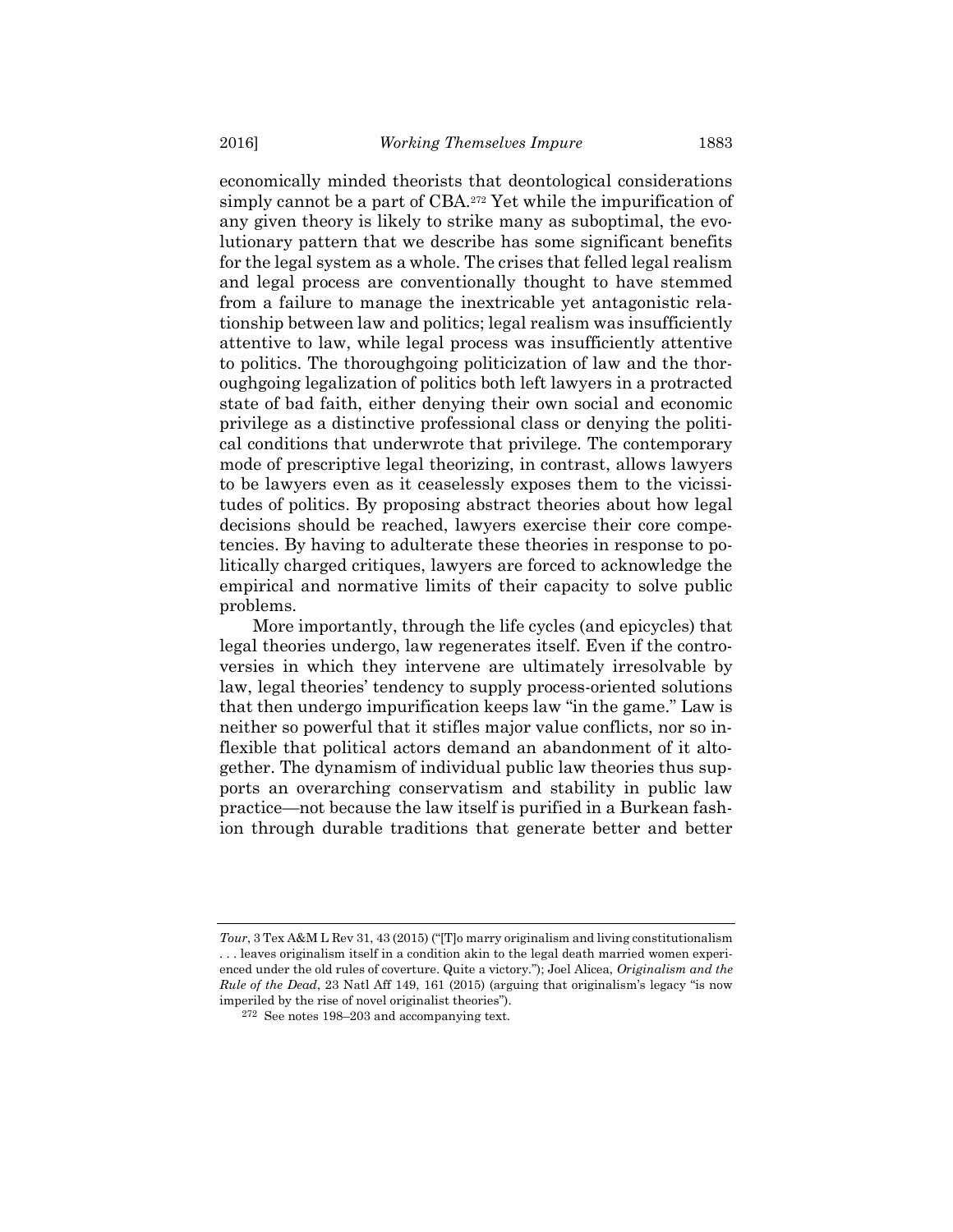judgments,273 but rather because legal innovation is perpetually tempered by political and professional feedback, and political contest is perpetually rerouted through law.

While public law may not work itself pure, then, the impurification of influential prescriptive theories both reflects and reinforces its responsiveness to public deliberation and debate. This interpretation of the life cycle as part of a salutary, dialogic process of legal development echoes familiar accounts of the (passably) democratic character of Anglo-American common law.274 The irony of contemporary prescriptive theories is that, in trying to cabin legal discretion through formalistic, high-level frameworks, these theories end up catalyzing the sort of incremental contestation and transformation celebrated by defenders of discretionary, common-law decisionmaking.

### B. The Double Life of Successful Legal Theories

In light of the life cycle, the persistence of the best-known prescriptive legal theories presents something of a puzzle. These theories manage to secure a broad following only after abandoning, or at least substantially modifying, the normative commitments and practical proposals that recommended the theories in the first place. At their inception, originalism, textualism, and CBA promised to simplify and constrain judicial, executive, and scholarly resolution of public law debates, while partly insulating decisionmakers from the war of first-order values that undergirded those debates. Today, these theories' decision procedures balloon with exceptions, metaprocedures, and side constraints. Not only do such baroque frameworks fail to simplify or constrain the work of decision; they actually dramatize the value-laden conflicts that the early proponents of these theories had promised to

<sup>273</sup> See Michael S. Moore, The Dead Hand of Constitutional Tradition, 19 Harv J L & Pub Pol 263, 269 (1996) (drawing a connection between Edmund Burke's faith in incrementalism and in the wisdom of tradition and Lord Mansfield's idea that the common law works itself pure).

<sup>274</sup> See, for example, Gerald J. Postema, Classical Common Law Jurisprudence (Part II), 3 Oxford U Commonwealth L J 1, 7–11 (2003) (discussing the classical understanding of common-law reasoning as deliberative, public, and shared); Matthew Steilen, The Democratic Common Law, 10 J Juris 437, 438 (2011) (arguing that "common-law adjudication mimics the deliberative process that gives enacted law its legitimacy").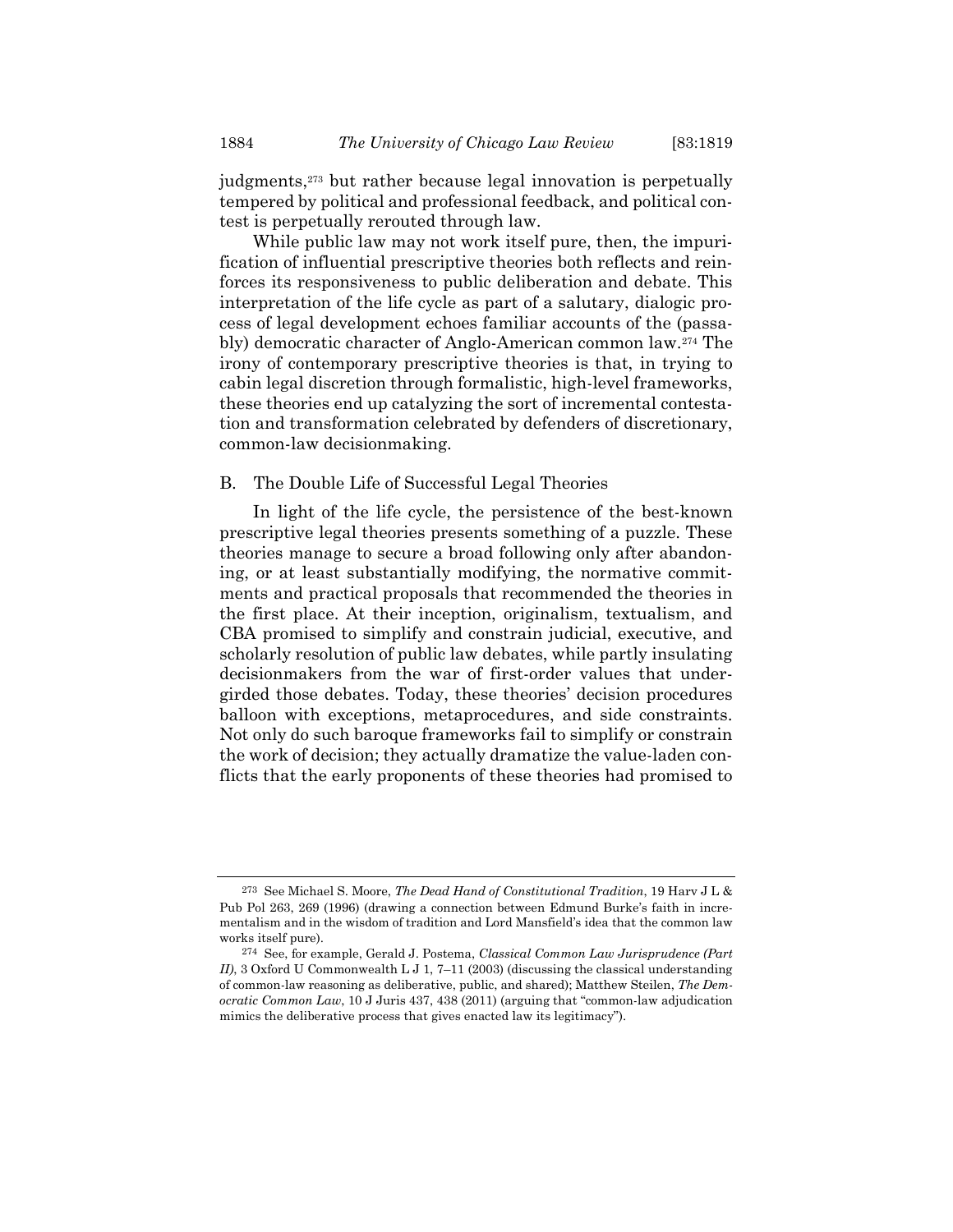defuse.275 Such conflicts now take place within the highly adulterated procedural field of our most influential public law theories. The puzzle is why certain theories that fail to achieve their initial goals nonetheless gain and sustain such broad support, and what work this strange form of success accomplishes.

1. An exogenous hypothesis for theory persistence.

These questions suggest the outlines of a program of empirical research, one that we commend but cannot undertake here. We propose, however, that such a program begin with the following hypothesis: highly adulterated legal theories persist to a large degree because of the work they do "off the page"—serving interests and ideals that are exogenous to the theories' stated norms. However elegant or powerful it might be, the internal logic of a theory like originalism or CBA is unable to provide a satisfying basis for explaining the theory's persistence, given how compromised and contested that logic eventually becomes. It seems to us more likely that prescriptive legal theories have second-order (and third- and fourth-order) effects on the world that cannot necessarily be gleaned from their academic expositions, and that these effects are in fact what determine their fate at the end of the life cycle.

What might this look like in practice? CBA, some have suggested, tends to enhance the power and prestige of economists and their allies within the legal academy and the administrative state.276 Even when seemingly noneconomic values such as dignity are incorporated within the cost-benefit calculus, the very form of the calculus exerts a disciplinary effect, privileging a certain mode of expertise and a certain vision of the administrative state that marginalizes alternative visions. Similarly, originalism and textualism may tend to enhance the power and prestige of

<sup>275</sup> For its part, popular constitutionalism initially promised not just to constrain but to marginalize judicial resolution of constitutional debates, and yet it is now invoked by some to justify vigorous judicial review of unpopular or "jurispathic" federal legislation. See Part III.C.

<sup>&</sup>lt;sup>276</sup> See, for example, Elizabeth Magill and Adrian Vermeule, Allocating Power within Agencies, 120 Yale L J 1032, 1051 (2011) ("[CBA] expands the range within which economists, scientists, and other nonlegal professionals effectively choose agency policy."). See also id at 1080 ("Once lawyers, scientists, or economists—or any other professionals—are employed to cope with a particular issue, they become major stakeholders within agencies, and their influence can seep out laterally to encompass issues other than the one for which they were originally conscripted.").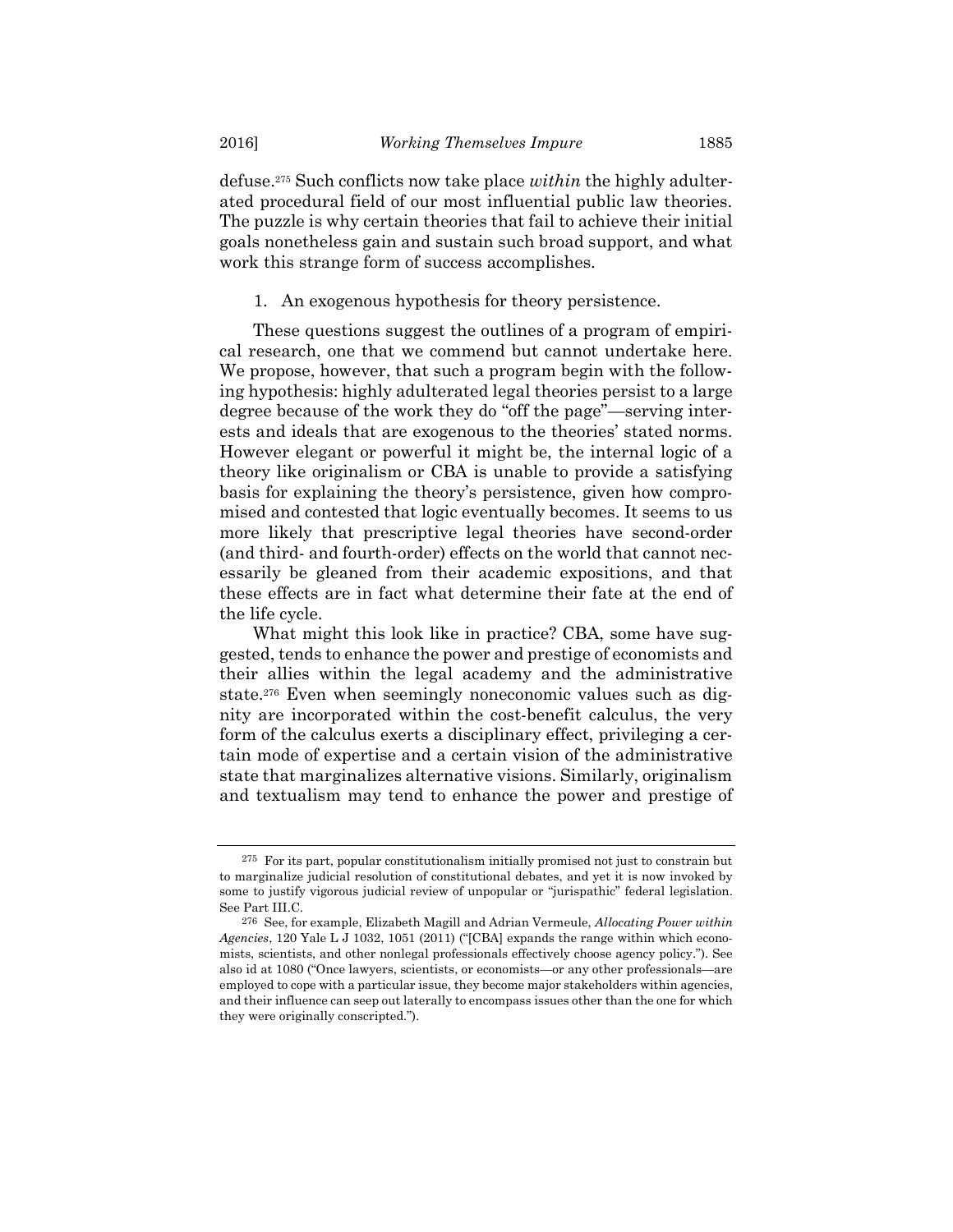lawyers as a privileged expert class, while raising barriers to entry for nonlegal actors. Originalism may also serve the interests of American elites more generally, at home and abroad, insofar as it implies that American power is constrained by an age-old set of universally appealing principles of good governance.<sup>277</sup>

Even the diversity and discord that frequently characterize highly adulterated legal theories may produce exogenous effects that favor their persistence. Take, for example, the potentially productive tension between byzantine academic defenses of a late-stage theory and the existence in popular discourse of a simpler, idealized version of that theory. Several scholars have posited just such a double life in the case of originalism.278 On this account, the professional embrace of a theory, in an impure form, lends intellectual legitimacy to its popular variant.<sup>279</sup> In turn, the political appeal of the popular variant stimulates demand for the continuing professional use of the theory, however great the discrepancy between the popular and professional versions may be.<sup>280</sup>

In a related vein, there may be situations in which two mutually reinforcing versions of a theory, one much "purer" than the other, exist within the professional legal community. We noted in Part III, for example, that while CBA has become endlessly complicated and compromised in law journals and in high-profile legal documents such as Executive Order 13563, federal administrators may continue to deploy a relatively pure, efficiency-maximizing

<sup>277</sup> See Jamal Greene, Selling Originalism, 97 Georgetown L J 657, 708, 714 (2009) (arguing that originalism's success "in the methodologies market" is attributable in part to the theory's "emphatic, irreducible 'American-ness"'); Aziz Rana, Constitutionalism and the Foundations of the Security State, 103 Cal L Rev 335, 352–81 (2015) (attributing the rise of "constitutionalism" in twentieth-century America to the efforts of internationalist lawyers and politicians to distinguish their expansionist projects from imperialism).

<sup>278</sup> See, for example, Greene, 72 Ohio St L J at 1192–93 (cited in note 50); Michael Dorf, Canonical Case Skepticism and the Cartoon Version of Nonoriginalism (Dorf on Law, Oct 28, 2015), archived at http://perma.cc/4RK5-T6SC.

<sup>279</sup> To the extent that prescriptive public law theorizing is trending toward the style of scholarly erudition that Professor Schlag has labeled "knowledge production," the effects of intellectual legitimation may become all the greater as the distance between the academic and popular variants of a theory expand. See Pierre Schlag, The Knowledge Bubble—a Diagnostic for Expertopia \*2–4 (Colorado Law Legal Studies Research Paper No 15- 19, Mar 4, 2016), archived at http://perma.cc/CKY6-VBHW.

<sup>280</sup> This dialectic may at times lead to the reintroduction of the normatively purer, popular variant into professional usage. For example, Professor Michael Dorf has suggested that the "more intellectually defensible versions of originalism," which lack clear ideological content, "give[ ] cover to the conservative judges and politicians who invoke 'originalism' generically"—that is, in the vulgate. Dorf, Canonical Case Skepticism (cited in note 278).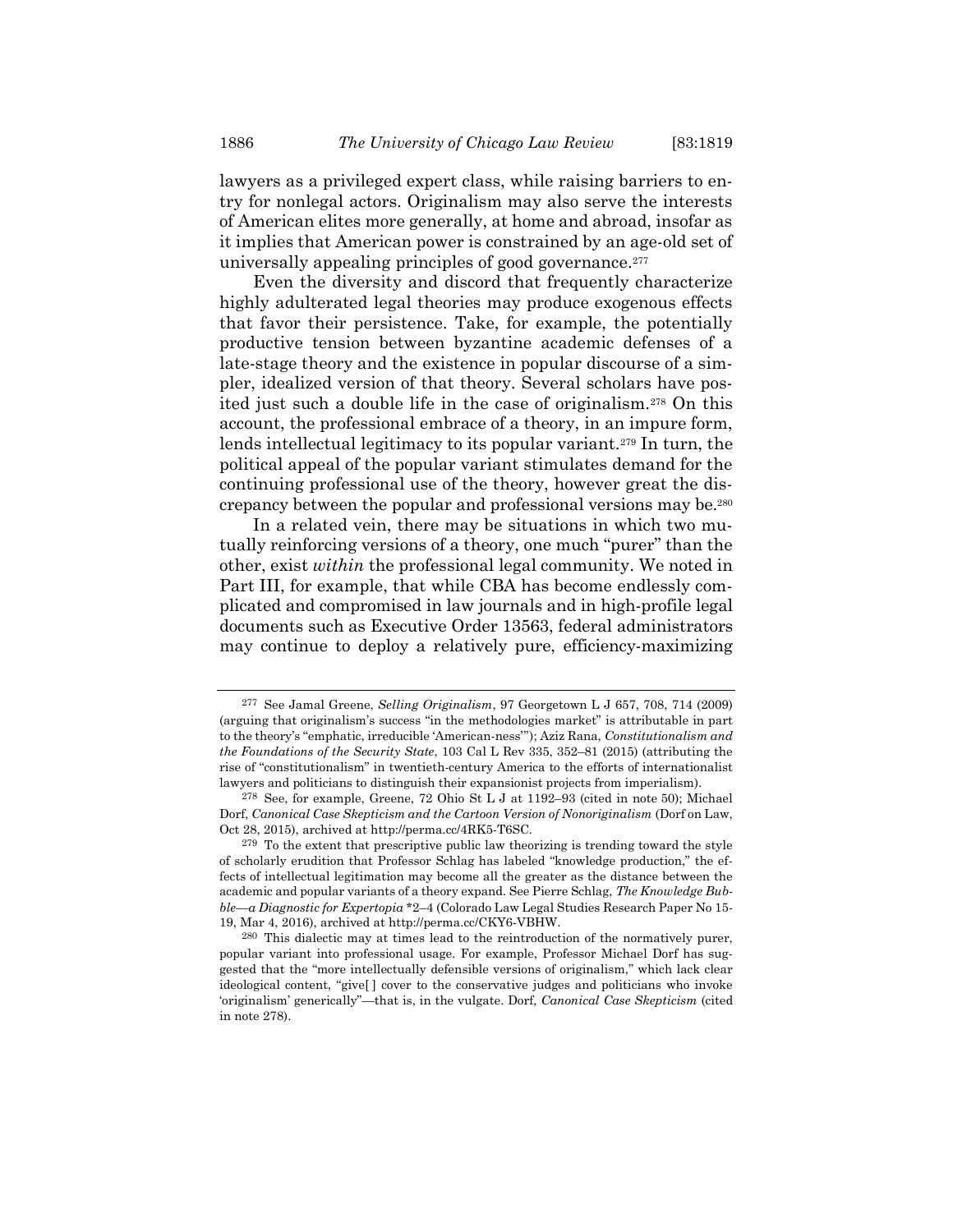variant of CBA in practice.<sup>281</sup> In this case, the presence of the adulterated form of CBA—which ostensibly incorporates dignity, fairness, and other such "soft" variables into the analysis—may help to legitimate and shield from scrutiny the continuing, controversial primacy of efficiency maximization within certain agencies.

2. Alternative hypotheses.

Other hypotheses deserve consideration. It is tempting to explain the persistence of highly adulterated legal theories in a much more deflationary manner, as a story of path dependence and transaction costs: once a theory wins sufficient popularity, its opponents feel compelled to engage with the theory on its own terms, which means learning the language. And once the relevant scholars and officials have learned the language, it is simply easier for everyone to go on speaking it, rearticulating their fundamental disagreements through its prism.282 This deflationary account of theory persistence, however, is insufficient for at least two reasons.

First, it has few resources to explain why some highly adulterated legal theories flourish whereas others recede into obscurity. For instance, despite similar initial commitments to judicial restraint and popular sovereignty, and an equally if not more simplistic decisional formalism, popular constitutionalism seems to be waning at this time while originalism reigns supreme.<sup>283</sup> The best the deflationary account can do is demonstrate that originalism arrived on the scene first, and that a transition to popular constitutionalism therefore would have required new learning. Yet this explanation depends on the assumption that only one legal theory is dominant, or widely spoken, at a given time. While that assumption might well be warranted in the natural sciences,

<sup>281</sup> See notes 204–12 and accompanying text.

<sup>282</sup> Such a dynamic likely reinforces theory persistence to some extent in all disciplines, but one would expect it to have the most bite in those disciplines in which the costs of theory change are so high that the theorists themselves cannot possibly afford them. See, for example, Collins, Changing Order at 160 (cited in note 4) (noting with regard to the physical sciences that "[i]n times of financial stringency the risky, extraordinary phase of science is likely to suffer disproportionately," leading to a halt in "[t]he progress and development of scientific expertise").

<sup>283</sup> See note 57 and accompanying text.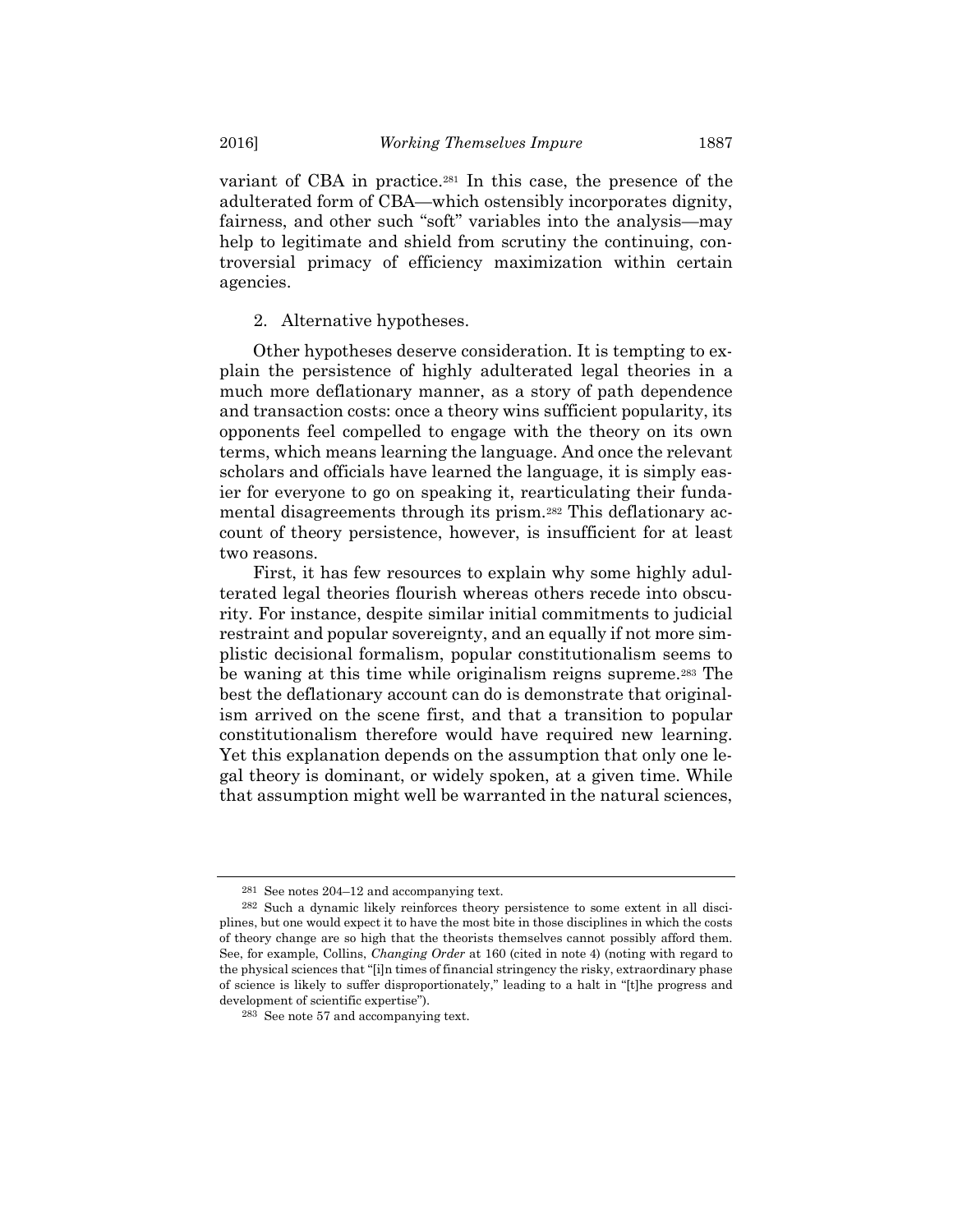it is much less plausible in the social sciences.284 Our suggested hypothesis, on the other hand, can explain the waning of popular constitutionalism in terms of the poor fit between its decision procedure—which even in its adulterated formulations continues to exalt "the people themselves"—and the interests of legal elites.

The second problem with the deflationary account is that a focus on path dependence and transaction costs ignores the dynamism of widely accepted prescriptive legal theories. As we have seen, these theories gain acceptance through an iterated process of adaptation and adulteration, which demands a constant openness to challenge and capacity for change. Yet the deflationary account explains the persistence of such theories on the ground that theoretical learning is prohibitively expensive. While it could be the case that learning is cheap until a theory succeeds and only then becomes prohibitively expensive, the successful theories we have surveyed do not demonstrate any sharp break between a period of experimentation and a period of entrenchment. Prescriptive legal theories continue to adulterate or they fade away.

While the deflationary account of theory persistence has little to recommend it, another alternative account deserves more serious consideration, and serves as a useful check on our hypothesis that exogenous factors are likely to explain which adulterated theories persist and which do not. This internalist account hypothesizes that (i) there exists in any persistent, highly adulterated theory a "hard core"—a durable set of propositions and practices—that remains relatively unaffected by impurification; and (ii) it is the practical utility or normative validity of this hard core that motivates the theory's popularity and longevity. In other words, the internalist account suggests that when highly adulterated theories persist, they do so because they really have succeeded on their own initial terms, pared down to those terms' most essential elements.<sup>285</sup>

<sup>284</sup> See note 254 (discussing Professor Kuhn's view that the natural sciences, in contrast to the social sciences, tend to be dominated by one theoretical school at any particular moment in time).

<sup>285</sup> This explanation of legal theory persistence in terms of a successful "hard core" mirrors the philosopher of science Imre Lakatos's response to Kuhn's account of theory change in the natural sciences. Lakatos accepted the contention that scientists will generally make ad hoc adjustments to their theory in the face of experimental falsification rather than abandon the theory altogether. But, he argued, there are always some theoretical propositions—a theory's hard core—that are so essential to the theory that they cannot be abandoned; experimental falsification of these propositions, accordingly, would necessarily result in abandonment of the theory itself. Theories persist so long as their hard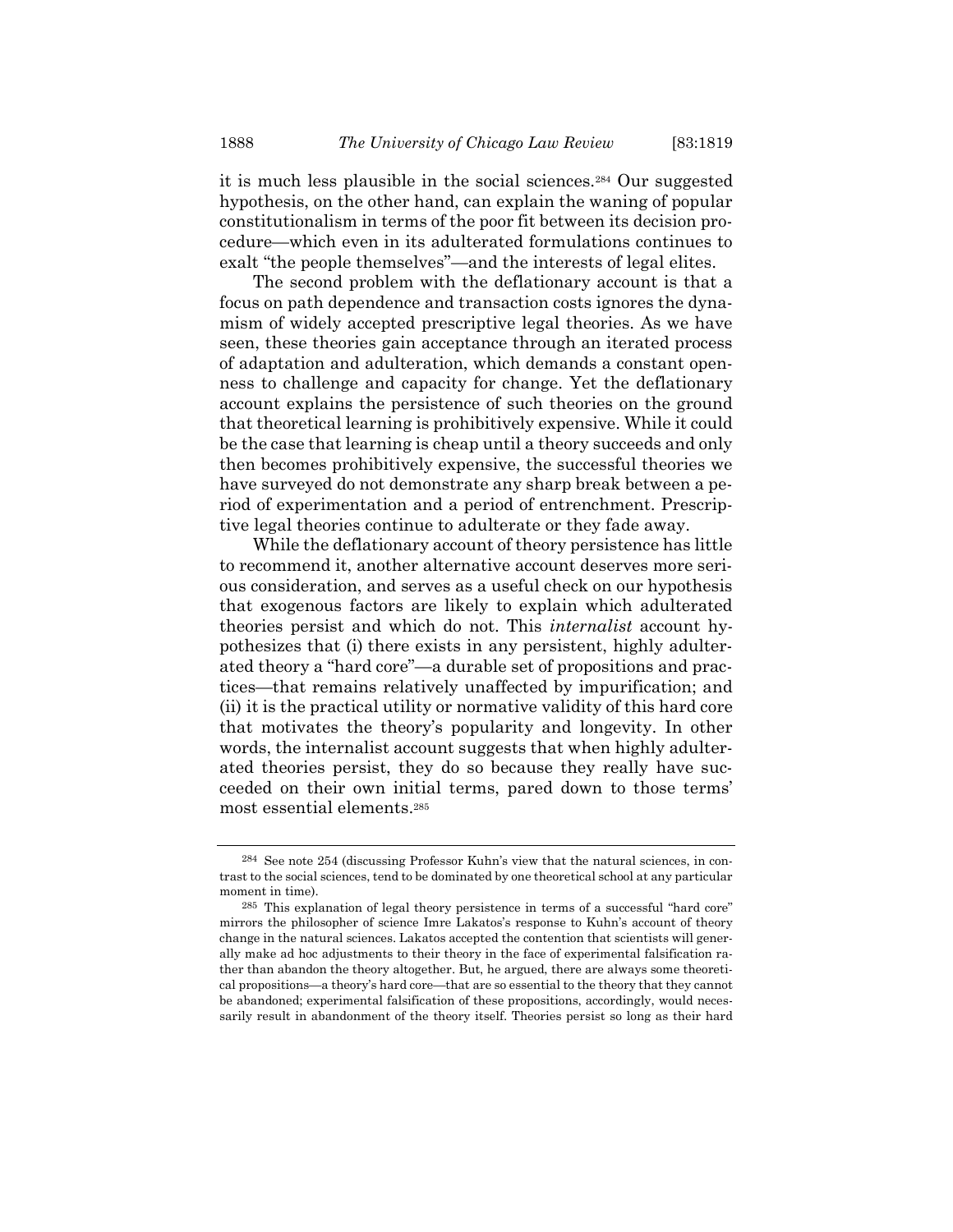The plausibility of such an internalist explanation gains support from certain features of the life cycle model itself. As discussed in Part I.C, however adulterated a given theory may become, its increasingly diverse proponents generally remain committed to the theory's initial decisional formalism. (Originalists do not abandon the decisional centrality of the constitutional text; cost-benefit analysts do not abandon the decisional centrality of a calculus of trade-offs; and so forth.) It is because of this persistence of a theory's initial decisional formalism that we are able to identify the theory as persisting at all, as opposed to becoming some other theory or disappearing altogether.

Accordingly, internalists can argue, it is wrong to say that a theory has abandoned its initial normative commitments at  $T_6$ , as the theory remains committed to the norms intrinsic to its formalism. If this is the case, then the theory's persistence may be explained by broad acceptance of those norms, which in turn may be explained by their validity or utility in guiding legal decisionmaking. In the case of textualism, for instance, the resilient hard core might include a prescription such as "pay careful attention to statutory text when interpreting a statute." Textualists today may no longer share *most* of the normative commitments that the legal community associated with textualism in the 1980s. But the commitment to paying careful attention to statutory text remains. And the felicity of that commitment could explain why more and more people have become textualists over time.

Such an internalist explanation is intuitively appealing. We are happy to concede both the existence of such a minimal hard core and the likelihood that it plays some causal role in the persistence of otherwise-adulterated prescriptive legal theories. Nonetheless, we do not think this hypothesis offers an actual alternative to our own hypothesis. For one thing, we are skeptical about the extent to which minimal prescriptions such as "pay careful attention to statutory text when interpreting a statute" have normative or practical significance for legal decisionmaking. On the margins, such a prescription, if internalized by officials, could certainly affect their approach to legal questions. But it is hard to see how such an indeterminate norm could do more substantial work in guiding legal decision. One does not need to be a thoroughgoing skeptic about the concepts of legal "validity" and

core is not falsified. See generally Lakatos, Falsification and the Methodology of Scientific Research Programmes (cited in note 241).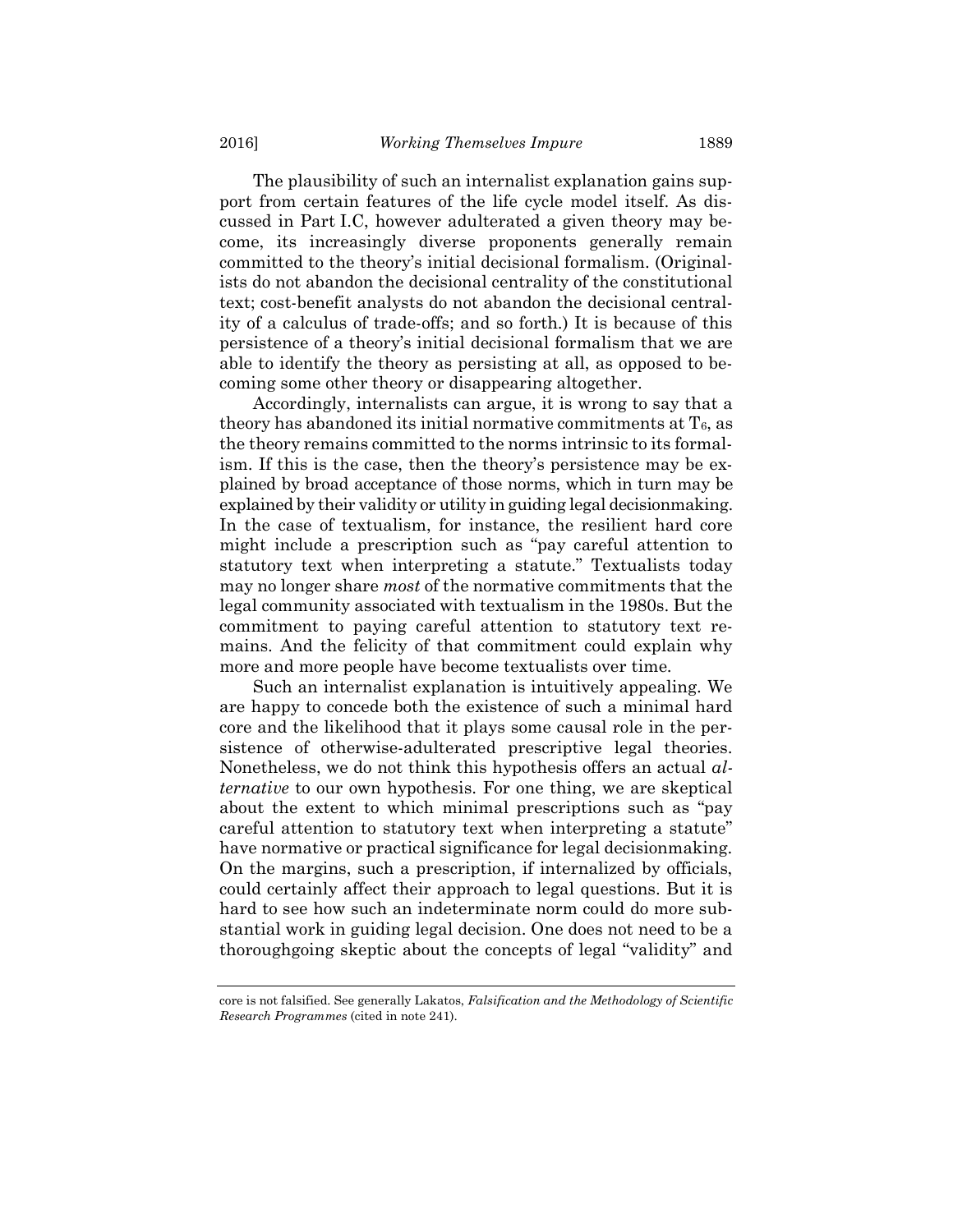"utility" to wonder whether the appeal of such a maxim has less to do with its normative or practical payoffs than with its rhetorical power—its resonance with social expectations and self-conceptions about the lawyer's or judge's role. To push the point further, explanation of an adulterated theory's persistence in terms of the appeal of its hard core of minimal prescriptions may just be explanation of that theory's persistence in terms of exogenous factors: the second-order benefits that accrue to those legal theorists and practitioners who commit to norms that are socially or professionally celebrated but legally indeterminate.

Moreover, even if one were to accept that an adulterated theory's unchanging, minimal prescriptions enjoy widespread support because of the work they do in guiding legal decision, the internalist explanation of theory persistence would still face another challenge. This challenge arises from the contrast between the overall complexity of an adulterated theory at  $T_6$  and the simplicity and generality of its hard core. Given this contrast, the internalist needs to explain why legal actors attracted to such a theory's minimal prescriptions would choose to take on board the theory as a whole. There is no need to adopt the theory of textualism to "pay careful attention to statutory text when interpreting a statute" or to believe that this prescription should be heeded throughout the legal community. This prescription predates the rise of modern textualist theory, and it is embraced by many scholars and judges who are not identified with that theory. "Pay careful attention to statutory text when interpreting a statute" may well be a normatively and practically appealing maxim, but this appeal does not itself explain why scholars and practitioners would affiliate themselves with the complex and even selfcontradictory theory that textualism has become.

In responding to this challenge, we suspect the internalist would have to draw on some version of the deflationary hypothesis sketched above. It could be argued, for instance, that while textualism's minimal prescriptions may seem generic, they gained new prominence within the legal community thanks to the emergence of textualist theory, and as a result it would be more time-consuming or otherwise costly at this point to disavow the theory while maintaining its minimal prescriptions. In addition to the weaknesses of the deflationary hypothesis already identified, the problem with this argument from path dependency is that, given the complexity of a highly adulterated legal theory, it is difficult to imagine that it would be more costly to disavow the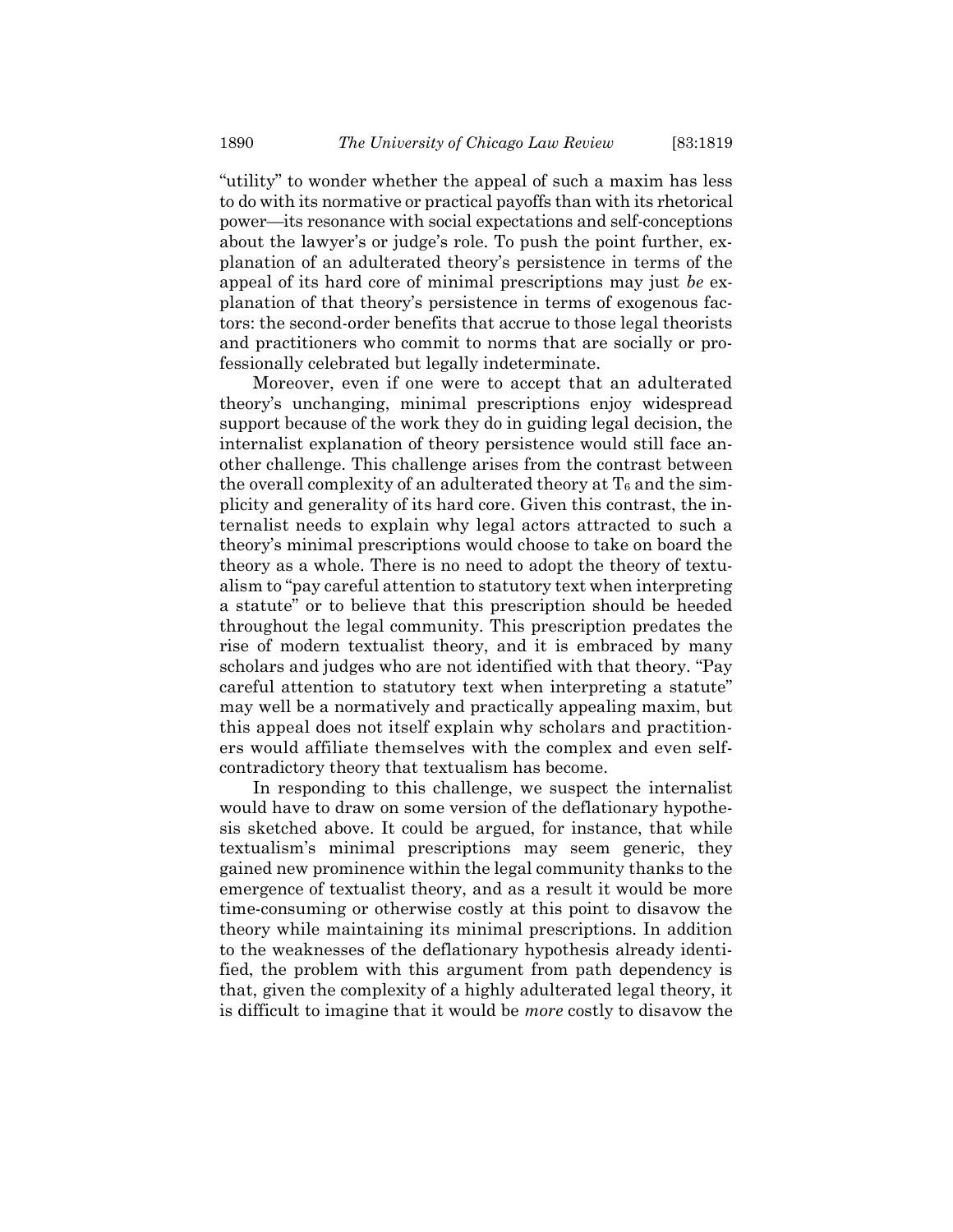theory while maintaining its minimal prescriptions than to maintain both. However normatively or practically appealing such a theory's hard core, it thus seems unlikely to be able to explain the persistence of the theory as a whole.

3. New directions for public law research (and resistance).

To summarize: in light of the weaknesses of alternative explanations, the exogenous hypothesis—that highly adulterated legal theories persist because they serve interests and ideals that are not compassed by the theories themselves—strikes us as the most useful starting point for further empirical work.

If this hypothesis proves correct, it would warrant an important caveat to Part V.A's relatively optimistic take on the life cycle. To whatever extent highly adulterated theories persist because they serve interests and ideals "off the page," such persistence will not merely recapitulate the legal and political status quo. Instead, it will subtly shift the balance of social and economic forces within the status quo. At  $T_6$  of the life cycle, some legal actors will be in a more powerful position than they were at  $T_1$ , and so will be better equipped to resolve the underlying dispute on favorable terms. Recapitulating a debate about the definition and enforcement of fundamental rights through an originalist lens could influence the ultimate outcome of the debate insofar as a bipartisan embrace of originalism enhances the persuasive authority of certain lawyers—for example, those steeped in Foundingera history—or links the question of rights to a certain vision of American nationalism or exceptionalism. On multiple levels, then, adulterated theories may exert disciplinary effects on the legal academy and the practice of law even when they fail to achieve their internal goals—altering not only which sorts of lawyers (and nonlawyers) are in or out, up or down, but also which styles of research, rhetoric, and justification have more or less currency. These effects operate at the level of ideas and institutions, not just individual reputations and aesthetics.

A new research program for public law scholarship might investigate these dynamics within the framework of the life cycle model. The life cycle suggests that systematic scrutiny of the *indirect* and unintended effects of prescriptive legal theories is integral to understanding why these theories succeed, and to assessing the costs of that success. At the same time, the life cycle does not sug-